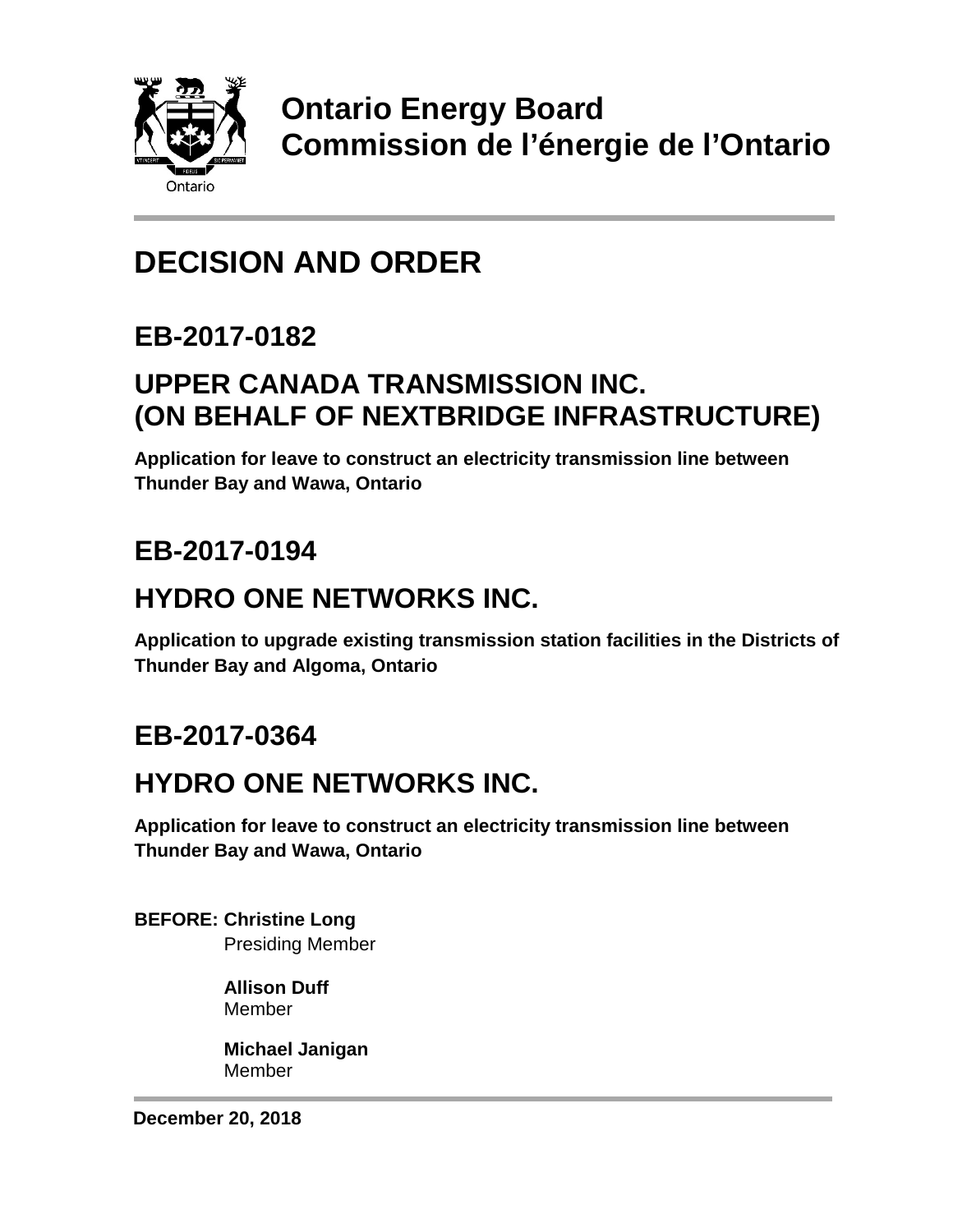### **TABLE OF CONTENTS**

|                                                | <b>CHAPTER A:</b> |                                                                                         |  |
|------------------------------------------------|-------------------|-----------------------------------------------------------------------------------------|--|
|                                                | <b>CHAPTER B:</b> |                                                                                         |  |
| 1<br>$\overline{2}$<br>$\overline{\mathbf{3}}$ |                   |                                                                                         |  |
|                                                | <b>CHAPTER C:</b> |                                                                                         |  |
| $\mathbf 1$<br>$\overline{2}$                  |                   | FINDINGS ON THE DUTY TO CONSULT AND ENVIRONMENTAL MATTERS  11                           |  |
|                                                | <b>CHAPTER D:</b> |                                                                                         |  |
| 1<br>$\mathbf{2}$                              |                   |                                                                                         |  |
|                                                | 2.1               |                                                                                         |  |
|                                                | 2.2<br>2.3        |                                                                                         |  |
|                                                | 2.4               |                                                                                         |  |
| 3                                              |                   |                                                                                         |  |
|                                                | <b>CHAPTER E:</b> |                                                                                         |  |
| 1                                              |                   |                                                                                         |  |
| $\mathbf{2}$                                   |                   |                                                                                         |  |
|                                                | 2.1               |                                                                                         |  |
|                                                | 2.2<br>2.3        |                                                                                         |  |
|                                                | 2.4               |                                                                                         |  |
| $\overline{\mathbf{3}}$                        |                   |                                                                                         |  |
|                                                | <b>CHAPTER F:</b> | <b>DECISION ON THE TRANSMISSION LINE APPLICATIONS  38</b>                               |  |
| 1                                              |                   |                                                                                         |  |
|                                                | 1.1               |                                                                                         |  |
|                                                | 1.2<br>1.3        |                                                                                         |  |
|                                                | 1.4               | System Impact Assessment (SIA) and Customer Impact Assessment (CIA) - NextBridge-EWT 39 |  |
| $\mathbf{2}$                                   |                   |                                                                                         |  |
|                                                | 2.1               |                                                                                         |  |
|                                                | 2.2               |                                                                                         |  |
|                                                | 2.3<br>2.4        | System Impact Assessment (SIA) and Customer Impact Assessment (CIA) - Hydro One-LSL 41  |  |
| 3                                              |                   |                                                                                         |  |
| 4                                              |                   | RELIABILITY AND QUALITY OF ELECTRICITY SERVICE - TRANSMISSION LINE 42                   |  |
|                                                | 4.1               |                                                                                         |  |
|                                                | 4.2               |                                                                                         |  |
| 5                                              |                   | <b>INTERESTS OF CONSUMERS WITH RESPECT TO PRICES - TRANSMISSION LINE</b>                |  |
|                                                |                   |                                                                                         |  |
|                                                | 5.1<br>5.1.1      |                                                                                         |  |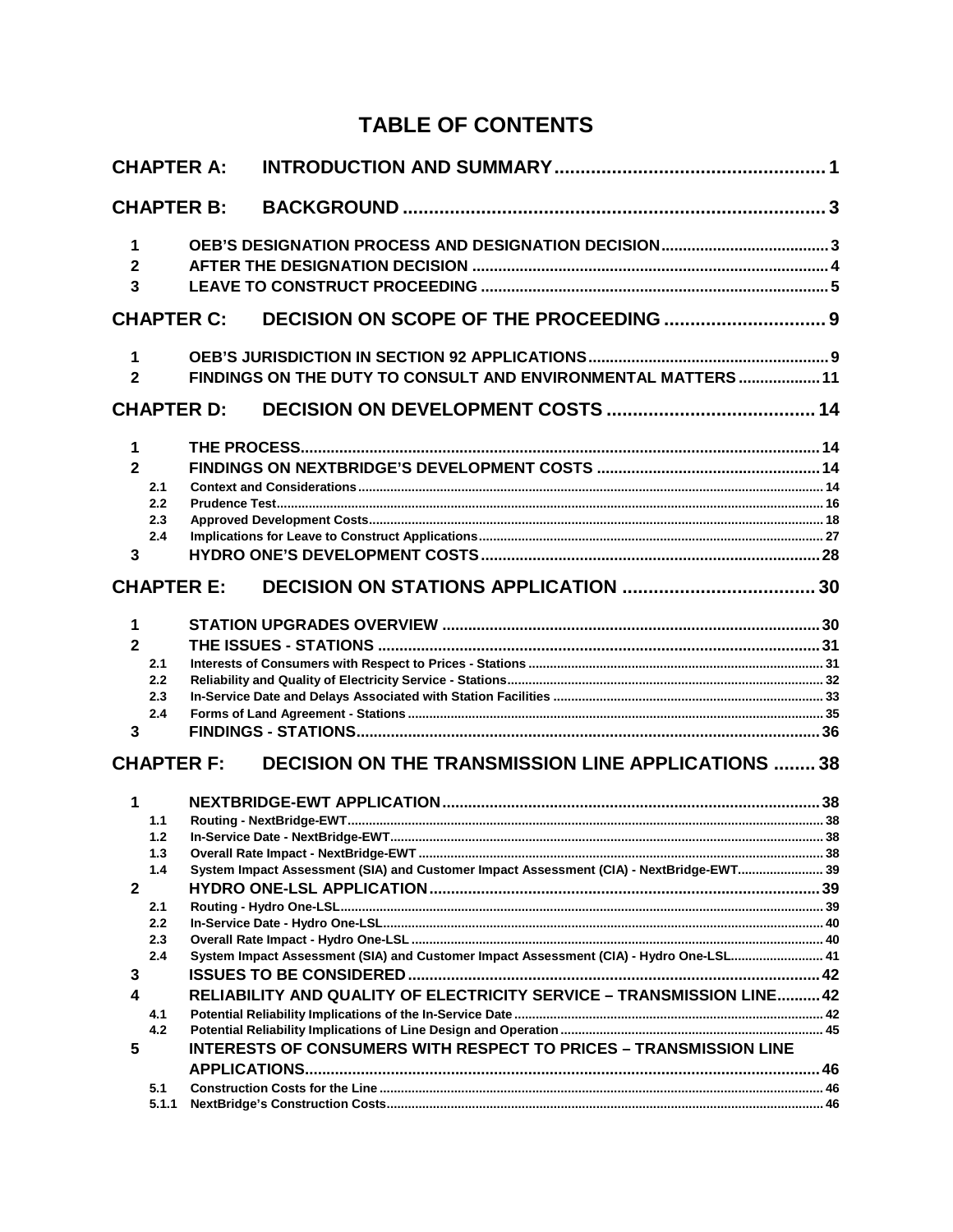| 5.1.2             |                                                              |  |
|-------------------|--------------------------------------------------------------|--|
| 5.1.3             |                                                              |  |
| 5.2               |                                                              |  |
| 5.3               |                                                              |  |
| 5.4               |                                                              |  |
| 5.5               |                                                              |  |
| 6                 | FORMS OF LAND AGREEMENT - TRANSMISSION LINE APPLICATIONS  56 |  |
| $\overline{7}$    |                                                              |  |
| 7.1               |                                                              |  |
| 7.2               |                                                              |  |
| 7.3               |                                                              |  |
| 7.4               |                                                              |  |
| 7.5               |                                                              |  |
| 7.6               |                                                              |  |
| <b>CHAPTER G:</b> |                                                              |  |
| <b>CHAPTER H:</b> |                                                              |  |
| <b>SCHEDULE A</b> |                                                              |  |
| <b>SCHEDULE B</b> |                                                              |  |
| <b>SCHEDULE C</b> |                                                              |  |
| <b>SCHEDULE D</b> |                                                              |  |
| <b>SCHEDULE E</b> |                                                              |  |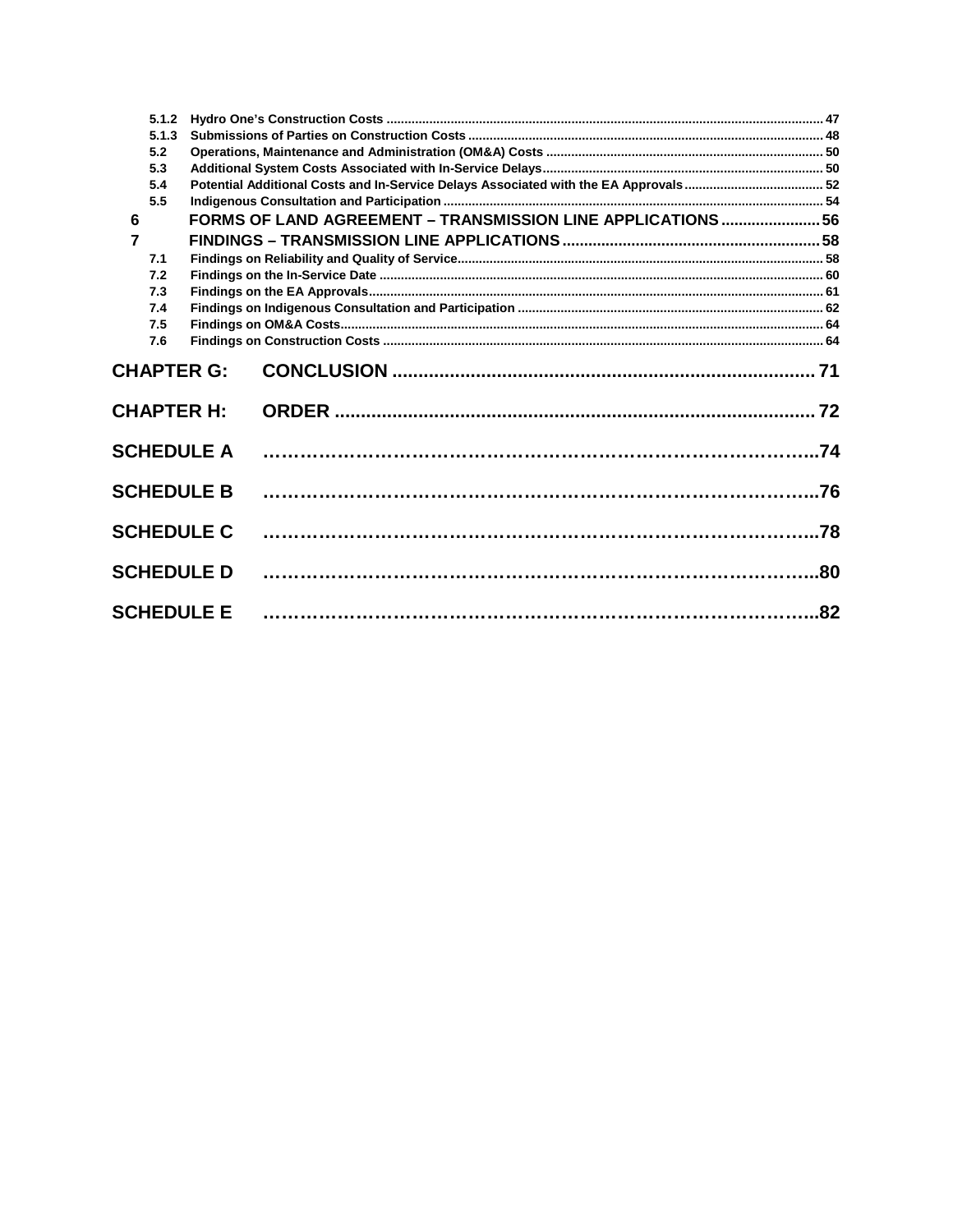# <span id="page-3-0"></span>**CHAPTER A: INTRODUCTION AND SUMMARY**

This is a Decision and Order of the Ontario Energy Board (OEB) on two competing applications for leave to construct new transmission infrastructure in Northwest Ontario and on a related application for leave to upgrade three transformer stations (collectively, the Applications). The Applications are made pursuant to Section 92 of the *Ontario Energy Board Act, 1998* (the Act). The Applications propose new transmission facilities to meet the Ontario government identified need of maintaining long-term system reliability in Northwest Ontario.

In 2011, the Minister of Energy asked the OEB to undertake a process to select the most qualified and cost-effective transmission company to develop a new "East-West Tie" line<sup>[1](#page-3-1)</sup> between Wawa and Thunder Bay (Designation Process).

In 2013, upon completion of the Designation Process, the OEB issued a Decision and Order designating Upper Canada Transmission Inc. operating as NextBridge Infrastructure LP (NextBridge) to undertake development work for the new transmission  $\text{line.}^2$  $\text{line.}^2$  In that Decision and Order, the OEB confirmed that the designation did not carry with it the exclusive right to build the new transmission line or to apply for leave to construct the new line.

The Applications that are the subject of this Decision and Order are:

- An application filed by NextBridge on July 31, 2017 for leave to construct a transmission line between Wawa and Thunder Bay, which it refers to as the East-West Tie Project<sup>[3](#page-3-3)</sup> (NextBridge-EWT Application).<sup>[4](#page-3-4)</sup> The NextBridge-EWT Application proposes an in-service date of December 2020.
- An application filed by Hydro One Networks Inc. (Hydro One) on July 31, 2017 for leave to upgrade the Wawa Transformer Station (TS), Marathon TS and Lakehead TS to connect the new transmission line to be constructed between Wawa and Thunder Bay (Hydro One-Station Upgrades Application).[5](#page-3-5)

<span id="page-3-1"></span><sup>1</sup> For clarity, there is an existing Hydro One Networks Inc. transmission line between Wawa and Thunder Bay that is also known as the "East-West Tie".

<span id="page-3-2"></span><sup>2</sup> EB-2011-0140, East-West Tie Line Designation Phase 2 Decision and Order, August 7, 2013.

<span id="page-3-3"></span><sup>&</sup>lt;sup>3</sup> Referred to as NextBridge-EWT Project in this Decision and Order.

<span id="page-3-4"></span><sup>4</sup> This application has been assigned OEB File No. EB-2017-0182.

<span id="page-3-5"></span><sup>5</sup> This application has been assigned OEB File No. EB-2017-0194.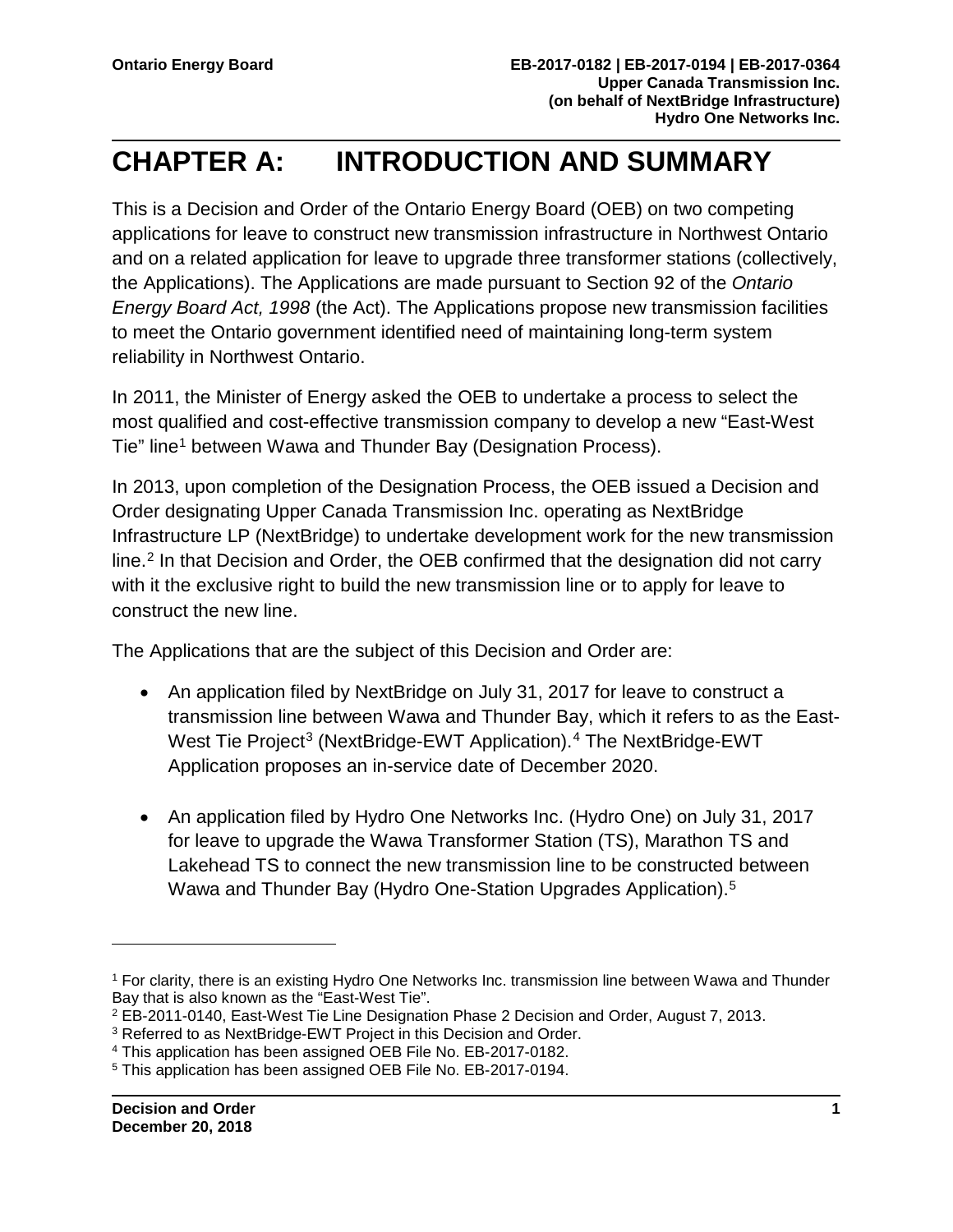• An application filed by Hydro One on February 15, 2018 for leave to construct a transmission line between the same two points as the NextBridge-EWT Application, which Hydro One refers to as the Lake Superior Link Project<sup>[6](#page-4-0)</sup> (Hydro One-LSL Application).<sup>[7](#page-4-1)</sup> The Hydro One-LSL Application proposes an inservice date of December 2021.

In this Decision and Order, the OEB finds that NextBridge is eligible to recover \$31.241 M in development costs from ratepayers.

The OEB approves the Hydro One-Station Upgrades Application, subject to granting leave to construct for the new transmission line between Wawa and Thunder Bay.

With respect to the transmission line applications, the OEB has decided to add a further step in this process. The OEB has the authority to determine the process which best enables it to carry out its statutory obligations.

The OEB is not prepared to grant leave to an applicant at this stage in the proceeding. The Designation Decision did not guarantee NextBridge the right to build the new transmission line and Hydro One has filed a competing application. The OEB was presented with two applications that differed in maturity of plan development, First Nations and Métis community support, routing choice, construction methods, contractor arrangements, stage of environmental approvals, operating protocol and expense, risk of overruns, in-service date, and overall estimate of costs.

The OEB finds that the risks associated with the two applications are disproportionately visited upon ratepayers. Hydro One has submitted a not-to-exceed (NTE) price with a cost escalation condition linked to environmental approvals. NextBridge has chosen not to submit a NTE price against the backdrop of its escalating construction costs. In order to compare the applications on a level-playing field and to mitigate ratepayer risk, the OEB will allow the NextBridge and Hydro One to file a NTE price based on OEBstipulated conditions on January 31, 2019. The OEB foresees that the NTE price filing from each applicant will be the final step in this proceeding before the OEB grants leave to construct for the new transmission line between Wawa and Thunder Bay.

<span id="page-4-0"></span><sup>&</sup>lt;sup>6</sup> Referred to as Hydro One-LSL Project throughout this Decision and Order.

<span id="page-4-1"></span><sup>7</sup> This application has been assigned OEB File No. EB-2017-0364.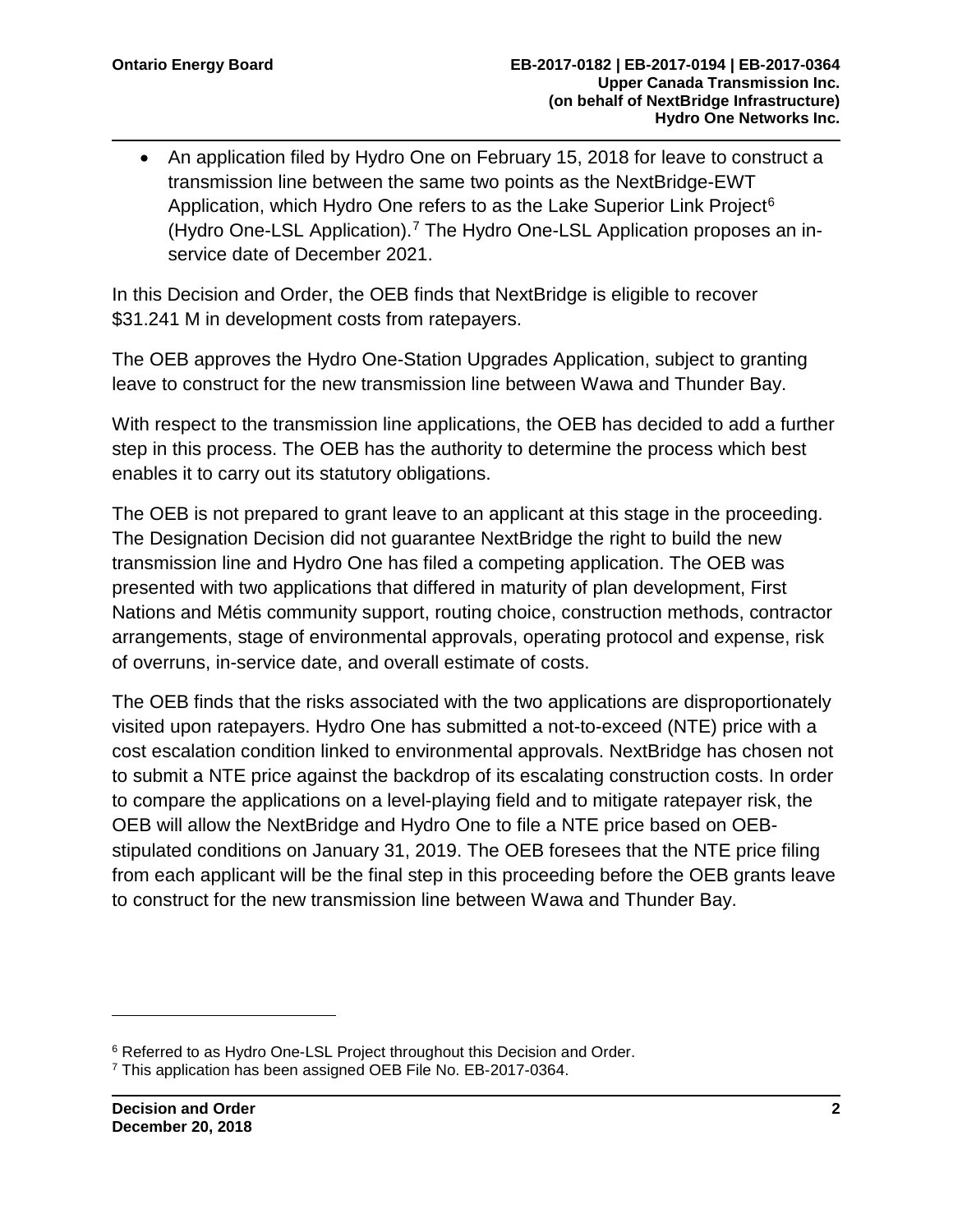# <span id="page-5-0"></span>**CHAPTER B: BACKGROUND**

## <span id="page-5-1"></span>**1 OEB'S DESIGNATION PROCESS AND DESIGNATION DECISION**

On March 29, 2011, the Minister of Energy expressed the government's interest in the OEB undertaking a competitive designation process to select a transmission company to develop a new electricity transmission line between Wawa and Thunder Bay, in order to maintain long-term electricity system reliability in Northwest Ontario.

The OEB undertook a Designation Process to select a transmitter to carry out development work for the new transmission line and, on August 7, 2013, designated NextBridge to undertake that development work with an approved development work budget of \$22.4 M (Designation Decision). The Designation Decision utilized the following evaluation criteria, equally weighted, to select the designated transmitter:

- Organization $8$
- First Nations and Métis participation<sup>[9](#page-5-3)</sup>
- Technical capability
- Financial capacity
- Proposed design
- Schedule: development and construction phases
- Cost: development, construction, operation and maintenance phases
- Landowner, municipal, and community consultation
- First Nations and Métis consultation

The Designation Decision referred to the *Board Policy: Framework for Transmission Development Plan*[10](#page-5-4) (Transmission Policy Framework) and stated the following objectives:

• Allow transmitters to move ahead on development work in a timely manner

<span id="page-5-4"></span><span id="page-5-3"></span><span id="page-5-2"></span><sup>&</sup>lt;sup>8</sup> The applicants were required to provide, among other things, a project organizational plan, a chart illustrating the organizational structure, identification of the project management team with résumes for key management personnel, and an overview of the applicant's experience with similar projects. <sup>9</sup> There is a distinction between this criterion and that of First Nations and Métis consultation. The former arises from Ontario socio-economic policy and the latter is related to a constitutional obligation. <sup>10</sup> EB-2010-0059, Board Policy: Framework for Transmission Project Development Plans, August 26, 2010.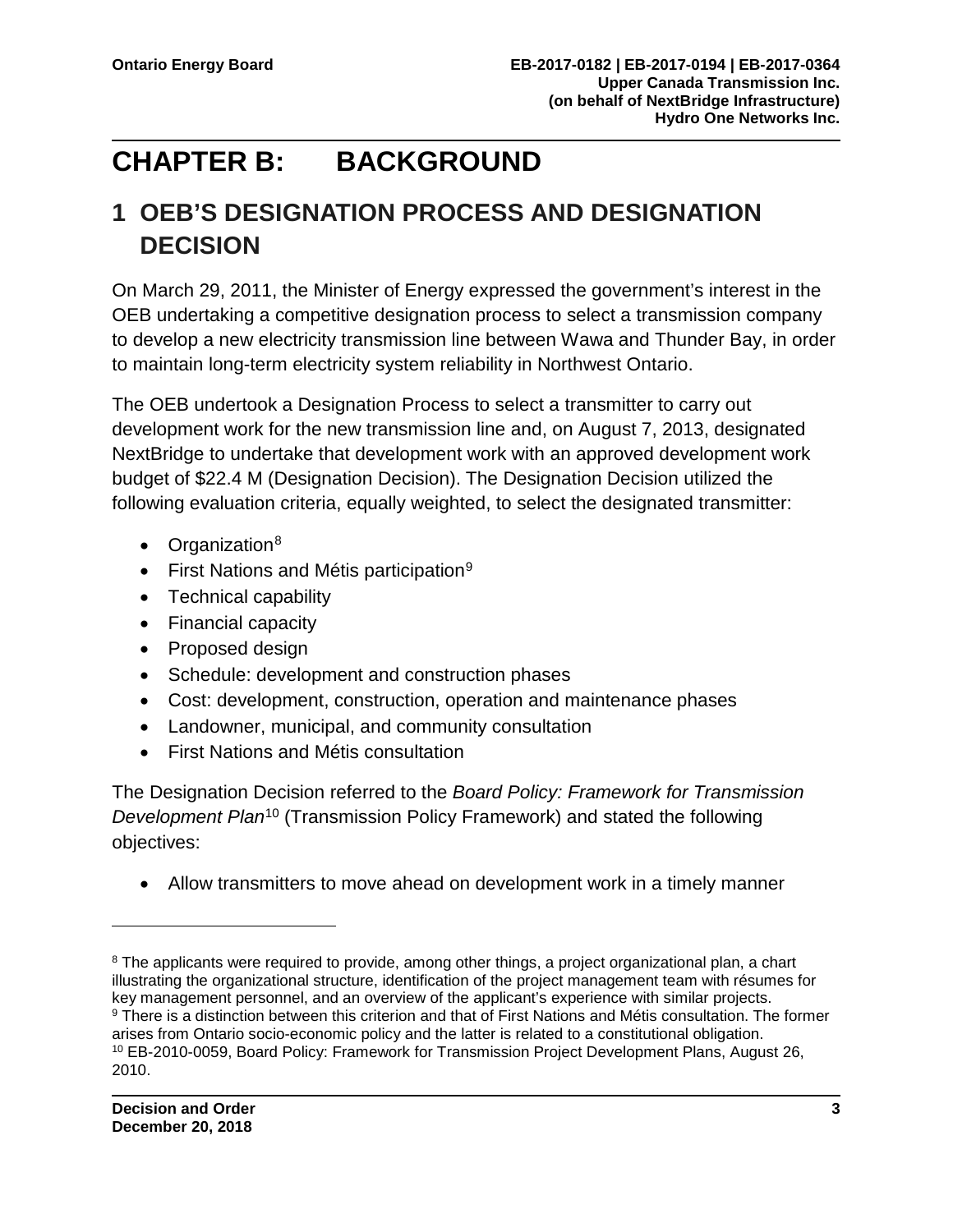- Encourage new entrants to transmission in Ontario bringing additional resources for project development
- Support competition in transmission in Ontario to drive economic efficiency for the benefit of ratepayers<sup>[11](#page-6-1)</sup>

The Designation Decision stated that the development phase ends with the filing of an application for leave to construct the new transmission line between Wawa and Thunder Bay. The OEB also confirmed that designation did not carry with it the exclusive right to build the new line or an exclusive right to apply for leave to construct the new line.<sup>[12](#page-6-2)</sup>

In addition to approving NextBridge's development work budget of \$22.4 M, the OEB established a deferral account to record the actual cost of development from the date of approval to the filing of a leave to construct application. The Designation Decision further indicated that costs in excess of those approved for recovery (i.e. \$22.4 M) would be subject to a prudence review and that approved costs may be denied if the designated transmitter failed to meet performance milestones or the OEB's reporting requirements.

## <span id="page-6-0"></span>**2 AFTER THE DESIGNATION DECISION**

On September 30, 2014, the former Ontario Power Authority (OPA), now the Independent Electricity System Operator (IESO), wrote to the OEB proposing a delay of the in-service date for the new transmission line between Wawa and Thunder Bay from 2018 to 2020. The OPA noted that the extension of the in-service date requirement would provide additional time for developing the new line between Wawa and Thunder Bay, with a focused aim of reducing its cost. The OPA also noted that the additional time was not expected to impact the overall benefits of the project or reliability as mining and other infrastructure developments in Northwest Ontario had been progressing at a slower than expected pace. The areas for cost reduction identified by the OPA included: pursuing a shorter line routing option; optimizing equipment and system design, including staging of station facilities; and having a less compressed schedule for the development and implementation of the project.<sup>[13](#page-6-3)</sup>

<span id="page-6-3"></span><span id="page-6-2"></span><span id="page-6-1"></span><sup>11</sup> EB-2011-0140, East-West Tie Line Designation Phase 2 Decision and Order, August 7, 2013, p. 3. <sup>12</sup> EB-2011-0140, East-West Tie Line Designation Phase 2 Decision and Order, August 7, 2013, p. 4. <sup>13</sup> EB-2011-0140, OPA Letter of Correspondence Regarding Development Schedule, September 30, 2014, p. 1.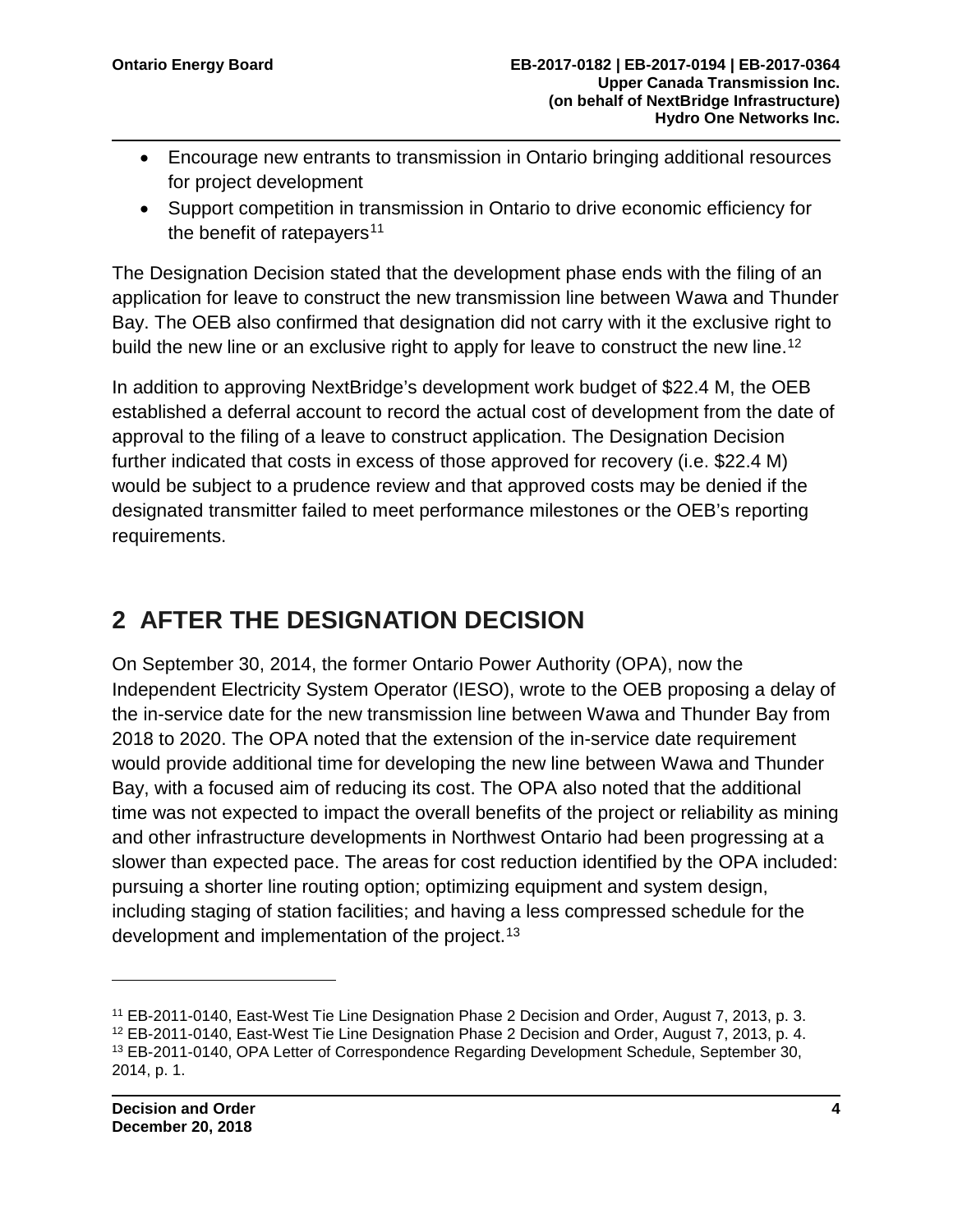As a result, the OEB asked NextBridge to work with the OPA on a revised schedule and for NextBridge to consider the effect on its development costs. NextBridge adjusted its timelines for the development of the new transmission line between Wawa and Thunder Bay.

NextBridge filed a revised development schedule and budget with the OEB on June 24, 2015 and requested that the OEB approve its extended development period costs in the same manner as the Designation Decision.

During the Designation Process, NextBridge and other parties had submitted proposals based on the assumption that a segment of the route for the new transmission line between Wawa and Thunder Bay would pass through Pukaskwa National Park. As part of its update to the OEB, NextBridge informed the OEB that Parks Canada had denied it access to Pukaskwa National Park, and so it would have to pursue a route that went around Pukaskwa National Park. [14](#page-7-1)

The OEB denied NextBridge's request for approval of the extended budget given there had not been an examination of the prudence and reasonableness of the additional budget. The OEB found that the deferral account for the actual costs of development could continue to be used to record development costs incremental to the original approved budget for future review of the prudence and reasonableness of those costs.<sup>[15](#page-7-2)</sup>

On March 2, 2016, the Lieutenant Governor in Council made Order-in-Council 326/2016 under Section 96.1 of the Act (Priority Project OIC) declaring that the expansion or reinforcement of the electricity transmission network in the area between Wawa and Thunder Bay is needed as a priority project.

## <span id="page-7-0"></span>**3 LEAVE TO CONSTRUCT PROCEEDING**

On July 31, 2017, NextBridge filed its NextBridge-EWT Application. On the same day, Hydro One filed its Hydro One-Station Upgrades Application. The NextBridge-EWT Application included development costs of \$40.2 M and a proposal that the OEB consider these costs in a subsequent proceeding. Specifically, pursuant to Section 78 of the Act, the NextBridge-EWT Application asked for an order transferring the final

<span id="page-7-1"></span><sup>14</sup> EB-2017-0182, NextBridge-EWT Application, Exhibit B, Tab 9, Schedule 1, p. 7.

<span id="page-7-2"></span><sup>15</sup> EB-2015-0216, Application for Approval of Schedule and Costs Related to the Development of the East-West Tie Transmission Line Decision and Order, November 19, 2015, p. 1.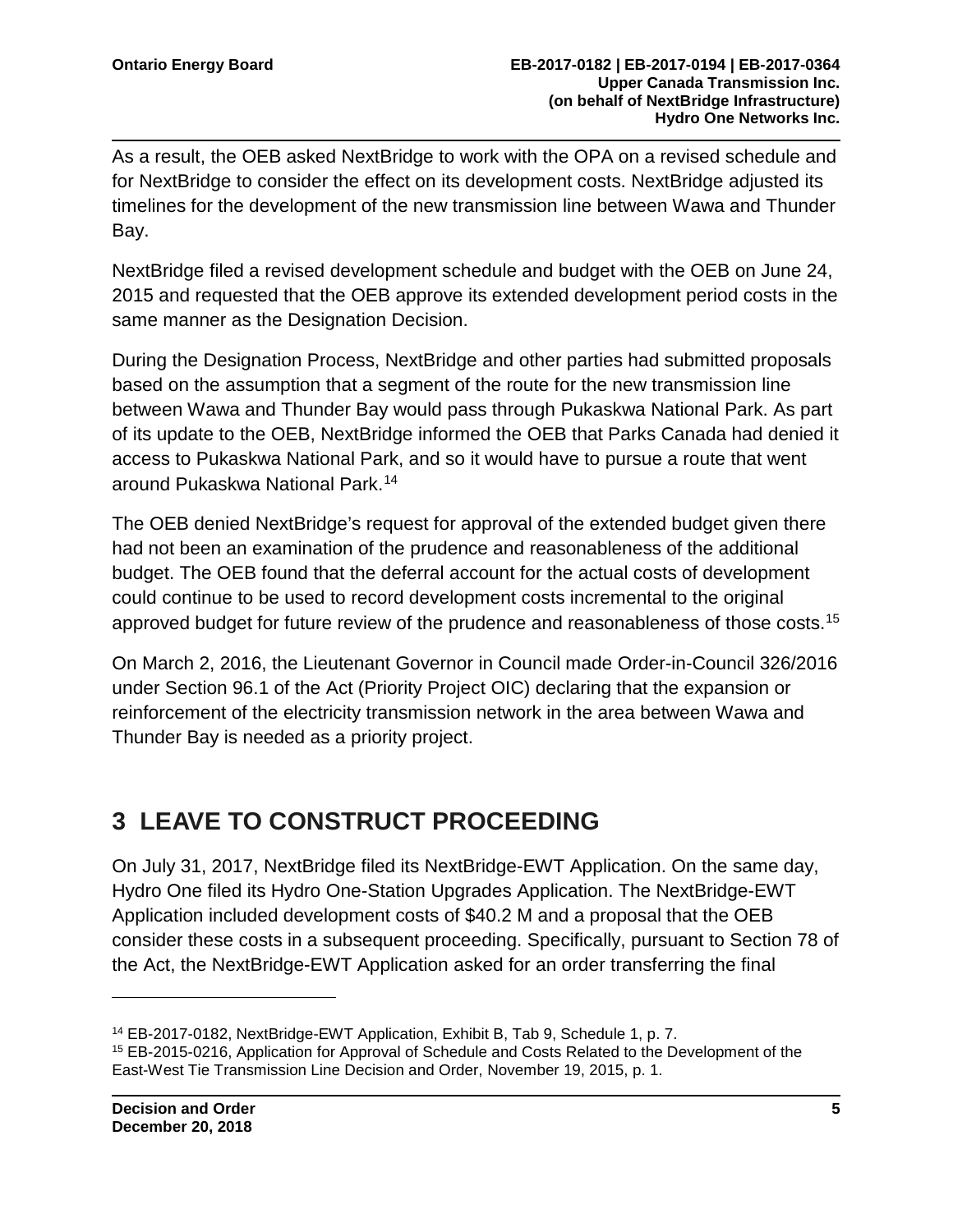balance of its development costs to a new deferral account for construction work in progress.

On October 12, 2017, the OEB issued a Notice of Hearing for the NextBridge-EWT Application and the Hydro One-Station Upgrades Application, noting that it would hear both together. The OEB's consideration of these two applications began with a written interrogatory process and a technical conference to clarify the evidentiary record.

Hydro One filed its Hydro One-LSL Application with the OEB on February 15, 2018.

On February 27, 2018, NextBridge filed a motion (NextBridge Motion) with the OEB requesting that the Hydro One-LSL Application be dismissed, in the alternative, not be processed because it was incomplete and/or did not comply with the OEB's filing requirements for an electricity transmission line leave to construct application (LTC Filing Requirements).[16](#page-8-0)

On March 1, 2018, the OEB issued a Procedural Order establishing a schedule specifically for development cost matters. Although NextBridge had asked that the OEB decide on the prudence of its development costs as part of a future hearing prior to the in-service date for the NextBridge-EWT Project, the OEB determined it would conduct a detailed review in this proceeding.

The OEB heard oral submissions on the NextBridge Motion and issued a Decision dismissing the NextBridge Motion. The OEB determined that the Hydro One-LSL Application satisfied the LTC Filing Requirements and was not incomplete. The OEB also concluded that the Hydro One-LSL Application did not meet the criteria for dismissing an application without a hearing on the merits.

On August 9, 2018, the OEB issued a Notice of Hearing for the Hydro One-LSL Application.

On August 13, 2018 the OEB decided, pursuant to Section 21(5) of the Act, that the NextBridge-EWT Application, Hydro One-Station Upgrades Application, and Hydro One-LSL Application would be heard together as a combined hearing (Combined Hearing).<sup>[17](#page-8-1)</sup> The OEB also determined that, under Section 21(6.1) of the Act, all evidence filed up to

<span id="page-8-0"></span><sup>16</sup> Ontario Energy Board *Filing Requirements for Electricity Transmission Applications*, Chapter 4: Applications under Section 92 of the *Ontario Energy Board Act*, July 31, 2014.

<span id="page-8-1"></span><sup>17</sup> EB-2017-0182/EB-2017-0194/EB-2017-0364, Procedural Order No. 1 on Combined Hearing, August 13, 2018.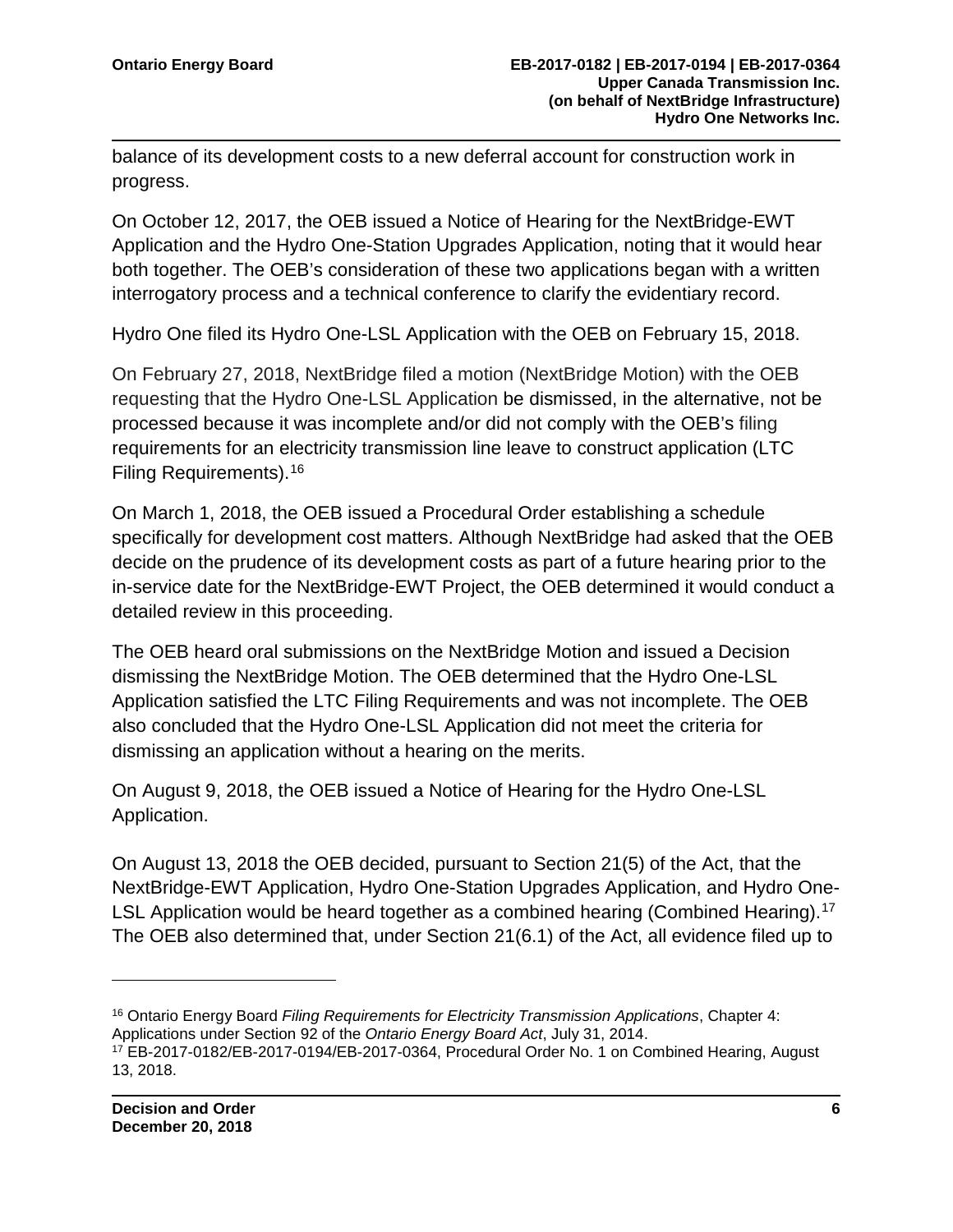that point in the proceedings on the NextBridge-EWT Application, the Hydro One-Station Upgrades Application, and the Hydro One-LSL Application (including evidence filed in respect of the NextBridge Motion) would form part of the evidentiary record of the Combined Hearing.

The OEB accepted the following intervenors in the Combined Hearing:

- Anwaatin Inc. (Anwaatin)
- Association of Major Power Consumers in Ontario
- Bamkushwada Limited Partnership (BLP)<sup>[18](#page-9-0)</sup>
- Batchewana First Nation of Ojibways (BFN)
- Biinjitiwaabik Zaaging Anishinaabek (BZA)
- Consumers Council of Canada (CCC)
- East Loon Lake Campers' Association
- Independent Electricity System Operator (IESO)
- Independent participants Dave Morellato and Scot Kyle
- Long Lake #58 First Nation (LLFN)
- Métis Nation of Ontario (MNO)<sup>[19](#page-9-1)</sup>
- Michipicoten First Nation (MFN)
- Ministry of the Environment, Conservation and Parks (MECP)
- Power Workers' Union (PWU)
- School Energy Coalition (SEC)
- Township of Dorion
- Vulnerable Energy Consumers Coalition (VECC)

The OEB proceeded to hear the Applications.

On October 2, 2018, the Minister of Energy, Northern Development and Mines wrote a letter to the Chair of the OEB emphasizing that in order to avoid delays to the construction of the project, it is important that the OEB act expeditiously to issue a decision on the competing leave to construct applications. The government acknowledged the complex circumstances with respect to the competing proposals and the challenges it presents to the OEB, but emphasized that this matter should be

<span id="page-9-1"></span><span id="page-9-0"></span><sup>&</sup>lt;sup>18</sup> BLP is composed of the Five First Nations (Pays Plat First Nation, Fort William First Nation, Red Rock Indian Band, Pic Mobert First Nation and Biigtigong Nishnaabeg), and Michipicoten First Nation. <sup>19</sup> The MNO represents the Northern Lake Superior Métis and Historic Sault Ste. Marie and Environs Métis Communities.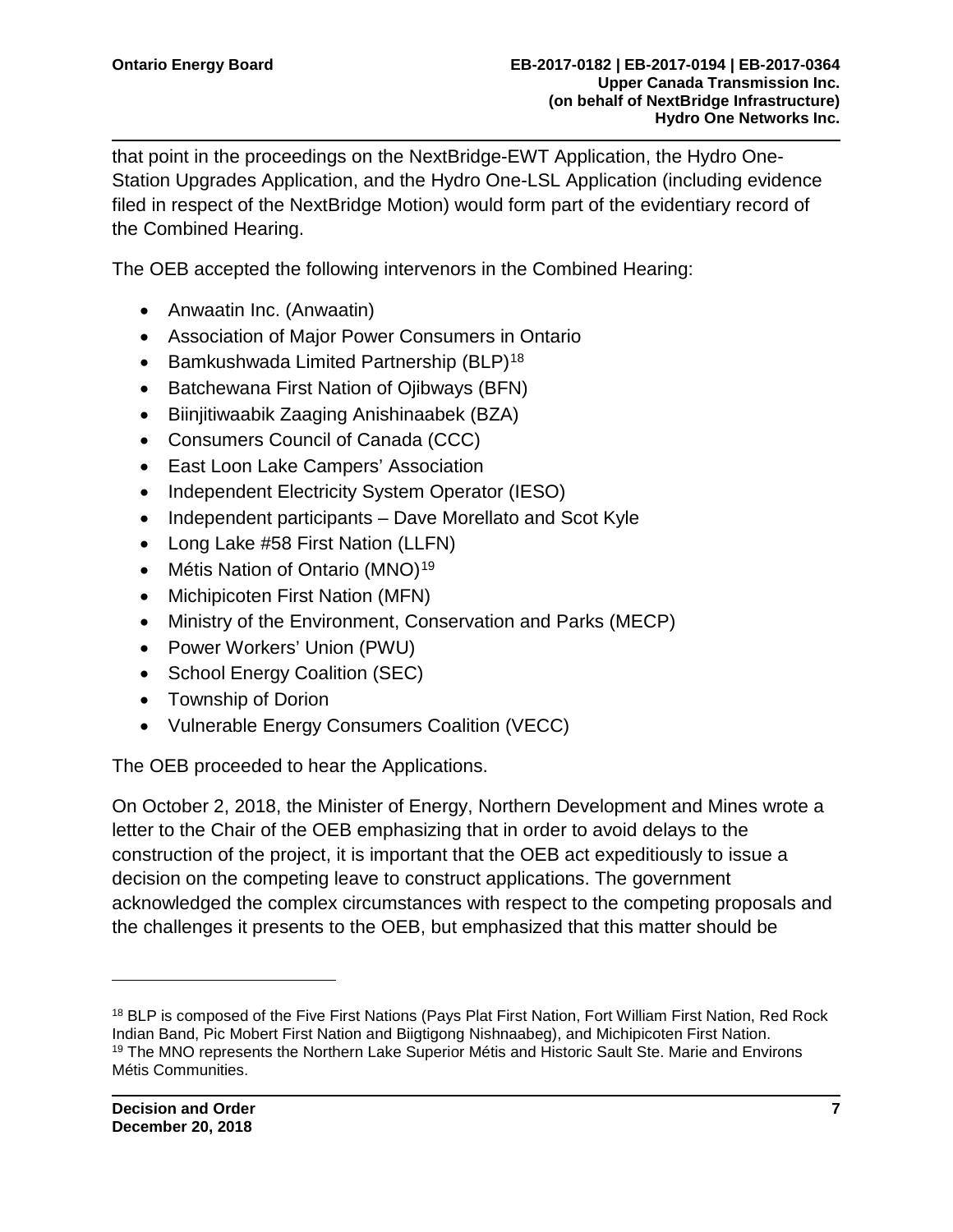decided promptly through an efficient and fair process.

On October 3, 2018, the Chair of the OEB responded to the Minister's letter, noting that the OEB understands the imperative of this energy solution for Northern Ontario residents and businesses and is proceeding in a timely manner to complete its review and make its final determination.

For details on the procedural steps for the Combined Hearing, as well as the NextBridge Motion and NextBridge's development costs, see Schedule D.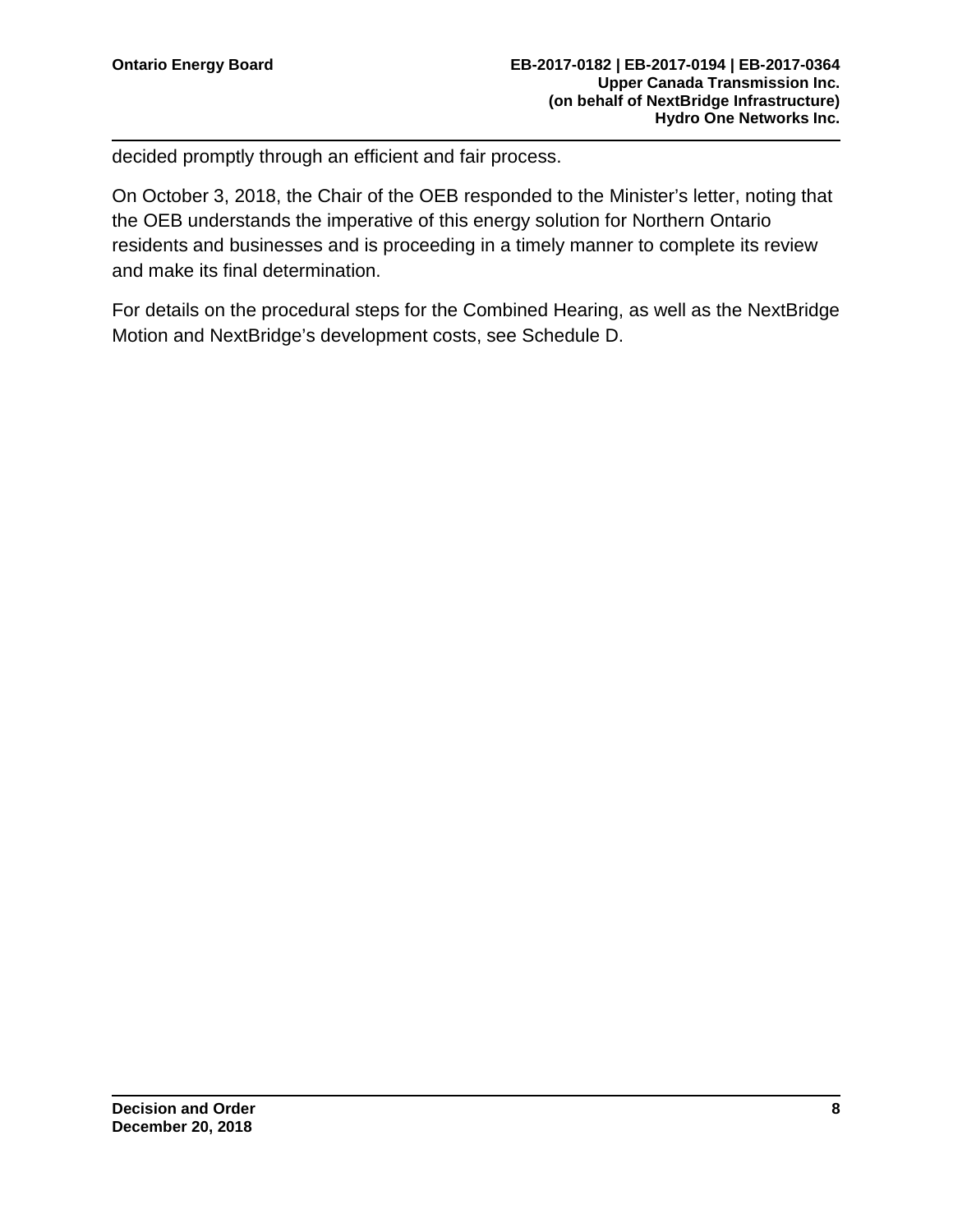# <span id="page-11-0"></span>**CHAPTER C: DECISION ON SCOPE OF THE PROCEEDING**

### <span id="page-11-1"></span>**1 OEB'S JURISDICTION IN SECTION 92 APPLICATIONS**

Section 92 of the Act requires leave of the OEB for the construction, expansion or reinforcement of electricity transmission lines. In considering whether to grant leave, the OEB is restricted to the issues set out in Section 96(2) of the Act:

In an application under Section 92, the Board shall only consider the following when, under subsection (1), it considers whether the construction, expansion or reinforcement of the electricity transmission line or electricity distribution line, or the making of the interconnection, is in the public interest:

- 1. The interests of consumers with respect to prices and the reliability and quality of electricity service.
- 2. Where applicable and in a manner consistent with the policies of the Government of Ontario, the promotion of the use of renewable energy sources.

The promotion of the use of renewable energy sources is not a relevant consideration in the Applications.

As noted above, the Priority Project OIC declared that the expansion or reinforcement of the electricity transmission network in the area between Wawa and Thunder Bay is needed as a priority project. The OEB is therefore required to accept that the transmission line is needed when it considers the above issues.

The need for this project has been supported by the IESO and confirmed through regular updates to the IESO's needs assessments – the latest of which were completed in December 2017 and June 2018.

The IESO plans the electricity system in accordance with applicable planning standards issued by the North American Electric Reliability Corporation (NERC) and the Northeast Power Coordinating Council, Inc.'s (NPCC) Directory.[20](#page-11-2) Further, as established by

<span id="page-11-2"></span><sup>20</sup> EB-2017-0182/EB-2017-0194/EB-2017-0364, IESO Interrogatory Response to NextBridge Interrogatory No. 9, Attachment 2 (NPCC Regional Reliability Reference Directory #1).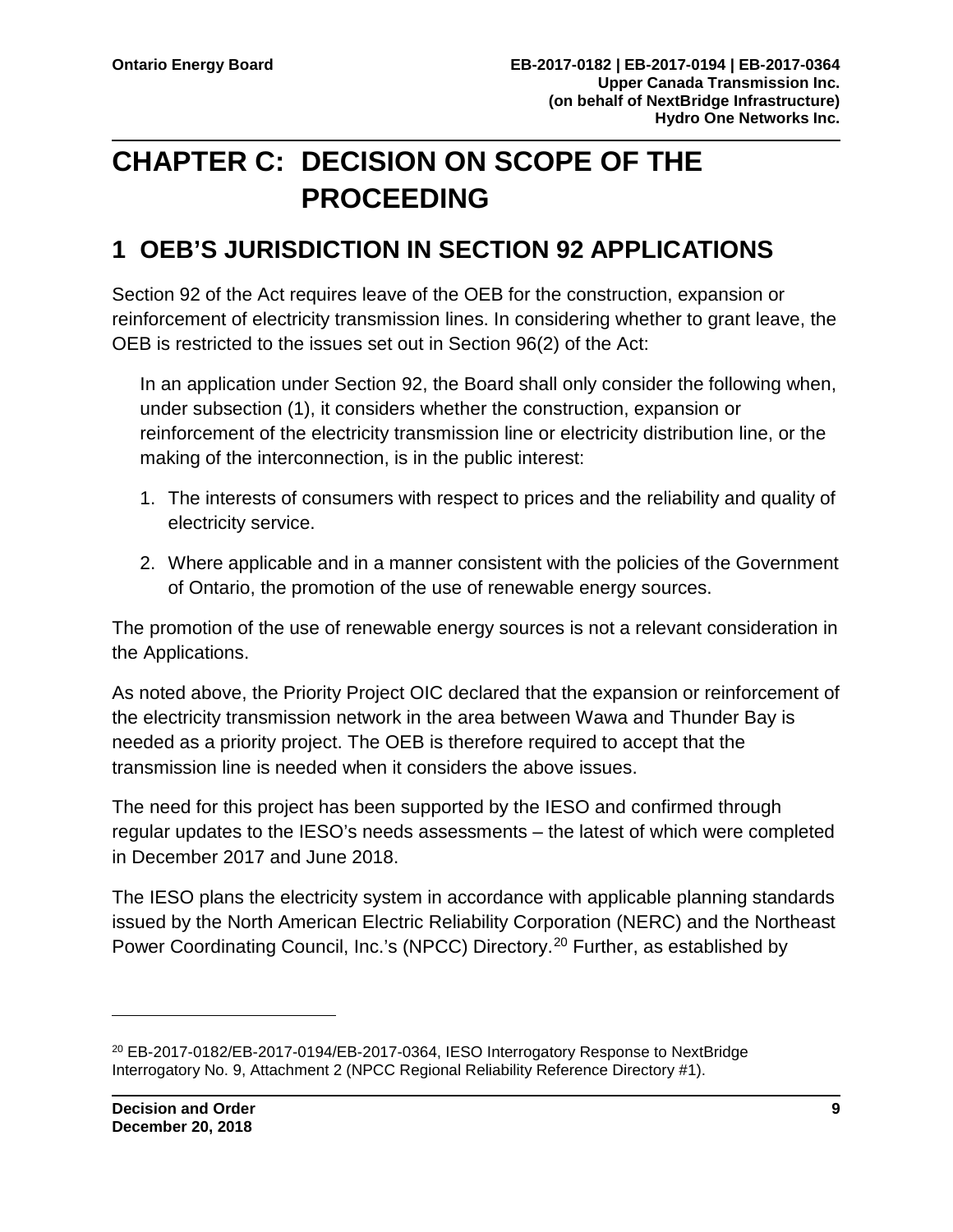planning standards from the Ontario Resource and Transmission Criteria (ORTAC), the IESO also plans the electricity system to Ontario-specific standards.[21](#page-12-0)

On August 4, 2017, the Minister of Energy wrote to the IESO requesting that it prepare an updated needs assessment for the new transmission line between Wawa and Thunder Bay, given that NextBridge had provided updated cost estimates in its NextBridge-EWT Application, which increased from \$409 M in the OEB's Designation Process to \$737 M.

The IESO provided the Minister of Energy with an updated needs assessment (Updated Needs Assessment) on December 1, 2017. In the Updated Needs Assessment, the IESO continued to recommend the construction of the transmission line to maintain a reliable and cost-effective supply of electricity to Northwest Ontario for the long-term over local generation options. Based on NextBridge's cost estimate of \$777 M (which includes \$40 M for development costs), the IESO found that the construction of the transmission line provided "approximately \$200 million in net cost savings compared to the least-cost local generation alternative".<sup>[22](#page-12-1)</sup> Further, the Updated Needs Assessment recommended an in-service date of 2020 for the line.

On July 26, 2018, at the request of the OEB, the IESO filed an addendum to its Updated Needs Assessment which continued to recommend that the transmission line be inservice by the end of 2020, after which other mitigating measures would have to be in place resulting in additional costs and increased risks to system reliability.[23](#page-12-2) The IESO also indicated that if the transmission line is not in service by the end of 2022, the risks to system reliability and the associated cost uncertainties are unacceptable.<sup>24</sup>

<span id="page-12-0"></span><sup>21</sup> EB-2017-0182/EB-2017-0194/EB-2017-0364, IESO Interrogatory Response to NextBridge Interrogatory No. 9, p. 1.

<span id="page-12-1"></span><sup>&</sup>lt;sup>22</sup> IESO's Updated Assessment of the Need for the East-West Tie Expansion, submitted to the Ministry of Energy on December 1, 2017, p. 2, lines 9-10.

<span id="page-12-3"></span><span id="page-12-2"></span> $23$  Addendum to the 2017 Updated Assessment for the Need for the East-West Tie Expansion – Reliability Impacts and the Projected System Costs of a Delay to the Project In-service Date, June 29, 2018, p. 1.  $24$  For a breakdown of costs associated with delays to the in-service date, see Chapter F, Decision on Leave to Construct, Section 5.3 Additional System Costs Associated with In-Service Delays.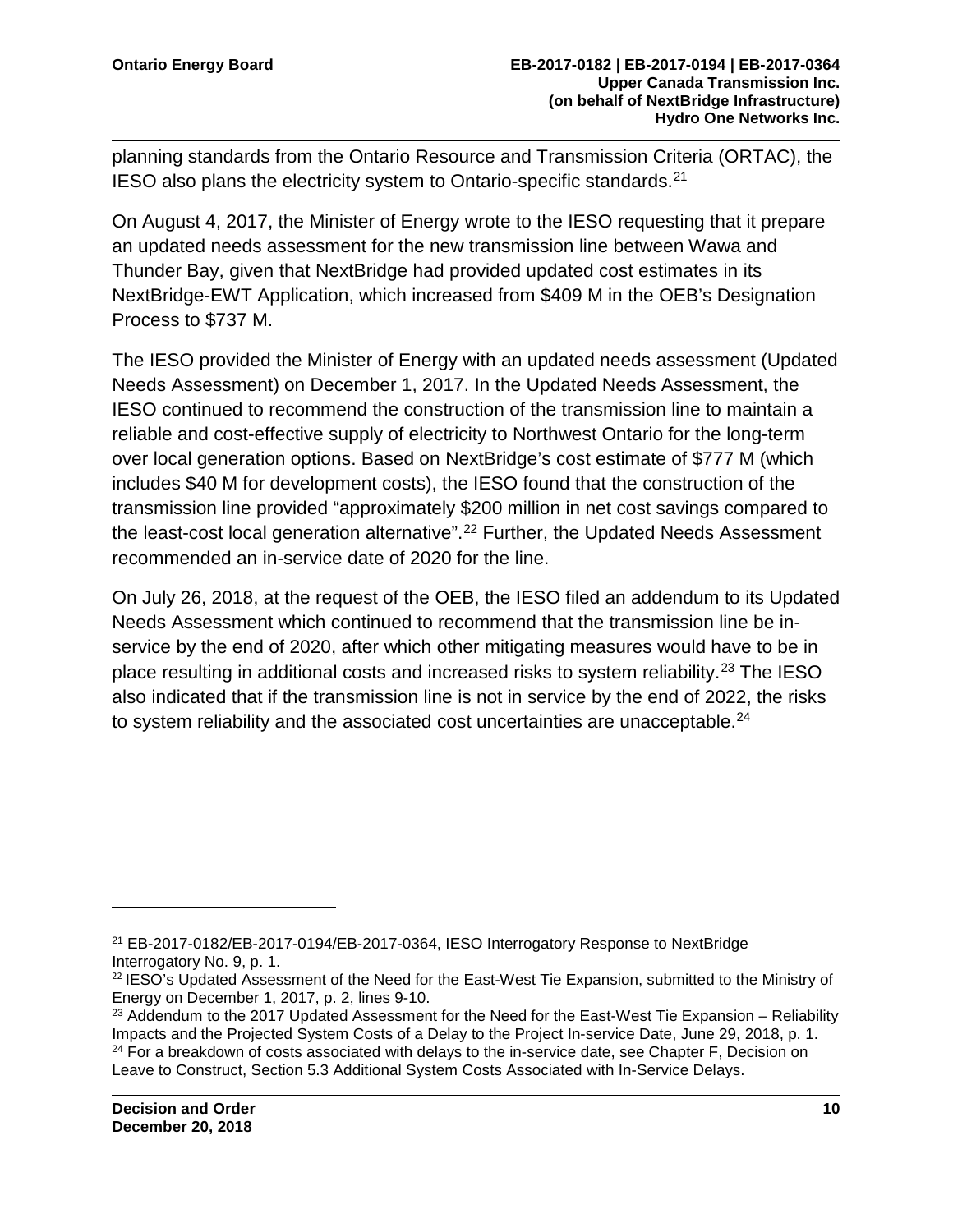## <span id="page-13-0"></span>**2 FINDINGS ON THE DUTY TO CONSULT AND ENVIRONMENTAL MATTERS**

Section 96(2) of the Act sets out the issues to be considered in a leave to construct application. In a 2012 decision, the OEB explained how this section limits its review of Indigenous consultation and environmental issues:

...the Board has no jurisdiction to conduct Aboriginal consultation itself, nor to assess the adequacy of the Crown's consultation efforts in a section 92 application (except as they may arise within the limits of section 96(2)). Aboriginal consultation is a matter of Constitutional law. Although section 19 of the Act confers a general power to consider issues of law, section 96(2) of the Act places specific limitations on the extent of the Board's power to review. As the Supreme Court stated in Rio Tinto: "[t]he power to decide questions of law implies a power to decide constitutional issues that are properly before it, *absent a clear demonstration that the legislature intended to exclude such jurisdiction from the tribunal's power*." In enacting section 96(2) of the Act, the Legislature has clearly demonstrated its intention to exclude from the Board's purview any matters other than those directly associated with the interests of consumers with respect to price and the reliability and quality of electricity service, or the promotion of the Government's renewable energy policies. Other issues, including environmental impacts, have been expressly excluded from the Board's jurisdiction.<sup>[25](#page-13-1)</sup>

Leave to construct approval is one of a number of approvals or permits that are required in order to construct the new transmission line between Wawa and Thunder Bay. Approvals and permits are required from government ministries, including the MECP and the Ministry of Natural Resources and Forestry. The adequacy of Indigenous consultation is considered as part of the MECP's Environmental Assessment (EA) process.

Some intervenors argued that restricting the OEB's review to the issues set out in Section 96(2) is not consistent with more recent jurisprudence, including two Supreme

<span id="page-13-1"></span><sup>25</sup> EB-2012-0082, Hydro One Lambton-Longwood Leave to Construct Decision and Order, November 8, 2012, p. 12. [Emphasis in original]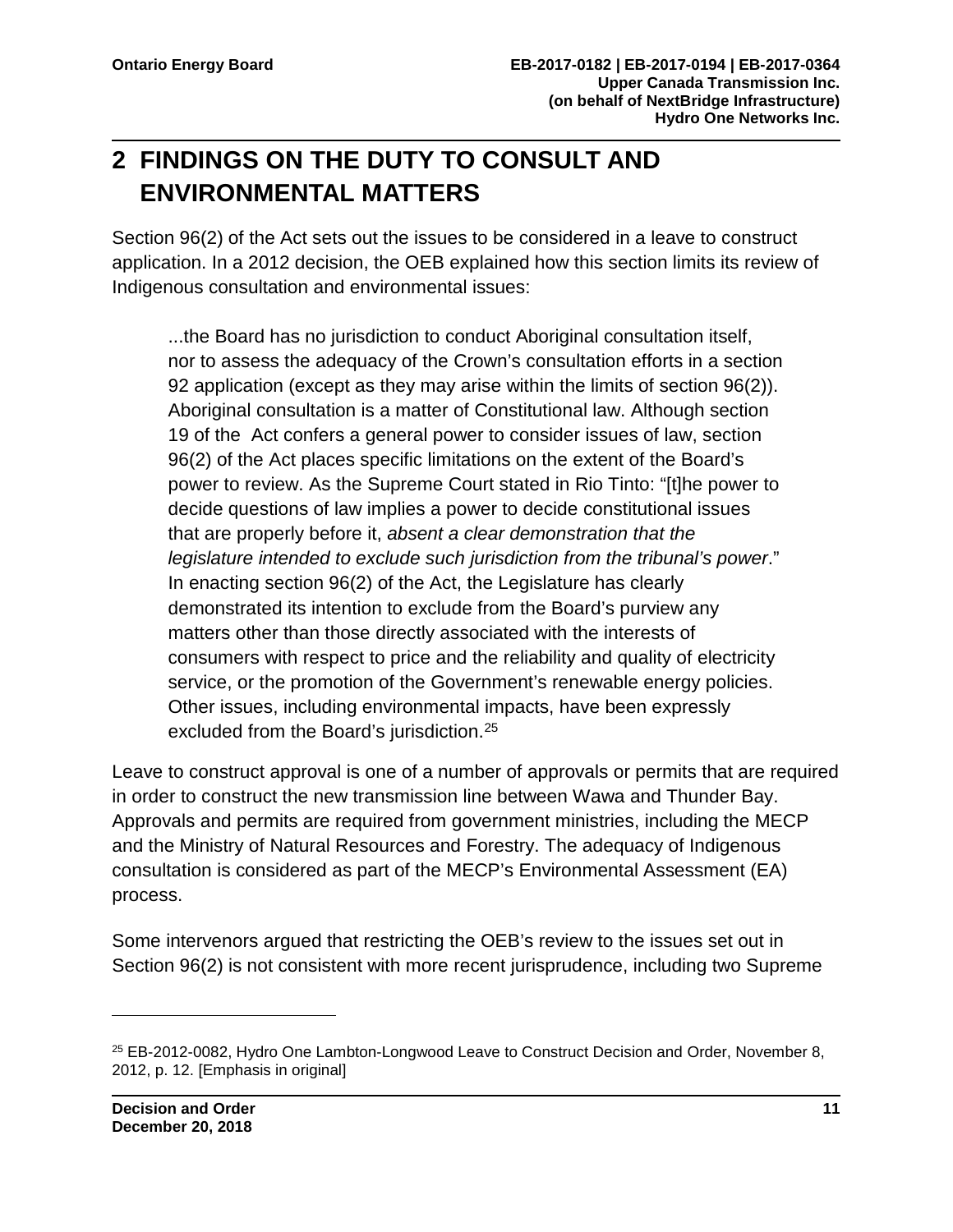Court of Canada decisions: *Hamlet of Clyde River v Petroleum Geo-Services Inc.*[26](#page-14-0) (*Clyde River*) and *Chippewas of the Thames First Nation v Enbridge Pipelines Inc.[27](#page-14-1)* (*Chippewas*). They argued that the OEB has the authority to determine whether the duty to consult has been discharged. The OEB does not agree.

The decisions in *Clyde River* and *Chippewas* do not change the established legal principle that the role of a particular tribunal in relation to consultation depends on the duties and powers the legislature has conferred on it.<sup>[28](#page-14-2)</sup> The Supreme Court's findings in those cases turned on the National Energy Board's statutory powers, which are different than the OEB's powers in a Section 92 application.<sup>[29](#page-14-3)</sup> In this proceeding, the OEB must follow the Legislature's intent and confine its review to the issues set out in Section 96(2) of the Act.

The MNO raised the Federal Court of Appeal's decision in *Gitxaala Nation v Canada*[30](#page-14-4) where the court stated "...that statutory provisions that are capable of multiple meanings should be interpreted in a manner that preserves their constitutionality."<sup>[31](#page-14-5)</sup> In this case, Section 96 is not capable of multiple meanings. The statute is clear as to what the OEB is permitted to consider in a Section 92 application.

Certain intervenors also argued that the OEB accepted jurisdiction over the duty to consult or recognized that duty was part of its jurisdiction during the Designation Process. This is not the case. As part of the Designation Process, the OEB considered whether the proponents had the ability to carry out Indigenous consultation, which would be required for the development of this project.<sup>[32](#page-14-6)</sup>

<span id="page-14-0"></span><sup>26</sup> 2017 SCC 40.

<span id="page-14-1"></span><sup>27</sup> 2017 SCC 41.

<span id="page-14-2"></span><sup>28</sup> *Rio Tinto Alcan Inc. v Carrier Sekani Tribal Council*, 2010 SCC 43, para. 55 citing *R. v Conway*, 2010 SCC 22.

<span id="page-14-3"></span> $29$  For example, the National Energy Board considers environmental impacts as part of its process. The OEB does not consider environmental impacts relating to a proposed transmission line. <sup>30</sup> 2016 FCA 187.

<span id="page-14-5"></span><span id="page-14-4"></span><sup>31</sup> *Gitxaala Nation v* Canada, 2016 FCA 187, para. 161 citing *Eldridge v British Columbia (Attorney General)*, [1997] 3 S.C.R. 624, para 32; *R. v Clarke*, 2014 SCC 28, paras. 14-15.

<span id="page-14-6"></span><sup>32</sup> EB-2011-0140, Designation: East-West Tie Line Phase 1 Decision and Order, July 12, 2012, p. 8.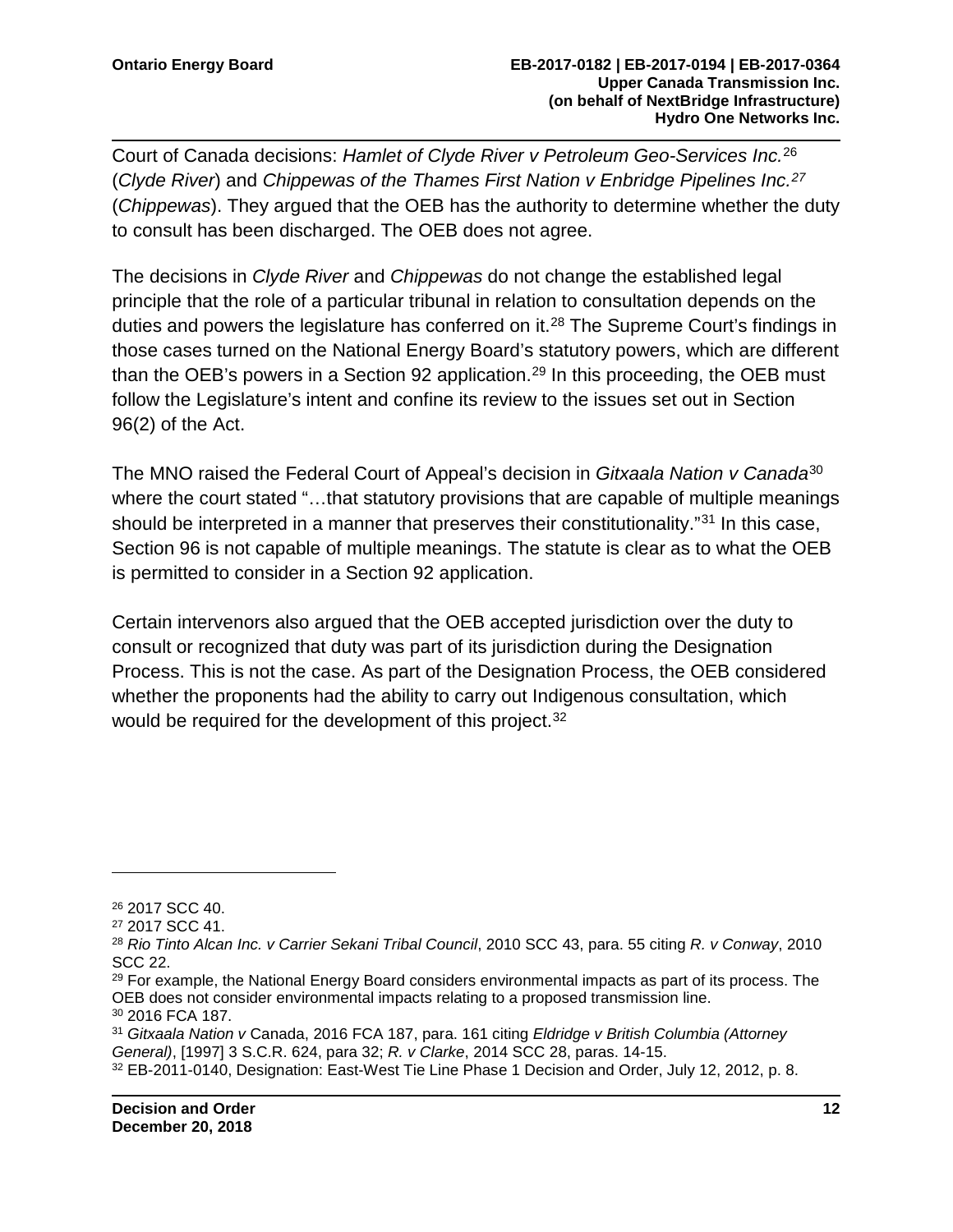The OEB remains of the view that its authority to consider Indigenous consultation and environmental matters is limited to the issues set out in Section 96(2) of the Act. Indigenous consultation and environmental matters are relevant to the issues of price, reliability and quality of electricity service where they can impact the costs of and schedule for a project. The OEB considers the potential impacts of Indigenous consultation and environmental matters on cost and schedule as part of its analysis in this Decision and Order.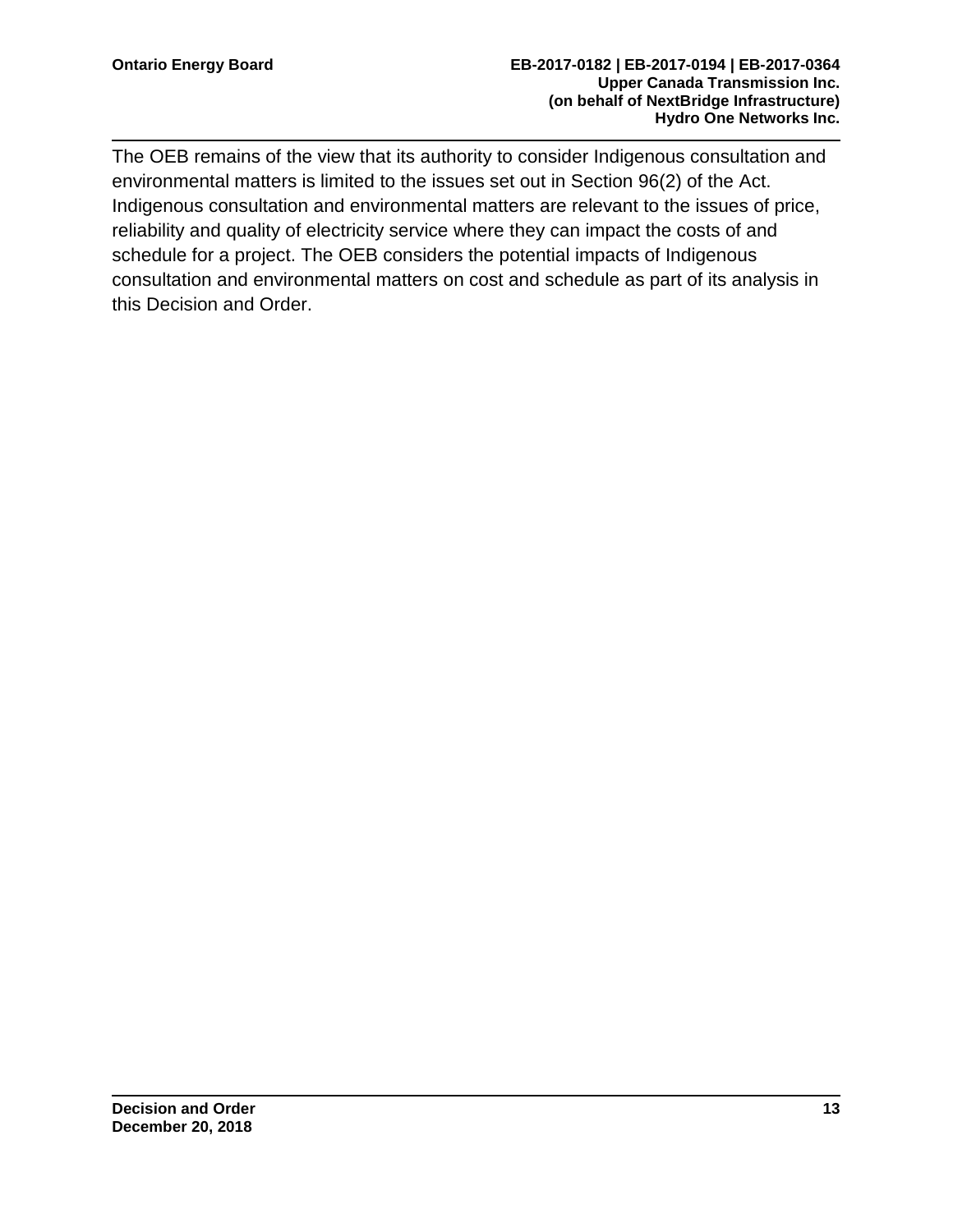# <span id="page-16-0"></span>**CHAPTER D: DECISION ON DEVELOPMENT COSTS**

## <span id="page-16-1"></span>**1 THE PROCESS**

The OEB established a schedule specifically for NextBridge's development costs totaling \$40.2 M.

Although NextBridge asked that the OEB decide on the prudence of its development costs as part of a future hearing prior to the in-service date for the NextBridge-EWT Project, the OEB determined it would conduct a detailed review in this proceeding.

### <span id="page-16-2"></span>**2 FINDINGS ON NEXTBRIDGE'S DEVELOPMENT COSTS**

### <span id="page-16-3"></span>**2.1 Context and Considerations**

NextBridge submitted that the OEB should assess the prudence of its \$40.2 M development costs in the context of the circumstances that it encountered during the extended development period. NextBridge submitted that the OEB should consider:

- The extended in-service date from 2018 to 2020
- The extended development period from 18 to 48 months
- The denied access to Pukaskwa National Park and other major route changes<sup>[33](#page-16-4)</sup>
- Unbudgeted costs at designation
- The Priority Project OIC declaring the new transmission line from Wawa to Thunder Bay as a priority project

Intervenors submitted that the OEB should consider many factors in assessing NextBridge's development costs, including:

- The competitive context of the Designation Decision
- The scope and assumptions at designation
- Unbudgeted costs at designation
- The duty to consult with First Nations and Métis
- Circumstances that could not have been reasonably considered at the time of the Designation Process
- The extended in-service date

<span id="page-16-4"></span><sup>33</sup> NextBridge identified three major re-routes: around Pukaskwa National Park, the Township of Dorion and Loon Lake.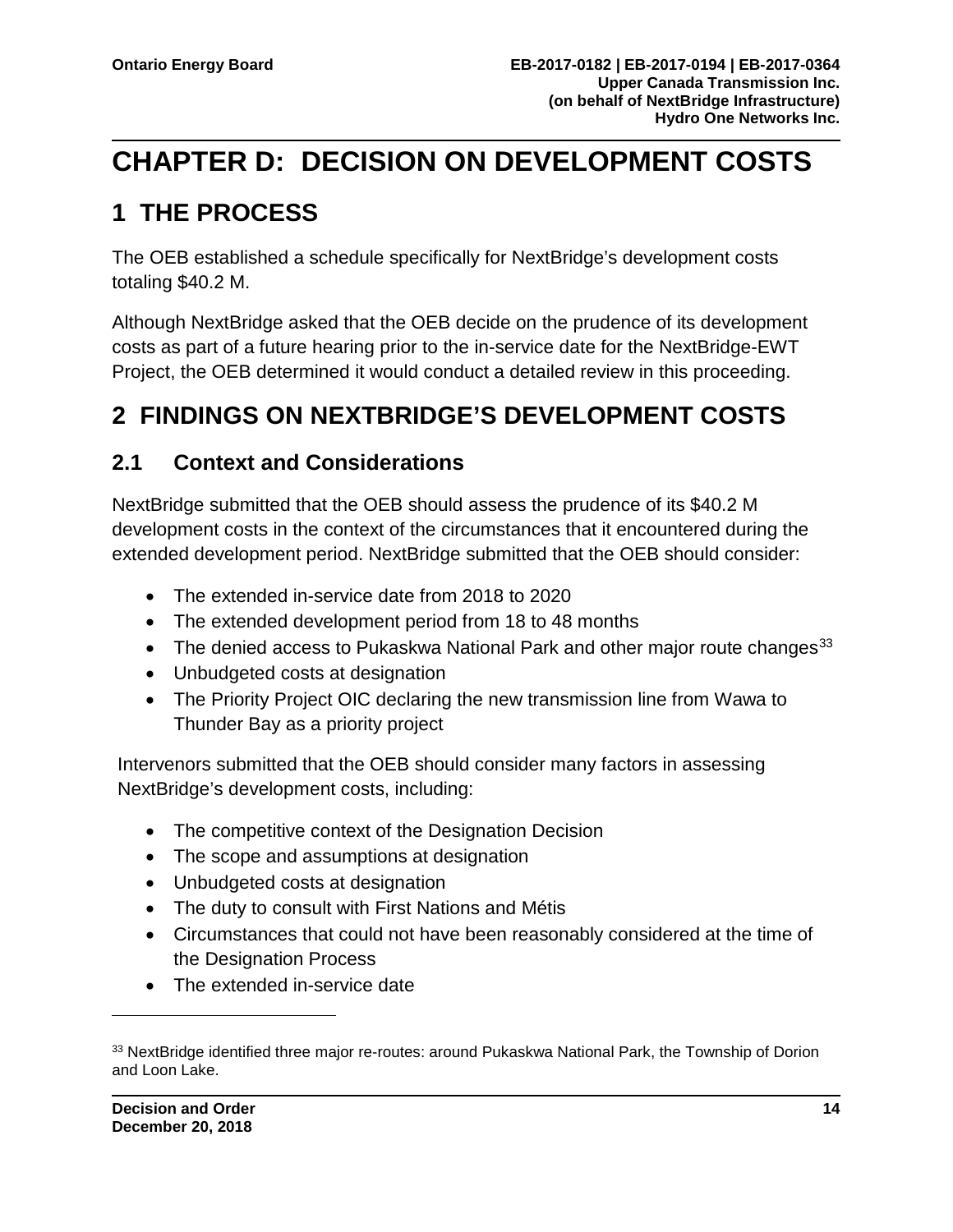- The major route changes
- The extended development period
- Carrying costs
- The sufficiency of evidence to assess prudence
- Precisely determined costs

#### **Findings**

The OEB finds it appropriate to consider the context of the Designation Decision, the expectation of economic efficiency in the development phase, and the events that occurred after the Designation Decision.

The context of the Designation Decision is critical to the OEB's review of development costs. In 2013, there was a Designation Process among the proponents and decisions were made based on a set of evaluation criteria, which included development costs. The Designation Decision approved NextBridge's proposed development budget of \$22.4 M. In this Decision and Order, in determining whether the development costs were reasonable, the OEB considered the approved budget and scope of work for the development period as defined in the Designation Decision, which included:

…negotiating access and land rights, acquiring permits, conducting environmental assessment activities, consulting with affected communities, preparing line design and engineering studies, conducting economic feasibility studies, and obtaining a system impact assessment. The development phase ends with the filing of an application for leave to construct the line.<sup>[34](#page-17-0)</sup>

The Designation Decision referred to the Transmission Policy Framework's expectation of economic efficiency during the development phase. The purpose of designating one transmitter to complete the development work for the new transmission line between Wawa and Thunder Bay was to advance electricity transmission projects in Northern Ontario – and to do so with economic efficiency for the benefit of ratepayers. Economic efficiency would be achieved by having one company complete the development work to avoid duplication of effort, such that ratepayers would pay once for development work.

<span id="page-17-0"></span><sup>34</sup> EB-2011-0140, East-West Tie Line Designation Phase 2 Decision and Order, August 7, 2013, p. 3.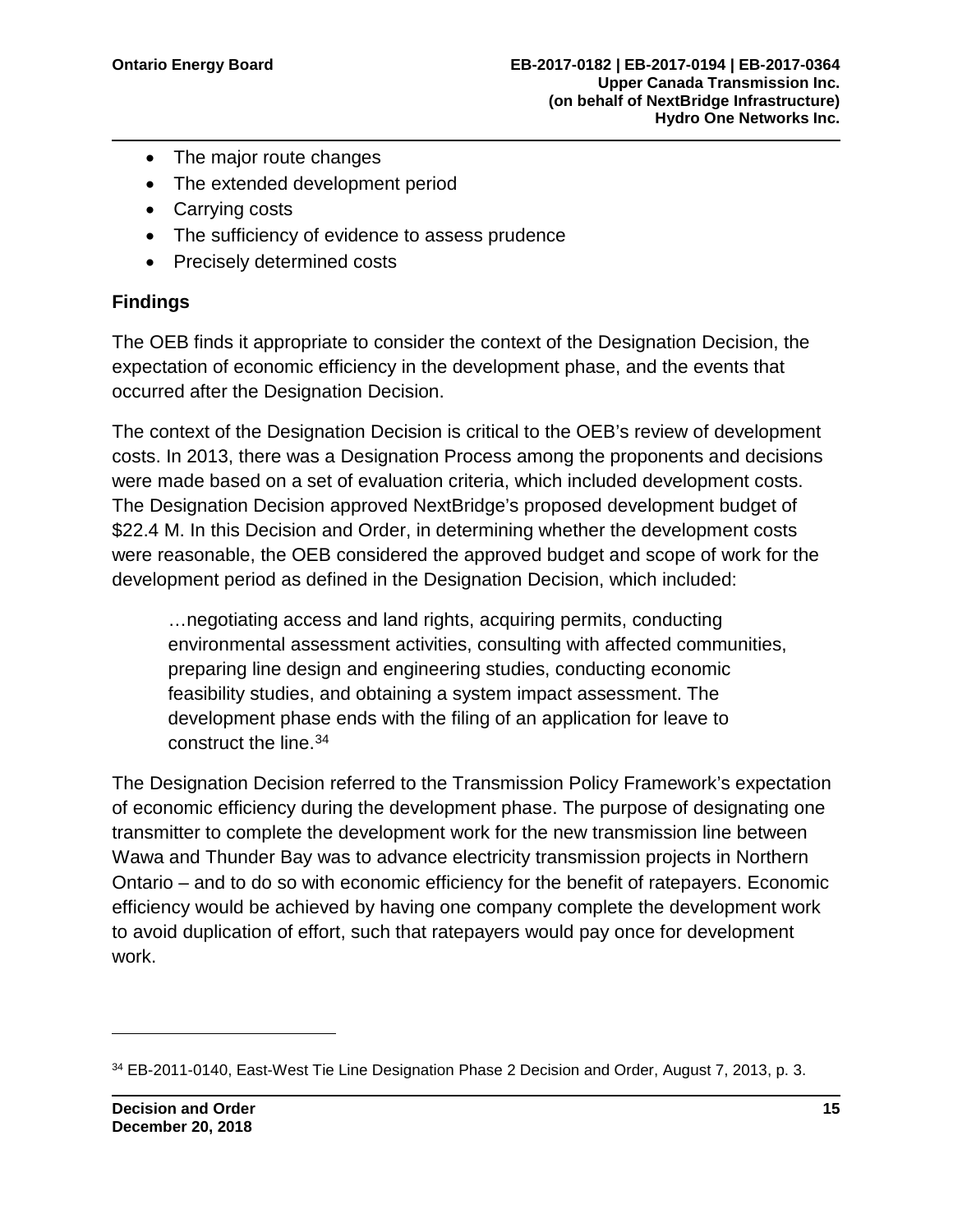The Designation Decision indicated that designation did not carry with it the exclusive right to build the line or an exclusive right to apply for leave to construct the line.<sup>[35](#page-18-1)</sup>

The OEB considered the events that occurred after the Designation Decision, specifically the change to the in-service date that had been recommended by the OPA and the fact that NextBridge was denied access by Parks Canada to cross through Pukaskwa National Park. The OEB also considered the development costs claimed by NextBridge as associated with the duty to consult with the identified First Nations and Métis communities, as well as costs that could not have been foreseen at designation and were not within NextBridge's control. The OEB notes that NextBridge's approved development budget included a contingency of \$1.5 M, which was less than 7% of the \$22.4 M budget.

### <span id="page-18-0"></span>**2.2 Prudence Test**

The Designation Decision indicated that development costs in excess of the approved budget would be subject to a prudence review.

NextBridge submitted that the Supreme Court of Canada provided guidance regarding the methodology for a prudence review of a regulated utility in both *Ontario (Energy Board) v Ontario Power Generation Inc.* (*OPG*) and *ATCO Gas and Pipelines v Alberta (Utilities Commission)* (*ATCO*).

NextBridge submitted that the OEB must apply the no-hindsight prudence test as described by the Supreme Court of Canada for committed utility costs. NextBridge submitted that its development costs were committed and the assessment of prudence must be conducted in the context of the circumstances that NextBridge encountered during the extended development period.

SEC submitted that in *OPG*, the Supreme Court of Canada stated that the OEB did not have to apply any particular test in evaluation of the prudence of costs and that it had "broad latitude to determine the methodology it uses in assessing utility costs".[36](#page-18-2)

CCC submitted that it is not enough for NextBridge to show that costs incremental to its development budget were prudently incurred.

<span id="page-18-2"></span><span id="page-18-1"></span><sup>35</sup> EB-2011-0140, East-West Tie Line Designation Phase 2 Decision and Order, August 7, 2013, p. 4. <sup>36</sup> *Ontario Energy Board v Ontario Power Generation Inc*., 2015 SCC 44, paras. 7, 105.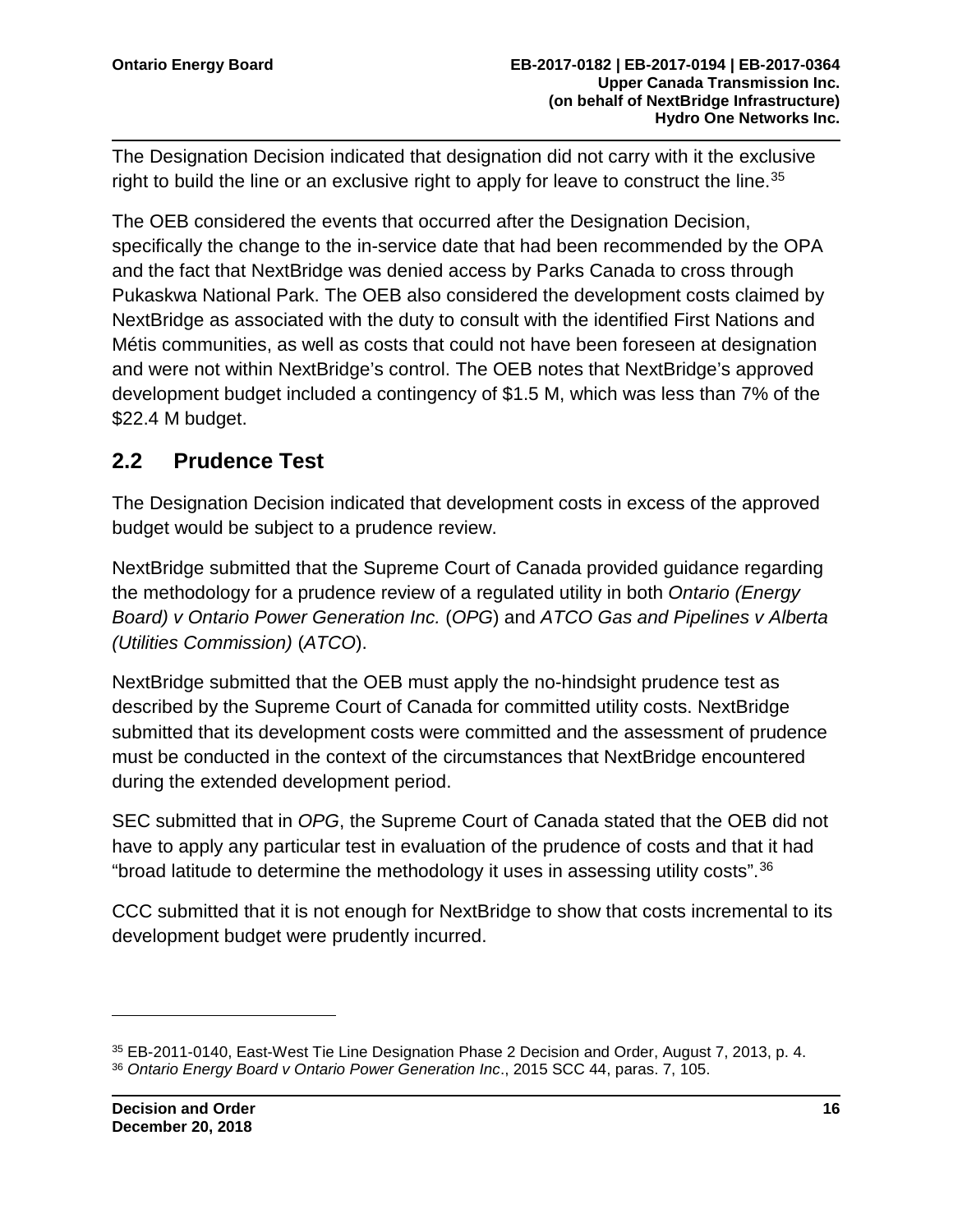VECC submitted that NextBridge was entitled to recover the \$22.4 M without the burden of proving prudence as the costs were pre-approved. VECC also submitted that no recovery should be made until a leave to construct is granted.

Hydro One submitted that the decisions in *OPG* and *ATCO* are not useful in considering the prudence of allowing development costs in excess of the approved budget. NextBridge's claimed costs are not committed in the sense used in those cases.

In its reply submission, NextBridge took issue with CCC's, SEC's and Hydro One's submissions claiming these intervenors supported a higher or different standard of review than prudence. NextBridge maintained that its development costs were prudent and that the OEB should review costs based on whether decisions to incur costs were reasonable under the circumstances that were known or ought to have been known to NextBridge when the decisions were made.

#### **Findings**

The OEB finds that NextBridge's spending within the approved budget of \$22.4 M is not at issue in this Decision. In the Designation Decision, the OEB pre-approved this budgeted amount. No parties took issue with the fact that NextBridge should be entitled to recovery of this amount.

The OEB will apply a prudence test to assess the reasonableness of development costs of the \$17.8 M that exceeded the approved budget of \$22.4 M, consistent with the Designation Decision. In coming to its decision on development costs, the OEB has not used hindsight in its assessment of prudence.

The OEB will not approve costs that are not part of the development phase of the project in its application of the prudence test. Given the competitive nature of the Designation Process, cost overruns will only be recoverable if they reflect conditions and resultant costs that could not have been foreseeable at the time of the Designation Decision.

In *OPG*, the Supreme Court of Canada stated that the OEB has broad latitude to determine the methodology it uses in assessing utility costs.<sup>[37](#page-19-0)</sup>

<span id="page-19-0"></span><sup>37</sup> *Ontario Energy Board v Ontario Power Generation Inc*., 2015 SCC 44, para. 7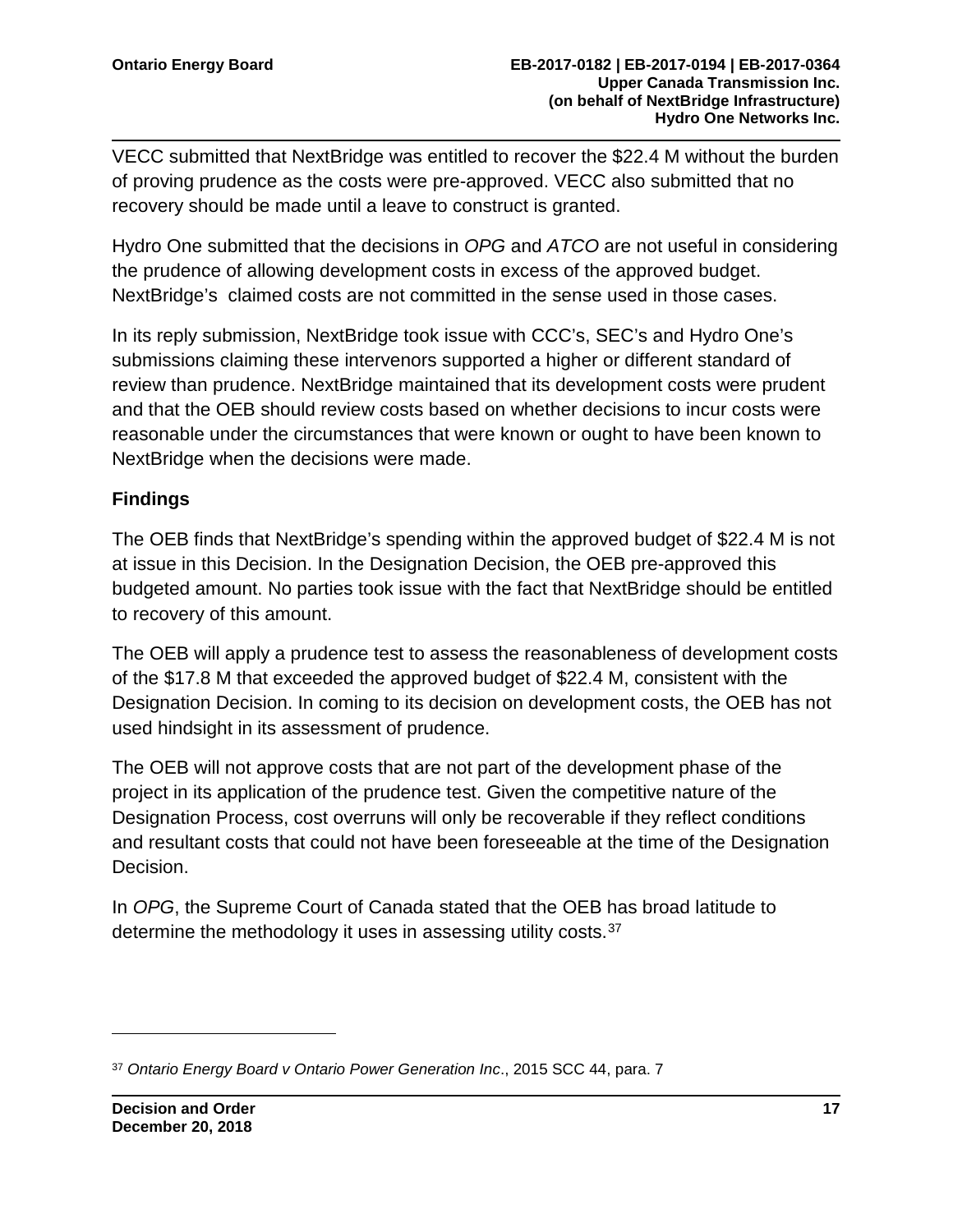This Decision is being made following a Designation Process. Given the competitive process, the OEB finds that costs will not be allowed for activities or amounts that could have, and should have, been included in the approved development costs work budget.

### <span id="page-20-0"></span>**2.3 Approved Development Costs**

NextBridge submitted that its development costs of \$40.2 M be approved for recovery. NextBridge indicated that it complied with all reporting requirements related to tracking development costs. NextBridge also submitted that based on the evidence, it prudently incurred all development costs.

Table 1, below, provides a development cost summary based on Exhibit JD1.1 from the July 2018 hearing.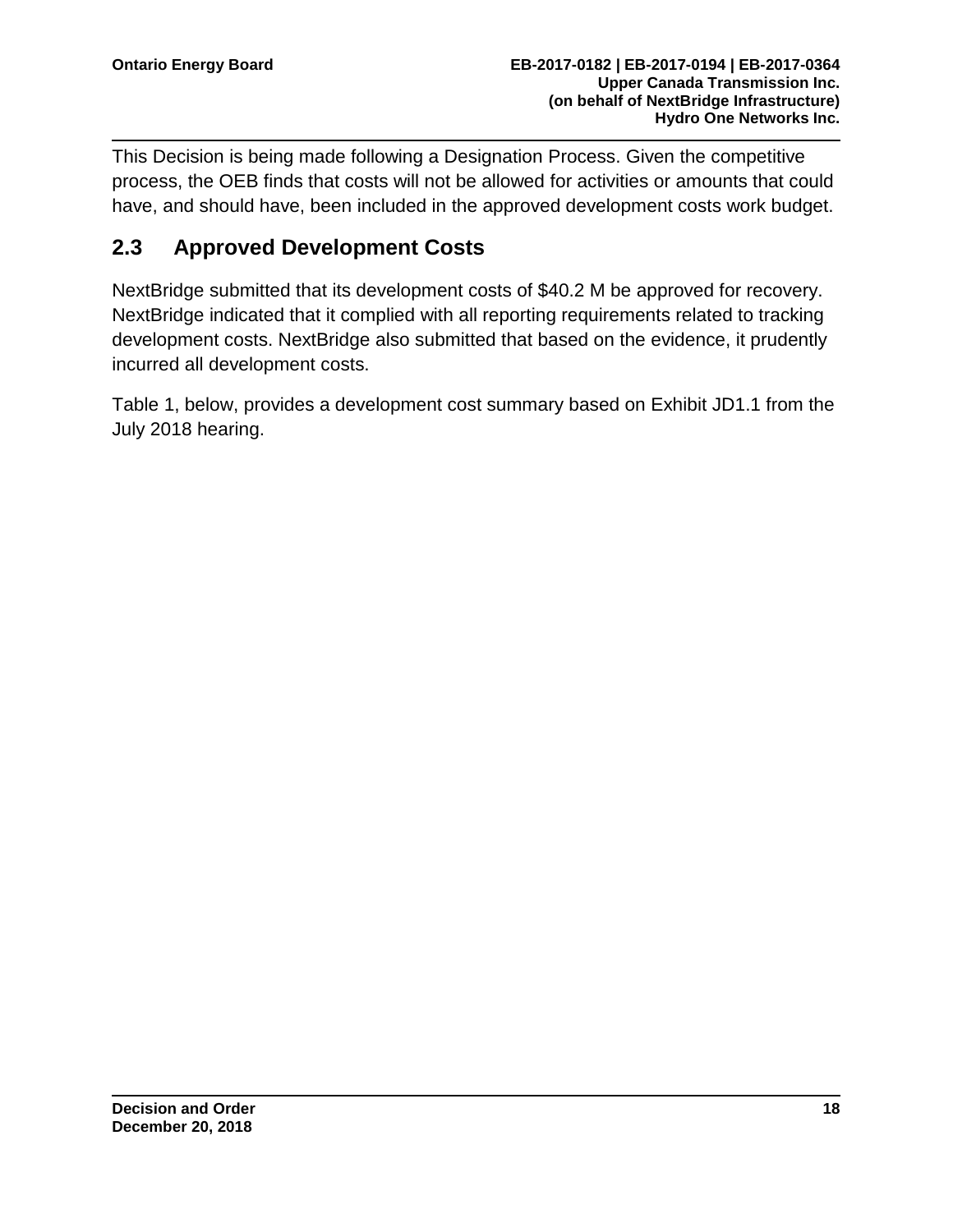| <b>Cost Category</b>                                        | OEB-<br><b>Approved</b><br><b>Costs</b><br>(in 2013 \$)<br>(A) | <b>Actual Extended</b><br><b>Development Period</b><br><b>Incremental Costs</b><br>(in nominal \$)<br>(B) | <b>Total Extended</b><br><b>Development Period</b><br><b>Costs</b><br>(in nominal \$)<br>$(A + B)$ |
|-------------------------------------------------------------|----------------------------------------------------------------|-----------------------------------------------------------------------------------------------------------|----------------------------------------------------------------------------------------------------|
| Engineering, Design and<br><b>Procurement Activity</b>      | 10,553,290                                                     | (289, 826)                                                                                                | 10,263,464                                                                                         |
| Permitting and Licensing                                    | 47,320                                                         | 37,461                                                                                                    | 84,781                                                                                             |
| <b>Environmental and</b><br><b>Regulatory Approvals</b>     | 3,592,680                                                      | 4,225,000                                                                                                 | 7,817,680                                                                                          |
| <b>Land Rights</b>                                          | 1,991,000                                                      | 3,809,532                                                                                                 | 5,800,532                                                                                          |
| <b>First Nations and Métis</b><br>Consultation              | 1,724,000                                                      | 1,530,002                                                                                                 | 3,254,002                                                                                          |
| <b>Other Consultation</b>                                   | 496,000                                                        | 1,091,015                                                                                                 | 1,587,015                                                                                          |
| Regulatory (legal<br>support, rate case and<br>LTC filings) | 985,000                                                        | 888,499                                                                                                   | 1,873,499                                                                                          |
| <b>Interconnection Studies</b>                              | 179,000                                                        | (95, 141)                                                                                                 | 83,859                                                                                             |
| <b>Project Management</b>                                   | 1,300,000                                                      | 3,666,784                                                                                                 | 4,966,784                                                                                          |
| Contingency                                                 | 1,529,710                                                      | (1,529,710)                                                                                               |                                                                                                    |
| <b>Subtotals - Budgeted</b>                                 | 22,398,000                                                     | 13,333,616                                                                                                | 35,731,616                                                                                         |
| <b>First Nations and Métis</b><br><b>Land Acquisition</b>   |                                                                | 16,862                                                                                                    | 16,862                                                                                             |
| <b>First Nations and Métis</b><br>Participation             |                                                                | 3,415,388                                                                                                 | 3,415,388                                                                                          |
| <b>Pic River Appeal Costs</b>                               |                                                                | 230,163                                                                                                   | 230,163                                                                                            |
| <b>Carrying Costs</b>                                       |                                                                | 733,013                                                                                                   | 733,013                                                                                            |
| <b>Subtotals - Unbudgeted</b>                               | $\overline{0}$                                                 | 4,395,425                                                                                                 | 4,395,425                                                                                          |
| <b>TOTALS</b>                                               | 22,398,000                                                     | 17,729,041                                                                                                | 40,127,041                                                                                         |

#### **Table 1 – Development Cost Summary by Cost Category**

BLP supported the recovery of NextBridge's development costs. BLP submitted that participation agreements need to be finalized as much as possible before a leave to construct application receives final approval and well before the commencement of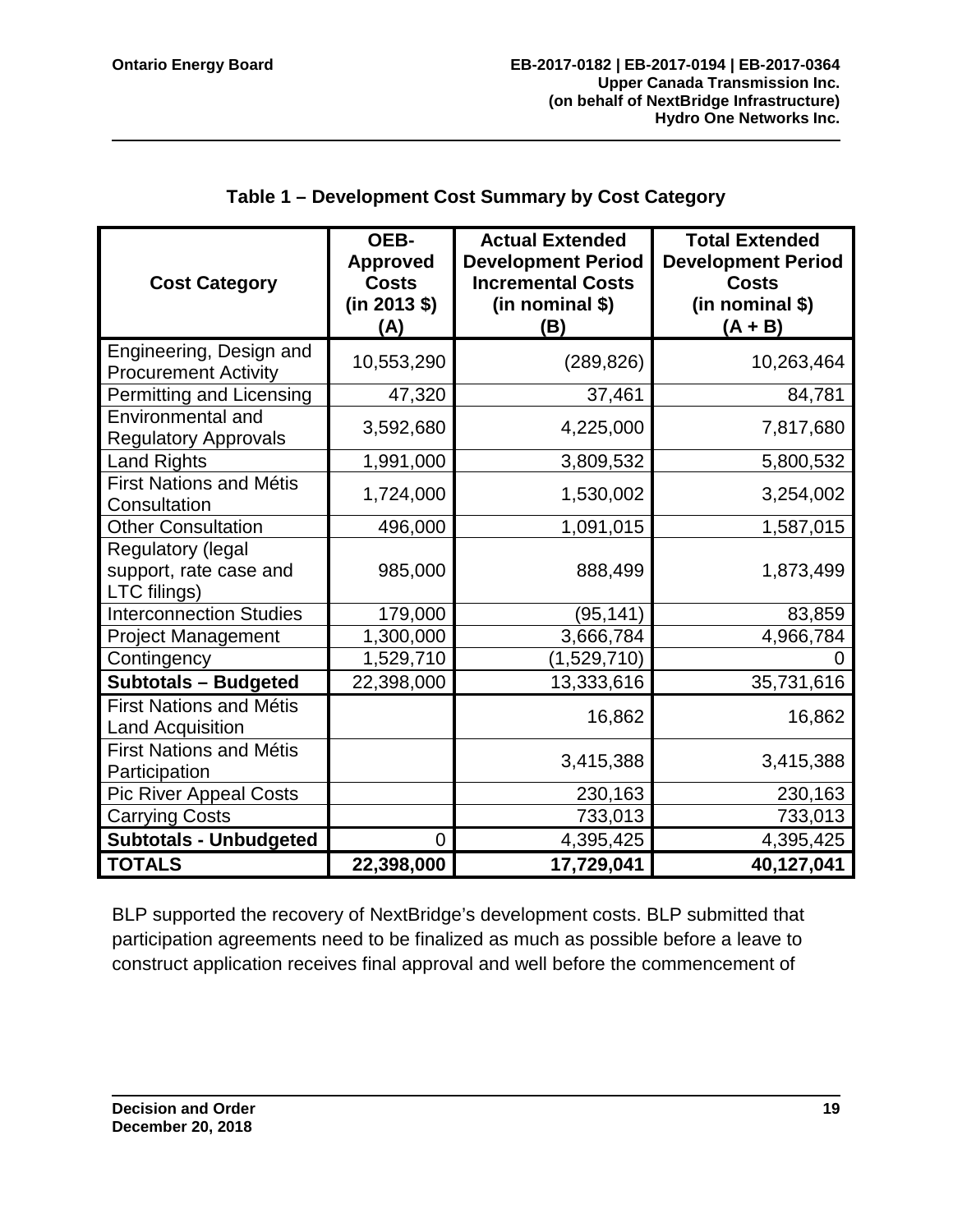construction.[38](#page-22-0) BLP further submitted that the associated costs were essential to the development phase.

The MNO supported the approval and recovery of NextBridge's development costs. The MNO submitted that that both Indigenous consultation and economic participation discussions must take place, requiring a proponent to incur costs during the development phase as required by law and the duty to consult.<sup>[39](#page-22-1)</sup>

CCC submitted that the OEB approve recovery of \$31.2 M. CCC submitted the OEB should approve recovery of the costs for the major re-routes, the extended development period costs and carrying costs. Further, CCC proposed that the OEB should make permanent disallowances of \$5.7 M for all other cost drivers and \$3.7 M for unbudgeted First Nations and Métis participation, land acquisition and the Pic River appeal costs.<sup>[40](#page-22-2)</sup> CCC submitted the phase shift costs of \$1.9 M should be approved only if NextBridge is successful in its leave to construct application.<sup>[41](#page-22-3)</sup>

SEC submitted that the OEB approve recovery of \$33.2 M and possible recovery of \$3.4 M for First Nations and Métis economic participation costs.<sup>[42](#page-22-4)</sup> Specifically, SEC proposed the OEB approve the cost of the major re-routes, the project delay, escalation costs, First Nations and Métis land acquisition, and carrying costs. SEC submitted the OEB should not approve recovery of costs related to a phase shift in costs from construction to development, scope and budget variances, and the Pic River appeal costs.

VECC submitted that the \$40.2 M was reasonable and that NextBridge had demonstrated it made substantial efforts to reduce costs given the uncertainties.<sup>43</sup>

<span id="page-22-3"></span><sup>41</sup> *Ibid.*

<span id="page-22-0"></span><sup>38</sup> EB-2017-0182/EB-2017-0194/EB-2017-0364, BLP Submission on NextBridge Development Costs, September 19, 2018, p. 2.

<span id="page-22-1"></span><sup>39</sup> EB-2017-0182/EB-2017-0194/EB-2017-0364, MNO Submission on NextBridge Development Costs, September 19, 2018, p. 2.

<span id="page-22-2"></span><sup>40</sup> EB-2017-0182/EB-2017-0194/EB-2017-0364, CCC Submission on NextBridge Development Costs, September 19, 2018, p. 3.

<span id="page-22-4"></span><sup>42</sup> EB-2017-0182/EB-2017-0194/EB-2017-0364, SEC Submission on NextBridge Development Costs, September 19, 2018, p. 5.

<span id="page-22-5"></span><sup>43</sup> EB-2017-0182/EB-2017-0194/EB-2017-0364, VECC Submission on NextBridge Development Costs, September 19, 2018, p. 2.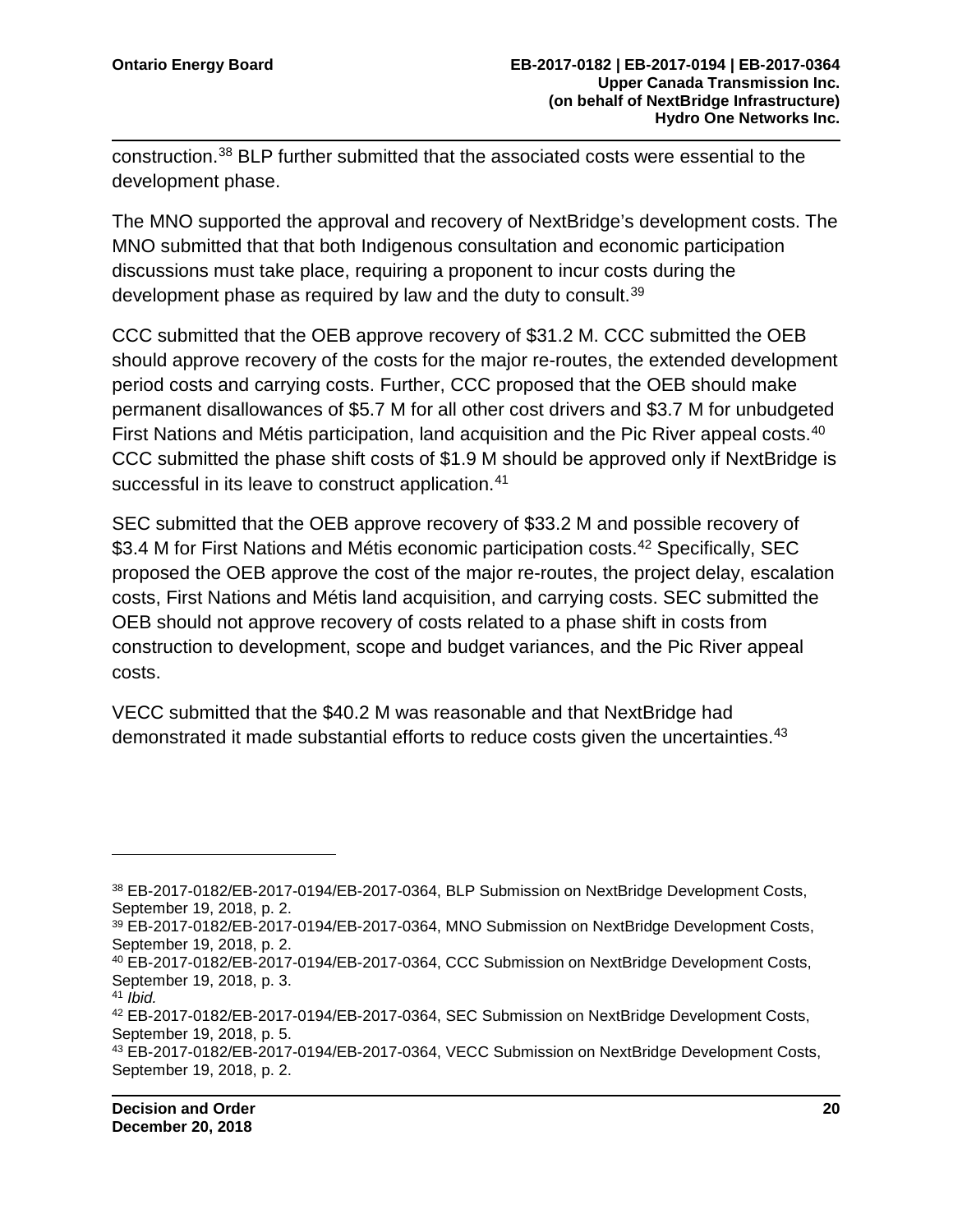OEB staff submitted that the OEB should approve recovery of \$30.7 M.<sup>[44](#page-23-0)</sup> OEB staff further submitted that while costs above \$30.7 M may represent reasonable activities, NextBridge had not established the requisite evidentiary record. OEB staff explained that utilities could not rely on a presumption that costs incurred are prudent without providing sufficient evidence for the undertaken activity and the quantum.

Hydro One submitted that while some extended development period costs should be eligible for recovery, there is insufficient evidence to determine if costs were prudently incurred.[45](#page-23-1) Hydro One focused on costs for environmental and regulatory approvals, land rights, consultations and project management. Hydro One submitted that the OEB should not approve unbudgeted First Nations and Métis land acquisition and participation costs. Hydro One submitted that NextBridge must take responsibility for these costs, otherwise the designation process was unfair to the other participants.<sup>[46](#page-23-2)</sup> Hydro One also submitted that land option costs were premature prior to a leave to construct being granted and that incremental costs for the EA process should have been anticipated by NextBridge and thus should not be recoverable.

BZA's submission did not address NextBridge's request of \$40.2 M specifically, yet stated that NextBridge's development cost spending had not achieved the results of satisfying the duty to consult. BZA submitted that the duty to consult remains a significant outstanding issue that must be resolved before the construction of the new transmission line between Wawa and Thunder Bay can begin.<sup>[47](#page-23-3)</sup>

In its reply submission, NextBridge addressed each disallowance proposed by SEC, CCC and OEB staff and the submissions of Hydro One. In particular, NextBridge submitted that OEB staff and Hydro One had inappropriately mixed two methodologies – costs on a workstream basis as directed by the OEB, and costs on an activity-basis as provided in response to an undertaking request. NextBridge also indicated that the MNO's and BZA's submissions provided reasons why both Indigenous consultation and economic participation discussion were essential.

<span id="page-23-0"></span><sup>44</sup> EB-2017-0182/EB-2017-0194/EB-2017-0364, OEB staff Submission on NextBridge Development Costs, September 19, 2018, p. 2.

<span id="page-23-1"></span><sup>45</sup> EB-2017-0182/EB-2017-0194/EB-2017-0364, Hydro One Submission on NextBridge Development Costs, September 19, 2018, p. 5.

<span id="page-23-2"></span><sup>46</sup> EB-2017-0182/EB-2017-0194/EB-2017-0364, Hydro One Submission on NextBridge Development Costs, September 19, 2018, p. 19.

<span id="page-23-3"></span><sup>47</sup> EB-2017-0182/EB-2017-0194/EB-2017-0364, BZA Submission on NextBridge Development Costs, September 19, 2018, p. 3.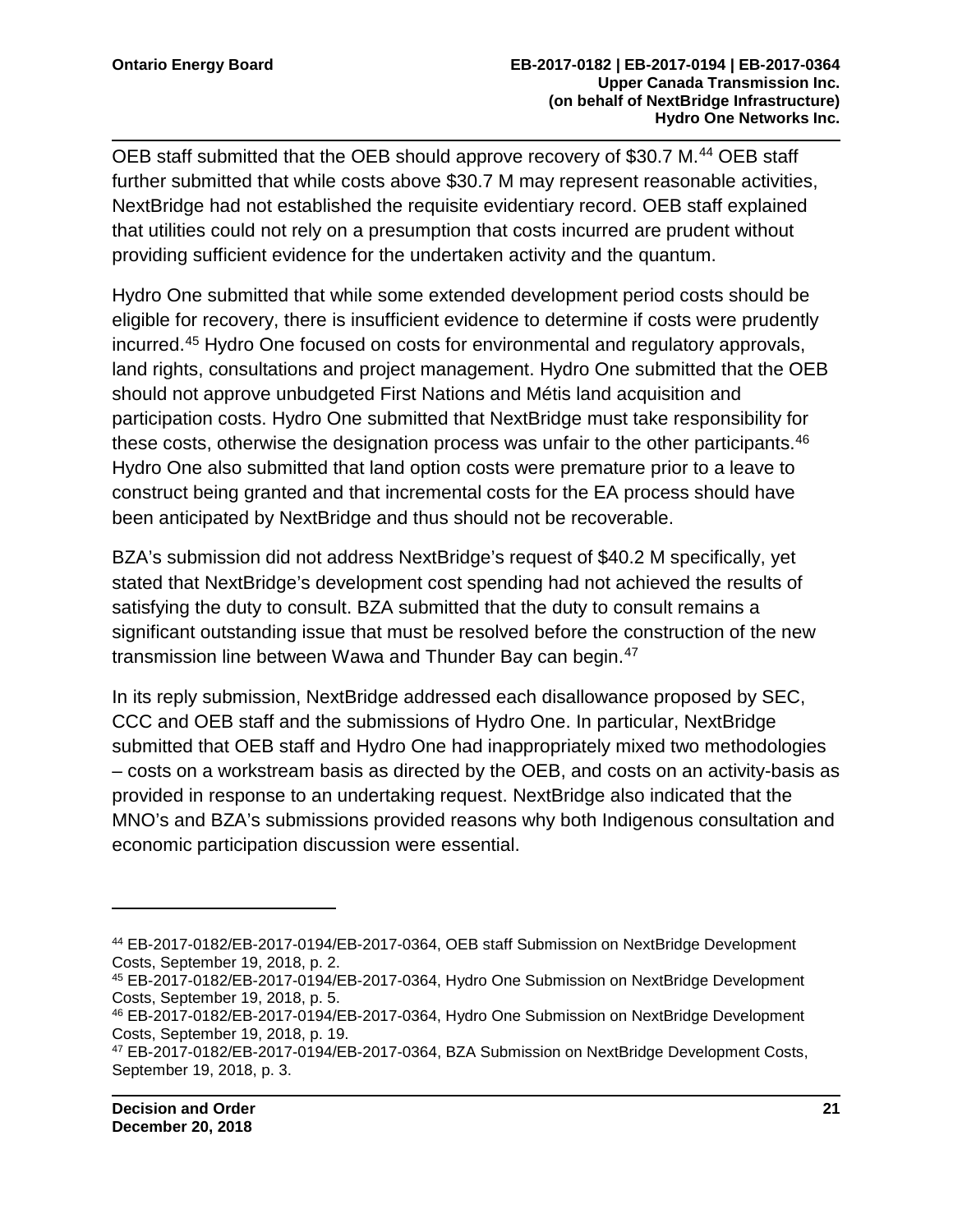#### **Findings**

In assessing the \$40.2 M in development costs, the OEB finds it appropriate to start with the approved \$22.4 M budget from the Designation Decision. The OEB finds that the Designation Decision pre-approved this budgeted amount, and that only the incremental development costs of \$17.8 M, exceeding the approved \$22.4 M, are at issue.

The OEB finds NextBridge is eligible to recover total development costs of \$31.241 M<sup>48</sup>.

For analysis, the OEB groups NextBridge's allocation of the incremental development costs into four major cost categories:

- **Major Re-Routes:** Matters pertaining to costs associated with the alteration of the line in order to go around Pukaskwa National Park, the Township of Dorion and Loon Lake
- **Extension of the In-Service Date to 2020:** Matters pertaining to costs associated with the in-service date being moved from 2018 to 2020
- **All Other Drivers:** Matters pertaining to costs for, among other things, studies, engineering work, and operational costs
- **Unbudgeted at Designation:** Matters pertaining to costs that were not accounted for during the Designation Process

Table 2 provides a summary of the development costs approved for recovery based on Exhibits JD1.2 and JD1.6 from the July 2018 hearing. Table 2 also breaks out specific costs that are denied per findings below.

<span id="page-24-0"></span><sup>48</sup> \$31.241 M is the sum of \$22.4 M and \$8.841 M.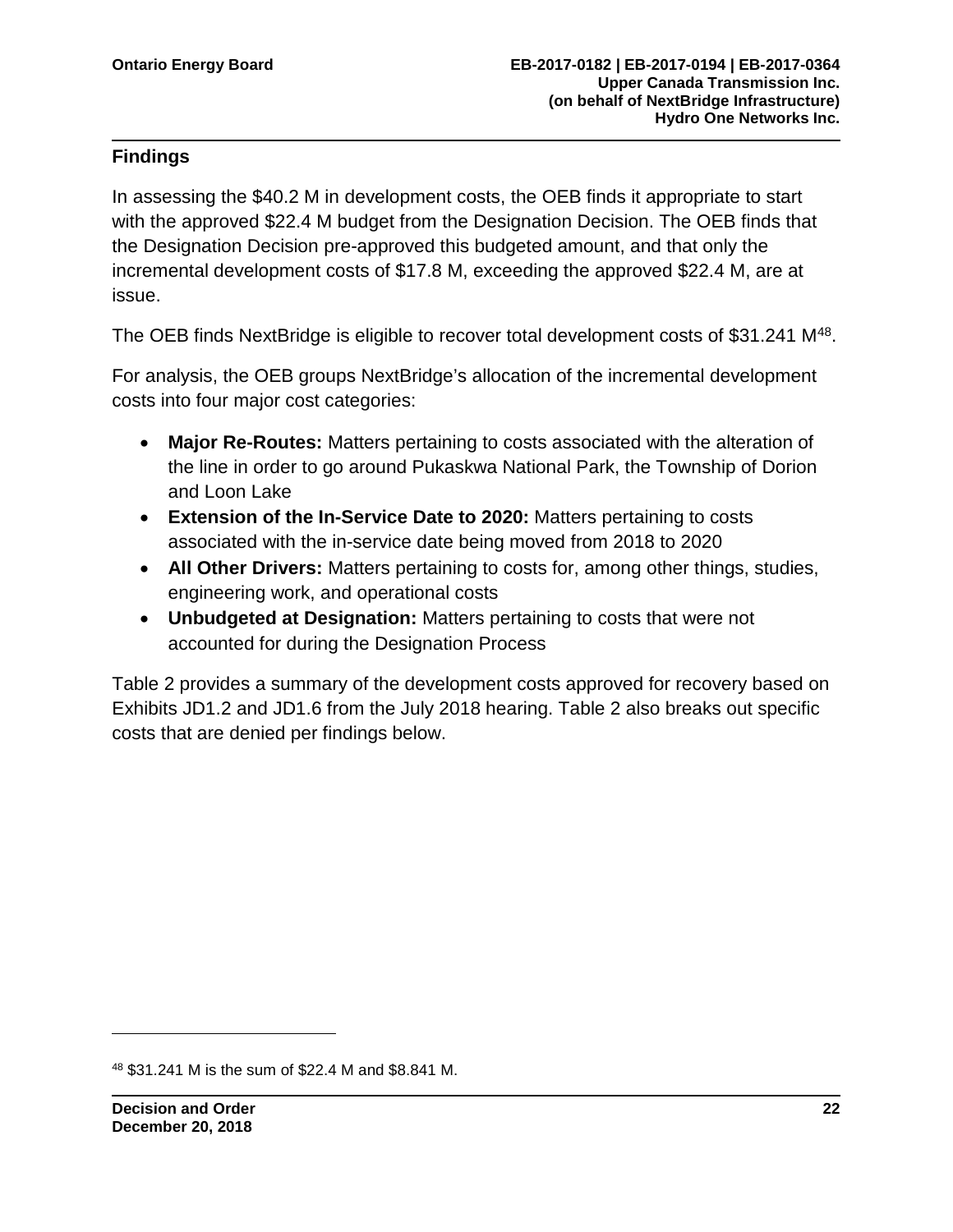| <b>Major Cost Category</b>                                              | <b>Proposed</b><br>\$ million | <b>Approved</b><br>Yes/No | <b>Approved</b><br>\$ million |
|-------------------------------------------------------------------------|-------------------------------|---------------------------|-------------------------------|
| Designation Decision - approved                                         | \$22.398                      | Yes                       | \$22.398                      |
| <b>Major Reroutes</b>                                                   | \$1.700                       | Yes                       | \$1.700                       |
| Extended in-service date                                                |                               |                           |                               |
| EA review participation <sup>49</sup>                                   | \$0.460                       | <b>No</b>                 | \$0                           |
| Land optioning negotiations <sup>50</sup>                               | \$1.439                       | <b>No</b>                 | \$0                           |
| Support functions <sup>51</sup><br>$\bullet$                            | \$1.241                       | <b>No</b>                 | \$0                           |
| EWT project office salaries and<br>$\bullet$<br>overheads <sup>52</sup> | \$1.467                       | Partial                   | \$0.733                       |
| Supplemental socio-economic<br>$\bullet$<br>assessment <sup>53</sup>    | \$0.160                       | <b>No</b>                 | \$0                           |
| Extended in-service date approved <sup>54</sup>                         | \$2.833                       | Yes                       | \$2.833                       |
| All other drivers (activities 20 to 40)                                 |                               |                           |                               |
| Archaeology Stage 2 study <sup>55</sup><br>$\bullet$                    | \$1.012                       | <b>No</b>                 | \$0                           |
| Engineering review <sup>56</sup><br>$\bullet$                           | \$0.095                       | <b>No</b>                 | \$0                           |
| Support Functions <sup>57</sup><br>$\bullet$                            | \$0.084                       | <b>No</b>                 | \$0                           |
| All other drivers approved <sup>58</sup><br>$\bullet$                   | \$2.843                       | Yes                       | \$2.843                       |
| Unbudgeted at designation                                               |                               |                           |                               |
| Land acquisition<br>$\bullet$                                           | \$0.017                       | No                        | \$0                           |
| Economic participation<br>$\bullet$                                     | \$3.415                       | <b>No</b>                 | \$0                           |
| Pic River appeal<br>$\bullet$                                           | \$0.230                       | No                        | \$0                           |
| Carrying Costs <sup>59</sup>                                            | 0.733                         | Yes                       | \$0.733                       |
| <b>Total</b>                                                            | \$40.127                      |                           | \$31.241                      |

#### **Table 2 – Approved Development Costs for Recovery**

<span id="page-25-0"></span><sup>49</sup> EB-2017-0182/EB-2017-0194, NextBridge Undertaking Response JD1.2, #41, p. 39 and Attachment 1.

<span id="page-25-1"></span><sup>50</sup> EB-2017-0182/EB-2017-0194, NextBridge Undertaking Response JD1.2, #42, p. 40 and Attachment 1.

<span id="page-25-2"></span><sup>51</sup> EB-2017-0182/EB-2017-0194, NextBridge Undertaking Response JD1.2, #10. p. 13 and Attachment 1.

<span id="page-25-3"></span><sup>52</sup> EB-2017-0182/EB-2017-0194, NextBridge Undertaking Response JD1.2, #11, p. 14 and Attachment 1.

<span id="page-25-5"></span><span id="page-25-4"></span><sup>53</sup> EB-2017-0182/EB-2017-0194, NextBridge Undertaking Response JD1.2, #13, p. 15 and Attachment 1. <sup>54</sup> Equals \$7.600 - \$0.460 - \$1.439 -\$1.241 - \$1.467 - \$0.160.

<span id="page-25-6"></span><sup>55</sup> EB-2017-0182/EB-2017-0194, NextBridge Undertaking Response JD1.2, #26, p. 26 and Attachment 1.

<span id="page-25-7"></span><sup>56</sup> EB-2017-0182/EB-2017-0194, NextBridge Undertaking Response JD1.2, #28, p. 28 and Attachment 1.

<span id="page-25-8"></span><sup>57</sup> EB-2017-0182/EB-2017-0194, NextBridge Undertaking Response JD1.2, #40, p. 39 and Attachment 1. <sup>58</sup> Equals \$4.034 - \$1.012 - \$0.095 - \$0.084.

<span id="page-25-10"></span><span id="page-25-9"></span><sup>59</sup> EB-2017-0182/EB-2017-0194, NextBridge Undertaking Response JT1.1 Corrected, JT1.1, p. 2.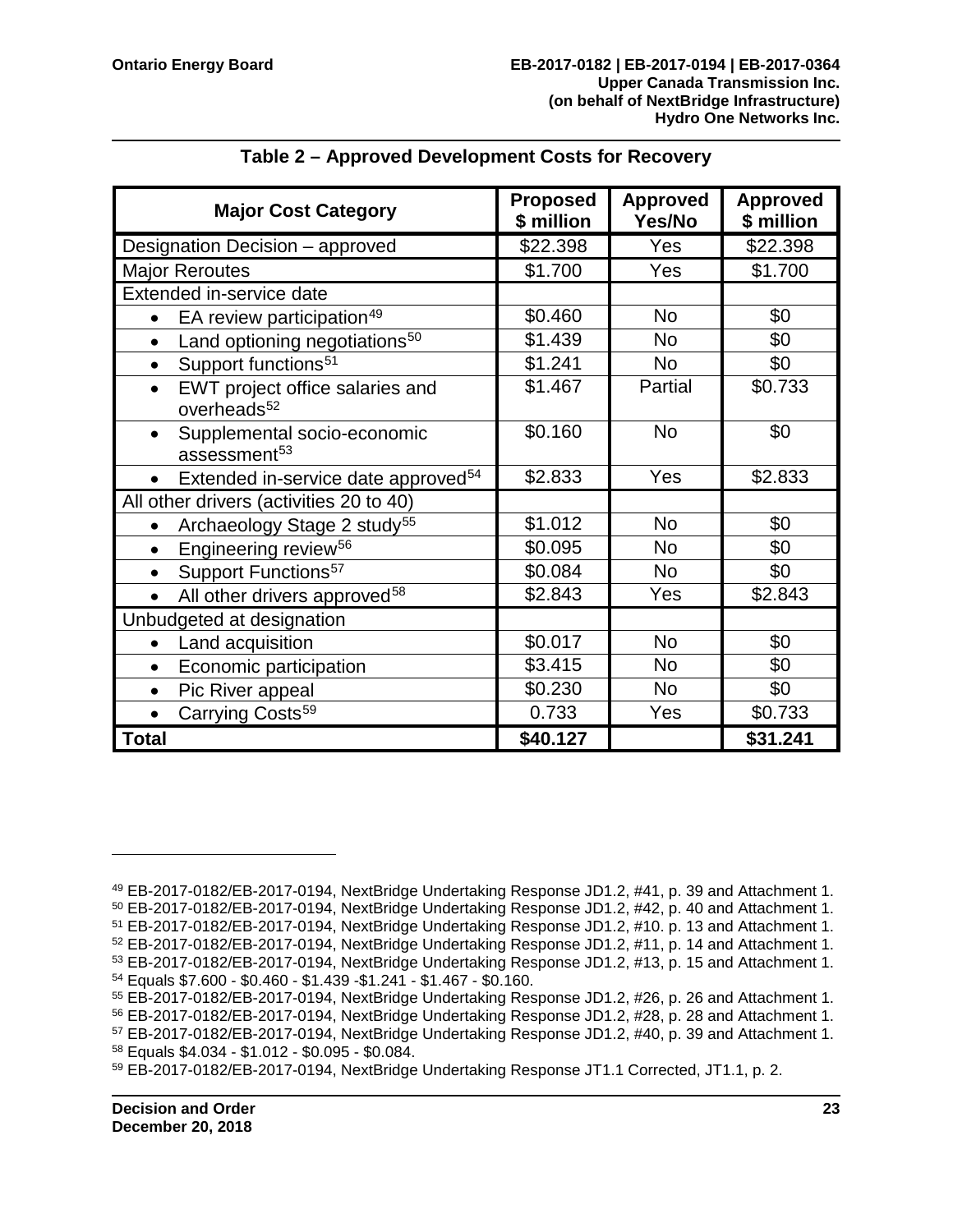In 2015, NextBridge filed an incremental development period budget of \$20.3 M after the OPA (now the IESO) extended the in-service date from 2018 to 2020. In a November 2015 Extended Development Period Decision, the OEB did not approve the incremental budget, but rather, stated that any costs above the approved budget at designation, could be subject to a review at a future hearing.<sup>[60](#page-26-0)</sup> As a result, the OEB does not find the incremental budget of \$20.3 M to be relevant to a prudency determination.

#### Major Re-Routes

The OEB approves the \$1.700 M cost associated with the three major re-routes. The OEB finds the re-routes around Pukaskwa National Park, the Township of Dorion and Loon Lake were beyond NextBridge's control and could not have been foreseen at designation. The OEB finds these costs to be reasonable.

#### Extended In-Service Date

NextBridge indicated the cost of the extended in-service date to 2020 was \$7.600 M.

The OEB does not approve the phase shift of \$0.460 M for EA review participation and \$1.439 M for land option negotiation costs that NextBridge budgeted as a construction cost at designation. It was NextBridge's decision to shift these costs to the extended development period; it was not a cost caused by the extended in-service date.

The OEB does not approve the \$1.241 M for support functions costs, which appear to be allocated corporate costs of NextBridge personnel, not costs caused by the extended in-service date. The OEB finds the evidence insufficient to conclude that NextBridge incurred these incremental costs because of the extended in-service date.

The OEB does not approve \$0.733 M in project office salaries and overheads as the OEB finds only some of the project office costs relate to incremental project staff. Some of the costs are overhead costs, which are allocated corporate costs for office leases, utilities and miscellaneous overheads, not caused by the extended in-service date, but are costs that the company would have incurred in any event. The OEB finds the evidence insufficient to conclude that NextBridge incurred all of these incremental costs

<span id="page-26-0"></span><sup>60</sup> EB-2015-0216, Application for Approval of Schedule and Costs Related to the Development of the East-West Tie Transmission Line Decision and Order, November 19, 2015, p. 1.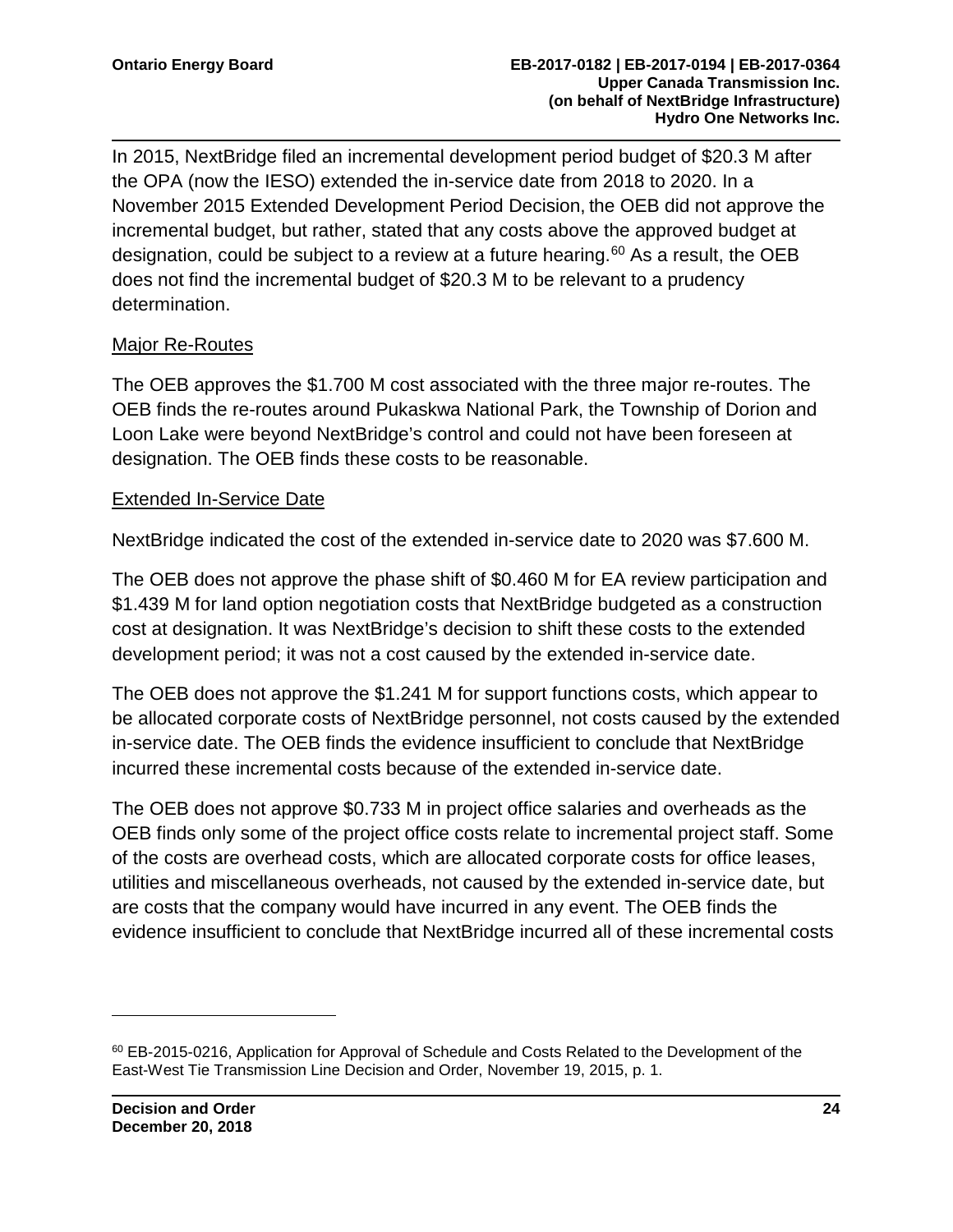because of the extended in-service date and therefore approves 50% of the \$1.467 M cost.

The OEB does not approve the \$0.160 M in supplemental socio-economic assessment costs. The OEB agrees with OEB staff's submission that the requirements did not change during the development period, rather additional information was required by NextBridge to fill gaps that existed in the original data collected.

The OEB approves the remaining \$2.833 M development costs associated with the extended in-service date. The OEB finds these costs to be reasonable.

#### **All Other Drivers**

NextBridge indicated the cost of all other drivers (activities #20 to #40 $^{61}$ ) was \$4.034 M.

The OEB considered the activity-based framework evidence provided by NextBridge in JD1.2. The OEB acknowledges NextBridge's reply submission that some activities do not map directly to the workstreams approved by the OEB at designation. The OEB also acknowledges that the oral hearing undertaking responses were based on slightly different time periods and assumptions. The OEB finds the evidence in JD1.2 and JD1.6 informative and of assistance in rendering this Decision.

The OEB does not approve \$1.012 M for the archaeology stage 2 study (activity #26<sup>[62](#page-27-1)</sup>). The OEB agrees with OEB staff's submission that the archaeology stage 2 study was always contemplated and more costs could have been included in NextBridge's development budget at designation. The OEB finds that NextBridge's budget was insufficient for the archaeology work required.

The OEB does not approve \$0.095 M for the engineering review (activity  $\#28^{63}$ ). This cost was not in the approved budget, and could have been foreseen given NextBridge's tower design. NextBridge proposed a unique tower design. Any engineering studies/reviews should have been anticipated by NextBridge when it submitted its forecast development costs. It is not reasonable to think that an engineering review for a critical part of the infrastructure which makes up the transmission line would not have been contemplated.

<span id="page-27-2"></span><span id="page-27-1"></span><span id="page-27-0"></span><sup>61</sup> EB-2017-0182/EB-2017-0194, NextBridge Undertaking Response JD1.2, Attachment 1. <sup>62</sup> EB-2017-0182/EB-2017-0194, NextBridge Undertaking Response JD1.2, Attachment 1. <sup>63</sup> *Ibid.*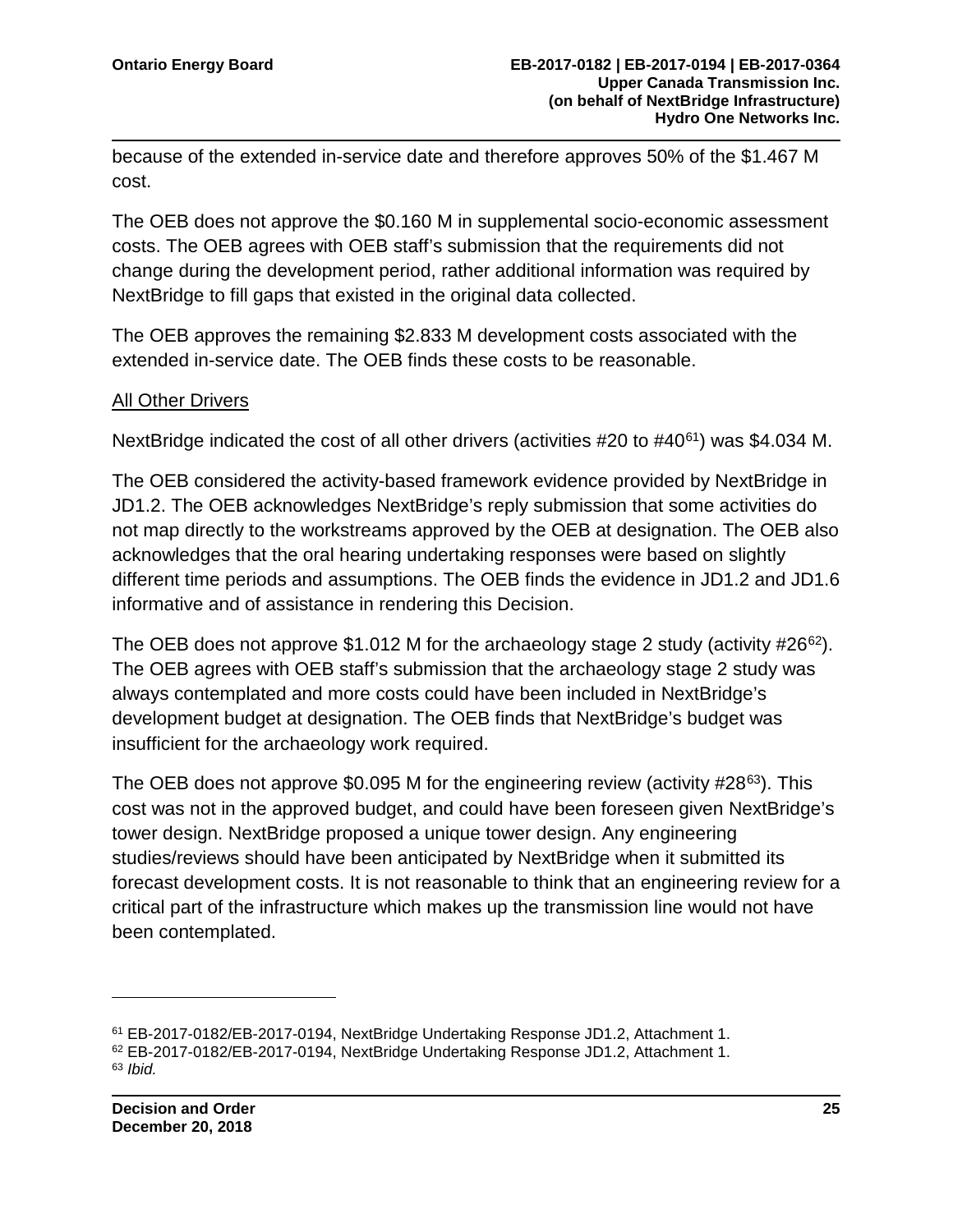The OEB does not approve \$0.084 M for support functions (activity #40<sup>64</sup>). These costs appear to be allocated corporate costs of NextBridge personnel, not costs caused by the extended in-service date. The OEB finds the evidence insufficient to conclude that NextBridge incurred these incremental costs because of the extended in-service date.

The OEB approves the remaining \$2.843 M of development costs associated with all other drivers. The OEB finds these costs to be reasonable and directly attributable to the extended in-service date.

#### Unbudgeted at Designation

NextBridge indicated that the costs unbudgeted at designation was \$4.395 M.

In principle, the OEB does not approve the unbudgeted costs because such approval would conflict with the objectives of the Designation Process that enables a price comparison based on specific dollar amounts.

The OEB does not approve the unbudgeted \$0.017 M in First Nations and Métis land acquisition negotiations. This cost was unbudgeted within the development phase at designation. As NextBridge incurred the costs with the objective of acquiring land, the OEB finds it is not an appropriate development cost. This cost should be classified as a construction cost associated with the NextBridge-EWT Application.

The OEB does not approve the \$3.415 M in First Nations and Métis economic participation. NextBridge included \$0 in its development budget during the Designation Process. In contrast, one unsuccessful proponent's economic participation budget was \$9.1 M. It was within NextBridge's control to estimate an amount or establish a sufficient contingency budget. In signing an exclusive contract, or preparing to sign an exclusive contract for the construction period, NextBridge was advancing work for its leave to construct application. The OEB finds that economic participation costs should be classified as construction costs. A contract exclusive to NextBridge, by its very nature, cannot be considered development work available to Hydro One or any other party. In addition, the OEB notes that economic participation was not identified as a development cost in the Designation Decision<sup>[65](#page-28-1)</sup>.

The OEB does not approve the \$0.230 M in Pic River appeal costs. The OEB regards the Pic River appeal as a legal risk which could have been reasonably foreseen by the

<span id="page-28-0"></span><sup>64</sup> *Ibid.*

<span id="page-28-1"></span><sup>&</sup>lt;sup>65</sup> EB-2011-0140, East-West Tie Line Designation Phase 2 Decision and Order, August 7, 2013, p. 3.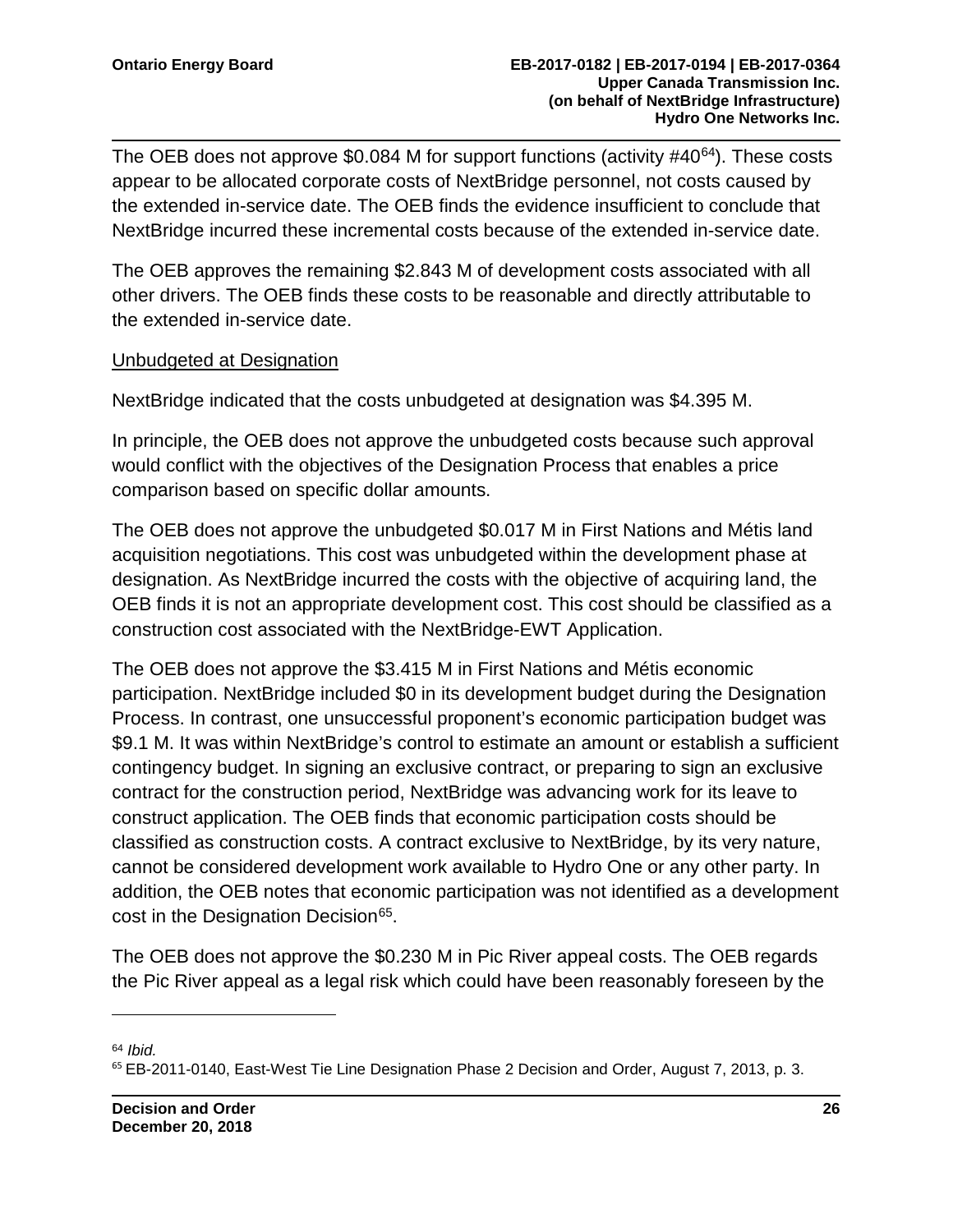designated transmitter and should have been funded through a contingency included in the budget submitted and approved. In addition, the OEB finds the \$0.230 M excessive for an appeal that did not proceed to hearing.

The OEB finds it appropriate to allow for the carrying costs, which are usually allowed to be recovered by the OEB and included when deferral accounts are established. The OEB finds the proposed carrying costs unbudgeted at designation of \$0.733 M to be reasonable. The OEB will allow the \$0.733 M to be updated to include carrying costs from July 2017 until recovery is complete based on the \$31.241 M approved amount.

In summary, the OEB finds that NextBridge is eligible to recover \$31.241 M in development costs plus any additional carrying costs until recovery as it finds these costs to be reasonable given the context of the Designation Process, the expectation of economic efficiency, and the events that occurred after the Designation Decision. Any costs in excess of \$31.241 M that NextBridge seeks to recover should be included in its NTE price. Table 3 provides the costs eligible for consideration as construction costs.

| <b>Cost Category</b>                              | <b>Proposed</b><br>\$ million |
|---------------------------------------------------|-------------------------------|
| <b>Extended In-Service Date</b>                   |                               |
| <b>EA Review Participation</b><br>$\bullet$       | \$0.460                       |
| <b>Land Optioning Negotiations</b><br>$\bullet$   | \$1.439                       |
| Unbudgeted at Designation                         |                               |
| <b>Land Acquisition Negotiations</b><br>$\bullet$ | \$0.017                       |
| <b>Economic Participation</b><br>$\bullet$        | \$3.415                       |
| Total                                             | \$5.331                       |

### **Table 3 – Costs Eligible for Consideration as Construction Costs**

### <span id="page-29-0"></span>**2.4 Implications for Leave to Construct Applications**

The OEB's Transmission Policy Framework provided the policy basis for the process that determined that NextBridge would be the designated transmitter for the development of the new transmission line between Wawa and Thunder Bay. In the Designation Decision, the OEB found NextBridge eligible to recover its approved development budget of \$22.4 M. However, in a subsequent decision, the OEB found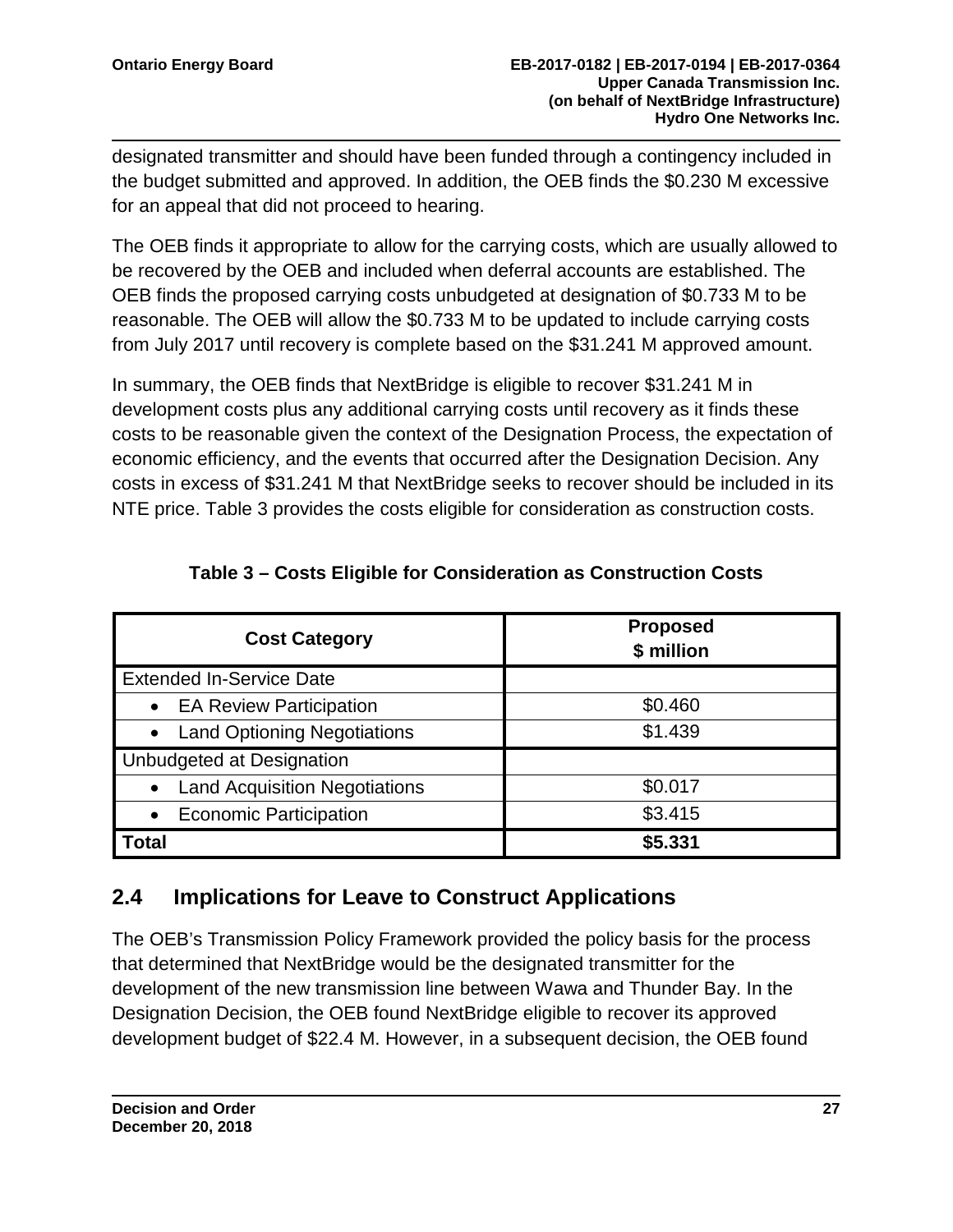that NextBridge's development costs over that budget must undergo a prudence review before they can be approved.<sup>[66](#page-30-1)</sup> This Decision provides that review.

As the Designation Decision notes, the development phase of the project ends with the filing of a leave to construct application. As a result, the OEB's Decision on the recovery of development costs is final. The OEB will address the mechanism by which cost recovery of approved development costs will occur in a subsequent rate order. The OEB finds it appropriate for NextBridge to record carrying costs on \$31.241 M until a rate order is issued.

The OEB further finds that in the event that Hydro One is ultimately awarded leave to construct the transmission line from Thunder Bay to Wawa, NextBridge's full recovery of the \$31.241 M is contingent on it transferring its EA work (subject to any third party confidentiality concerns such as Traditional Environmental Knowledge studies to Hydro One.[67](#page-30-2) The Designation Decision selected NextBridge to do the development work in advance of a leave to construct application for a new transmission line between Thunder Bay and Wawa. This work is to be paid for by ratepayers and can be useful to Hydro One. In the OEB's view, NextBridge cannot expect to be paid for a work product that it withholds.

## <span id="page-30-0"></span>**3 HYDRO ONE'S DEVELOPMENT COSTS**

The Hydro One-LSL Application budgets \$17 M for development costs. The OEB notes that this amount includes costs that would not qualify as development costs under the Designation Process. The Designation Decision defined development costs as amounts incurred prior to filing the leave to construct application.<sup>[68](#page-30-3)</sup> Hydro One's development costs include further amounts up to the OEB's decision on its leave to construct application.

<span id="page-30-1"></span><sup>66</sup> EB-2015-0216, Application for Approval of Schedule and Costs Related to the Development of the East-West Tie Transmission Line Decision and Order, November 19, 2015

<span id="page-30-2"></span><sup>&</sup>lt;sup>67</sup> In the event that NextBridge were to refuse to transfer its EA work, NextBridge would not be entitled to recover amounts directly related to the EA and a pro-rata percentage of its general costs (such as project management).

<span id="page-30-3"></span><sup>68</sup> Similarly, the OEB's Transmission Policy Framework states that "...development costs begin when a transmitter is designated and end when a leave to construct application is submitted." EB-2010-0059, Board Policy: Framework for Transmission Project Development Plans, August 26, 2010, p. 15.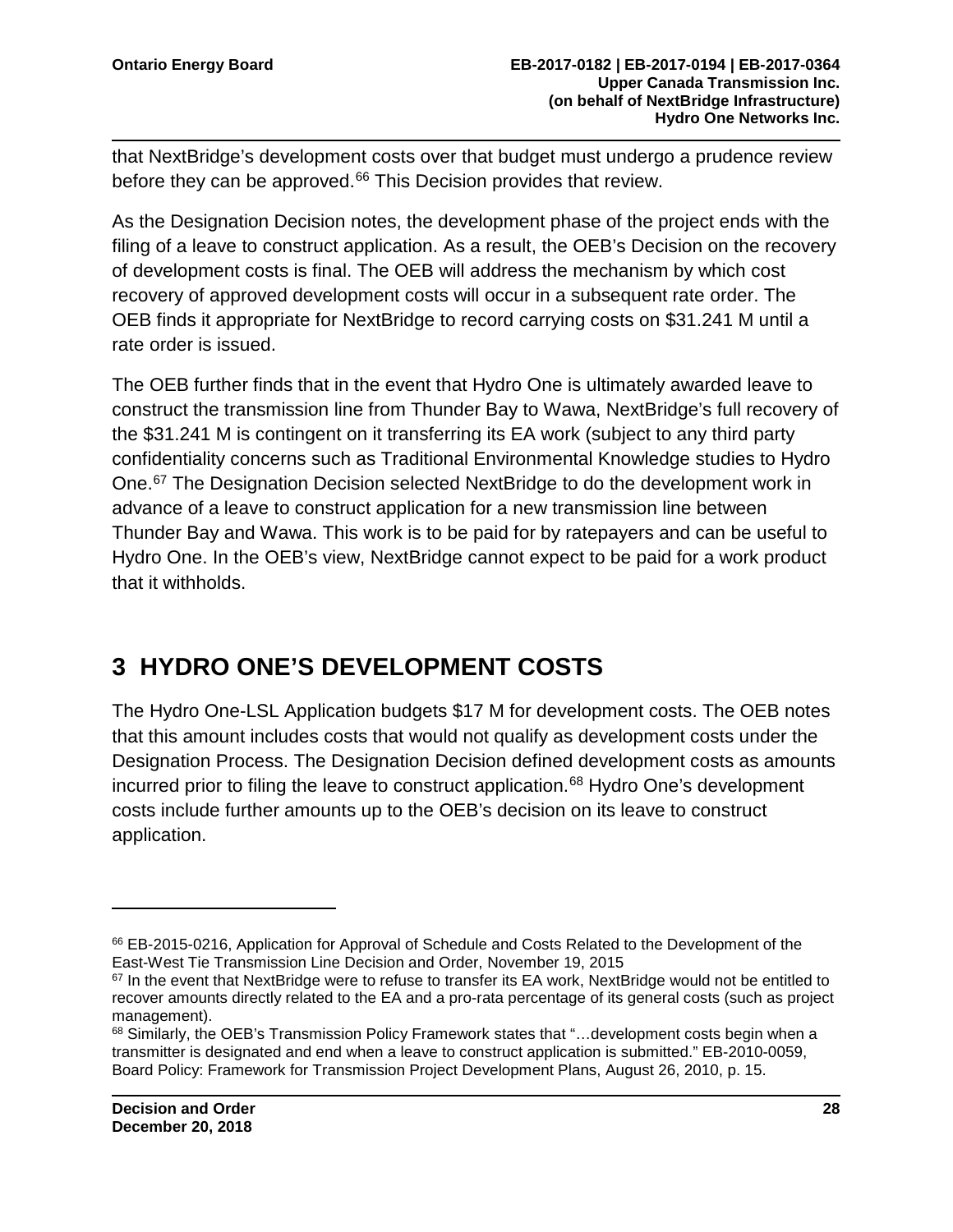The current \$17 M amount is \$4.7 M higher than Hydro One's initial estimate in February 2018, when the Hydro One-LSL Application was filed. Hydro One explained that \$1.9 M of the increase is related to costs that were shifted from the construction budget to the development budget as a result of the expected change in OEB approval date (from October 2018 to January 2019). Further, it was explained that \$2.8 M of the increase was associated with additional costs of a Provincial Individual EA process, which is being pursued by Hydro One in parallel in the event a MECP declaration order is not granted. Hydro One has stated that it will not seek recovery of the \$17 M amount if it is not granted leave to construct approval.

The OEB's Transmission Policy Framework addresses the treatment of development costs incurred by an undesignated transmitter that brings a leave to construct application:

The other possibility is that another transmitter brings a leave to construct application for a different project that meets the same need in a better way. The Board cannot prevent any person from submitting an application for any matter under its jurisdiction. However, the undesignated transmitter would have undertaken development at its own expense which would not be recoverable from ratepayers.<sup>[69](#page-31-0)</sup>

If it is granted leave to construct the transmission line, based on the above framework, Hydro One should not expect to recover its development costs incurred prior to filing the Hydro One-LSL Application. Hydro One has further stated that if it is not the successful applicant, it would not seek recovery of its development costs.<sup>[70](#page-31-1)</sup> It is the OEB's view that Hydro One's costs since the filing of the Hydro One-LSL Application on February 15, 2018 should be considered construction costs and included in the NTE price submitted.

<span id="page-31-0"></span><sup>69</sup> EB-2010-0059, Board Policy: Framework for Transmission Project Development Plans, August 26, 2010, p. 17.

<span id="page-31-1"></span><sup>70</sup> EB-2017-0182/EB-2017-0194/EB-2017-0364, Oral Hearing Transcript Volume 1, October 2, 2018, p. 57.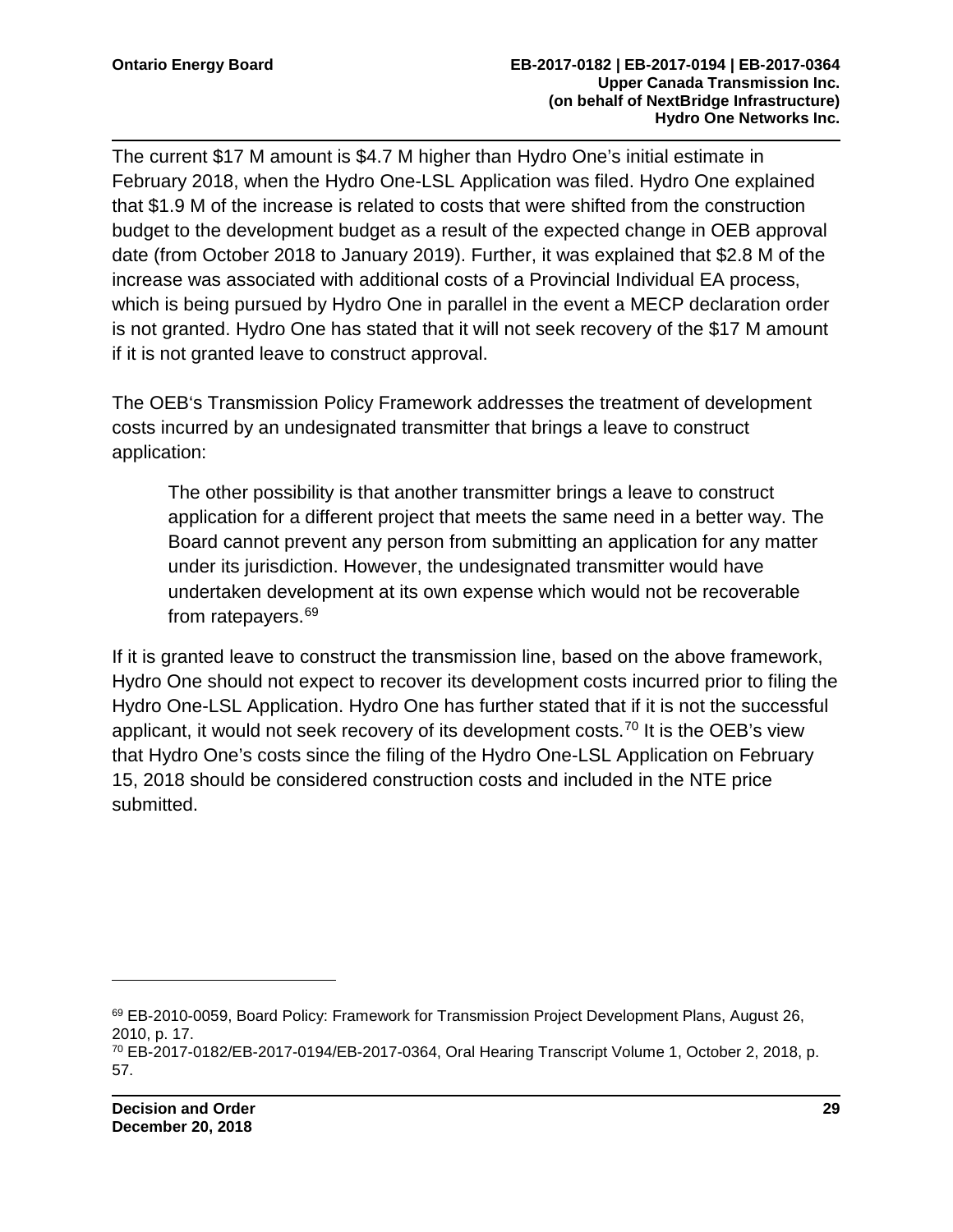# <span id="page-32-0"></span>**CHAPTER E: DECISION ON STATIONS APPLICATION**

## <span id="page-32-1"></span>**1 STATION UPGRADES OVERVIEW**

On July 31, 2017, Hydro One filed the Hydro One-Station Upgrades Application with the OEB, seeking leave to upgrade three existing stations associated with the new 230 kilovolt (kV) transmission line to be constructed between Wawa and Thunder Bay. Specifically, the Hydro One-Station Upgrades Application is needed to perform necessary station work at Wawa TS, Marathon TS and Lakehead TS in Northwest Ontario. For a map depicting the locations of the three stations, see Schedule A. The evidentiary record indicates that station work is required to connect the new transmission line between Wawa and Thunder Bay, and the station work is estimated by Hydro One to cost approximately \$157.3 M.<sup>[71](#page-32-2)</sup>

During the proceeding, Hydro One revised the project schedule for the station work.

Hydro One seeks approval to perform the following upgrades<sup>[72](#page-32-3)</sup> at each of Wawa TS, Marathon TS and Lakehead TS<sup>73</sup>:

- Extend the 230 kV buses and add new diameters between them
- Upgrade the existing 230 kV buses and diameters
- Add new circuit breakers and associated breaker-disconnect switches on the diameters
- Connect the new transmission line to the new diameter through line disconnect and ground switches
- Upgrade the disconnect/ground combination switches for the existing transmission lines
- Complete 230 kV protection, control and telecommunication upgrade and expansion, including the relay building

As part of the upgrades, Wawa TS will have its station footprint expanded by approximately 0.5 hectares while Marathon TS will have the station footprint expanded

<span id="page-32-3"></span><span id="page-32-2"></span><sup>71</sup> EB-2017-0194, Hydro One- Station Upgrades Application, Exhibit B, Tab 1, Schedule 1, pp. 1-5.  $72$  To increase the east-west transfer capability to 650 MW, when necessary, Marathon TS will install a new +200/-100 Mvar Static Var Compensator with its step-up transformer while sections of the 115 kV circuits A5A and T1M will be upgraded. Hydro One states that these upgrades will be completed in the future.

<span id="page-32-4"></span><sup>73</sup> EB-2017-0194, Hydro One- Station Upgrades Application, Exhibit B, Tab 2, Schedule 1, pp. 2-4.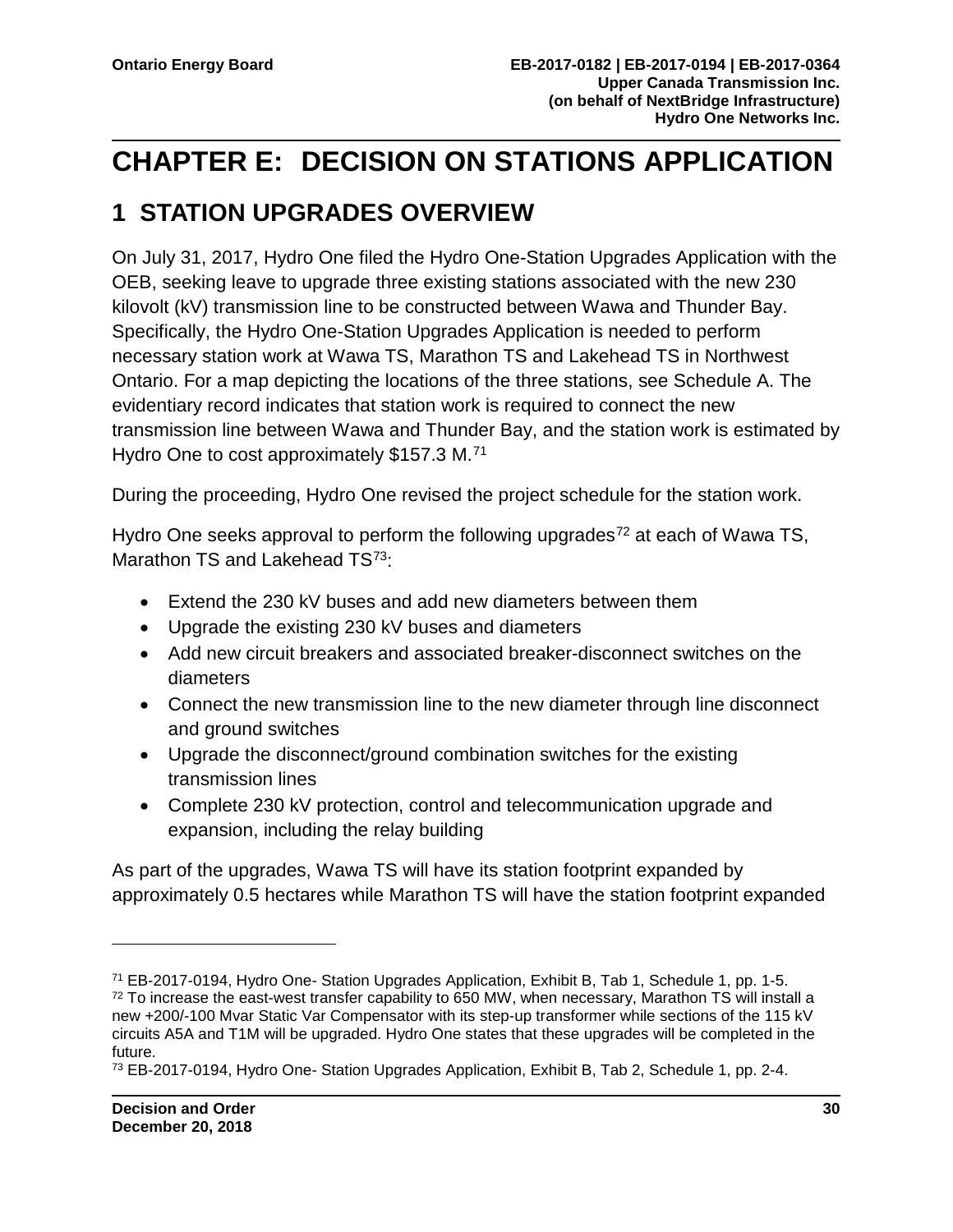by approximately five hectares. No changes to the Lakehead TS footprint are required. In addition to the upgrades listed above, Marathon TS will add two new 230 kV, 65 Mvar each, three-phase shunt reactors along with the switching breakers/switchers, disconnect switches and their associated facilities.[74](#page-33-2) At Lakehead TS, a new 230 kV, 125 Mvar, three-phase shunt reactor with the switching breaker/switcher, disconnect switch and associated facilities will be added. In addition, a new 230 kV, 125 Mvar, three-phase shunt capacitor bank with the series reactor, switching breakers, disconnect switch and associated facilities will be added.<sup>[75](#page-33-3)</sup>

With respect to construction schedule, Hydro One stated that the Lakehead TS upgrades would be in service on May 29, 2021, the Marathon TS upgrades on June 14, 2021, and the Wawa TS upgrades on October 28, 2021. [76](#page-33-4)

## <span id="page-33-0"></span>**2 THE ISSUES - STATIONS**

### <span id="page-33-1"></span>**2.1 Interests of Consumers with Respect to Prices - Stations**

Hydro One estimates a total construction cost of \$157.3 M for the station facilities. This estimate includes facilities required to address an existing high voltage issue at Lakehead TS (\$10 M) and facilities required for the connection of the new transmission line between Wawa and Thunder Bay and to bring stations into compliance with ORTAC guidelines (\$147 M).

The IESO, in its pre-filed evidence filed as part of the Hydro One-Station Upgrades Application, stated that it has worked with Hydro One to evaluate the technical and economic feasibility of different alternatives for the required station facilities. The IESO further stated that alternatives were considered to postpone as much station work as possible to later stages, in order to defer/save costs and provide the required transfer capability incrementally and as needed to satisfy reliability needs. Further, the IESO stated that the two staging alternatives that were developed and compared based on the objectives were (i) the twinned alternative and (ii) the multi-circuit alternative, and that the multi-circuit alternative was the recommended staging for the station work due to its lower overall cost of \$157.3 M for phase 1 of the station work.

<span id="page-33-4"></span><span id="page-33-3"></span><span id="page-33-2"></span><sup>74</sup> EB-2017-0194, Hydro One- Station Upgrades Application, Exhibit B, Tab 2, Schedule 1, p. 3. <sup>75</sup> EB-2017-0194, Hydro One- Station Upgrades Application, Exhibit B, Tab 2, Schedule 1, p. 4. <sup>76</sup> EB-2017-0182/EB-2017-0194/EB-2017-0364, Hydro One Reply Submission, November 9, 2018, Attachment 1.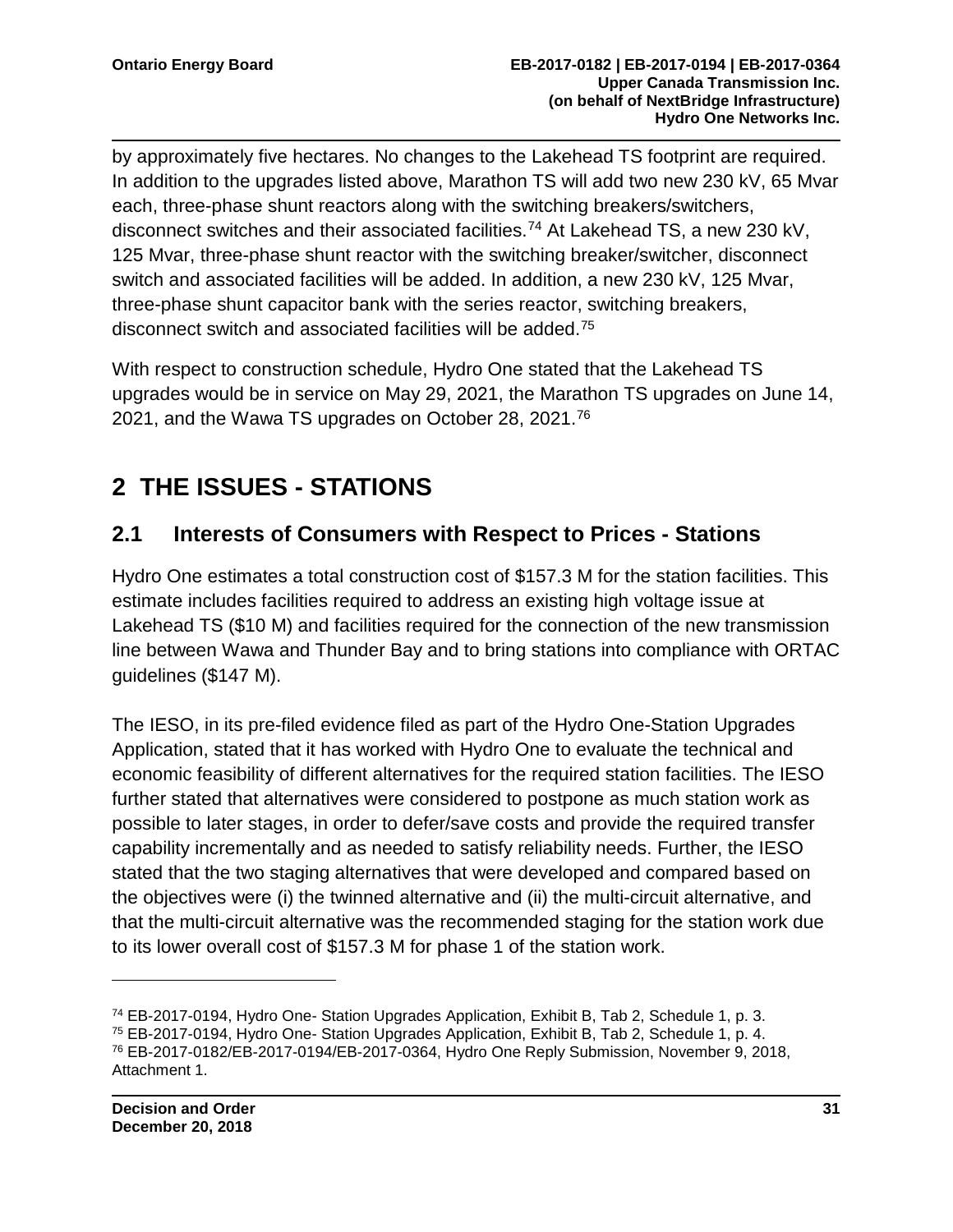Based on Hydro One's projected cost of \$157.3 M for the station upgrades, over a 25 year time horizon, the network pool rate will rise by  $5¢$  per kilowatt (kW) per month.<sup>[77](#page-34-1)</sup> Hydro One states that there will be an increase of 1.37% in the network pool provincial uniform rate as a result of the station upgrades work and a typical residential customer's monthly bill will increase by about 0.05%.<sup>[78](#page-34-2)</sup>

### <span id="page-34-0"></span>**2.2 Reliability and Quality of Electricity Service - Stations**

Hydro One stated that the Hydro One-Station Upgrades Application enables the new transmission line between Wawa and Thunder Bay with sufficient transfer capability to meet the growing electricity demand in Northwest Ontario. Hydro One further stated that the station work is needed to meet the performance requirements of the TPL-001-4 standard of NERC, in particular, respecting double-circuit and breaker-failure contingencies and the ORTAC guidelines. [79](#page-34-3)

The IESO's System Impact Assessment (SIA) concluded that the Hydro One-Station Upgrades Application does not have a material adverse impact on the reliability of the integrated power system and that the project modifications are expected to be adequate for the targeted westward transfer level of 450 megawatt (MW) for the initial stage.

Hydro One's Customer Impact Assessment (CIA) concluded that short-circuit levels at customer transmission connection points will not increase significantly as a result of upgrades at Wawa TS, Marathon TS and Lakehead TS. Hydro One's CIA also concluded that the voltage assessments and switching studies show that voltage performance is acceptable, and the new reactive power sources and revised protection scheme will improve voltage performance in the area. The proposed transmission facilities have no material adverse reliability impact on existing customers in the area, and will rather work to improve reliability in Northwest Ontario.

<span id="page-34-3"></span><span id="page-34-2"></span><span id="page-34-1"></span><sup>77</sup> EB-2017-0194, Hydro One- Station Upgrades Application, Exhibit B, Tab 9, Schedule 1, p. 2. <sup>78</sup> EB-2017-0194, Hydro One- Station Upgrades Application, Exhibit B, Tab 9, Schedule 1, pp. 2-3. <sup>79</sup> EB-2017-0194, Hydro One- Station Upgrades Application, Exhibit B, Tab 1, Schedule 1, pp. 2-3.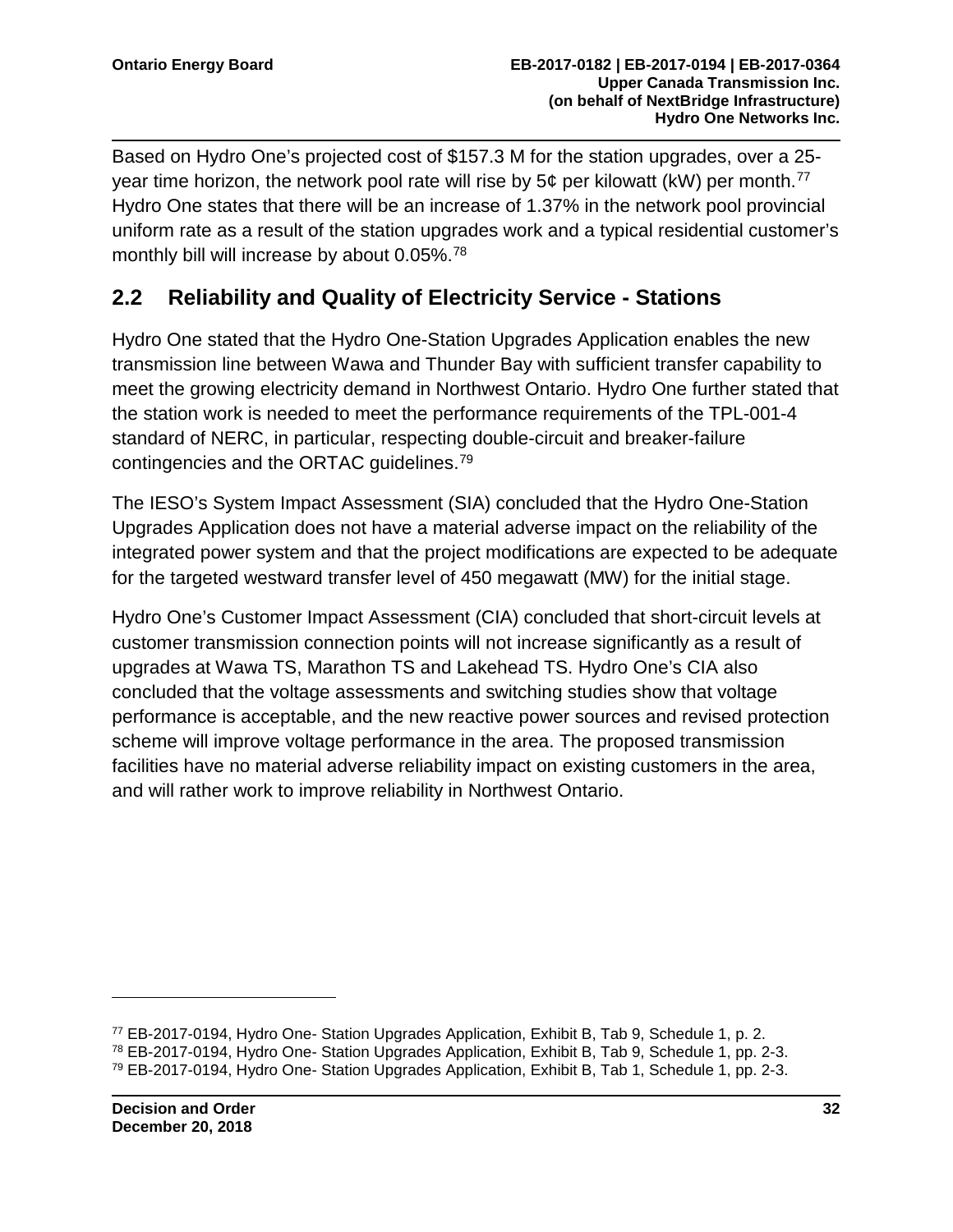### <span id="page-35-0"></span>**2.3 In-Service Date and Delays Associated with Station Facilities**

Hydro One stated in its reply submission that the Lakehead TS upgrades would be inservice on May 29, 2021, the Marathon TS upgrades would be in-service on June 14, 2021, and the Wawa TS upgrades on October 28, 2021.<sup>[80](#page-35-1)</sup>

During the course of the proceeding, it was revealed that the EA approvals and related permits for Wawa TS and Marathon  $TS<sup>81</sup>$  $TS<sup>81</sup>$  $TS<sup>81</sup>$  are critical path items in the schedule for the station upgrades work.<sup>[82](#page-35-3)</sup>

Hydro One, in its Argument-in-Chief, stated that the MECP has taken the position that, because the work at Marathon TS is connected to the Provincial Individual EA for the new transmission line between Wawa and Thunder Bay, the MECP cannot move forward with Class EA permits and approvals for Marathon TS before a Provincial Individual EA for the transmission line is completed.<sup>83</sup>

On October 29, 2018, Hydro One filed a letter on the record advising that the MECP had informed Hydro One on October 26, 2018 that it was rejecting Hydro One's EA screening for Wawa TS. Hydro One had originally filed the EA screening for Wawa TS on December 19, 2017. Hydro One stated that its EA screening had concluded that the Wawa TS expansion did not trigger a full Class EA, based on the screening criteria under the *Class EA for Minor Transmission Facilities*, dated November 16, 2016. Hydro One stated that the MECP advised that it was taking the position that a full Class EA is required, rather than an EA screening, on the basis that it considered Wawa TS a "precondition to the implementation of another larger and more environmentally significant project"[84](#page-35-5) (i.e., the new transmission line between Wawa and Thunder Bay).

On October 31, 2018, the MECP filed a letter explaining its decision with respect to the EA process for Wawa TS. The MECP stated that on July 25, 2018, it received a request from Michipicoten First Nation (MFN) asking, among other things, that Hydro One be

<span id="page-35-1"></span><sup>80</sup> EB-2017-0182/EB-2017-0194/EB-2017-0364, Hydro One Reply Submission, November 9, 2018, Attachment 1.

<span id="page-35-2"></span><sup>&</sup>lt;sup>81</sup> According to the Reply Submission of Hydro One dated November 9, 2018, Wawa TS upgrades ready for in-service date is October 28, 2018; Marathon TS upgrades ready for in-service date is June 14, 2021, Lakehead TS upgrades ready for in-service date is May 29, 2019 (this station has no EA requirements). 82 Lakehead TS does not require an environmental assessment.

<span id="page-35-4"></span><span id="page-35-3"></span><sup>83</sup> EB-2017-0182/EB-2017-0194/EB-2017-0364, Hydro One Argument-in-Chief, October 22, 2018, p. 31, para. 123.

<span id="page-35-5"></span><sup>84</sup> EB-2017-0182/EB-2017-0194/EB-2017-0364, Hydro One Letter of Correspondence, October 29, 2018, p. 1.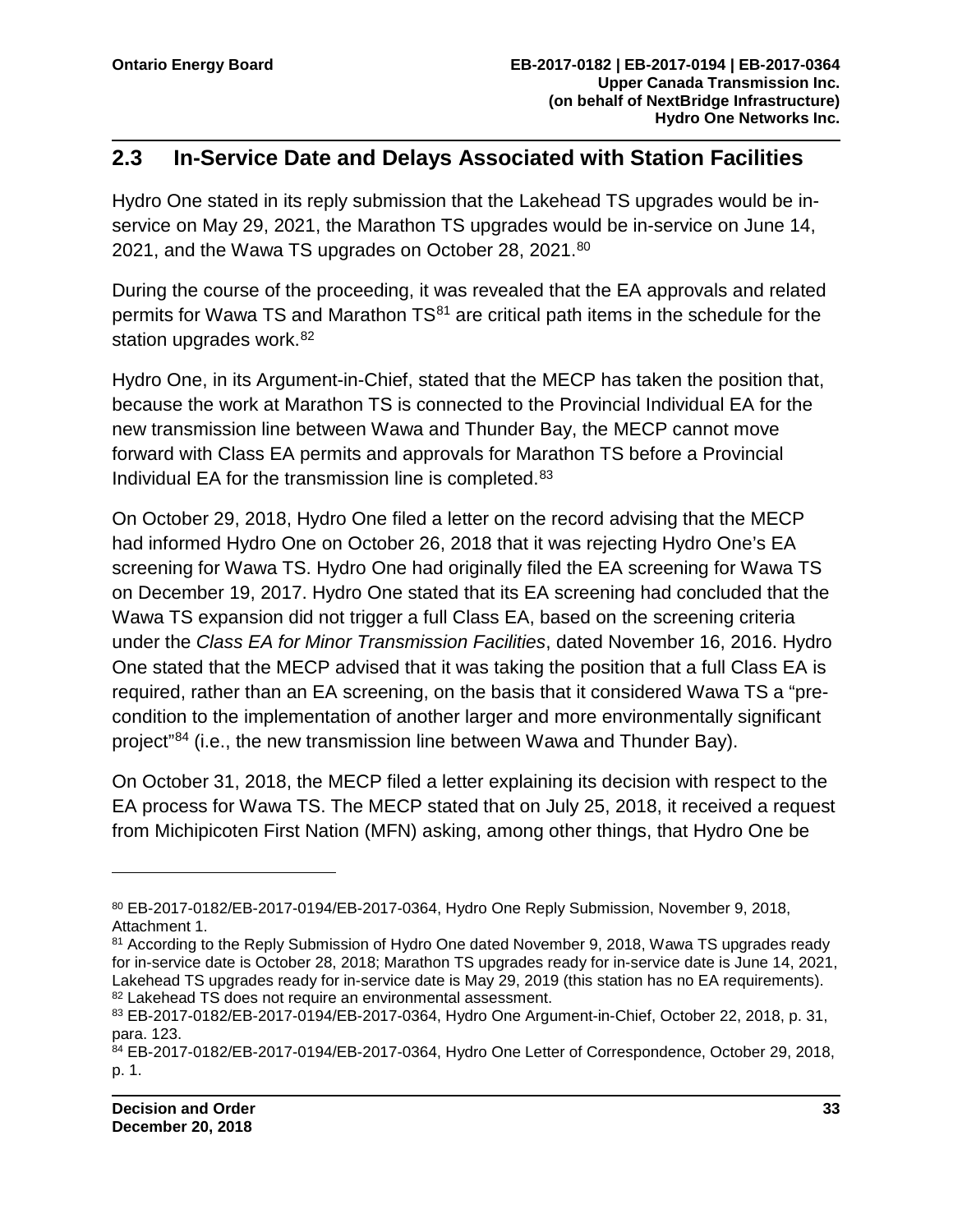required to complete a Class EA for Wawa TS. The MECP stated that discussion between Hydro One and MFN continued over the summer and early fall of 2018. The MECP further outlined that in September 2018, it requested project documentation from Hydro One to assess whether Hydro One met the requirements of a Class EA, including the screening document. The MECP noted that upon reviewing Hydro One's documentation, it determined that the requirements of the *Class EA for Minor Transmission Facilities* were not met by Hydro One and that the screening option was not the appropriate level of assessment.

On November 1, 2018, the OEB sent a letter to the MECP requesting clarification on the MECP's explanation and sought response to three questions related to timing of approval for the Wawa TS Class EA; the impact of the Wawa TS Class EA approval on NextBridge's EA approval for the new transmission line between Wawa and Thunder Bay; and the impact of the Wawa TS Class EA approval on the timing of any permits for which the MECP is responsible. On November 6, 2018, the MECP filed its letter responding to the OEB's clarification questions as follows:<sup>[85](#page-36-0)</sup>

- It is the MECP's understanding that Hydro One has done much of the outstanding work, but has not documented the required Environmental Study Report, and that this would take less than six months to complete. As this is a proponent-driven process, Hydro One is ultimately responsible for determining when it will commence the additional work.
- The completion of the Wawa TS Class EA is not a pre-condition for the approval of NextBridge's EA for the transmission line.
- Any subsequent permits or approvals required for construction of Wawa TS expansion can only be issued after the line's EA approval, however, the timing for the Wawa TS Class EA does not impact the timing for permits or approvals required to construct the transmission line.

As a result of the expected timelines for station-related EA approvals, Hydro One's station upgrades work is now expected to be completed in October 2021 and therefore, the earliest in-service date for the new transmission line between Wawa and Thunder Bay would be October 2021, regardless of which applicant is granted leave to construct approval.

<span id="page-36-0"></span><sup>85</sup> EB-2017-0182/EB-2017-0194/EB-2017-0364, The MECP Response Letter, November 6, 2018, pp. 1-2.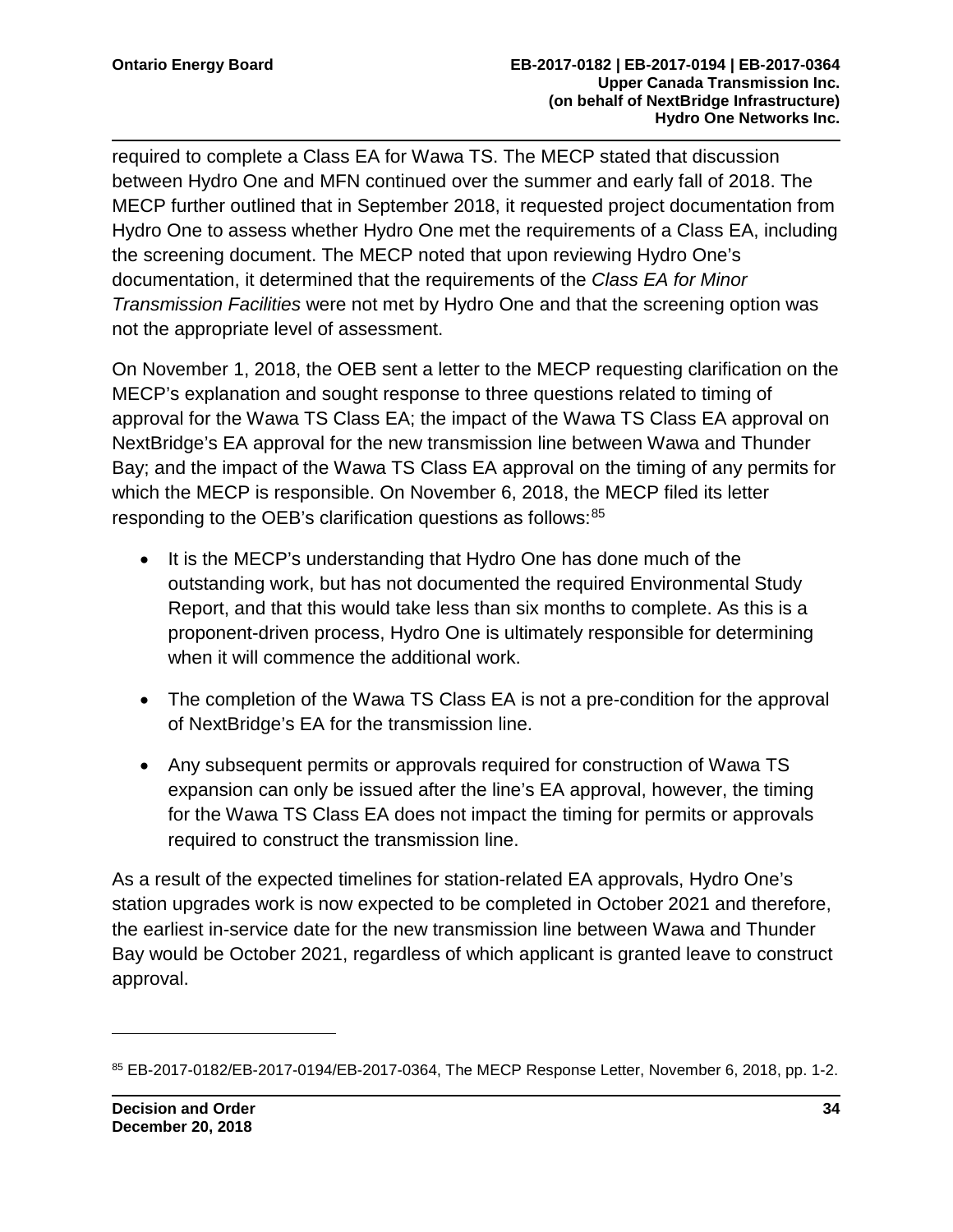Hydro One and PWU noted that in cross-examination and Argument-in-Chief, NextBridge had suggested that Hydro One's station upgrades work schedule is longer than what is needed. PWU submitted that the length of Hydro One's schedule has not changed from its original application over a year ago which was designed to meet a December 2020 in-service date. To meet this date, construction would have had to start by July 2018.

Hydro One and PWU further submitted that the delay to the in-service date is simply a function of the EA delay stemming from the MECP's decision and that Hydro One's proposed September 2021 in-service date for the station upgrades is reasonable.

OEB staff submitted that Hydro One should continue to look at ways to expedite the station upgrades, after the Class EA approval for the station work is granted, wherever possible.

### **2.4 Forms of Land Agreement - Stations**

Section 97 of the Act states:

In an application under section 90, 91 or 92, leave to construct shall not be granted until the applicant satisfies the Board that it has offered or will offer to each owner of land affected by the approved route or location an agreement in a form approved by the Board.

Hydro One has indicated in its Hydro One-Station Upgrades Application that the station facilities expansion at Marathon TS and Wawa TS require a fee simple purchase of additional lands adjacent to the current Hydro One properties to accommodate the necessary station upgrades. Hydro One stated that it will not need to acquire additional property rights at Lakehead TS to complete the station upgrades. Hydro One further stated that temporary construction rights may be required at various locations of the station upgrades work.<sup>[86](#page-37-0)</sup>

Parties did not take issue with Hydro One's form of land agreement as filed in the Hydro One-Station Upgrades Application.

<span id="page-37-0"></span><sup>86</sup> EB-2017-0194, Hydro One-Station Upgrades Application, Exhibit E, Tab 1, Schedule 1, pp. 1-2.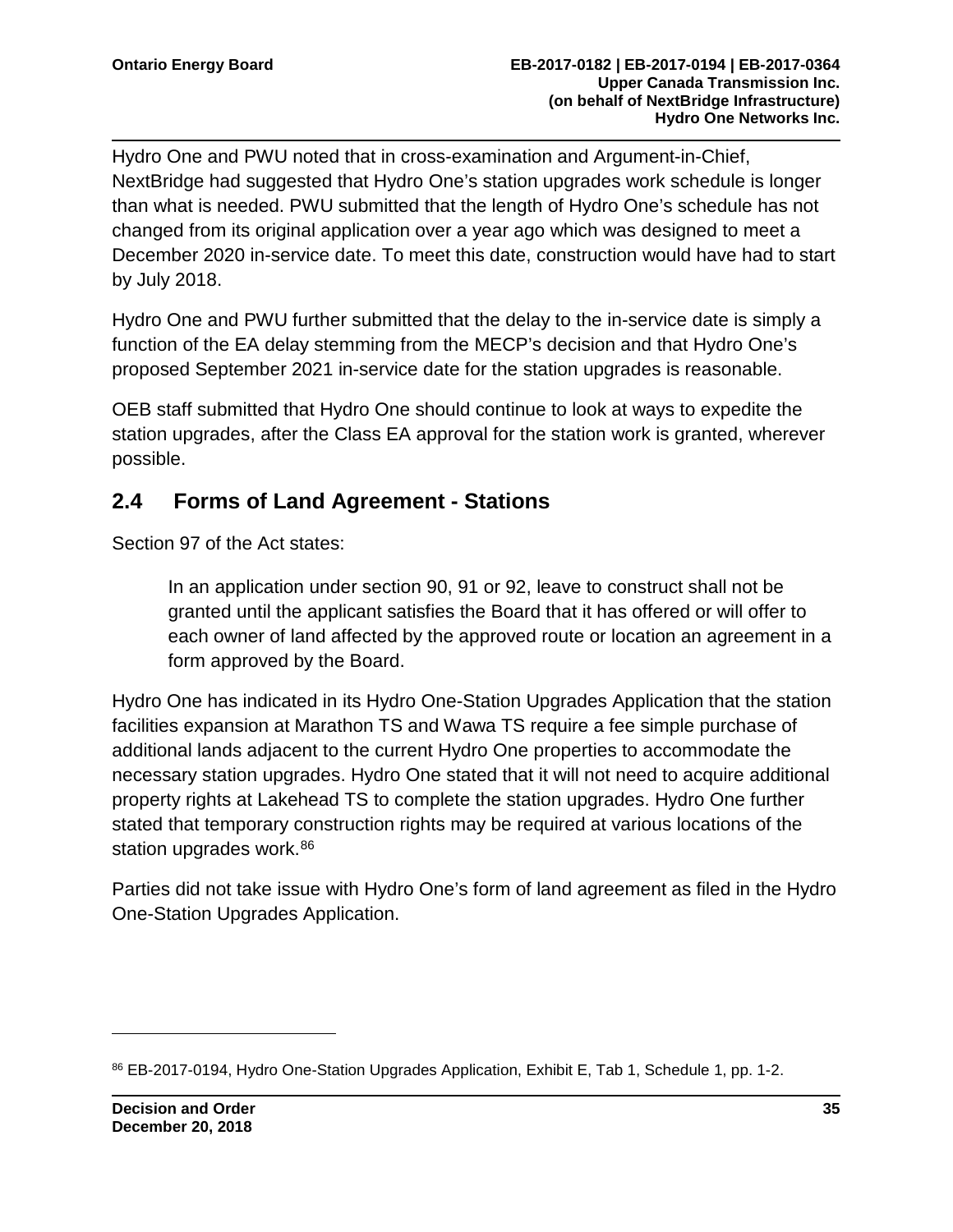In summary, NextBridge, Hydro One, OEB staff, CCC, SEC, VECC and PWU submitted that the station upgrades work is a necessary component of the new transmission line between Wawa and Thunder Bay, and should be approved.

## **3 FINDINGS - STATIONS**

The OEB finds that the station upgrades at Wawa TS, Marathon TS and Lakehead TS proposed in the Hydro One-Station Upgrades Application are needed in order to support the new transmission line between Wawa and Thunder Bay. The OEB also finds that postponing as much station work as possible to later stages in order to defer or save costs and provide the required transfer capability incrementally and as needed to satisfy reliability needs is appropriate. It is expected that when the need for the full 650 MW of capacity is required, the IESO and Hydro One will work together to seek OEB's approval at that time.

During the course of the proceeding, parties did not raise issues with the proposed project cost of approximately \$157.3 M. Hydro One provided information on a previous comparable project – a station reconfiguration at Orangeville TS – which was shown to have similar costs once differences in scope and timing were taken into account.

The project meets reliability and quality of electricity service requirements. The IESO concluded in its SIA that the Hydro One-Station Upgrades Application does not have a material adverse impact on the reliability of the integrated power system. Further, the CIA determined that the voltage assessments are acceptable and that the project has no material adverse impact on existing customers in the area, and will rather work to improve reliability in Northwest Ontario.

Although the scheduling for the stations upgrades is impacted by the necessary approvals, permits, licences, certificates and rights being attained, the OEB finds that Hydro One should continue to explore ways to expedite the station work, especially after the Class EA approval for the station work is granted by the MECP.

The OEB approves the Hydro One-Station Upgrades Application, subject to granting leave to construct for the new transmission line between Wawa and Thunder Bay and other conditions set out in the Order provisions below.

The OEB grants to Hydro One an approval under Section 97 of the Act. The OEB finds that the forms of land purchase agreements and temporary land use or access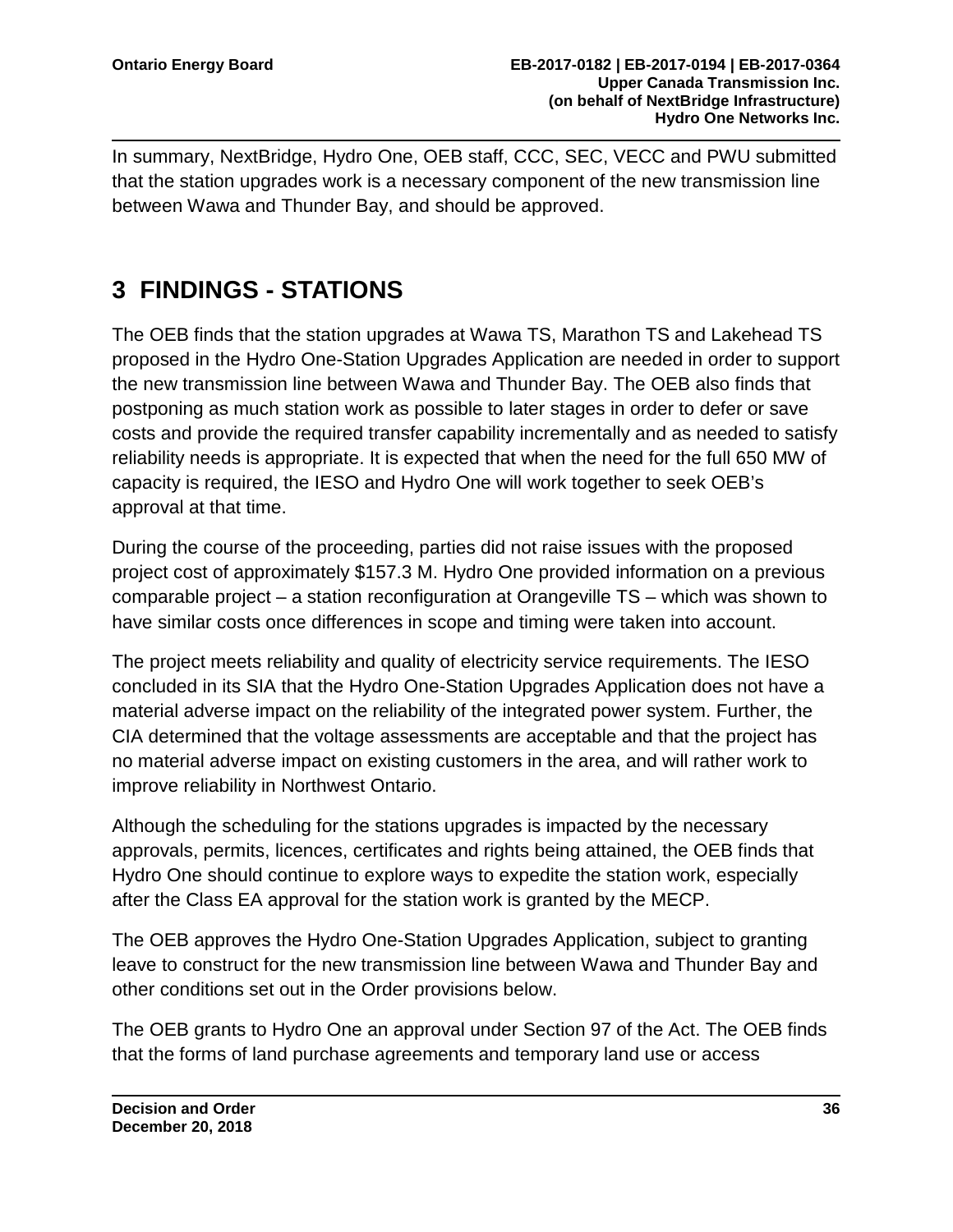agreements that Hydro One has offered or will offer to the landowners needed for construction of the stations appear to be in accordance with the OEB's *Filing Requirements for Electricity Transmission Applications*. The OEB notes that no party raised any issue or concern regarding the forms of land related agreements that Hydro One filed in support of its application for Section 97 approval.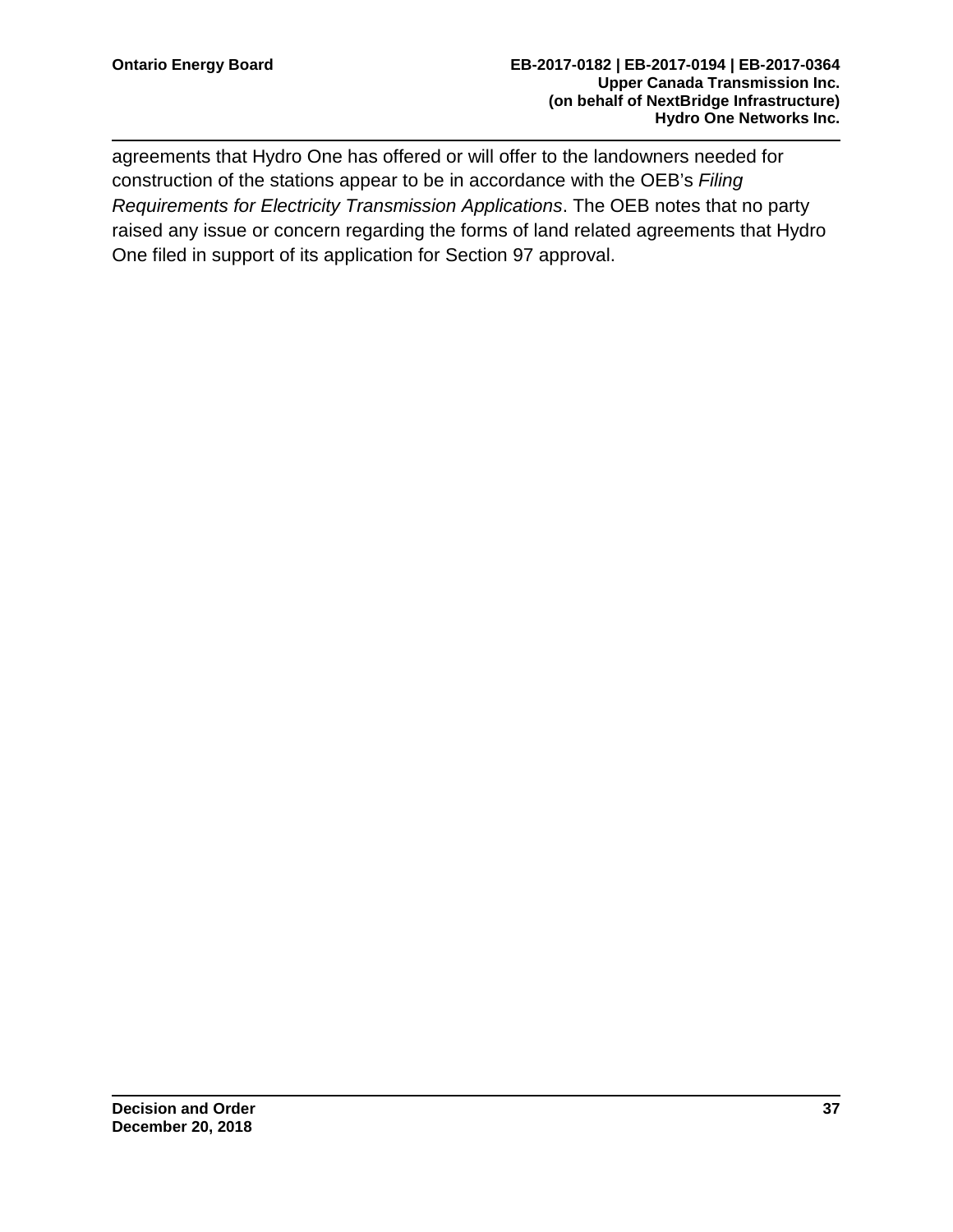# **CHAPTER F: DECISION ON THE TRANSMISSION LINE APPLICATIONS**

## **1 NEXTBRIDGE-EWT APPLICATION**

### **1.1 Routing - NextBridge-EWT**

The NextBridge-EWT Application proposes to construct a 450 km long transmission line that will run for approximately 235 km from Lakehead TS to Marathon TS. Continuing for approximately 215 km from Marathon TS, the transmission line will go around Pukaskwa National Park and establish a connection at Wawa TS. For a map depicting the line route proposed in the NextBridge-EWT Application, see Schedule B.

The proposed route in the NextBridge-EWT Application will require a new right of way (ROW), which will be largely adjacent to an existing transmission line owned by Hydro One. In addition, the line will also have segments running within easements NextBridge would acquire from private landowners and the Crown. The NextBridge-EWT Application proposes to use lattice towers for the entire length of the new transmission line.<sup>[87](#page-40-0)</sup> NextBridge's tower design consists of guyed-Y lattice and self-supporting lattice tower structures.<sup>[88](#page-40-1)</sup>

## **1.2 In-Service Date - NextBridge-EWT**

NextBridge forecasts a construction schedule of 18 months for an in-service date of December 2020.<sup>[89](#page-40-2)</sup>

## **1.3 Overall Rate Impact - NextBridge-EWT**

NextBridge argues that the impact of NextBridge's proposal on prices paid by ratepayers is "modest" and that a typical Ontario residential customer will pay approximately 35¢ more each month if the NextBridge-EWT Application is approved and its project is built. NextBridge further argues that the 35¢ monthly increase "is modestly overstated" as NextBridge's operations, maintenance and administration

<span id="page-40-0"></span><sup>87</sup> EB-2017-0182, NextBridge-EWT Application, Exhibit C, Tab 2, Schedule 1, pp. 1-2.

<span id="page-40-1"></span><sup>88</sup> EB-2017-0182, NextBridge-EWT Application, Exhibit C, Tab 2, Schedule 1, p. 2, line 23 and Exhibit E, Tab 1, Schedule 1, p. 3, line 1.

<span id="page-40-2"></span><sup>89</sup> EB-2017-0182/EB-2017-0194/EB-2017-0364, NextBridge Additional Interrogatory Response to OEB Staff No. 49, Exhibit I, Attachment, p. 3.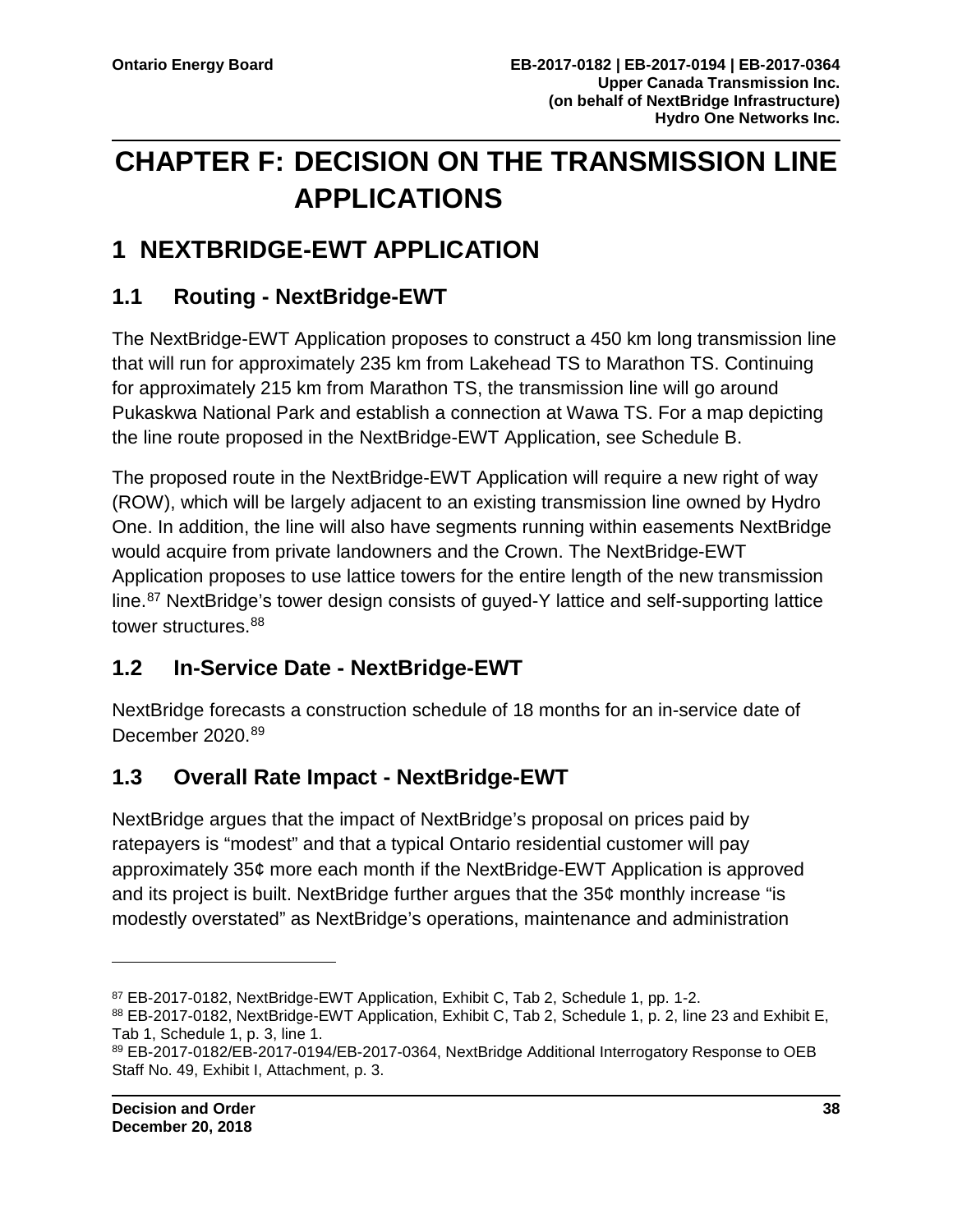(OM&A) cost estimates were reduced by almost \$1 M during the course of the proceeding, but the rate impact calculations that were filed as part of NextBridge's July 31, 2017 filing were not updated accordingly.

## **1.4 System Impact Assessment (SIA) and Customer Impact Assessment (CIA) - NextBridge-EWT**

The SIA prepared by the IESO for the NextBridge-EWT Application determined that the NextBridge-EWT Project does not have a material adverse impact on the reliability of the integrated power system provided it complies with the SIA requirements. Further, the SIA for the NextBridge-EWT Project contains the usual requirements applicable to transmitters.

The CIA on the NextBridge-EWT Project determined that short-circuit levels at customer transmission connection points will not increase significantly as a result of NextBridge's proposed project design. Further, voltage assessments and switching studies illustrate that voltage performance is acceptable, while the new reactive power sources and revised protection scheme will improve voltage performance in the area. In addition, the proposed transmission facilities are noted to have no material adverse reliability impact on existing customers in the area, and will rather work to improve reliability in Northwest Ontario.

The OEB's findings are in Section 7 of this Chapter.

## **2 HYDRO ONE-LSL APPLICATION**

## **2.1 Routing - Hydro One-LSL**

The Hydro One-LSL Application proposes to construct a 403 km long transmission line that will run for approximately 235 km from Lakehead TS to Marathon TS. Continuing for approximately 168 km from Marathon TS, the transmission line will go through Pukaskwa National Park to establish a connection at Wawa TS. Hydro One's transmission line is shorter than the line proposed in the NextBridge-EWT Application primarily due to the 35 km segment of line running through Pukaskwa National Park.<sup>[90](#page-41-0)</sup>

<span id="page-41-0"></span><sup>90</sup> NextBridge did not receive approval by Parks Canada to cross through Pukaskwa National Park and therefore has to take a longer route, which passes around Pukaskwa National Park.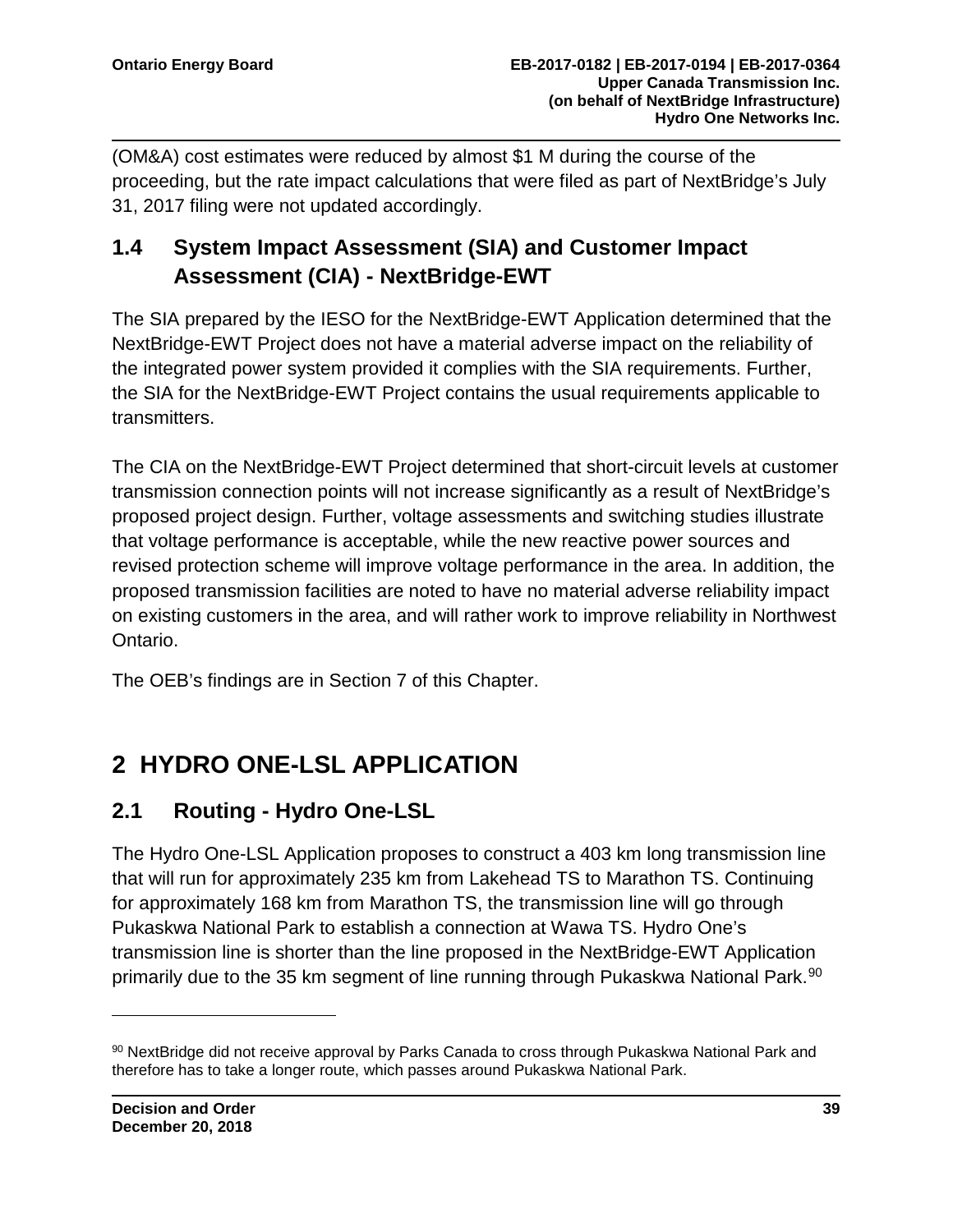For a map depicting the line route proposed in the Hydro One-LSL Application, see Schedule C.

The proposed segment of transmission line that will run through Pukaskwa National Park will accommodate four circuits (two existing and two new) on one set of new towers (i.e., quad-circuit towers) in the existing corridor. This design will not require additional widening of the corridor through Pukaskwa National Park. The other line segments of the proposed route will require a new ROW, which, much like those in the NextBridge-EWT Project, will be largely adjacent to the existing line owned by Hydro One. These transmission lines will also require Hydro One to attain easements from private landowners and the Crown.<sup>[91](#page-42-0)</sup> The proposed design of the towers in the Hydro One-LSL Project is a mixture of guyed masts, guyed lattice towers and self-supporting lattice structures.<sup>[92](#page-42-1)</sup>

## **2.2 In-Service Date - Hydro One-LSL**

Hydro One stated that its forecast to complete the construction of the Hydro One-LSL Project is 24 months<sup>[93](#page-42-2)</sup> with an in-service of December 2021.<sup>[94](#page-42-3)</sup>

## **2.3 Overall Rate Impact - Hydro One-LSL**

Hydro One submitted that the Hydro One-LSL Project will result in an increase of 20¢ per kW per month to the network pool, utilizing 2018 rates, over a 25-year time horizon. Hydro One further stated that a typical residential customer's monthly bill will increase by about 0.21%, while the network pool provincial uniform rates will increase by 5.74%, if the Hydro One-LSL Application is approved and constructed.[95](#page-42-4)

<span id="page-42-0"></span><sup>91</sup> EB-2017-0364, Hydro One-LSL Application, Exhibit C, Tab 1, Schedule 1, pp. 1-8.

<span id="page-42-1"></span><sup>92</sup> EB-2017-0364, Hydro One- LSL Application, Exhibit C, Tab 2, Schedule 1, p. 2.

<span id="page-42-2"></span><sup>93</sup> EB-2017-0182/EB-2017-0194/EB-2017-0364, Hydro One Reply Submission, November 9, 2018, Attachment 1.

<span id="page-42-3"></span><sup>94</sup> EB-2017-0182/EB-2017-0194/EB-2017-0364, Hydro One Reply Submission, November 9, 2018, Attachment 1.

<span id="page-42-4"></span><sup>95</sup> EB-2017-0364, Hydro One- LSL Application, Exhibit B, Tab 9, Schedule 1, p. 4.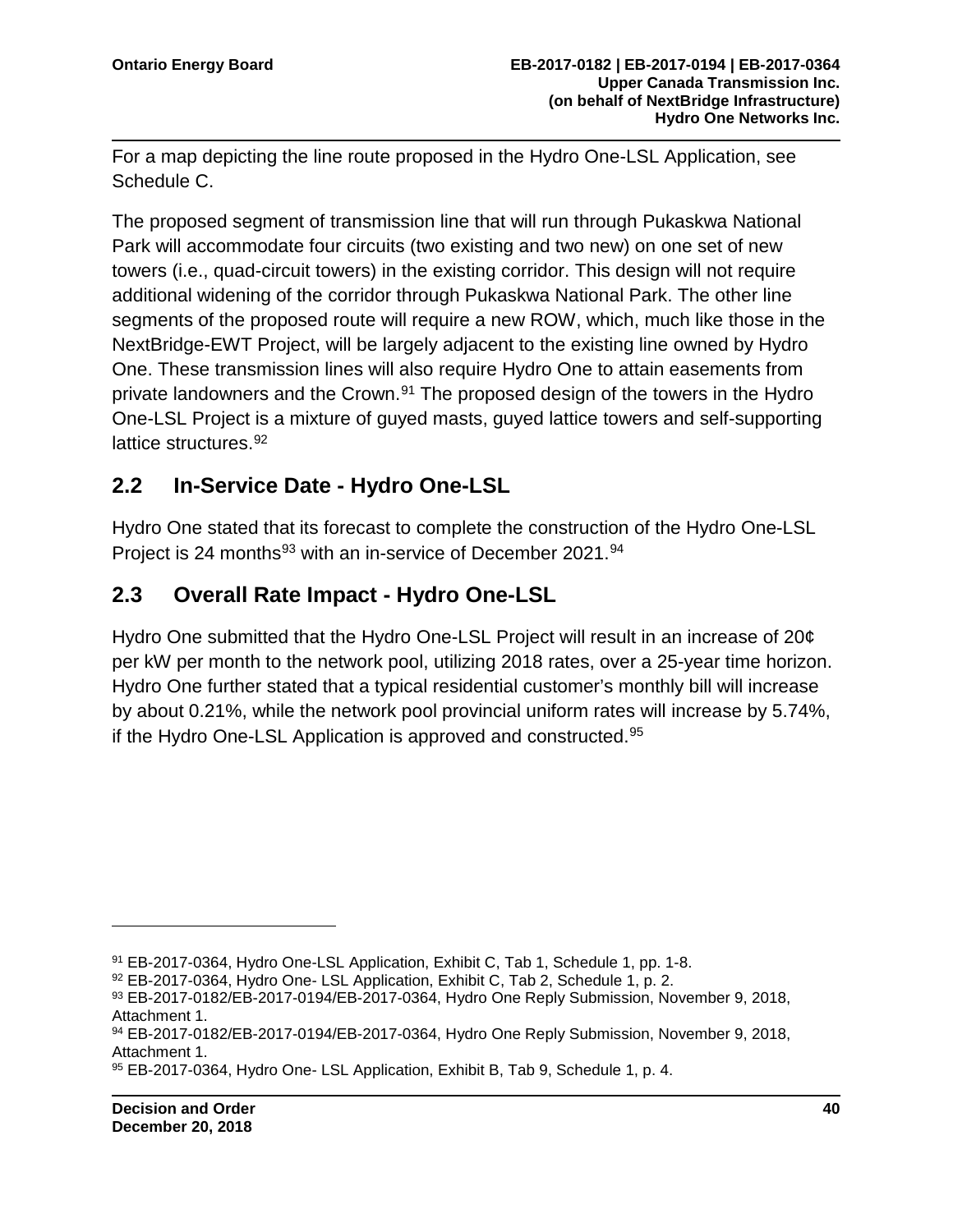## **2.4 System Impact Assessment (SIA) and Customer Impact Assessment (CIA) - Hydro One-LSL**

The Hydro One-LSL Application's SIA contains the same requirements as the NextBridge-EWT Application's SIA, as well as two additional requirements<sup>[96](#page-43-0)</sup>:

- 1) That an acceptable restoration plan be submitted to the IESO that documents restoration options for the corridor through Pukaskwa National Park and describes how the circuits will be restored following contingencies
- 2) At least 24 months before the commencement of project related outages with an impact on the system, an outage plan, acceptable to the IESO, is to be submitted for the installation of the 35 km section of the project between Wawa TS and Marathon TS where the existing double circuit towers will be replaced with quad-circuit towers

In its SIA findings, the IESO did note that extreme events, such as the failure of a quadcircuit tower, could result in separation between the Northwest transmission zone and the rest of the IESO-controlled grid. Further, the IESO noted that the 35 km section between Wawa TS and Marathon TS – where existing double circuit towers will be replaced by quad-circuit towers – will require outages in order to install.<sup>[97](#page-43-1)</sup>

However, the IESO concluded in its SIA that the project outlined in the Hydro One-LSL Application will have no material adverse impact on the reliability of the integrated power system.[98](#page-43-2)

The CIA concluded that for the Hydro One-LSL Project, the short-circuit levels at customer transmission connection points will not increase significantly as a result of the project and the voltage assessments and switching studies show that voltage performance is acceptable. The CIA also concluded that the new reactive power sources and revised protection scheme will improve voltage performance in the area. Further, the proposed transmission facilities have no material adverse reliability impact

<span id="page-43-0"></span><sup>96</sup> These two additional requirements are included due to the IESO's limited experience with quad-circuit towers in the Northwest.

<span id="page-43-1"></span><sup>97</sup> EB-2017-0364, Hydro One- LSL Application Additional Evidence, March 29, 2018, Exhibit F, Tab 1, Schedule 1, p. 2.

<span id="page-43-2"></span><sup>98</sup> EB-2017-0364, Hydro One- LSL Application Additional Evidence, March 29, 2018, Exhibit F, Tab 1, Schedule 1, pp. 1-2.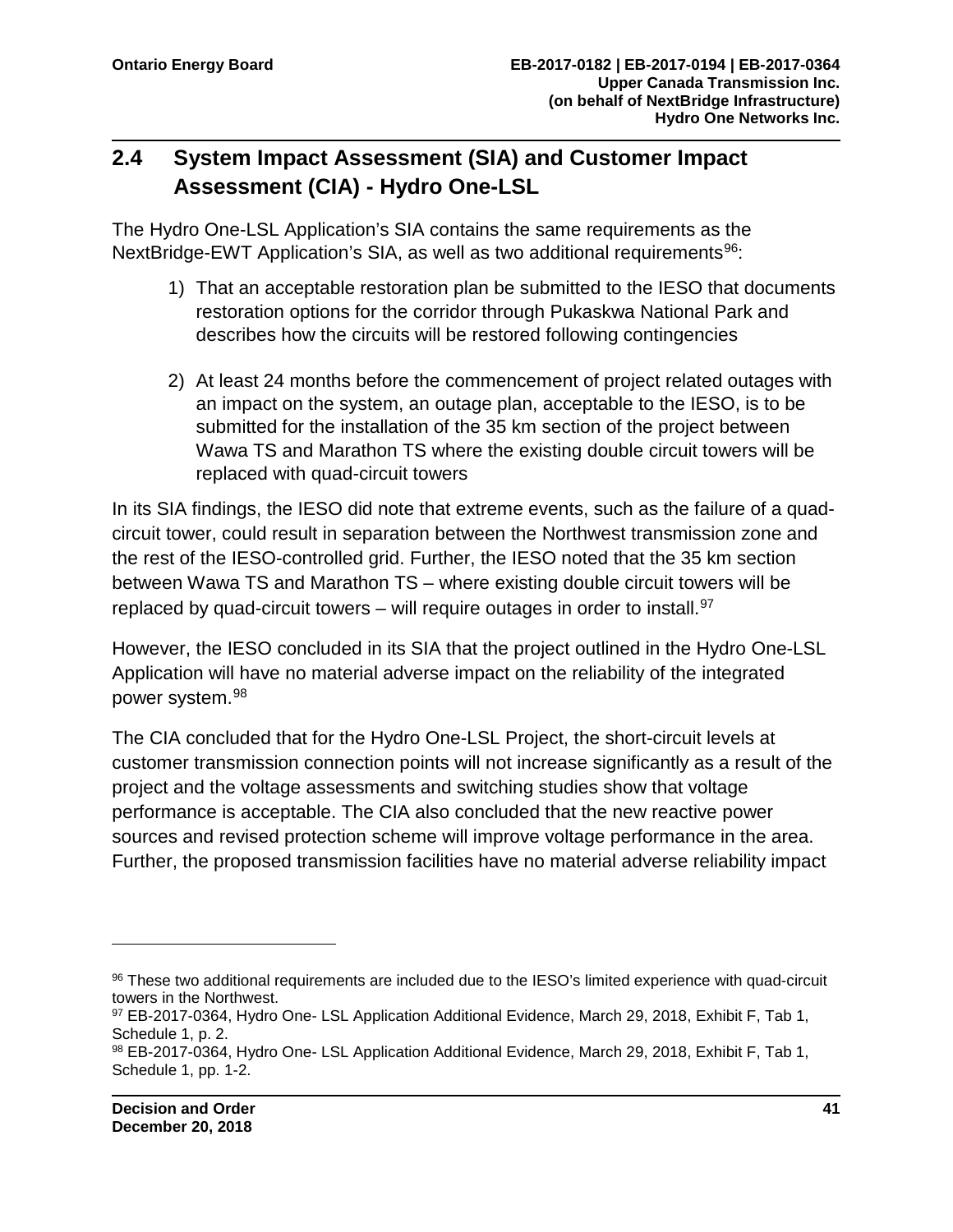on existing customers in the area, and will rather work to improve reliability in Northwest Ontario.

The OEB's findings are in Section 7 of this Chapter.

## **3 ISSUES TO BE CONSIDERED**

In considering whether to grant leave, the OEB is restricted to the issues set out in Section 96(2) of the Act: (i) reliability and quality of electricity service; (ii) prices and (iii) the promotion of the use of renewable energy sources. The promotion of the use of renewable energy sources is not relevant in the Applications. Below, the OEB considers the remaining two issues. The OEB concludes that both projects are acceptable from a reliability and quality of electricity service perspective. As a result, prices will determine which Applicant is granted leave to construct the new transmission line.

## **4 RELIABILITY AND QUALITY OF ELECTRICITY SERVICE – TRANSMISSION LINE**

#### **4.1 Potential Reliability Implications of the In-Service Date**

During the proceeding, at the request of the OEB, the IESO filed an addendum to the Updated Needs Assessment in which the IESO noted that in 2020, the capacity need forecasted to emerge is expected to exceed the allowable level of load rejection as prescribed in ORTAC. Further, in the addendum filed, the IESO continued to recommend an in-service date of 2020 for the new transmission line between Wawa and Thunder Bay. The IESO maintained this position in its submission, where it stated that if the in-service date of 2020 were to be delayed, interim measures<sup>[99](#page-44-0)</sup> would need to be taken and would result in additional risk to reliability. The IESO also submitted that increased risks to system reliability as a result of the proposed transmission line not being in service by the end of 2022 are unacceptable as there is the possibility that the IESO may be unable to attain the needed capacity.[100](#page-44-1)

<span id="page-44-0"></span><sup>99</sup> Interim measures include: demand response, firm exports from Manitoba, and contract extensions with existing resources.

<span id="page-44-1"></span><sup>100</sup> EB-2017-0182/EB-2017-0194/EB-2017-0364, IESO Submission, October 31, 2018, pp. 4-5.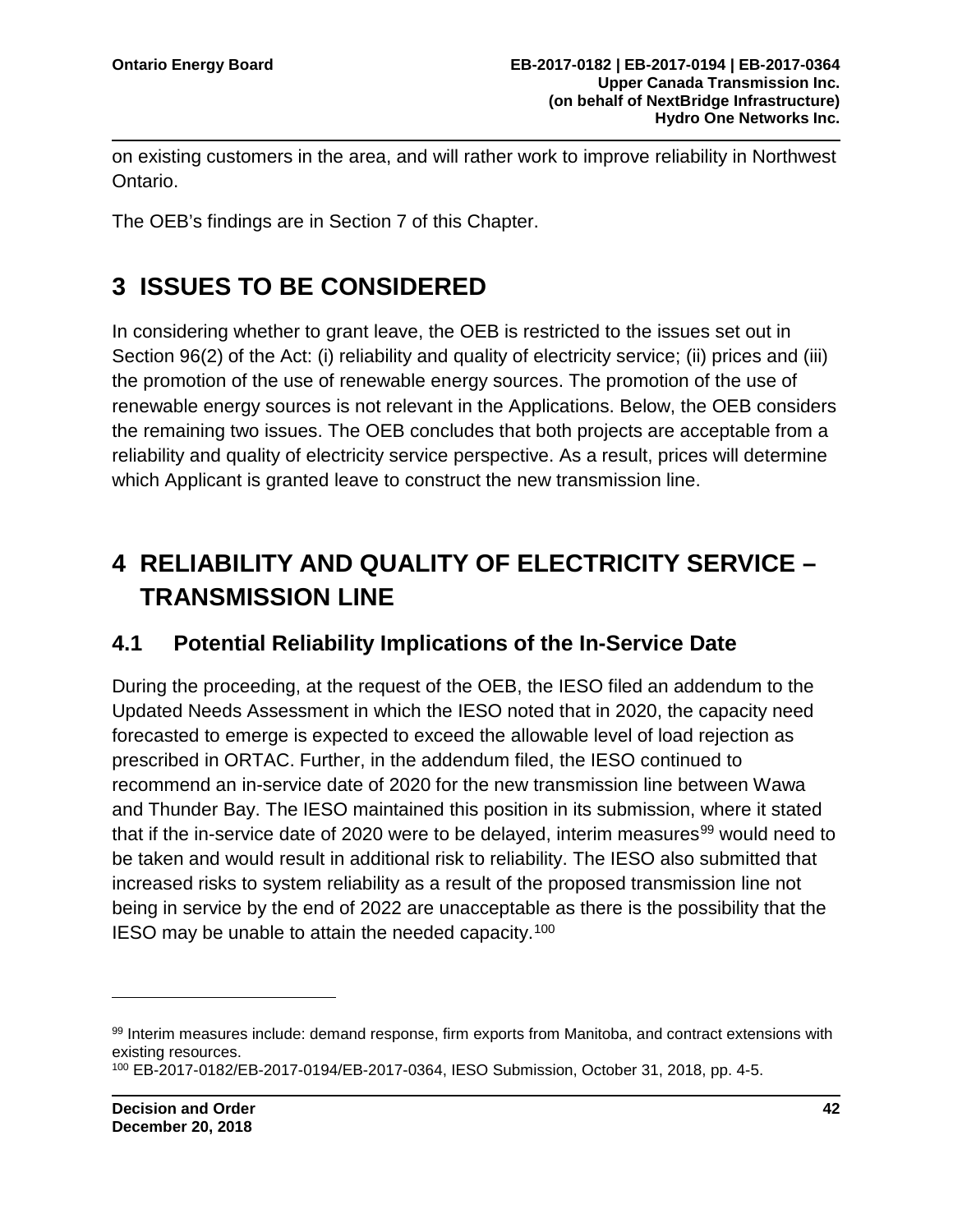Concerns with reliability and quality of electricity service as a result of delays in the inservice date were also raised by Anwaatin in its submission. Specifically, Anwaatin highlighted a number of poor reliability impacts on Indigenous communities:

- Loss of refrigerated foods
- Loss of significant quantities of frozen meat, fish, and game birds, representing months of protected hunting and harvested food upon which [First Nations and Métis] families depend for their livelihoods
- Lost hunting and harvesting as a result of the necessity of dealing with reliability impacts such as outages, and the need to find ways to replace lost meat, fish, and game birds with new protein sources through additional hunting and harvesting
- Loss of significant quantities of frozen blueberries used for sustenance as well as for cash sales to supplement family incomes
- Loss of refrigerated insulin needed for diabetes treatment for many Indigenous people

NextBridge has argued that the NextBridge-EWT Project meets the criterion of reliability as it has targeted to achieve an in-service date of December 2020<sup>[101](#page-45-0)</sup> and therefore avoids the reliability risks identified by the IESO.[102](#page-45-1)

Hydro One's proposed in-service date is the end of 2021.<sup>[103](#page-45-2)</sup> Hydro One submitted that the delay to the in-service for Wawa TS, Marathon TS and Lakehead TS is due to the MECP requiring a Class EA for Wawa TS and the inability to issue permits and approvals until after to stations' EAs are complete. As a result, the earliest in-service date for station work is October 2021, making the earliest in-service date for the transmission line October 2021.[104](#page-45-3)

The EA approvals, with the exception of the segment of the Hydro One-LSL Project passing through Pukaskwa National Park, fall within the authority of the MECP under the Ontario *Environmental Assessment Act*. The MECP provided evidence on the environmental requirements, timing and inter-dependencies of approvals for the NextBridge-EWT Project EA, the Hydro One-LSL Project EA and the Hydro One-Station Upgrades Project EA. A decision on the NextBridge-EWT Project EA is expected by

<span id="page-45-0"></span><sup>&</sup>lt;sup>101</sup> NextBridge stated that meeting the December 2020 in-service date would be contingent upon NextBridge being granted leave to construct by the end of 2018.

<span id="page-45-3"></span><span id="page-45-2"></span><span id="page-45-1"></span><sup>102</sup> EB-2017-0182/EB-2017-0194/EB-2017-0364, NextBridge Reply Submission, November 9, 2018, p. 3. <sup>103</sup> EB-2017-0182/EB-2017-0194/EB-2017-0364, Hydro One Reply Submission, November 9, 2018, p. 22. <sup>104</sup> EB-2017-0182/EB-2017-0194/EB-2017-0364, Hydro One Reply Submission, November 9, 2018, p. 19.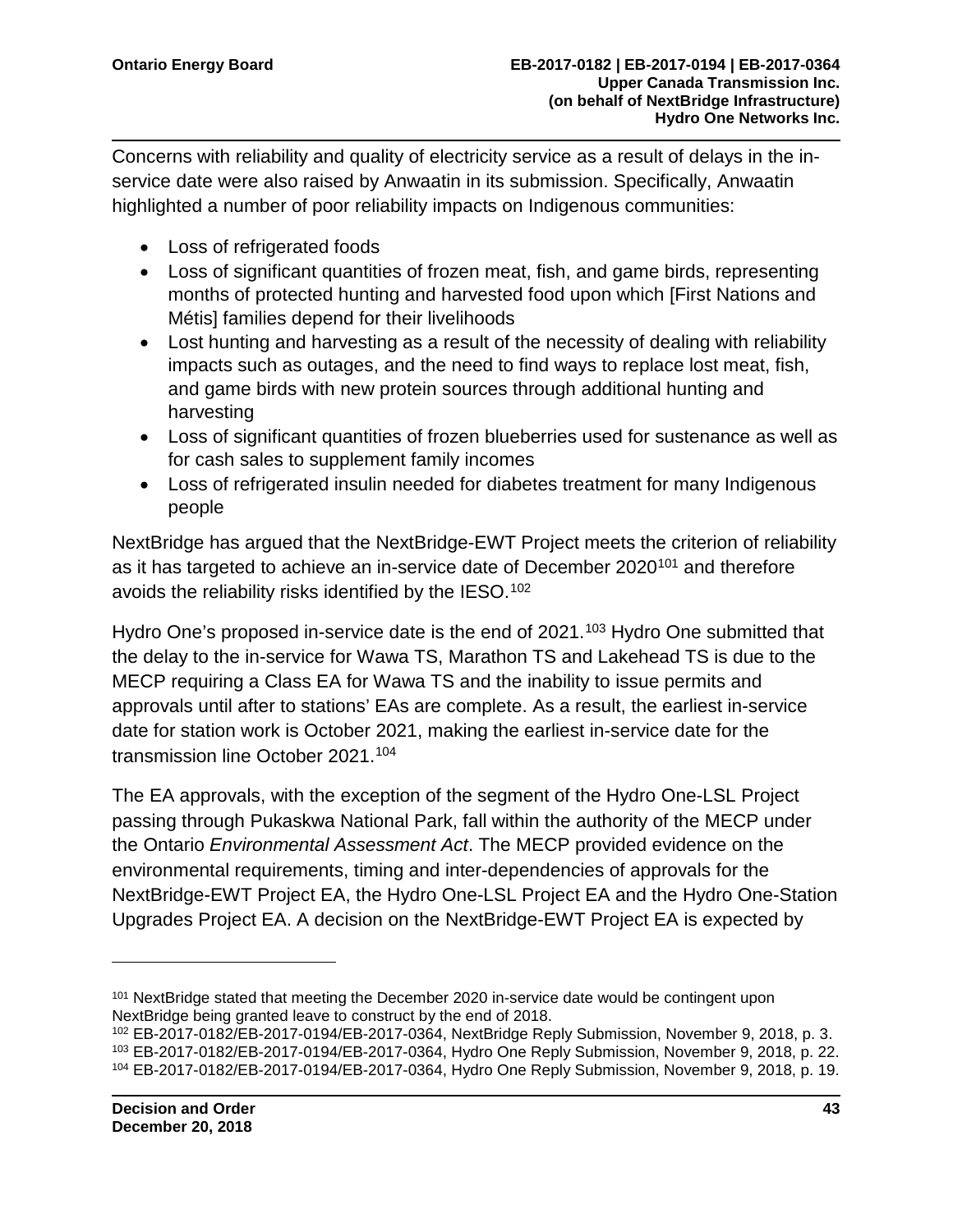February or March 2019. Hydro One expects that the Hydro One-LSL Project Provincial Individual EA<sup>[105](#page-46-0)</sup> will be approved by December 2019.<sup>[106](#page-46-1)</sup>

The EA approvals and related permits for Wawa TS and Marathon TS have been identified as critical paths in the schedule for in-service dates of the proposed lines.<sup>[107](#page-46-2)</sup> Due to the new timelines for EA approvals for Wawa TS and Marathon TS as described in Section 2.3 of Chapter E, and given that the new transmission line between Wawa and Thunder Bay cannot be used and useful without the associated stations being upgraded and in service, the in-service dates for both the NextBridge-EWT Project and the Hydro One-LSL Project are linked to the completion of the station work. Further, due to delays in the in-service dates, there may be associated implications with respect to reliability and quality of electricity service.

Several parities identified the associated impact on reliability and quality of electricity service with an in-service date beyond 2020. Parties also indicated that the in-service date for the transmission line may be determined by the in-service date of the stations upgrade, which would affect both applications equally.

OEB staff submitted that the expected EA approval date for the stations upgrades makes a 2020 in-service date no longer realistic.

In its submission, CCC highlighted that the 2021 in-service date may not be achievable for Hydro One due to the outstanding Indigenous consultation required to be completed and its reliance on NextBridge's EA. Further, CCC questioned whether the possibility that the Hydro One-LSL Project will not be in service in time to meet the IESO deadline of 2022 is a risk that the OEB should consider on behalf of ratepayers when contemplating approving the Hydro One-LSL Application.

VECC submitted that NextBridge remains the applicant most likely to complete the new transmission line between Wawa and Thunder Bay in a timely manner, or in the least amount of time.

<span id="page-46-0"></span><sup>105</sup> In addition to the Provincial Individual EA approval, the Hydro One-LSL Project is also subject to Parks Canada EA requirements and a Federal Detailed Impact Assessment for the route segment through Pukaskwa National Park.

<span id="page-46-1"></span><sup>106</sup> Further discussion of the timelines for EA approval of the NextBridge-EWT Project and the Hydro One-LSL Project can be found in Section 5.4 Potential Additional Costs and In-Service Delays Associated with the EA Approvals.<br><sup>107</sup> Lakehead TS upgrade does not require an EA approval. Further discussion of the timelines for EA

<span id="page-46-2"></span>approval of Wawa TS upgrade and Marathon TS upgrade can be found in Chapter E.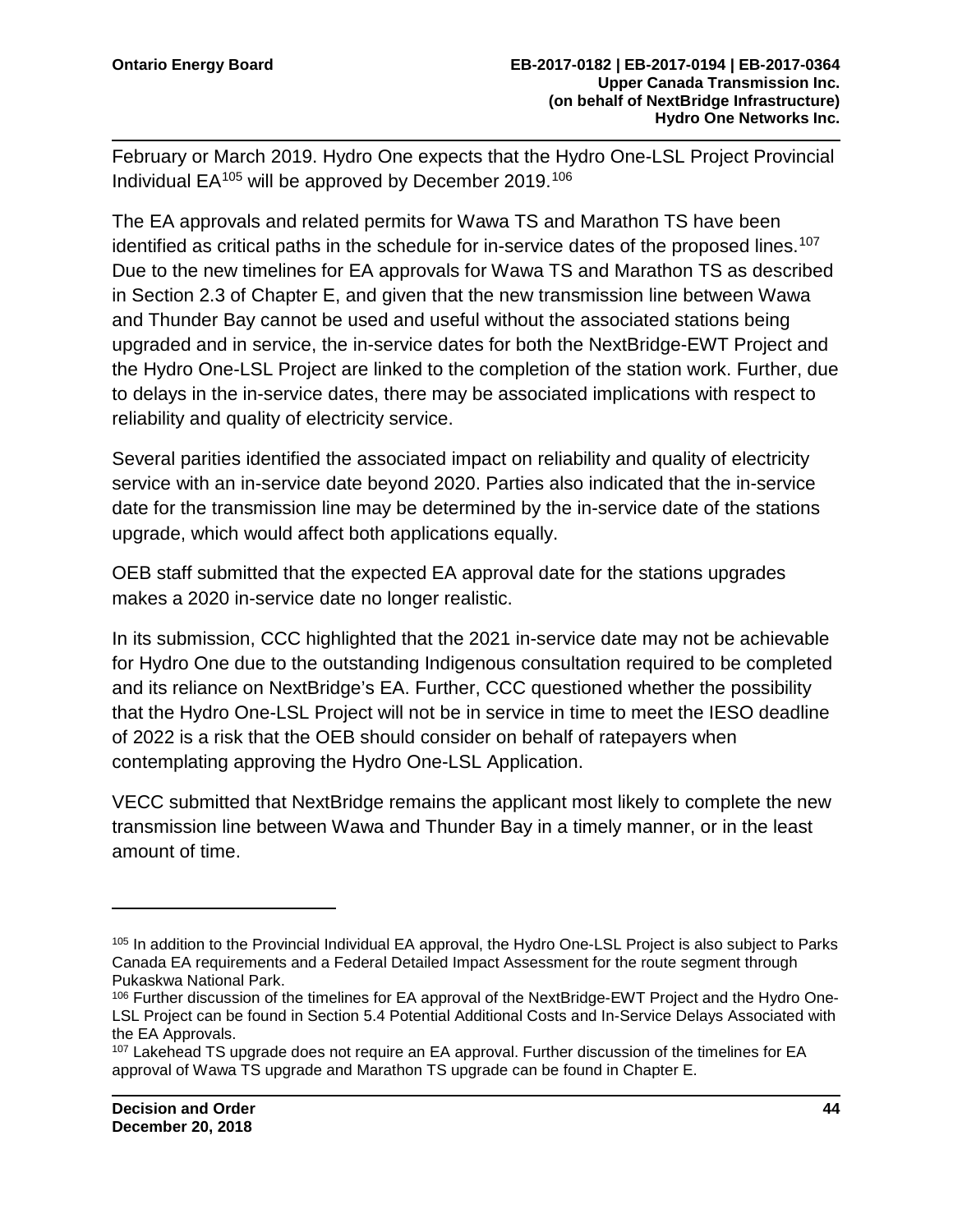## **4.2 Potential Reliability Implications of Line Design and Operation**

As described above, the IESO completed SIAs for both the NextBridge-EWT Application and the Hydro One-LSL Application. After conducting the assessments for each application, the IESO determined that "neither the [NextBridge-EWT Application] nor the [Hydro One-LSL Application] have a material adverse impact on the reliability of the integrated power system provided they comply with the requirements set out in their SIAs".[108](#page-47-0) OEB staff submitted that it did not take issue with the IESO's SIA reports for both the NextBridge-EWT Application and the Hydro One-LSL Application.

Throughout the evidence, both NextBridge and Hydro One attested to the design of their proposed transmission lines. NextBridge stated that the "engineering design has been completed to a level of greater than 90%"[109](#page-47-1) and that NextBridge's proposed design meets all of the OEB's minimum technical requirements.[110](#page-47-2) The design is "based on a family of ten towers that are fully designed, independently verified, load tested and ready for fabrication".<sup>[111](#page-47-3)</sup> Hydro One states that its proposed transmission line is "a reliable and technically sound one, complying with all applicable regulatory standards".<sup>[112](#page-47-4)</sup>

Parties raised the issue of whether the NextBridge-EWT Project overall was inherently more reliable than the Hydro One-LSL Project. NextBridge's design includes two separate lines, as opposed to Hydro One's design, which has four circuits on one tower through Pukaskwa National Park. Reliability was a concern if Hydro One's single line were to fail due to weather-related events. NextBridge also questioned Hydro One's technical design and ability to meet the minimum standards for galloping.<sup>[113](#page-47-5)</sup>

In addition to the design of the proposed transmission lines, several parties submitted that while it was clear that Hydro One could maintain the transmission line given its established operations in the province, NextBridge would rely on two full-time

<span id="page-47-0"></span><sup>108</sup> EB-2017-0182/EB-2017-0194/EB-2017-0364, IESO Submission, October 31, 2018, p. 5.

<span id="page-47-1"></span><sup>109</sup> EB-2017-0182/EB-2017-0194/EB-2017-0364, NextBridge Argument-in-Chief, October 22, 2018, p. 2, para. 4.

<span id="page-47-2"></span><sup>110</sup> *OEB Minimum Technical Requirements for the Reference Option of the E-W Tie Line*, dated November 9, 2011.

<span id="page-47-3"></span><sup>111</sup> EB-2017-0182/EB-2017-0194/EB-2017-0364, NextBridge Argument-in-Chief, October 22, 2018, p. 3.

<span id="page-47-5"></span><span id="page-47-4"></span><sup>112</sup> EB-2017-0182/EB-2017-0194/EB-2017-0364, Hydro One Argument-in-Chief, October 22, 2018, p. 18. <sup>113</sup> Galloping is the high-amplitude, low-frequency oscillation of overhead power lines due to wind and/or freezing rain.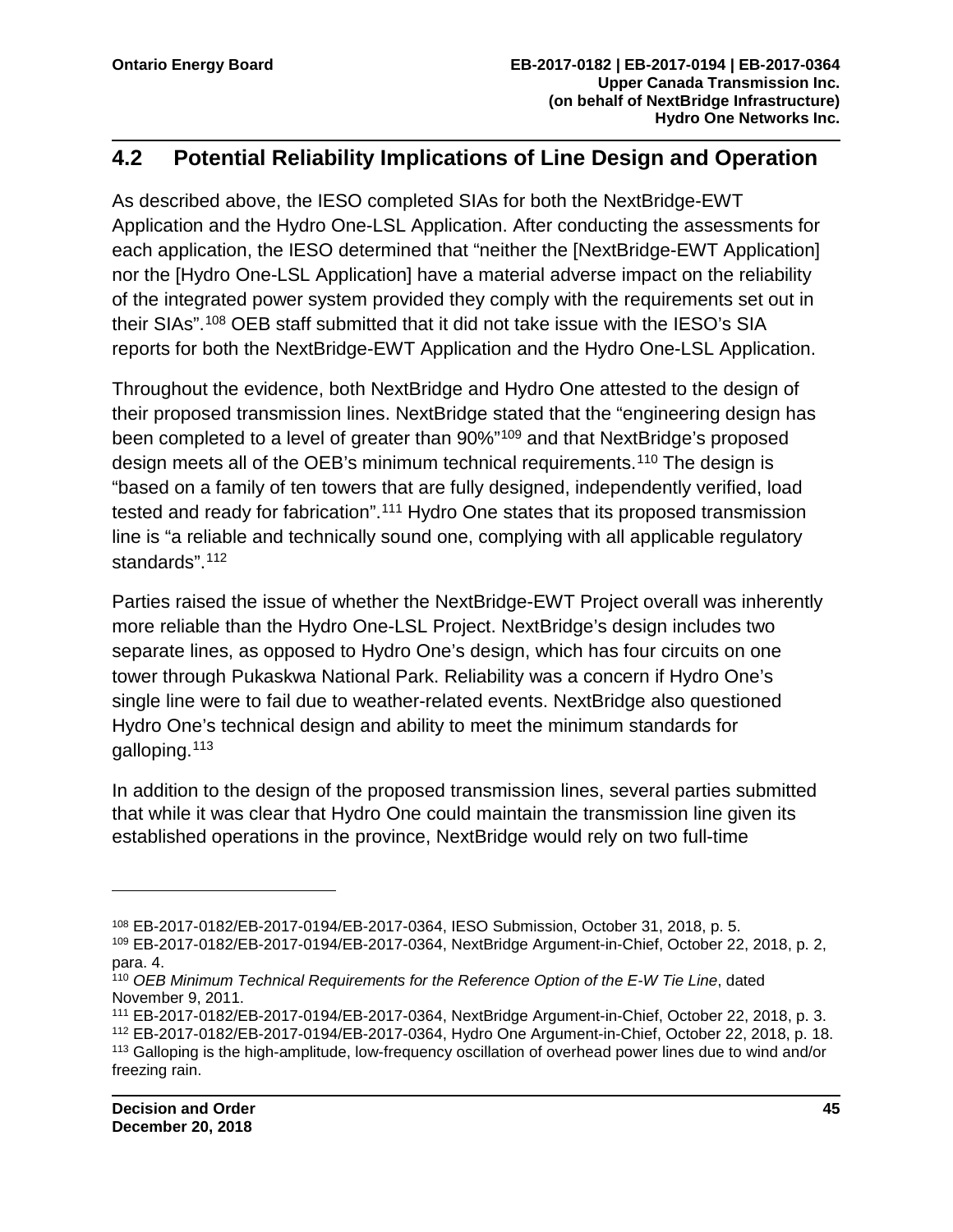employees and contracting services to maintain its line which may be less than optimal from a reliability perspective.

The OEB's findings are in Section 7 of this Chapter.

## **5 INTERESTS OF CONSUMERS WITH RESPECT TO PRICES – TRANSMISSION LINE APPLICATIONS**

In adjudicating Section 92 applications, the OEB examines costs in order to consider the interests of consumers with respect to prices. Generally, OEB approved construction costs are recovered through rates charged to customers – the prices charged to customers.

### **5.1 Construction Costs for the Line**

#### **5.1.1 NextBridge's Construction Costs**

NextBridge indicated that its forecast construction costs are \$737 M plus or minus 10% (i.e. \$810.7 M at the upper end and \$663.3 M at the lower end of the cost range). The \$737 M does not include NextBridge's development costs of \$40.2 M for which NextBridge sought full recovery, as discussed in Chapter D. NextBridge has signed an Engineering, Procurement and Construction (EPC) contract with Valard Construction LP (Valard).

When asked through interrogatories and cross-examination, NextBridge declined to provide a NTE price. In its Argument-in-Chief, NextBridge stated that its construction cost estimate is "a mature AACE International (formerly the Association for the Advancement of Cost Engineering) Class 2 estimate within a narrow accuracy band of plus or minus 10%" and that "NextBridge's estimate is on the cusp of becoming an AACE Class 1 estimate, which will occur upon approval of NextBridge's EA".[114](#page-48-0)

NextBridge indicated that by September 2018, \$34.4 M of its \$737 M budget had been spent, including \$5.4 M on environmental and regulatory approvals with an additional \$4.5 M to be spent by the end of December 2018.<sup>[115](#page-48-1)</sup> NextBridge also indicated that it

<span id="page-48-0"></span><sup>114</sup> EB-2017-0182/EB-2017-0194/EB-2017-0364, NextBridge Argument-in-Chief, October 22, 2018, pp. 2- 3.

<span id="page-48-1"></span><sup>115</sup> EB-2017-0182/EB-2017-0194/EB-2017-0364, NextBridge Chart Exhibit K7.1, October 12, 2018.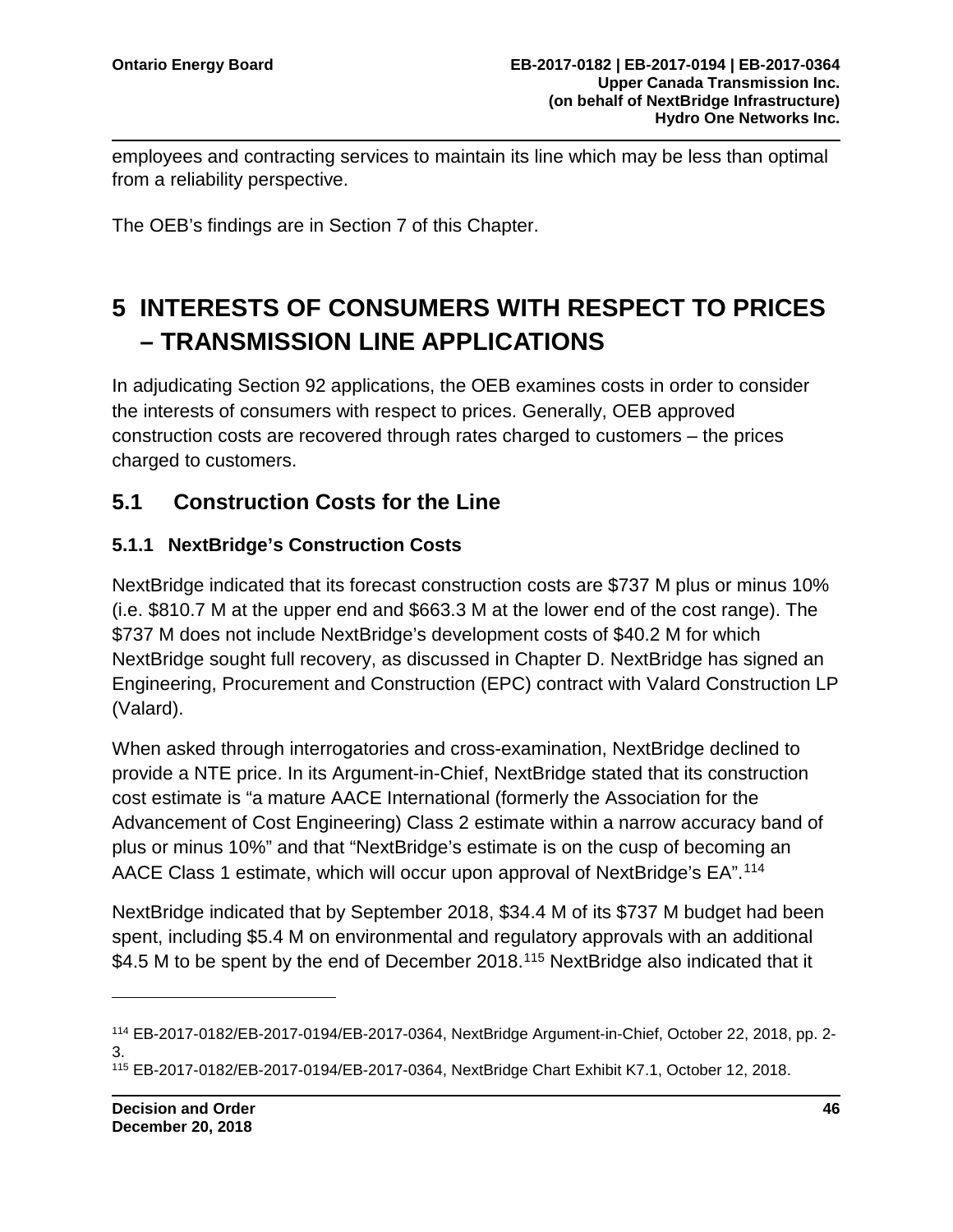will seek recovery of this combined \$38.9 M amount, should it not receive leave to construct the new transmission line between Wawa and Thunder Bay. [116](#page-49-0)

#### **5.1.2 Hydro One's Construction Costs**

Hydro One's construction cost estimate is \$625 M. Hydro One described its EPC contract with SNC-Lavalin Group Inc. (SNC-Lavalin) as "ready-to-execute fixed price and schedule bound<sup>"[117](#page-49-1)</sup> and stated that the EPC contract is executable contingent only upon the OEB granting leave to construct to Hydro One. Hydro One stated that if it is selected to build the line, it will also seek to recover \$17 M of development costs incurred prior to an OEB leave to construct decision, resulting in a total cost of \$642M.[118](#page-49-2)

Hydro One submitted that its construction costs of \$642 M, has an upper bound of 6%, which would result in a maximum expected cost of \$681 M.<sup>[119](#page-49-3)</sup>

In its reply submission, Hydro One indicated that its Board of Directors approved a NTE price of \$683 M as a maximum cap for the purpose of constructing the line proposed in the Hydro One-LSL Application, subject to the following conditions:<sup>[120](#page-49-4)</sup>

- (i) The OEB orders that all NextBridge EA documentation be transferred to Hydro One, subject to any documentation that may be confidential, such as Traditional Environmental Knowledge studies
- (ii) The NTE price excludes coverage for a genuine *force majeure* event, such as an earthquake
- (iii) Significant costs associated with unforeseeable government intervention or direction would be subject to a prudence review for potential recovery of additional costs

<span id="page-49-0"></span><sup>116</sup> EB-2017-0182/EB-2017-0194/EB-2017-0364, Oral Hearing Transcript Volume 6, October 11, 2018, pp. 194-195.

<span id="page-49-1"></span><sup>117</sup> EB-2017-0182/EB-2017-0194/EB-2017-0364, Hydro One Argument-in-Chief, October 22, 2018, p. 9, para. 35.

<span id="page-49-2"></span><sup>118</sup> Based on updated information provided in response to OEB staff Interrogatory No. 11 at Exhibit I, Schedule 11, p. 6, September 24, 2018.

<span id="page-49-3"></span><sup>119</sup> EB-2017-0182/EB-2017-0194/EB-2017-0362, Hydro One Argument-in-Chief, October 22, 2018, p. 11, para. 40.

<span id="page-49-4"></span><sup>120</sup> EB-2017-0182/EB-2017-0194/EB-2017-0364, Hydro One Reply Submission, November 9, 2018, pp. 10-11, para. 47.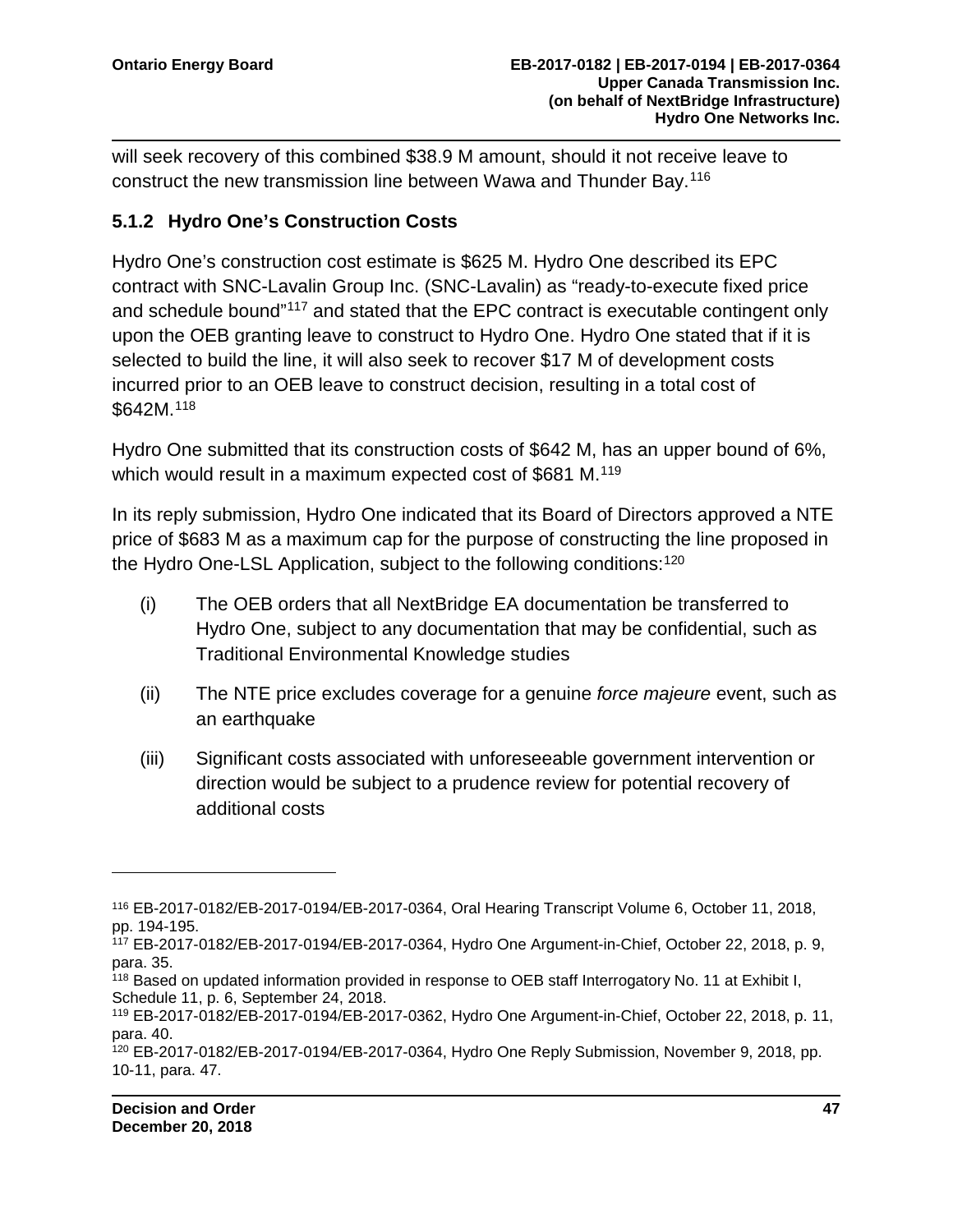(iv) The EA approvals (both the Provincial Individual EA and Parks Canada EA for the 35 km segment through Pukaskwa National Park) are received by August 15, 2019. Hydro One further stated that in the event EA approval is not received by August 15, 2019, Hydro One would expect to be allowed to recover up to an additional \$14.761 M above its \$683 M NTE price.

#### **5.1.3 Submissions of Parties on Construction Costs**

Anwaatin submitted that the IESO's analysis did not factor in all costs, including the disproportionate impact of a delay on Indigenous communities. Anwaatin suggested the OEB impose time-related milestones and conditions to ensure the transmission line is promptly completed.

OEB staff proposed Standard Conditions of Approval that it believes should be placed on the entity granted leave to construct the new transmission line between Wawa and Thunder Bay. In addition, OEB staff proposed specific conditions for NextBridge and Hydro One.

CCC submitted that the OEB can only approve the NextBridge-EWT Application on the condition that NextBridge accept a cap on the recoverable costs, a condition NextBridge could reject, thereby nullifying the leave to construct. CCC also stated that if the OEB were to extend leave to construct approval to Hydro One on the basis of a NTE price, the OEB should specify that the NTE price would be enforced on a category by category basis.

SEC submitted that a fundamental issue the OEB will need to consider is the difference in costs between the two projects and that these cost differences can be categorized into three broad categories:

- Project Costs, i.e. costs to build the NextBridge-EWT Project and the Hydro One-LSL Project, as well as on-going costs such as annual OM&A expenses
- System Costs, i.e. costs identified by the IESO that it will incur to manage the capacity shortfall if the in-service date is beyond 2020
- NextBridge's Sunk and Wind-up Costs, i.e. sunk costs incurred since the filing of its leave to construct application, and any wind-up costs recoverable from ratepayers if Hydro One is granted leave to construct

In its submission, SEC argued that NextBridge had no assurance in writing from Valard and no internal document referencing the assurance that cost would not change with a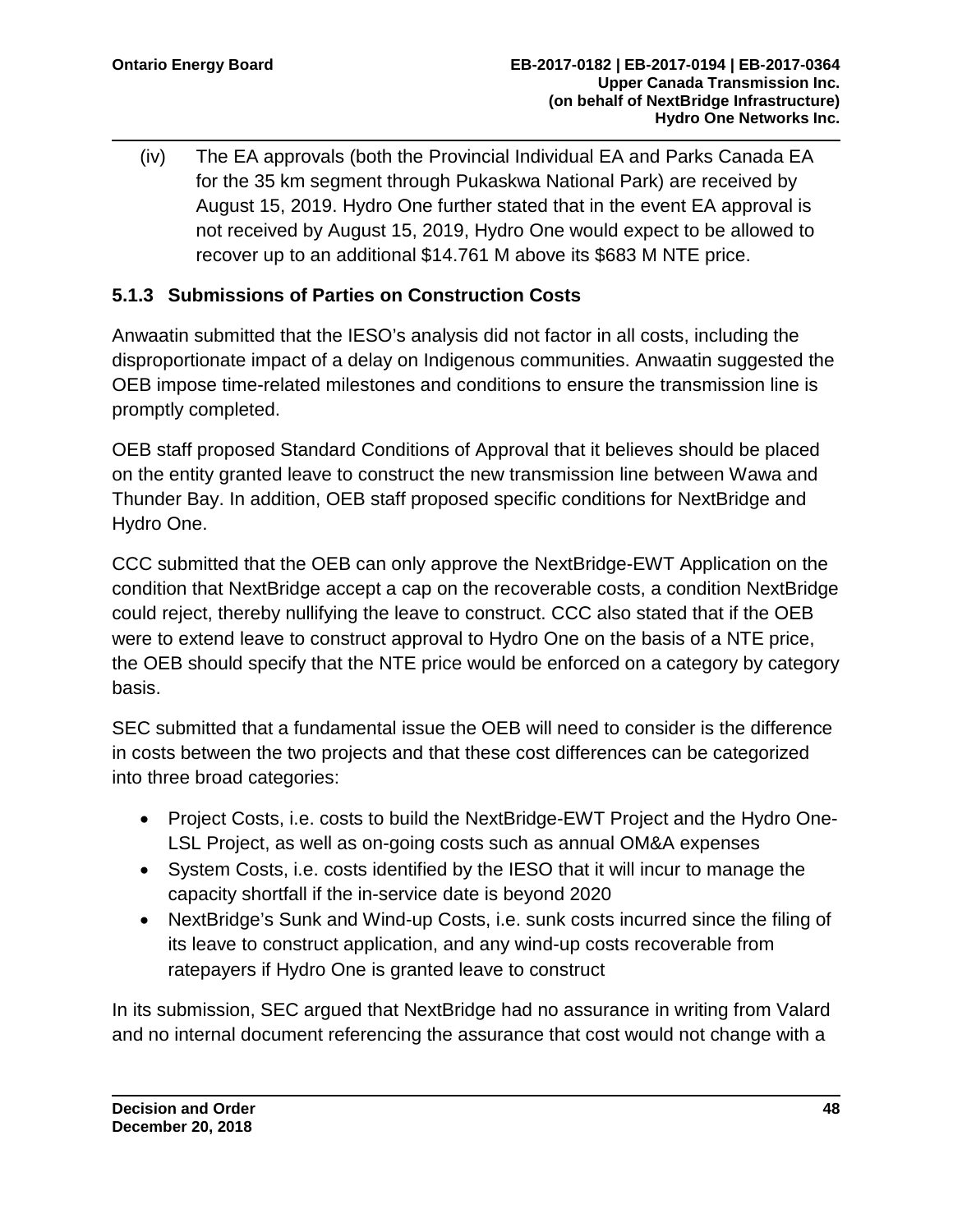revised project schedule. Further, SEC noted that there was no Valard witness and no witness was able to verify this assurance.

SEC submitted that for comparison purposes, the OEB should use a worst-case scenario approach, and assume that \$38.9 M of NextBridge's sunk and wind-up costs are recoverable from ratepayers, even if NextBridge is not granted leave to construct. SEC submitted that an in-service delay of one year had almost no impact on Hydro One's discounted cash flow analysis of the first 25 years of the asset life. SEC suggested the OEB cap the recovery of project costs as a condition of approval to ensure customers are protected.

The PWU submitted that NextBridge did not provide any assurances in writing that a significant change in schedule would not impact milestones and costs, which defies both "ordinary corporate norms and common sense". In contrast, the PWU submitted that the Hydro One-LSL Project costs are approximately 15% lower than the NextBridge-EWT Project costs and 85% of the Hydro One-LSL Project costs are tied to a ready-to-execute fixed-price contract with SNC-Lavalin.

VECC was concerned that ratepayers may be burdened with \$40.2 M of development costs and all other "wind up" costs if NextBridge is not granted leave to construct. VECC submitted that the OEB should award NextBridge a conditional leave to construct on a NTE budget of \$750 M. If NextBridge chooses not to proceed after a period of consideration (e.g. 15 to 30 days), then Hydro One should be granted leave to construct on the expectation of its current cost estimates of \$625 M (through Pukaskwa National Park) and/or \$666 M (around Pukaskwa National Park). VECC also submitted that the OEB should impose cost consequences associated with an in-service delay.

MFN submitted that Hydro One has not factored in the \$1.34 M per km cost of bypassing the 28.5 hectares of "new land" that Hydro One will require on MFN's Reserve for the construction of the Hydro One-LSL Project. MFN further submitted that the bypass has never been studied and the resultant costs and delays are not known.

BFN submitted that it defers to the OEB as to which estimate is more reliable, which includes more or less certainty and which will bring the new transmission facility online sooner at reasonable cost. BFN further submitted that Indigenous consultation and accommodation are essential factors in price.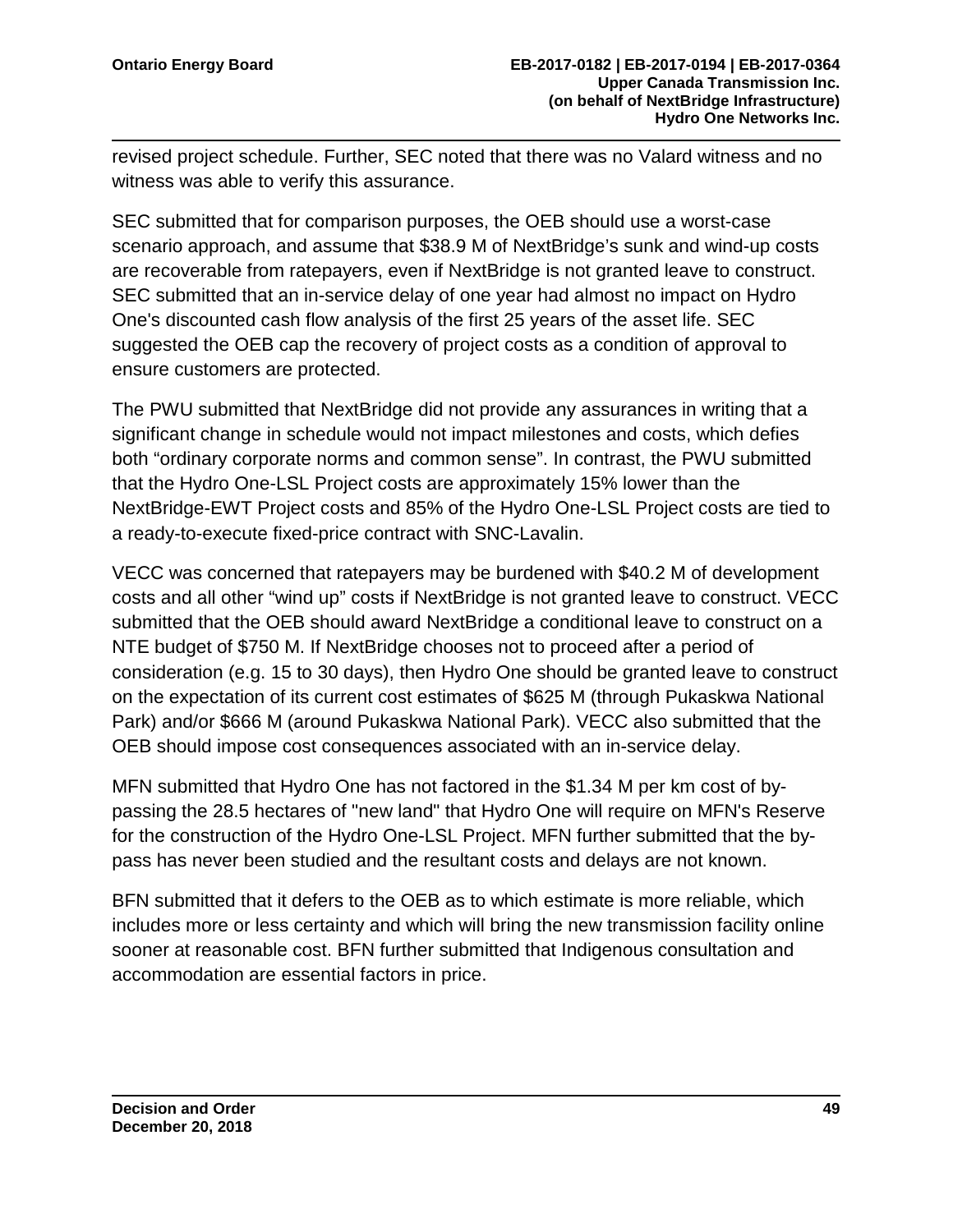### **5.2 Operations, Maintenance and Administration (OM&A) Costs**

NextBridge forecast its OM&A costs to be \$3.92 M per year.<sup>[121](#page-52-0)</sup> Hydro One forecast its OM&A costs at \$1.5 M per year.

Hydro One took the position that the OM&A cost estimates presented by each party are something that should be taken into account. NextBridge questioned if the OEB must consider OM&A costs in a leave to construct under Sections 92 and 96 of the Act. NextBridge stated that these costs would be in scope in the subsequent revenue requirement proceeding for the successful transmitter.

VECC argued that the OM&A cost differential between NextBridge and Hydro One's forecasts would have a modest impact on ratepayers when considered in the context of transmission rates.

OEB staff submitted that the lack of certainty around OM&A costs is evident from the designation proceeding as current OM&A forecasts are more than double those estimated by NextBridge and EWT  $LP^{122}$  $LP^{122}$  $LP^{122}$  at that time. OEB staff further submitted that the OM&A costs will be subject to a detailed prudence review in the subsequent rates proceeding, if applicable.

SEC further submitted that measuring the impact of the OM&A differential over the life of the new transmission line between Wawa and Thunder Bay is very hard as the costs will undoubtedly change over decades. However, SEC stated Hydro One has a cost advantage that the OEB should consider.

## **5.3 Additional System Costs Associated with In-Service Delays**

In the addendum to its Updated Needs Assessment, the IESO maintained that the new transmission line between Wawa and Thunder Bay is a long-term solution to ensure a reliable and cost-effective supply of electricity to Northwest Ontario. Also, the IESO quantified the additional costs associated with a delay to the 2020 in-service date, as per Table 4 below. The IESO submitted that the annual costs associated with a delay to the 2020 in-service date ranges from \$7 M to \$55 M, depending on the interim measure(s) implemented.

<span id="page-52-0"></span><sup>&</sup>lt;sup>121</sup> NextBridge's initial evidence had stated that OM&A costs were forecast to be \$7.4 M, and later \$4.7 M, before proposing an OM&A cost of \$3.92 M per year.

<span id="page-52-1"></span><sup>&</sup>lt;sup>122</sup> A partnership of Hydro One, Great Lakes Power Transmission EWT LP, and BLP at the time of designation.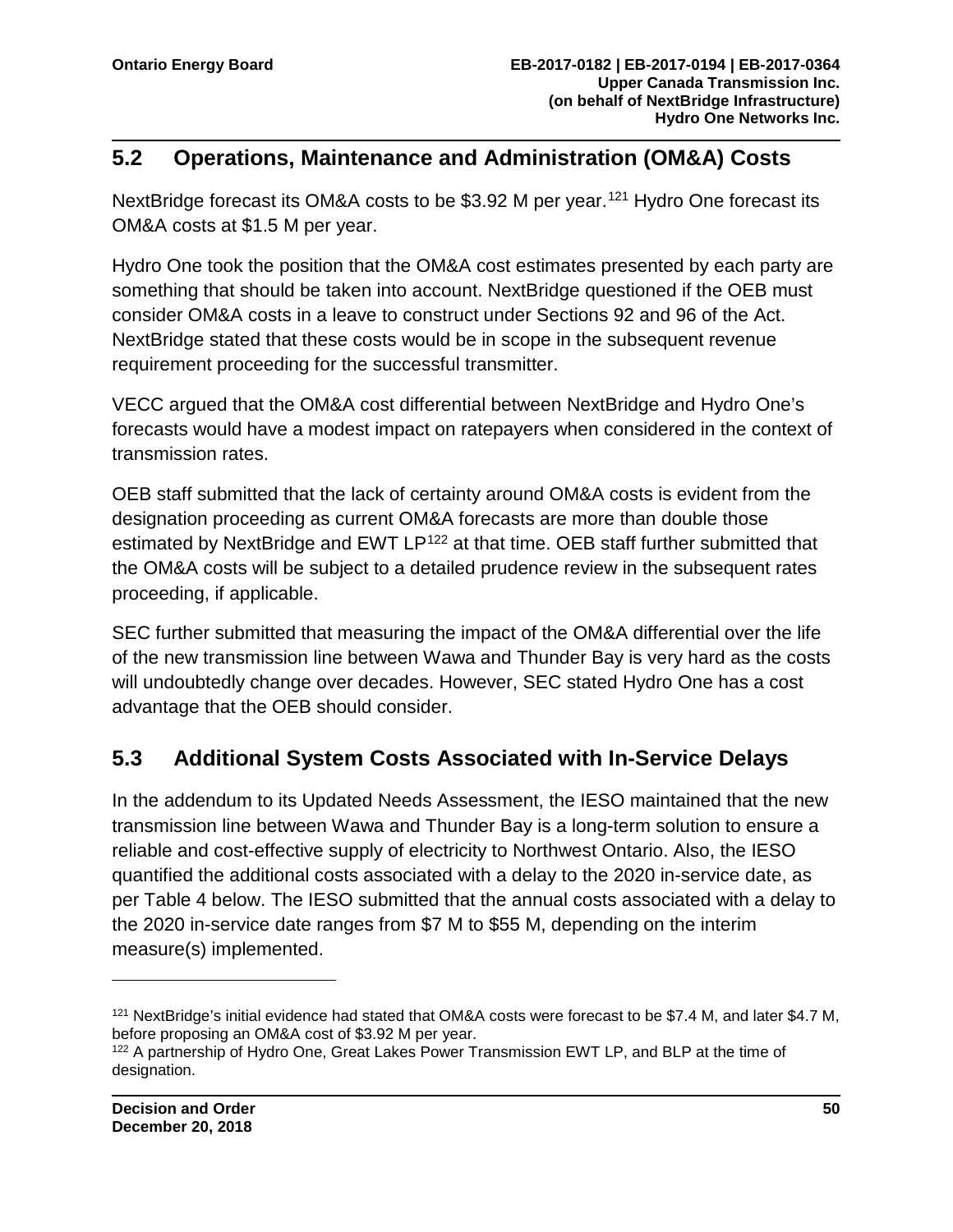In the addendum to its Updated Needs Assessment, the IESO maintained that the new transmission line between Wawa and Thunder Bay is a long-term solution to ensure a reliable and cost-effective supply of electricity to Northwest Ontario. Also, the IESO quantified the additional costs associated with a delay to the 2020 in-service date, as per Table 4 below. The IESO submitted that the annual costs associated with a delay to the 2020 in-service date ranges from \$7 M to \$55 M, depending on the interim measure(s) implemented.

| Year | <b>Requirement</b><br>(MW) | <b>Allowable</b><br>Load<br><b>Rejection</b><br>(MW) | <b>Incremental</b><br><b>Requirement</b><br>(MW) | <b>Projected Cost</b><br>$(2017$$ millions) | <b>Projected Cost</b><br>Range<br>(2017\$ millions) |
|------|----------------------------|------------------------------------------------------|--------------------------------------------------|---------------------------------------------|-----------------------------------------------------|
| 2020 | 239                        | 150                                                  | 89                                               | \$16                                        | \$7 to \$20                                         |
| 2021 | 251                        | 150                                                  | 101                                              | \$18                                        | \$8 to \$23                                         |
| 2022 | 272                        | 150                                                  | 122                                              | \$22                                        | \$9 to \$27                                         |
| 2023 | 360                        | 150                                                  | 210                                              | \$38                                        | \$16 to \$47                                        |
| 2024 | 394                        | 150                                                  | 244                                              | \$44                                        | \$19 to \$55                                        |

#### **Table 4 – The IESO's Projected Cost of the Incremental Capacity Requirements for 2020-2024[123](#page-53-0)**

The IESO further submitted that

Beyond 2022, the number of interim measures that would need to be employed and the risks associated with acquiring multiple interim measures increase the overall reliability risk to the Northwest and increase the associated cost uncertainties. The increased risk to reliability of delaying the [new transmission line between Wawa and Thunder Bay] beyond 2022 is unacceptable. For this reason, as well as the heightened cost uncertainty, the IESO strongly

<span id="page-53-0"></span><sup>123</sup> EB-2017-0182/EB-2017-0194/EB-2017-0364, IESO Submission, October 31, 2018, p. 4.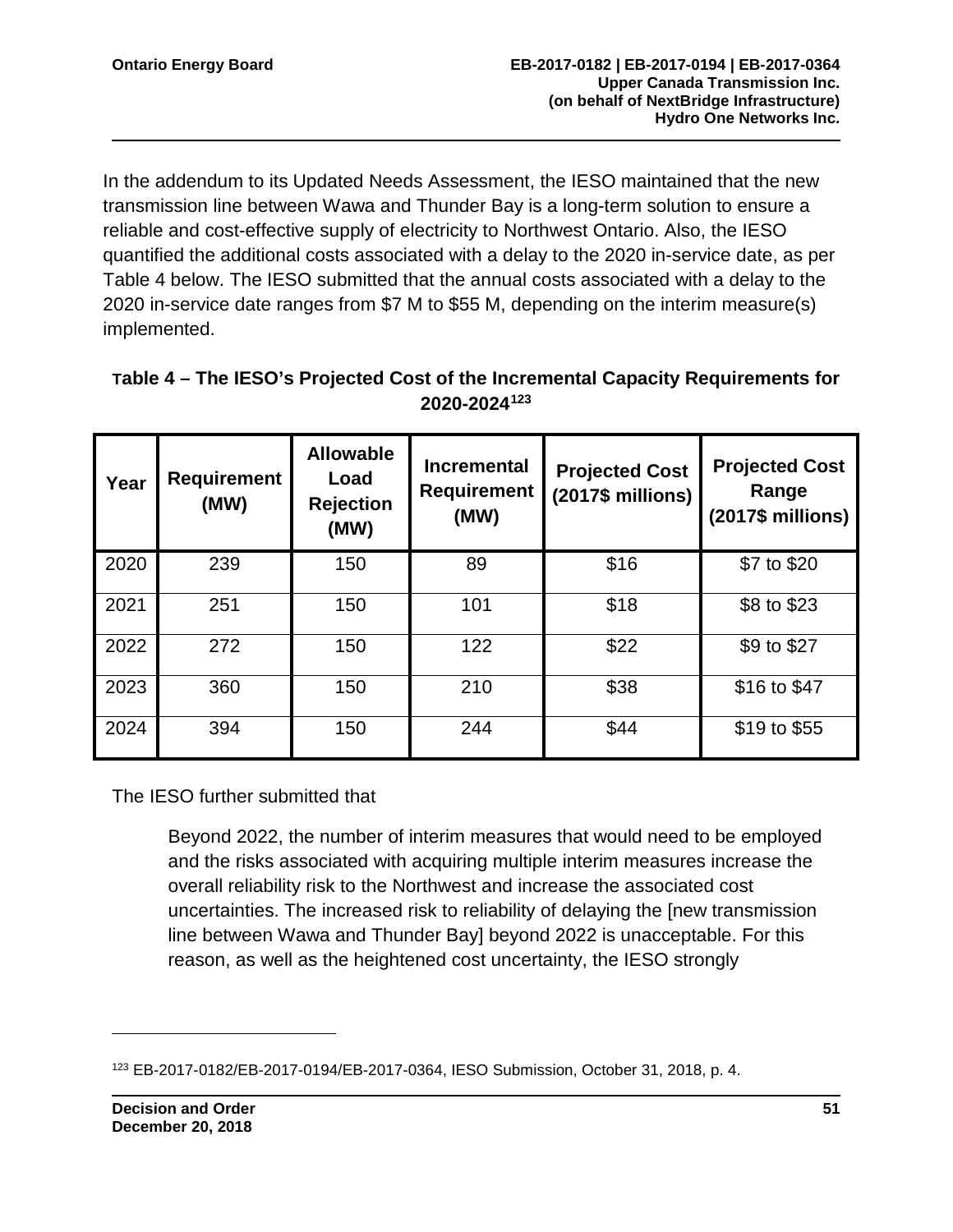recommends not delaying the in-service date of the [new transmission line between Wawa and Thunder Bay] beyond 2022.<sup>124</sup>

## **5.4 Potential Additional Costs and In-Service Delays Associated with the EA Approvals**

One of the main risks of delay for both the NextBridge-EWT Project and the Hydro One-LSL Project is a delay in acquiring EA approvals to commence construction to meet the projected in-service date.

NextBridge is further along in its EA approval process and submitted that it expects to receive EA approval from the MECP by February or March of 2019. Various parties submitted that NextBridge should be expected to secure EA approval even if not granted leave to construct by the OEB.

There is more uncertainty, however, around EA approvals for the Hydro One-LSL Project. In addition to the Provincial Individual EA approval, the Hydro One-LSL Project is also subject to Parks Canada EA requirements and a Federal Detailed Impact Assessment for the route segment through Pukaskwa National Park (Federal EA).

Regarding the Provincial Individual EA approval, Hydro One is pursuing the following two paths:<sup>[125](#page-54-1)</sup>

- 1. Exemption from the Provincial Individual EA approval under the Ontario *Environmental Assessment Act* for Transmission Line Projects for the Hydro One-LSL Application. Hydro One discussed with the MECP the option of getting an exemption from the EA by way of applying for a declaration order with the MECP. Hydro One has considered this option but has not applied to take this path yet. [126](#page-54-2)
- 2. Full Provincial Individual EA approval under the Ontario *Environmental Assessment Act* for Transmission Line Projects for the Hydro One-LSL Application. Hydro One has commenced the process of a Provincial Individual EA approval in parallel. Hydro One's Provincial Individual EA relies on the

<span id="page-54-0"></span><sup>124</sup> EB-2017-0182/EB-2017-0194/EB-2017-0364, IESO Submission, October 31, 2018, p. 6. <sup>125</sup> EB-2017-0364, Hydro One- LSL Application, Exhibit I, Tab 1, Schedule 15, pp. 1-2 and Hydro One

<span id="page-54-1"></span>Response to OEB staff Interrogatory No. 14, September 24, 2018.

<span id="page-54-2"></span><sup>126</sup> EB-2017-0182/EB-2017-0194/EB-2017-0364, Oral Hearing Transcript Volume 7, October 12, 2018, p. 116.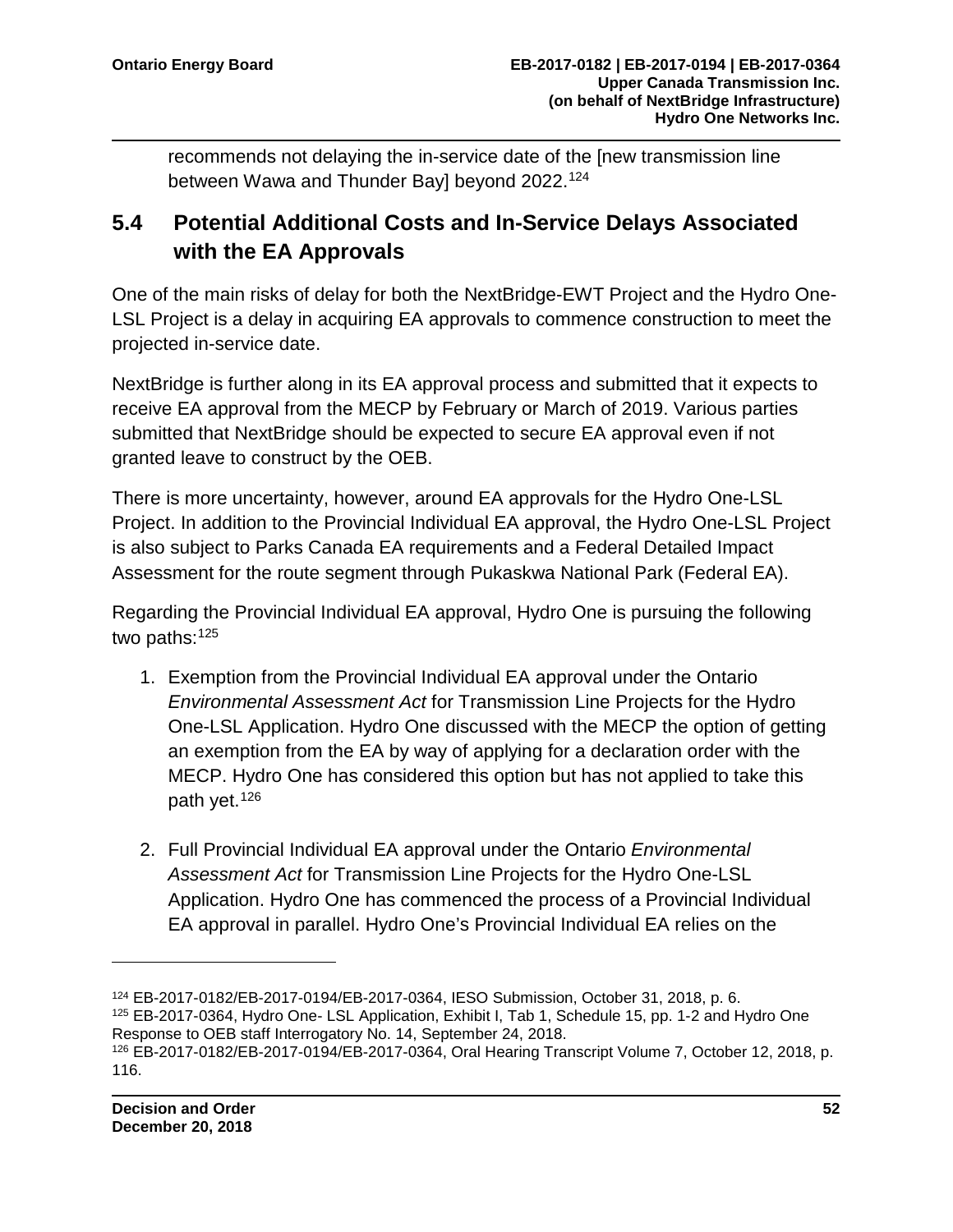availability of public information in the NextBridge-EWT Application EA. According to the MECP's witnesses in the October 2018 combined oral hearing, Hydro One can access and use the information in the NextBridge-EWT Application EA either if it is on the public record or by means of a request under the *Freedom of Information and Protection of Privacy Act*. The MECP witnesses also stated that Hydro One can use the NextBridge-EWT Application EA for the purpose of EA approvals for the Hydro One-LSL Application only once the NextBridge-EWT Application EA is complete and approved by the MECP.<sup>[127](#page-55-0)</sup>

Hydro One expects to receive approval for its Provincial Individual EA (i.e., for the transmission line route segments outside of Pukaskwa National Park) by October 2019 if the declaration order process is pursued, and by December 2019 if Hydro One's Provincial Individual EA path is followed.

Hydro One maintains that it can use the NextBridge-EWT Application EA information as the MECP informed Hydro One that the EA is granted to the project and not to the applicant. [128](#page-55-1) Hydro One also indicated that it could take up to two years and \$20 M in study costs alone to complete a Provincial Individual EA in the event that it cannot use NextBridge's EA information. Hydro One stated during the combined oral hearing that the aforementioned scenario of not being able to rely on the NextBridge-EWT Application EA is "highly unlikely".<sup>[129](#page-55-2)</sup>

Hydro One is optimistic that it will receive approval from Parks Canada on the Federal EA for the 35 km line segment going through Pukaskwa National Park. Hydro One stated that the EA process with Parks Canada is ongoing. On October 5, 2018, Hydro One received comments from Parks Canada on the Terms of Reference for its Federal EA and characterized the comments as minor.<sup>[130](#page-55-3)</sup> Hydro One expects to receive Federal EA approval for the segment through Pukaskwa National Park immediately after the Provincial approval in October 2019, assuming Hydro One is able to use NextBridge's EA.

<span id="page-55-0"></span><sup>127</sup> EB-2017-0182/EB-2017-0194/EB-2017-0364, Oral Hearing Transcript Volume 7, October 12, 2018, pp. 107-110.

<span id="page-55-1"></span><sup>128</sup> EB-2017-0182/EB-2017-0194/EB-2017-0364, Hydro One Argument-in-Chief, October 22, 2018, p. 27, para. 105.

<span id="page-55-2"></span><sup>129</sup> EB-2017-0182/EB-2017-0194/EB-2017-0364, Oral Hearing Transcript Volume 4, October 9, 2018, p. 38.

<span id="page-55-3"></span><sup>130</sup> EB-2017-0182/EB-2017-0364, Oral Hearing Transcript Volume 4, October 9, 2018, p. 37.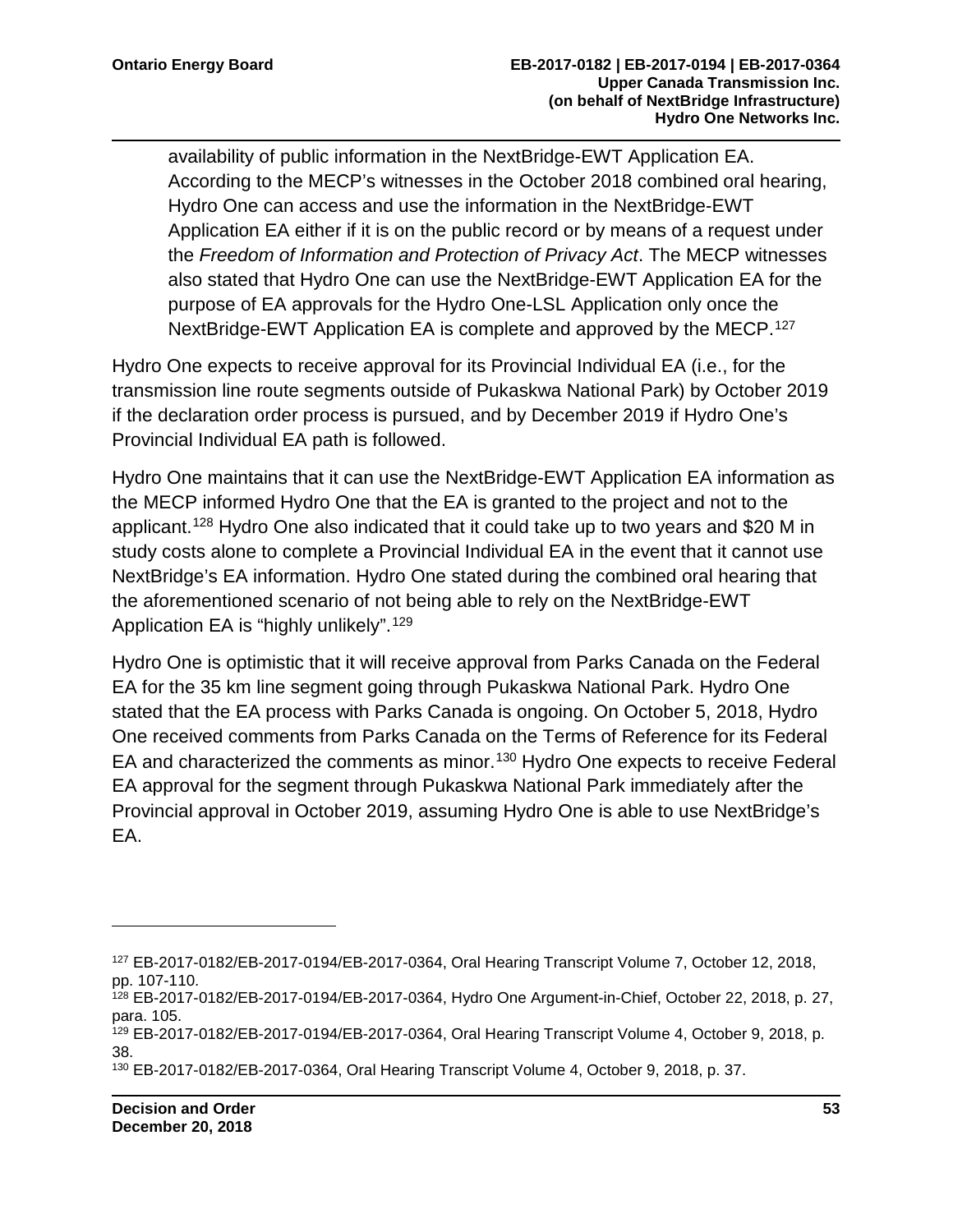In the event that Hydro One is denied approval to pursue the route through Pukaskwa National Park, Hydro One would follow NextBridge's route around Pukaskwa National Park. This re-routing would increase Hydro One's construction costs by approximately \$40.8 M, to \$665.83 M, from the \$625 M cost estimate for the route through Pukaskwa National Park.<sup>[131](#page-56-0)</sup>

Concerns were raised by several Indigenous intervenors about the potential transfer of Traditional Environmental Knowledge studies, which are included in EAs and were completed as part of the NextBridge EA, to Hydro One. For instance, BFN submitted that it remains unclear to what extent Hydro One can rely upon NextBridge's EA and that any reliance by Hydro One on information received by NextBridge from Indigenous consultation or assessments must be tempered by acknowledgement that this information is proprietary to the First Nations and Métis concerned, not property of NextBridge and not public information. BFN further submitted that the OEB has not had the benefit of direct evidence from Parks Canada regarding the proposed corridor through Pukaskwa National Park.

## **5.5 Indigenous Consultation and Participation**

The Ministry of Energy<sup>[132](#page-56-1)</sup> identified 14 First Nations and 4 Métis communities to be consulted on the proposed transmission line project. It has delegated procedural aspects of the duty to consult to NextBridge and Hydro One in relation to their respective proposed projects.

Many of these communities participated in this proceeding. A number filed evidence that has been considered by the OEB in making this Decision and Order.<sup>[133](#page-56-2)</sup> The evidence of Indigenous intervenors (i) describes locations of the First Nations or Métis communities and rights exercised by their members, (ii) identifies outstanding claims for Indigenous title, and (iii) discusses the status of consultation and negotiations with both NextBridge and Hydro One. The evidence filed by Indigenous intervenors also outlines the time, human capital and financial resources that have been invested to prepare for contracts and employment for construction of NextBridge's proposed project including training

<span id="page-56-0"></span><sup>131</sup> EB-2017-0182/EB-2017-0194/EB-2017-0364, OEB Staff Summary of the Evidence on Costs, Exhibit K4.2, October 9, 2018.

<span id="page-56-1"></span><sup>&</sup>lt;sup>132</sup> Now the Ministry of Energy, Northern Development and Mines.

<span id="page-56-2"></span><sup>&</sup>lt;sup>133</sup> This includes evidence filed as part of the earlier Motion by BZA, the MNO, BLP, and BFN and as part of the combined proceeding by LLFN.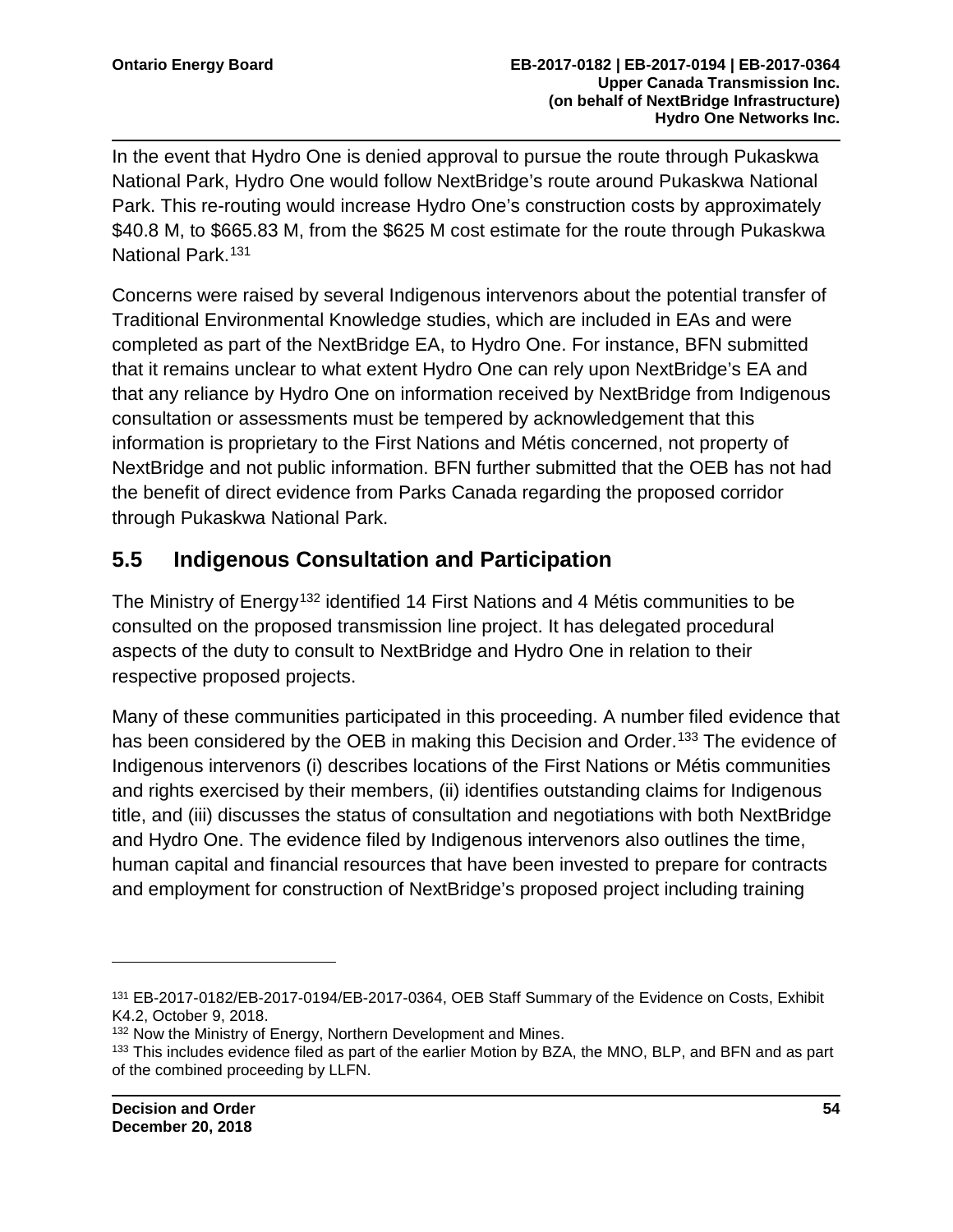approximately 300 local people (over 90% of which are Indigenous people) for work during the construction of the line.

Since the Designation Decision, NextBridge has undertaken extensive consultations with Indigenous communities. A number of the Indigenous communities are satisfied with NextBridge's consultation efforts to date, while other communities continue to have outstanding issues. These issues include the fact that NextBridge negotiated equity participation agreements with only some of the 18 communities. NextBridge and BLP have entered into an economic partnership agreement that provides BLP with a 20% equity interest in NextBridge's proposed project. NextBridge and the MNO also have an economic participation agreement that provides the MNO with an undisclosed amount of equity participation. Copies of these economic partnership agreements were not filed in evidence. Other Indigenous intervenors have expressed a desire to negotiate equity participation agreements with NextBridge. NextBridge has not committed to offering equity participation to Indigenous communities that are not part of BLP or the MNO.

Hydro One began its consultation with Indigenous communities in 2018. At the time of the Combined Hearing in October 2018, Hydro One stated that it had met with the 18 Indigenous communities identified by the Ministry of Energy and four additional communities that expressed an interest in the project. All Indigenous communities have been offered capacity funding agreements in relation to Hydro One's proposed project and five capacity funding agreements have been concluded. Hydro One's consultations are ongoing.

Hydro One acknowledges that accommodation is a very important aspect of consultation and its approach to accommodation is a package of benefits including, but not limited to, capacity funding, contracting and employment opportunities.<sup>[134](#page-57-0)</sup> In addition, Hydro One states that it is committed to offering 34% equity ownership in its proposed project to BLP.[135](#page-57-1) Hydro One has not committed to offering equity participation to Indigenous communities other than BLP. Hydro One stated that it does not intend to offer equity participation to the MNO but is committed to discussing other benefits, including economic options, as part of the consultation process.<sup>[136](#page-57-2)</sup>

<span id="page-57-0"></span><sup>134</sup> EB-2017-0182/EB-2017-0194/EB-2017-0364, Oral Hearing Transcript Volume 1, October 2, 2018, pp. 40-41.

<span id="page-57-1"></span><sup>135</sup> EB-2017-0182/EB-2017-0194/EB-2017-0364, Oral Hearing Transcript Volume 3, October 4, 2018, p. 6.

<span id="page-57-2"></span><sup>136</sup> EB-2017-0182/EB-2017-0194/EB-2017-0364, Hydro One Evidence, Exhibit I, Tab 1, Schedule 15, p. 4.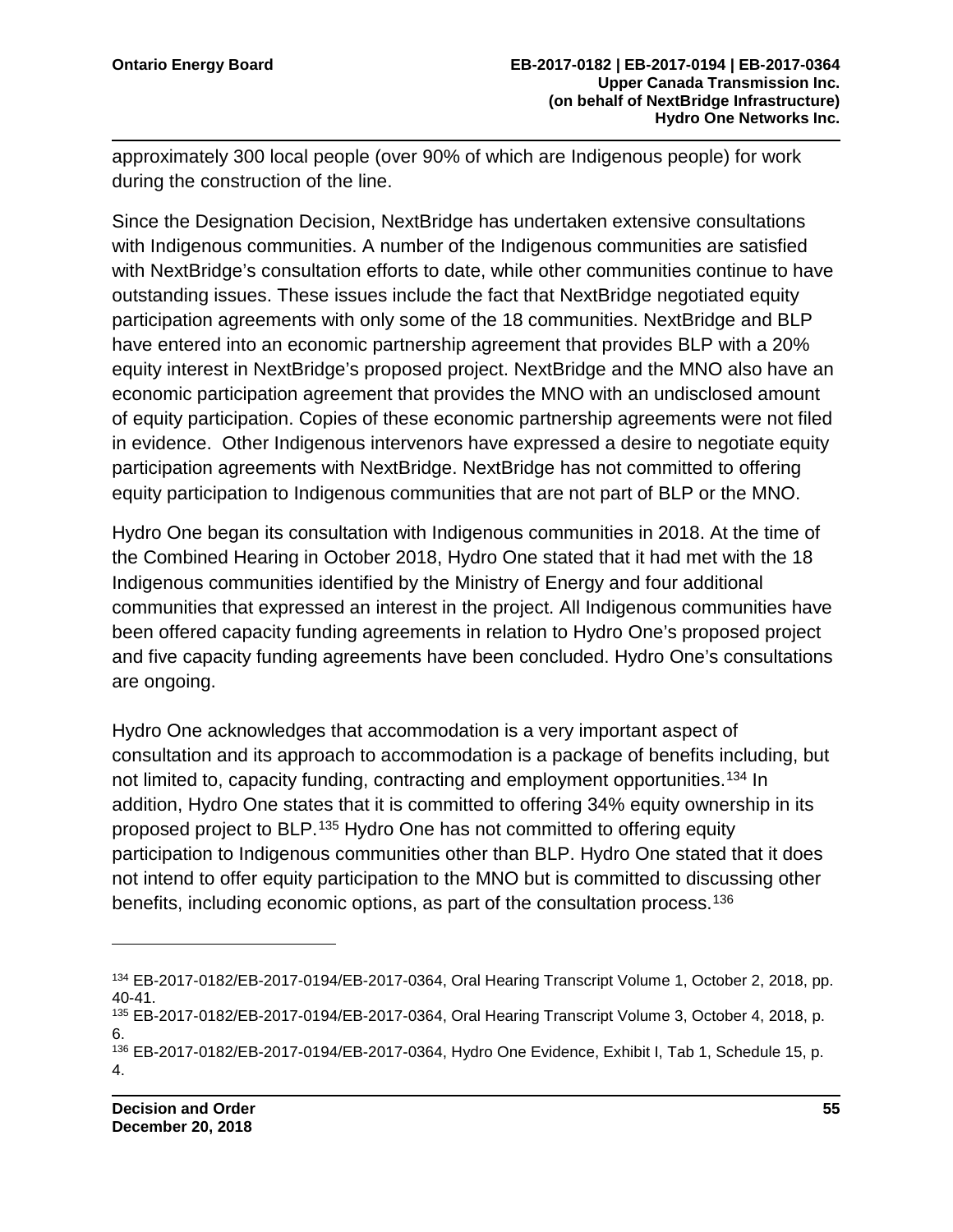In addition to issues surrounding economic participation, both projects still require further negotiations for land, including permits to cross two First Nations' reserves: MFN and Pays Plat First Nation. MFN objects to Hydro One's project crossing its reserve and says that it will not consider the project crossing its reserve until Hydro One addresses an unresolved dispute with respect to the existing Hydro One transmission line going through the MFN reserve.

Some Indigenous intervenors, including BLP and the MNO, support the NextBridge-EWT Application. Other Indigenous intervenors do not support a particular applicant. The submissions of Indigenous intervenors address the relevance of the Crown's duty to consult in this proceeding (which is discussed earlier in this Decision and Order).<sup>[137](#page-58-0)</sup> Some Indigenous intervenors raise concerns about the time and funds that have been set aside by Hydro One to complete Indigenous consultations for its proposed project. Submissions from Indigenous communities also propose conditions to be attached to an order granting leave to construct. These conditions relate to (i) project timing/schedule, (ii) the duty to consult, and (iii) economic participation. The OEB speaks to the proposed conditions as part of its findings below.

The OEB's findings are in Section 7 of this Chapter.

## **6 FORMS OF LAND AGREEMENT – TRANSMISSION LINE APPLICATIONS**

Section 97 of the Act states:

In an application under Section 90, 91 or 92, leave to construct shall not be granted until the applicant satisfies the Board that it has offered or will offer to each owner of land affected by the approved route or location an agreement in a form approved by the Board

Hydro One has indicated in its Hydro One-LSL Application that the proposed route is along a corridor in which Hydro One has existing rights. This enables Hydro One to use existing permanent land rights. In segments of the line where overlap of the existing ROW is feasible, approximately 37 metres (m) of additional width of land would be required. For segments of line in which overlap is not feasible, Hydro One has noted

<span id="page-58-0"></span><sup>137</sup> See Chapter C.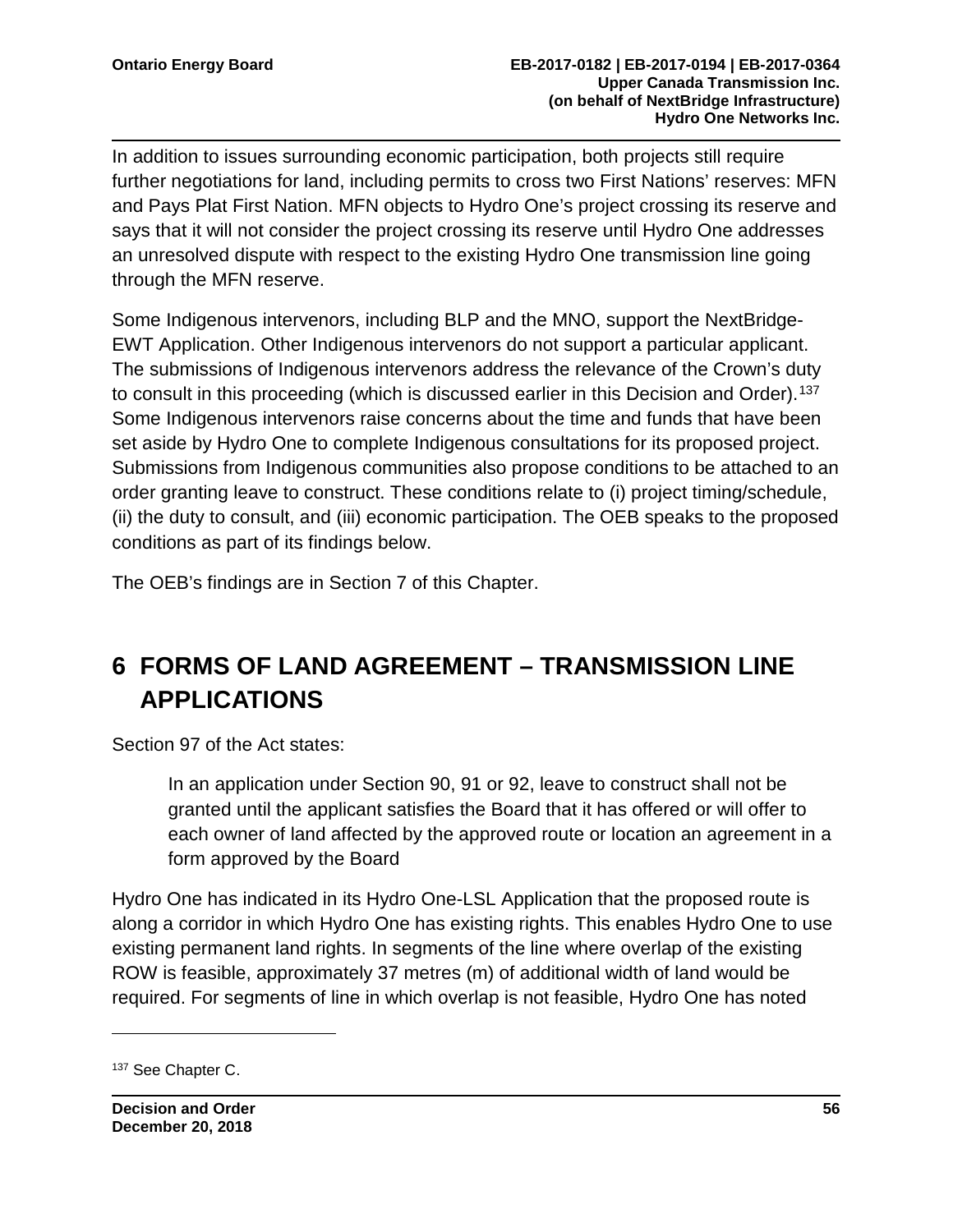that it will require approximately 46 m of additional land width. In respect of municipallyowned, provincially-owned and privately-owned properties, Hydro One will require new land rights. The Hydro One-LSL Application indicated that permanent rights from individual or corporate landowners total nearly 290 hectares or 2.9 km<sup>2</sup> of land along approximately 19% of the proposed route.<sup>[138](#page-59-0)</sup> Hydro One has assumed complete voluntary settlement with affected landowners, however, in the instance that settlement is unable to be reached with affected landowners, Hydro One stated that expropriation may be required. Hydro One has estimated expropriation to take approximately 14 months to complete.<sup>[139](#page-59-1)</sup> Hydro One indicated that its easement agreements are in the same form as have been previously approved by the OEB in recent leave to construct applications.[140](#page-59-2)

NextBridge has indicated that it will require approximately 5.51 km<sup>2</sup> of permanent easement from 69 landowners in respect of 153 parcels of land. The typical width of NextBridge's ROW for the proposed transmission line is 64 m. In response to OEB staff interrogatories, NextBridge indicated that the forms of agreement filed by NextBridge have not been previously approved by the OEB. However, NextBridge did identify that clauses detailed in Appendix A to the OEB's *Filing Requirements for Electricity Transmission Applications* (Chapter 4) have been incorporated in the forms of agreement submitted for approval in its evidence.<sup>[141](#page-59-3)</sup> NextBridge highlighted, in response to OEB staff interrogatories, that it had secured Option Agreements with 74% of private landowners. In the instance that NextBridge would be unable to attain settlement agreements, it would pursue expropriation. NextBridge estimated that expropriation initiatives would aim to be completed by the first quarter of 2020.<sup>142</sup>

OEB staff submitted that the forms of permanent easement agreements that will be offered, or have been offered, to affected landowners by both Hydro One and NextBridge adhere to the minimum requirements in the OEB's filing requirements.<sup>[143](#page-59-5)</sup> All

<span id="page-59-0"></span><sup>138</sup> EB-2017-0364, Hydro One-LSL Application, Exhibit E, Tab 1, Schedule 1, p. 5.

<span id="page-59-1"></span><sup>139</sup> EB-2017-0182/EB-2017-0194/EB-2017-0364, Oral Hearing Transcript Volume 1, October 2, 2018, p. 137.

<span id="page-59-2"></span><sup>140</sup> EB-2017-0364, Hydro One-LSL Application, Exhibit B, Tab 1, Schedule 1, p. 9, lines 25-26.

<span id="page-59-3"></span><sup>141</sup> EB-2017-0182, NextBridge Interrogatory Response to OEB staff Interrogatory No. 35, January 25, 2018.

<span id="page-59-4"></span><sup>142</sup> EB-2017-0182, NextBridge Interrogatory Response to OEB staff Interrogatory No. 35, January 25, 2018.

<span id="page-59-5"></span><sup>143</sup> OEB's *Filing Requirements for Electricity Transmission Applications* (Chapter 4), Appendix A: Draft Form of Lease or Easement Agreement, pp. 28-30, July 31, 2014.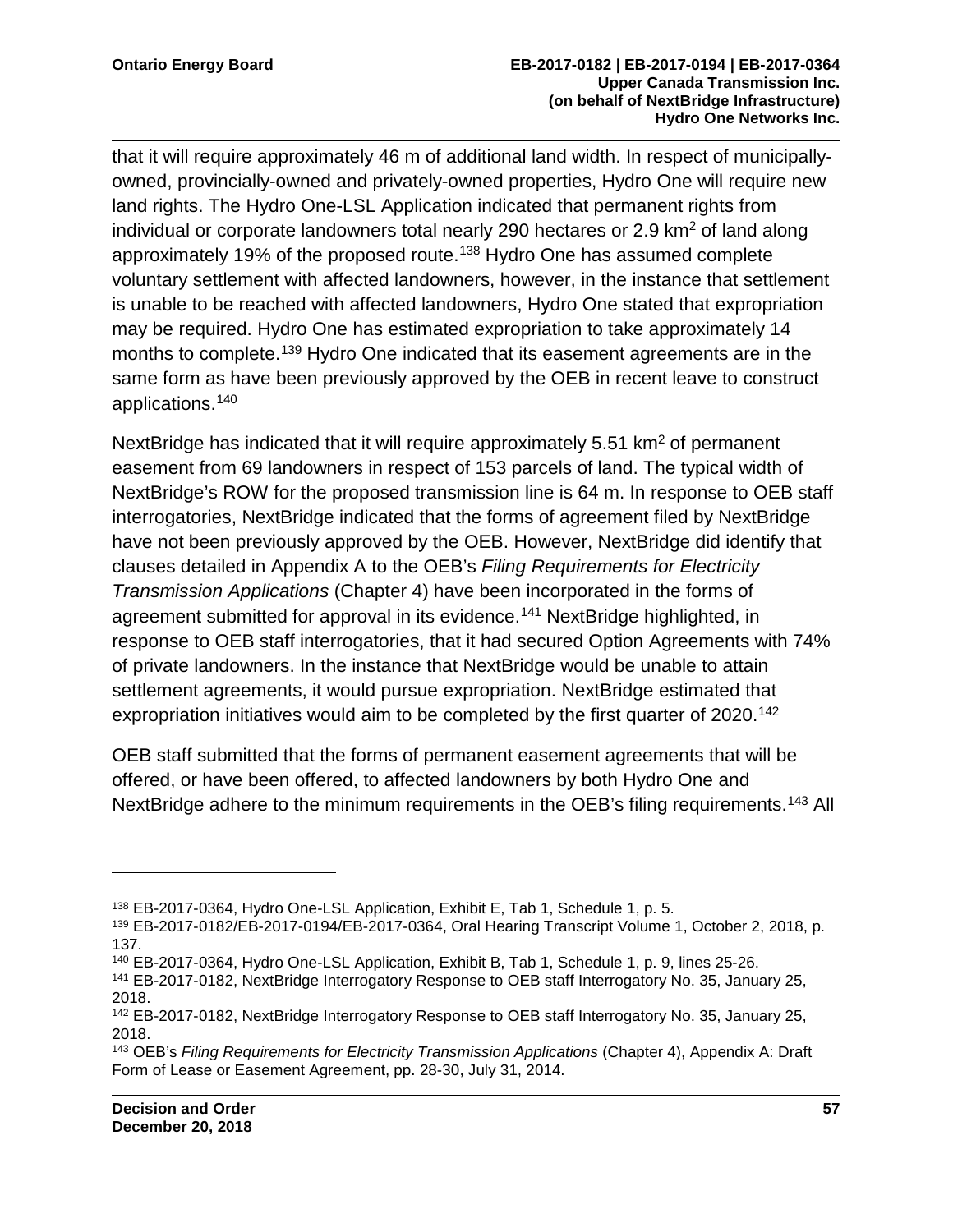remaining parties did not take issue with forms of land agreements as filed in the NextBridge-EWT Application and the Hydro One-LSL Application, respectively.

## **7 FINDINGS – TRANSMISSION LINE APPLICATIONS**

## **7.1 Findings on Reliability and Quality of Service**

The IESO is the province's electricity system planner and reliability coordinator, and its mandate includes:[144](#page-60-0)

- Directing the operation and maintaining the reliability of the IESO-controlled grid
- Establishing and enforcing criteria and standards related to the reliability of the integrated power system
- Ensuring an adequate, reliable and secure electricity supply and resources in Ontario

Given the IESO's mandate, the OEB places significant weight on the IESO evidence regarding the ability of the applicants to meet the IESO's reliability and quality of service requirements. The IESO witnesses testified that

…in the SIA for the Lake Superior Link we had different requirements than for the – in the SIA for NextBridge…So in our opinion, by having those conditions we now feel comfortable that we have brought everything on a level playing field from the perspective of reliability and that we can operate both solutions reliably.[145](#page-60-1)

The IESO's submission also stated that

… so long as the associated requirements in the SIAs for each of the NextBridge-EWT Application and the Hydro One-LSL Application are met, there will not be an adverse impact on the reliability of the IESO-controlled grid.<sup>[146](#page-60-2)</sup>

<span id="page-60-0"></span><sup>144</sup> IESO Objects – Section 6 of *Electricity Act, 1998.*

<span id="page-60-1"></span><sup>145</sup> EB-2017-0182/EB-2017-0194/EB-2017-0364, Oral Hearing Transcript Volume 4, October 9, 2018, p. 112, lines 16-26.

<span id="page-60-2"></span><sup>146</sup> EB-2017-0182/EB-2017-0194/EB-2017-0364, IESO Submission, October 31, 2018, p. 6.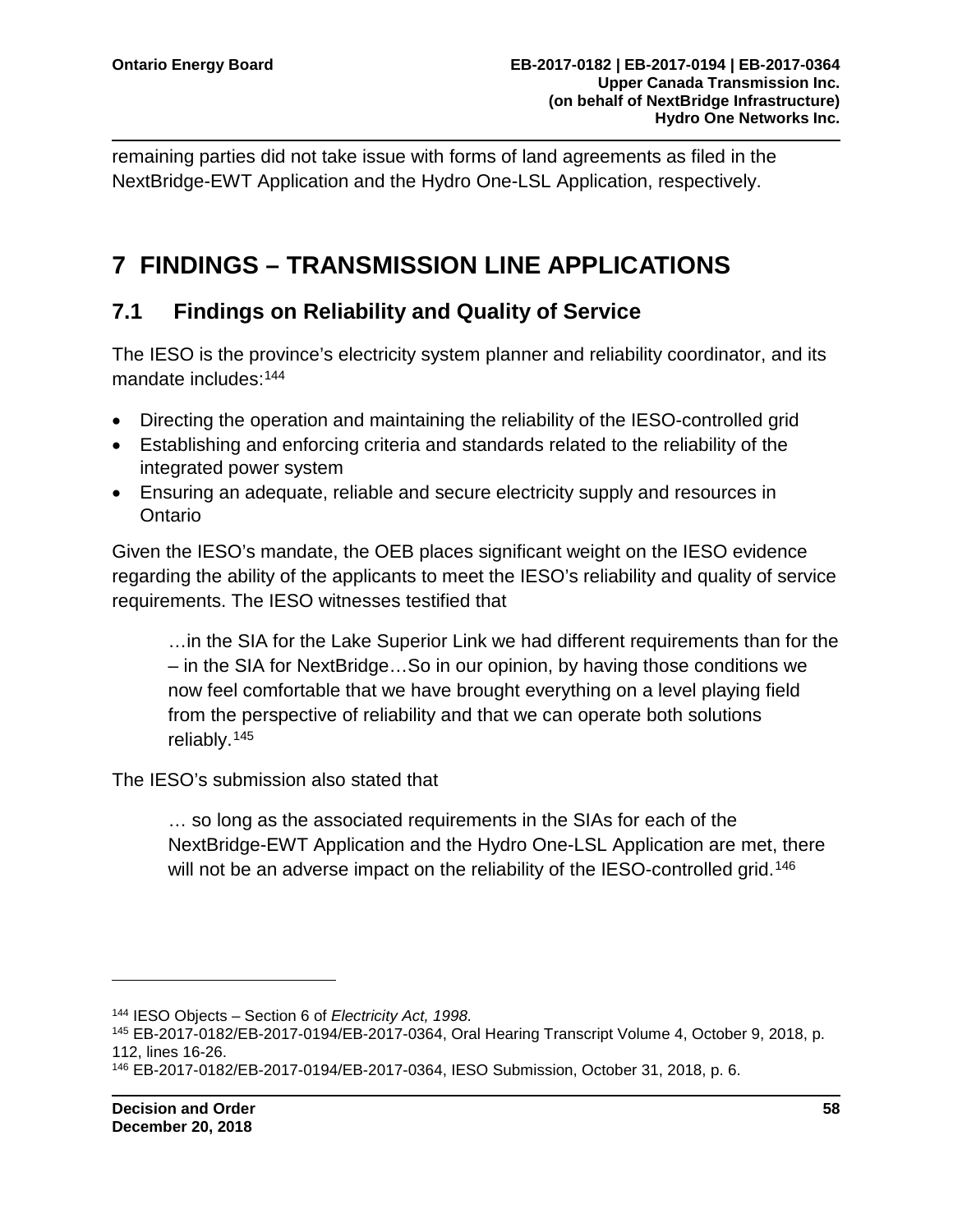Both of the proposed projects received final SIA approval from the IESO and both projects also received CIA approval from Hydro One. The OEB concludes that there will be no adverse impact on the electricity system or customers from either project.

The OEB notes that the IESO did not distinguish between Hydro One's proposed routing through Pukaskwa National Park, which utilizes quad-circuit towers, versus the alternative route of going around Pukaskwa National Park from a reliability or quality of service perspective. Further, there was no compelling evidence filed during the proceeding to substantiate that a higher quality of service would be provided by either project.

The OEB has thus considered the evidence provided by the IESO throughout the proceeding to conclude that both the NextBridge-EWT Project and the Hydro One-LSL Project are acceptable from a reliability and quality of service perspective and that there are no substantial differences between the two projects with respect to these two criteria.

As part of this proceeding, NextBridge raised concerns that the Hydro One-LSL Project did not meet the OEB's minimum technical requirements with respect to galloping.<sup>[147](#page-61-0)</sup> It is important to note that the technical requirements at issue were prepared as part of Designation Process to provide some parameters upon which to consider the competing proposals and were not an instruction manual for the design of the transmission line.<sup>[148](#page-61-1)</sup> During the oral hearing, Hydro One's witnesses addressed this issue stating that there are different ways to address a galloping condition and that Hydro One's towers have been designed to address single loop galloping.<sup>[149](#page-61-2)</sup> Hydro One further indicated that where necessary, various control measures would be employed to address galloping concerns.[150](#page-61-3) The OEB accepts the evidence of Hydro One that it intends to address galloping through other measures including structural tower design and deployment of interphase spacers. The successful applicant will be required to provide a formal signoff and approval from a Professional Engineer in Ontario ensuring compliance of its project's technical specifications and design with the OEB's minimum technical

<span id="page-61-0"></span><sup>147</sup> EB-2017-0182/EB-2017-0194/EB-2017-0364, Oral Hearing Transcript Volume 7, October 12, 2018, pp. 43, 45, 86.

<span id="page-61-1"></span><sup>148</sup> *Ontario Energy Board Minimum Technical Requirements for the Reference Option of the E-W Tie Line*, November 9, 2011, p. 1.

<span id="page-61-2"></span><sup>149</sup> EB-2017-0182/EB-2017-0194/EB-2017-0364, Oral Hearing Transcript Volume 4, October 9, 2018, pp. 87-88.

<span id="page-61-3"></span><sup>150</sup> EB-2017-0182/EB-2017-0194/EB-2017-0364, Oral Hearing Transcript Volume 4, October 9, 2018, p. 88.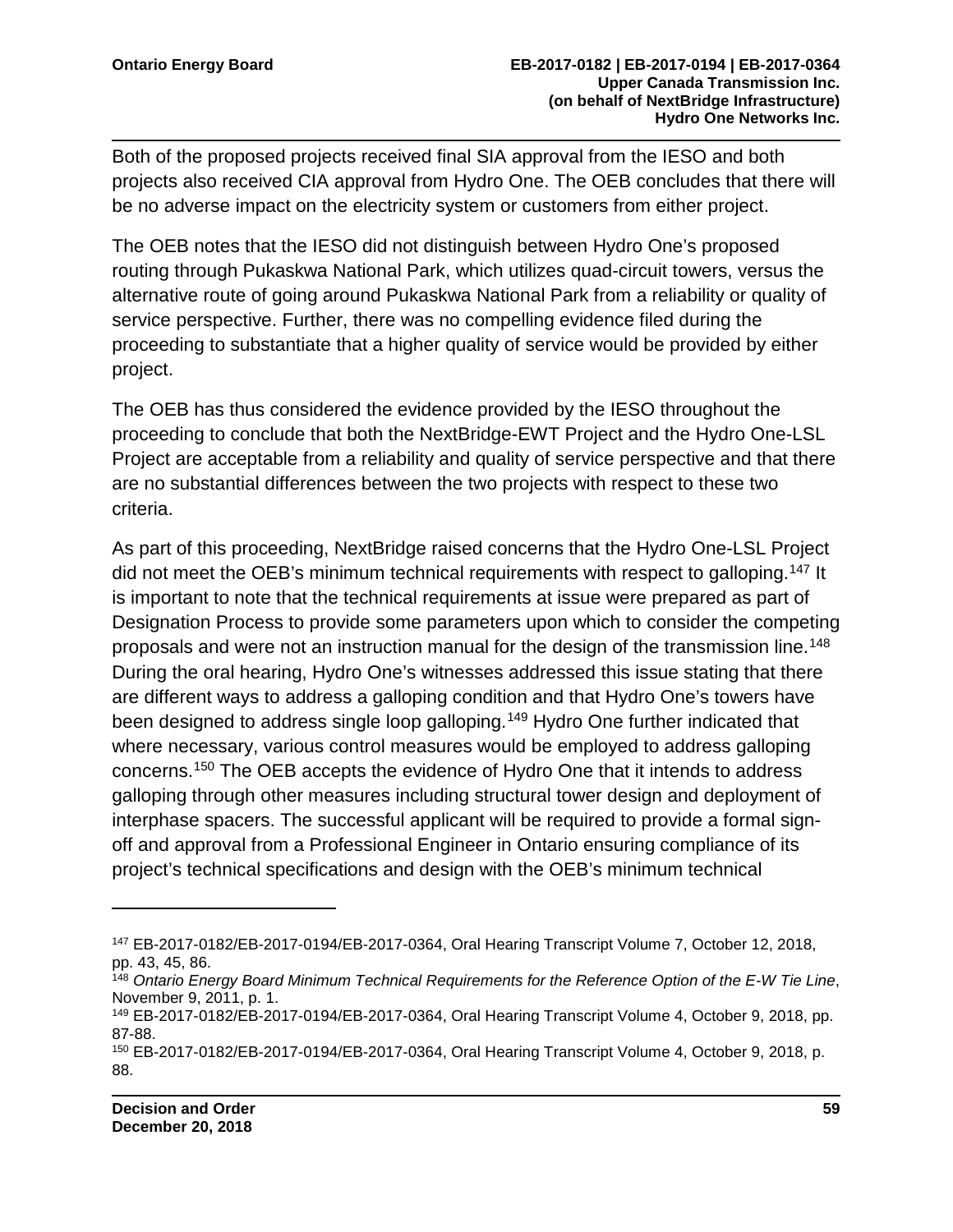requirements/standards outlined in the Designation Process. This will ensure that any concerns about galloping or other technical aspects of either project are properly addressed.

### **7.2 Findings on the In-Service Date**

NextBridge maintained throughout the proceeding that the NextBridge-EWT Project can meet an in-service date of 2020. Hydro One proposed an in-service date of the end of 2021 for the Hydro One-LSL Project.

It is clear from the record that the Hydro One-Station Upgrades Project needs to be completed in order to allow the new transmission line between Wawa and Thunder Bay to be energized and operational. Evidence from the MECP shows that additional EA work is required to be completed before Hydro One can receive EA approval for its stations upgrades work. Hydro One has stated that when the timeline for completing the stations work is considered, a 2020 in-service date is no longer possible: the expected in-service date for the stations upgrades is now October 2021.[151](#page-62-0)

As a result of the delayed in-service date for the Stations Upgrades Project, the OEB finds that NextBridge's planned in-service date of 2020 is no longer a relevant factor for the OEB's consideration. While there may still be a difference of a few months in 2021 for either applicant's operational in service date, the OEB finds that this short time difference would have limited impact on the price and reliability of the new transmission line between Wawa and Thunder Bay.

Both projects are capable of being in service by the end of 2021. The OEB is proposing certain conditions to ensure that whichever project is granted leave to construct will be in service by the end of 2021.

Both applicants stated that they would be ready to start construction in 12 months if granted the leave to construct approval. The OEB finds it reasonable to impose a 12 month expiry on the leave to construct if construction does not start within 12 months. The OEB typically imposes an expiry on leave to construct approvals. Given this is a Priority Project, the OEB must know if the applicant is unable to proceed with construction in a timely fashion. By imposing this condition, the OEB will have notice of

<span id="page-62-0"></span><sup>151</sup> The last of the three TS station upgrades (Wawa) is projected to be in-service on October 28, 2021.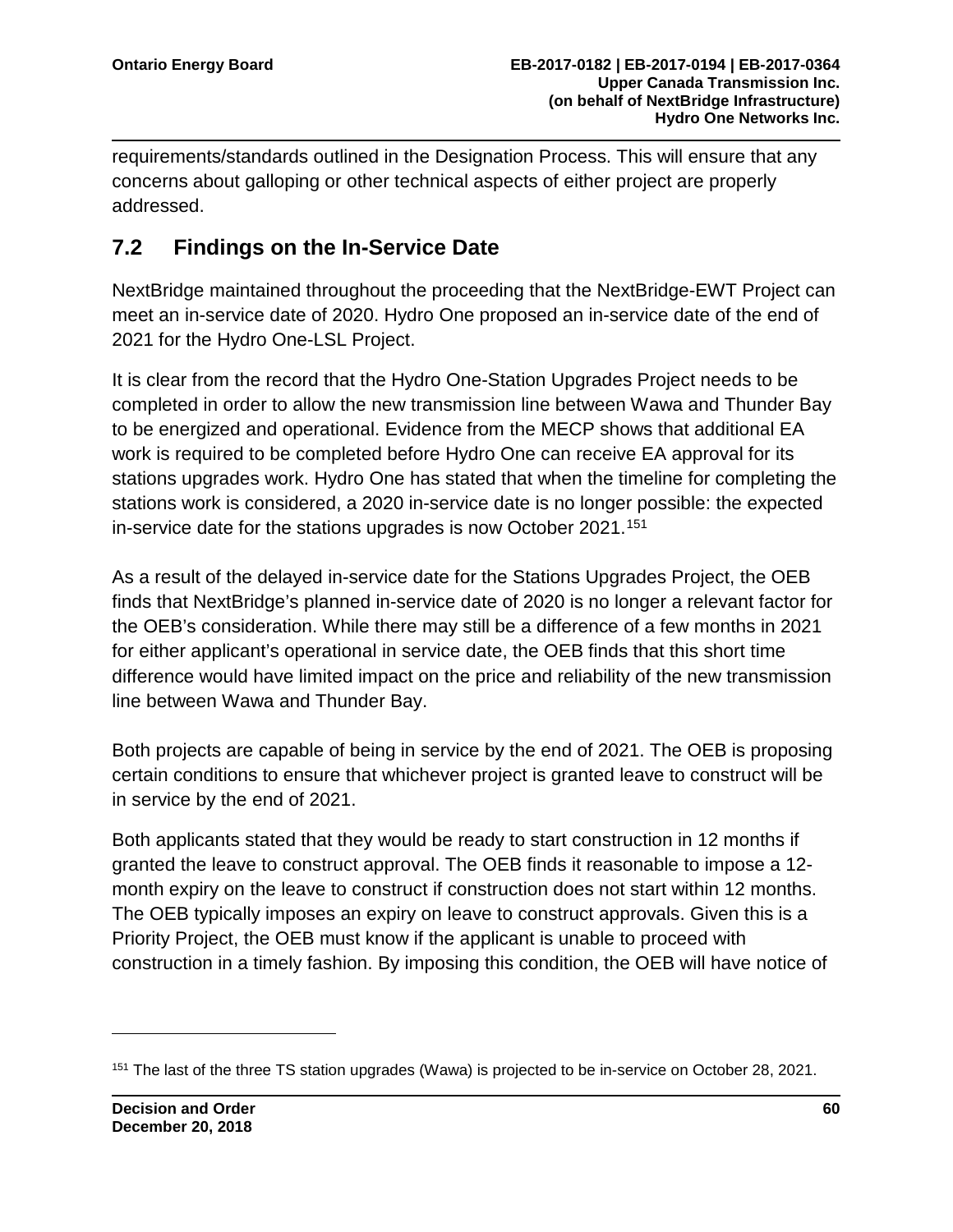at least 22 months prior to the IESO's 2022 deadline to consider alternative options for the transmission line.

Table 5 provides a schedule of regulatory activities for the new transmission line between Wawa and Thunder Bay.

| <b>Regulatory Activity</b>                                                  | <b>Time Period</b>                                | <b>Date</b>       |
|-----------------------------------------------------------------------------|---------------------------------------------------|-------------------|
| Decision and Order                                                          | N/A                                               | December 20, 2018 |
| <b>NTE Price Filing</b>                                                     | 1 month<br>after OEB's Decision and<br>Order      | January 31, 2019  |
| <b>Leave to Construct Decision</b>                                          | 1 month<br>after NTE Price Filing                 | February 2019     |
| Expiry of<br>Leave to Construct Approval (if<br>construction not commenced) | 12 months<br>after Leave to Construct<br>Decision | February 2020     |
| <b>In-Service Date</b>                                                      | 34 months<br>after Leave to Construct<br>Decision | December 31, 2021 |

**Table 5 – Schedule of Regulatory Activities for EWT Project**

## **7.3 Findings on the EA Approvals**

NextBridge has substantially completed its Provincial Individual EA work and expects to receive its approval in February or March of 2019.

Hydro One is pursuing both a full Provincial Individual EA and an exemption from a Provincial Individual EA in parallel. In the case of the requested exemption by Declaration Order, Hydro One is relying on NextBridge's approved EA work. Hydro One expects approval of the Individual EA by December 7, 2019. If the exemption by Declaration Order is pursued, Hydro One expects this approval by October 15, 2019.<sup>[152](#page-63-0)</sup>

NextBridge's development work, including the cost of the Provincial Individual EA, has been approved to be recovered from ratepayers as per Chapter D of this Decision and Order. The OEB finds that all of NextBridge's documents filed with the MECP in support

<span id="page-63-0"></span><sup>152</sup> EB-2017-0182/EB-2017-0194/EB-2017-0364, Hydro One Reply Submission, November 9, 2018, Attachment 1.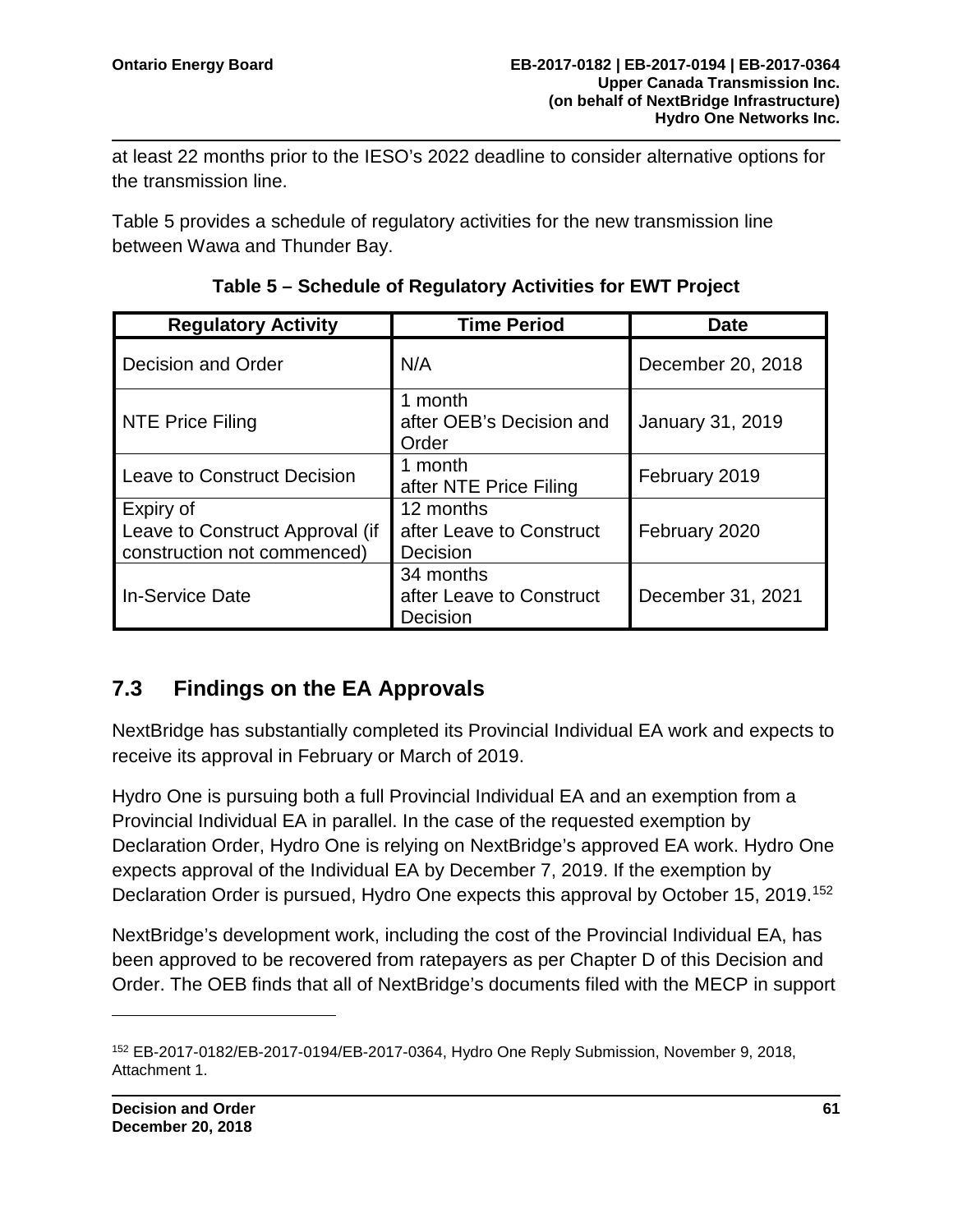of its EA, subject to any third party confidentiality concerns, are to be made available to Hydro One if Hydro One is granted leave to construct. The OEB makes this finding because, independent of NextBridge's position regarding ownership, it is ratepayers who will pay for the development work. The OEB will require that in order for NextBridge to receive full payment for its eligible development costs, NextBridge must make the EA work that has been completed available to Hydro One for use if NextBridge is not granted leave to construct.

In this proceeding, the OEB expects to grant approval for the construction of a new transmission line from Wawa to Thunder Bay. The OEB is not approving the specific location of towers, so the successful applicant must manage to build the new transmission line between Wawa and Thunder Bay, by the specified timeline, for the specified cost. The OEB will not allow changes to the EA approvals to be reasons for changing the price or schedule of the project, for example Hydro One will not be able to change its NTE price or schedule if it is not able to route through the Pukaskwa National Park.[153](#page-64-0)

## **7.4 Findings on Indigenous Consultation and Participation**

The issue of whether the Crown has fulfilled its duty to consult is part of the provincial EA process and is not a matter that the OEB will decide in relation to the applications for leave to construct before it in this proceeding. However, the OEB has considered unresolved issues relating to Indigenous consultation that could affect the costs of and schedule for the transmission line. The need to negotiate land agreements, including the crossing of the MFN reserve, and outstanding negotiations of Indigenous economic participation are major project risks. In the OEB's view, NextBridge and Hydro One are in the best position to cost those risks and factor them into a price that will be put forward in response to this Decision and Order.

There is no dispute that NextBridge has undertaken more consultation than Hydro One to this point. However, the OEB is of the view that both NextBridge and Hydro One are capable of carrying out consultation with Indigenous communities. None of the parties have taken issue with NextBridge's ability to carry out consultation for its proposed project. With respect to Hydro One, concerns were raised about the schedules and costs proposed to complete consultation. The OEB notes that Hydro One has extensive experience in consulting with Indigenous communities, including previous partnerships

<span id="page-64-0"></span><sup>153</sup> See Section 7.6 Findings on Construction Costs, where the OEB defines criteria for a NTE price.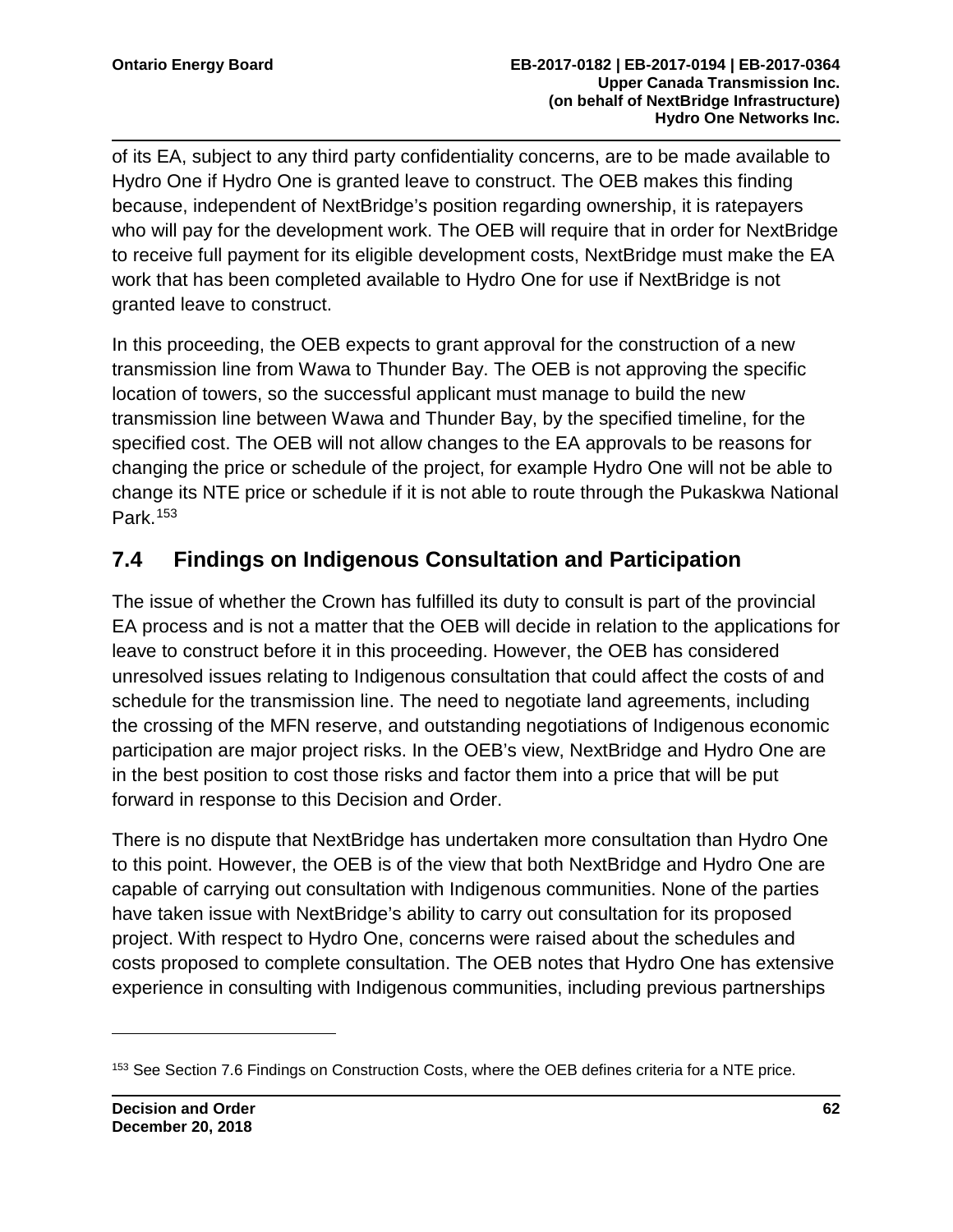on transmission line projects. While parties raise questions about the costs and schedules associated with Indigenous consultation, it is up to NextBridge and Hydro One to evaluate the costs and schedule necessary to complete Indigenous consultation in arriving at the price that they will put forward.

The OEB has also considered conditions that Indigenous intervenors propose be included in an order granting leave to construct. The OEB's conditions of approval will address some of the concerns raised by Indigenous intervenors.

First, the OEB will (i) require that construction of the transmission line commence within 12 months, failing which approval expires, and (ii) impose financial consequences if the line is not in-service by the end of 2021. These conditions promote timeliness in completion of the project. The OEB will not, however, provide timing and construction milestones to be met as proposed by Anwaatin. The OEB does not intend to micromanage the successful applicant's construction of the line. It is up to that party to ensure that the project comes into service on schedule and budget.

Second, as it typically does in decisions granting leave to construct electricity facilities, the OEB will require that the successful applicant obtain all necessary approvals, which includes EA approval, as may be required to construct the project. The MECP has confirmed that environmental approval will not be granted if there are outstanding issues related to Indigenous consultation.<sup>[154](#page-65-0)</sup> As a result, this condition will ensure that the adequacy of Indigenous consultation has been determined during the project approvals phase. BZA asks for an additional condition requiring its consent to the project prior to the commencement of construction. The OEB will not require this condition. If BZA wishes to pursue this approach, it should do so as part of the EA process.

Third, the OEB has considered proposed conditions relating to economic participation, including equity partnerships/training/employment/procurement. The MNO asks for a condition that approval for Hydro One require that it reach an economic participation agreement with the MNO that is equal or superior to the MNO – NextBridge agreement. In the event that Hydro One is granted leave to construct, the OEB will not impose that condition. It is not appropriate for the OEB to dictate terms for any agreement between the MNO and Hydro One, especially based on an agreement that is not in evidence. For similar reasons, the OEB will not impose a condition on Hydro One (if successful)

<span id="page-65-0"></span><sup>154</sup> EB-2017-0182/EB-2017-0194/EB-2017-0364, Oral Hearing Transcript Volume 7, October 12, 2018, p. 121, lines 7-16.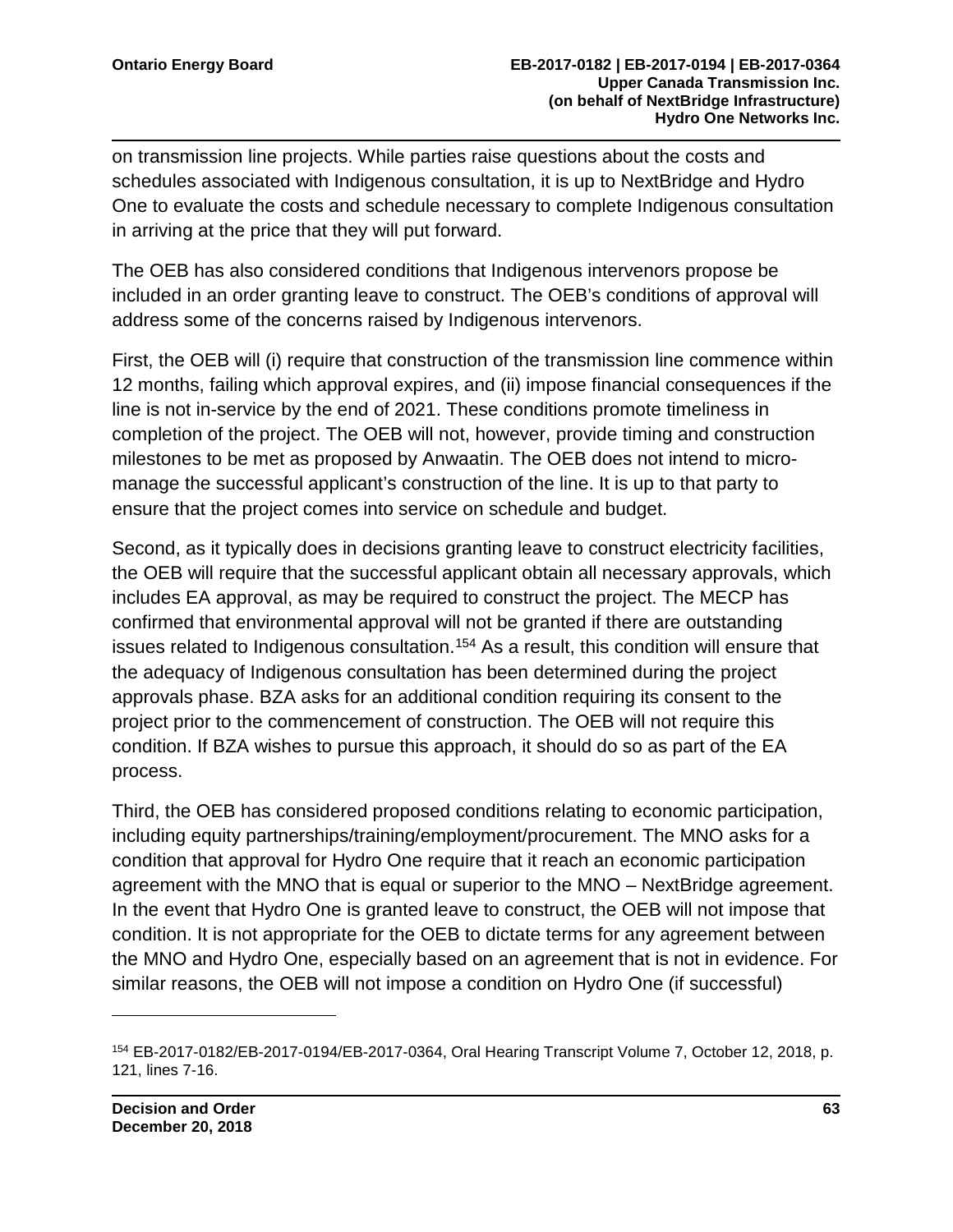requiring that all arrangements for Indigenous procurement and work opportunities be identical to or better than those proposed by NextBridge. In terms of Indigenous procurement and work opportunities, the OEB also notes that both NextBridge and Hydro One state they are committed to maximizing Indigenous employment and contracting opportunities on their respective projects. Moreover, from the testimony of its witnesses, it is clear that Hydro One understands the benefit of maximizing the participation of local labour and businesses in relation to its proposed project.

In its submission, BFN asks the OEB to direct that the successful applicant engage in dialogue with Indigenous communities about potential business opportunities including equity participation. The OEB is of the view that it is not appropriate for the OEB to mandate that negotiations of equity participation occur with BFN. The OEB further notes that Hydro One has not foreclosed the possibility of equity participation for BFN and stated that it would be open to having that discussion once it better understands the impacts of the LSL project on BFN.[155](#page-66-0)

## **7.5 Findings on OM&A Costs**

OM&A costs will not determine the OEB's decision with respect to prices. While OM&A costs impact prices, the OEB has two concerns (i) these costs can change (as was seen in the OM&A costs proposed in the Designation Process as compared to this proceeding); and (ii) OM&A costs have not been thoroughly tested as part of this proceeding as they were not directly at issue. The OEB acknowledges that there may be some OM&A savings if Hydro One is selected but the quantum is uncertain.

In addition, the OEB notes that OM&A cost will be assessed for OEB approval in a subsequent proceeding, after the project is in service.

## **7.6 Findings on Construction Costs**

Given that both projects meet the IESO requirements for reliability and quality of service, the remaining factor to consider between the NextBridge-EWT Application and Hydro One-LSL Application is price.

The OEB's Transmission Policy Framework, among other things, aims to drive economic efficiency for the benefit of Ontario ratepayers through supporting

<span id="page-66-0"></span><sup>155</sup> EB-2017-0182/EB-2017-0194/EB-2017-0364, Oral Hearing Transcript Volume 3, October 4, 2018, p. 109, lines 19-27.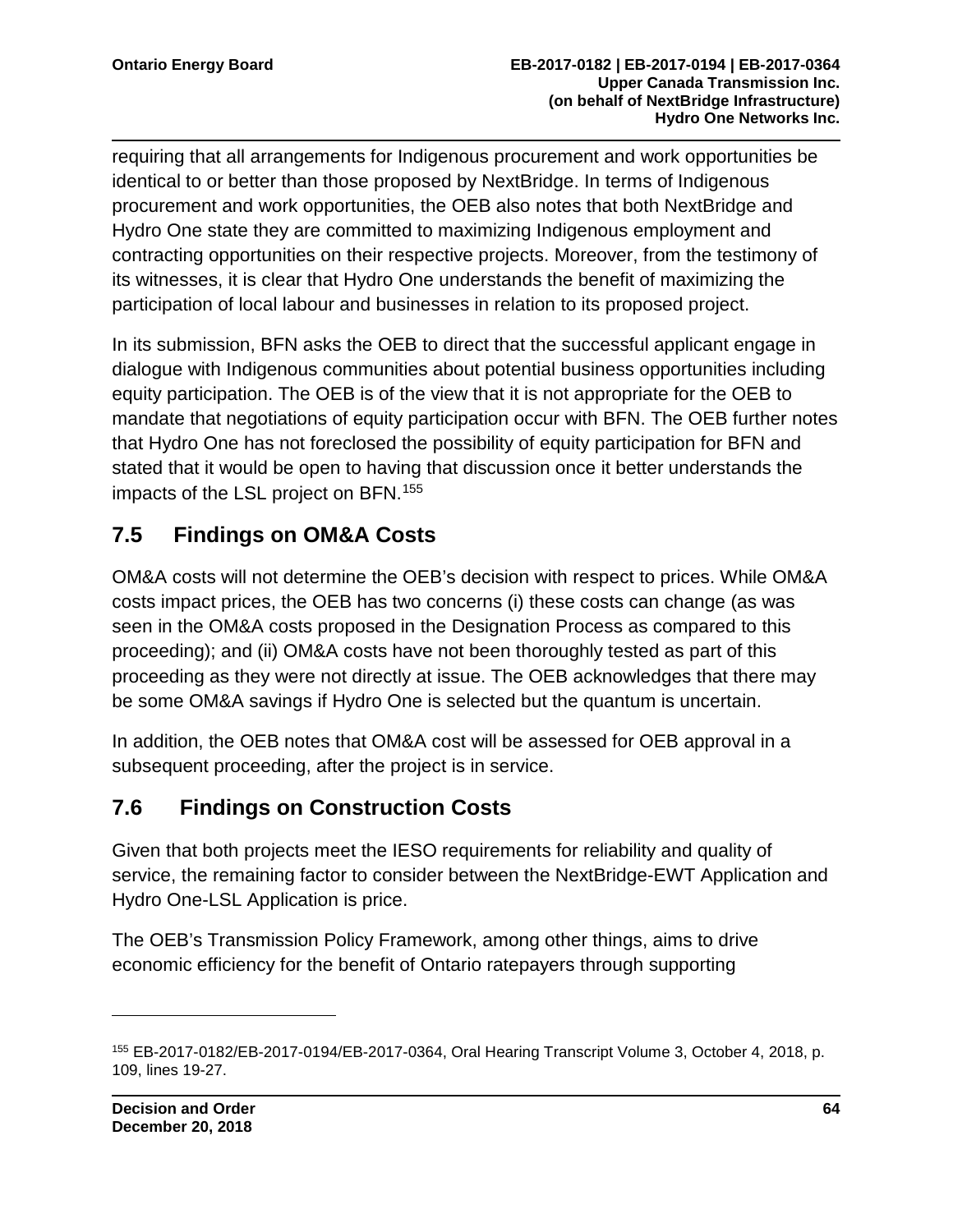competition. In the context of the new transmission line between Wawa and Thunder Bay, the OEB implemented this policy through establishing a Designation Process to determine the most qualified and cost-effective transmission company to complete development work.

In accordance with the Transmission Policy Framework, the Designation Decision clarified that designation did not carry with it the exclusive right to build the new line between Wawa and Thunder Bay or the exclusive right to apply for leave to construct. The designated transmitter was only assured of recovery of the budgeted amount for project development. As a result, a non-designated transmitter would be able to apply for leave to construct the line between Wawa and Thunder Bay as there were no specific criteria set out in the Transmission Policy Framework to prevent this situation. This would enable an application by a non-designated transmitter that would require, presumably, a comparison of the leave to construct applications using the considerations set out in the Act.

In this proceeding, the OEB has been presented with applications from two applicants that differ in maturity of plan development, First Nations and Métis community support, routing choice, construction methods, contractor arrangements, stage of environmental approvals, operating protocol and expense, risk of overruns, in-service date, and overall estimate of costs. The new transmission line between Wawa and Thunder Bay is, first and foremost, responsive to the transmission needs as defined by the IESO. The IESO has informed the OEB that both the NextBridge-EWT Application and Hydro One-LSL Application would meet those needs. The OEB therefore believes that there is a need for a more focused method of cost comparison in order to approve a leave to construct application that minimizes ratepayer risk while meeting the identified need.

The OEB's proceeding has involved a comparative analysis between two applications to construct the new transmission line between Wawa and Thunder Bay. However, this process has not provided the OEB with sufficient evidence to complete that comparative analysis. For example:

- Cost information was not provided on the same day, on the same basis.
- There were significant differences in the two filed applications, as noted above, making comparisons difficult.
- Some of the conditions proposed by the applicants were not acceptable to the OEB including the financial implications related to the in-service date.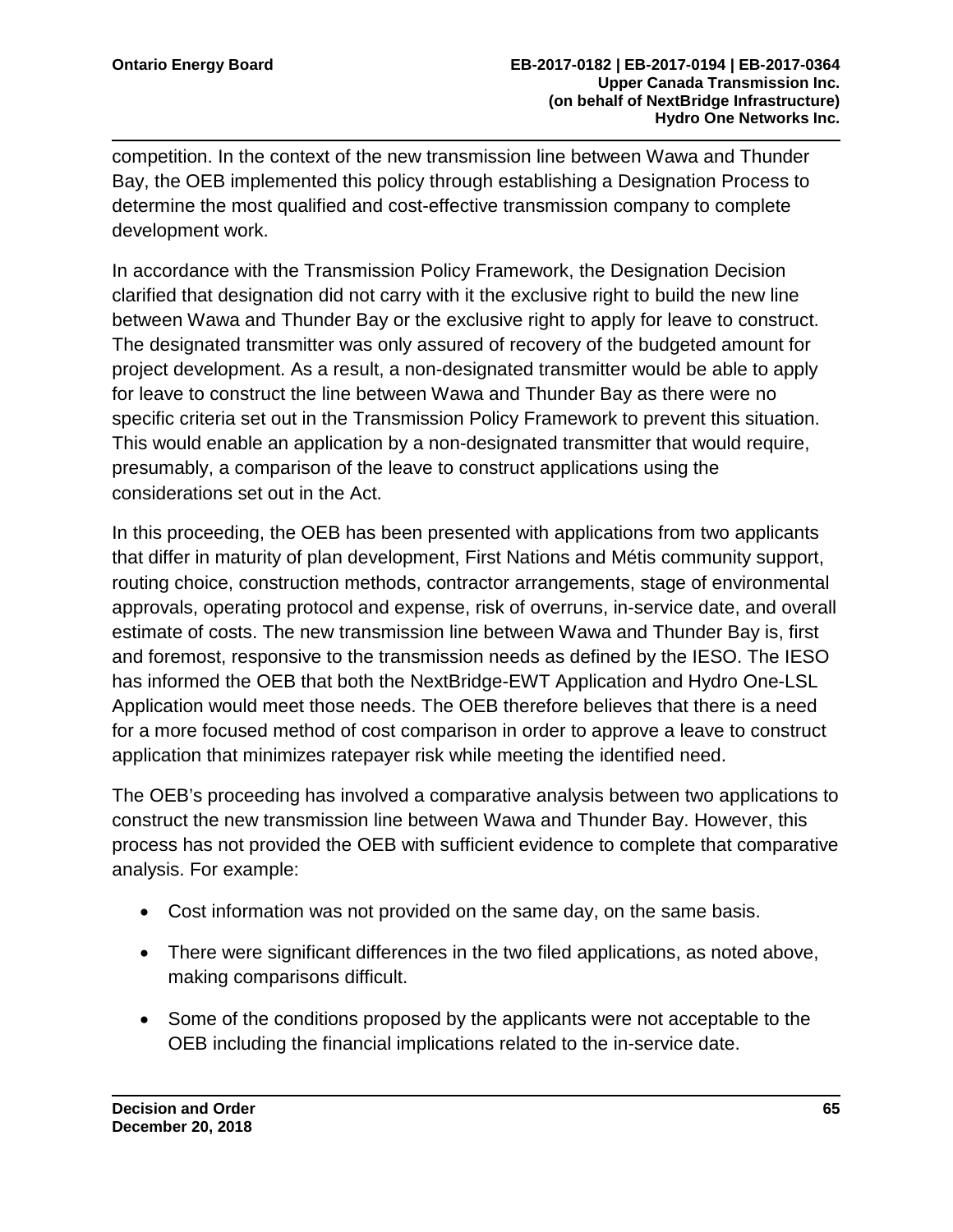- Hydro One knew NextBridge's proposed costs in developing their application.
- Hydro One provided a final, Board of Directors-approved, NTE price only as part of its reply submission (i.e., in the final stages of the proceeding). NextBridge, therefore, did not have a chance to respond.
- The in-service date for the Stations Upgrade Project changed to October 2021 during the proceeding based on new information from the MECP and NextBridge did not provide a satisfactory cost estimate for a 2021 in-service date during the hearing. There was no witness from Valard to speak to the pricing for a 2021 inservice date as a result of changes to the station upgrades schedule. Further, no witness on the stand had actually spoken to Valard regarding this issue.

The OEB finds that the applicants are in the best position to assess risks, cost those risks and factor them into a NTE price. These include risks involving negotiations for land, environmental approvals and permitting and economic participation/equity ownership for First Nations and Métis communities.

The OEB has decided to provide NextBridge and Hydro One with an opportunity to submit a NTE price based on the conditions stipulated by the OEB in this Decision and Order. Among other things, the successful applicant will agree not to seek recovery in rates for amounts beyond the NTE price specified, except for OM&A costs of the transmission line. In the event that the actual costs to construct the line come in below the successful applicant's submitted NTE price, the applicant may apply in its rates case to recover the difference. A future rates panel will make that determination.

In its submissions, CCC took the view that the OEB does not have authority to compel NextBridge to accept a price cap. To be clear, neither NextBridge nor Hydro One is required to submit a NTE price. Neither party is required to build the transmission line. However, the OEB expects that applicants will not seek recovery in rates for any amount more than the amount they submit as their NTE – considering the conditions the OEB has imposed.

NextBridge and Hydro One if interested in submitting an NTE price, will be required to submit their respective NTE prices on January 31, 2019, in accordance with the following conditions.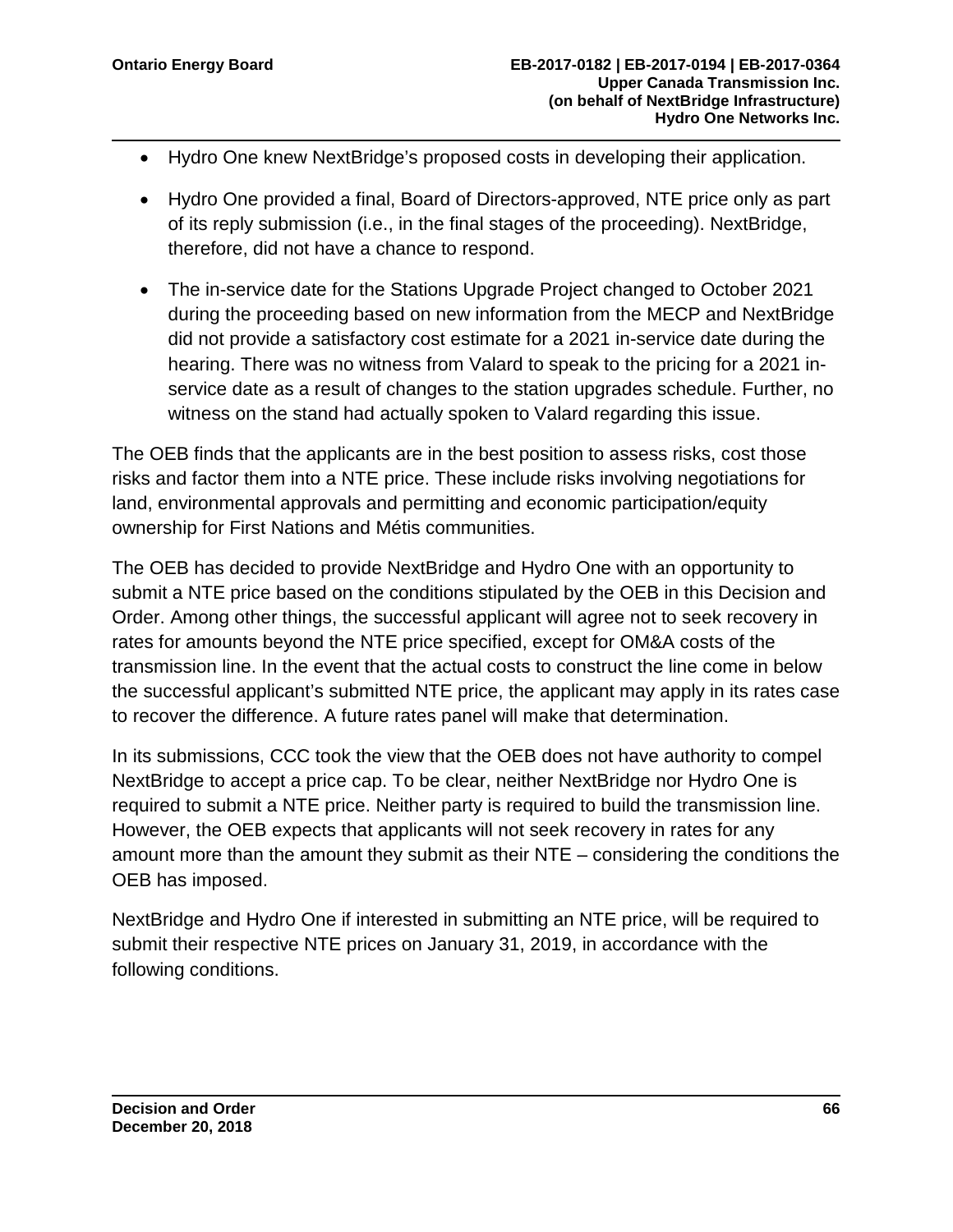NextBridge is advised of the following conditions in submitting its NTE price:

- 1. If granted leave to construct, NextBridge shall construct a transmission line between Wawa and Thunder Bay to be in service no later than December 31, 2021.
- 2. The NTE price is to account for all construction costs that NextBridge would seek to recover from ratepayers other than the \$31.241 M amount provided in the Decision on NextBridge's development costs in Chapter D.
- 3. The NTE price must include all costs related to the duty to consult.
- 4. The NTE price must include all costs related to potential routing changes, including if NextBridge is unable to get permission to cross either of the First Nations' reserves.
- 5. The NTE price must include all potential costs related to delays in receiving approvals or changing approval requirements, including EA approvals.
- 6. NextBridge must commit to only seeking to recover in rates amounts in excess of the NTE price where those incremental amounts are the result of project changes imposed by unforeseen new legislation, government directive or *force majeure* events such as forest fires, riots, etc.
- 7. Unless otherwise ordered by the OEB, construction must start within 12 months of receiving leave to construct approval, or the leave to construct expires.
- 8. In the event that the December 31, 2021 in-service date is not met, NextBridge shall reduce the maximum amount that it will seek to recover in rates by an amount equal to the actual additional system costs incurred by the IESO as a result of the delay, unless the delay has occurred as result of the unforeseen events as set out in condition 6 above.
- 9. For every month the in-service date is delayed beyond December 31, 2021, the applicant will permanently forego the equivalent associated revenue requirement from ratepayers, unless the delay has occurred as result of the unforeseen events as set out in condition 6 above.
- 10.In the event that NextBridge is the successful applicant, Hydro One and NextBridge are to cooperate in the completion of the work each is required to perform to construct the new transmission line between Wawa and Thunder Bay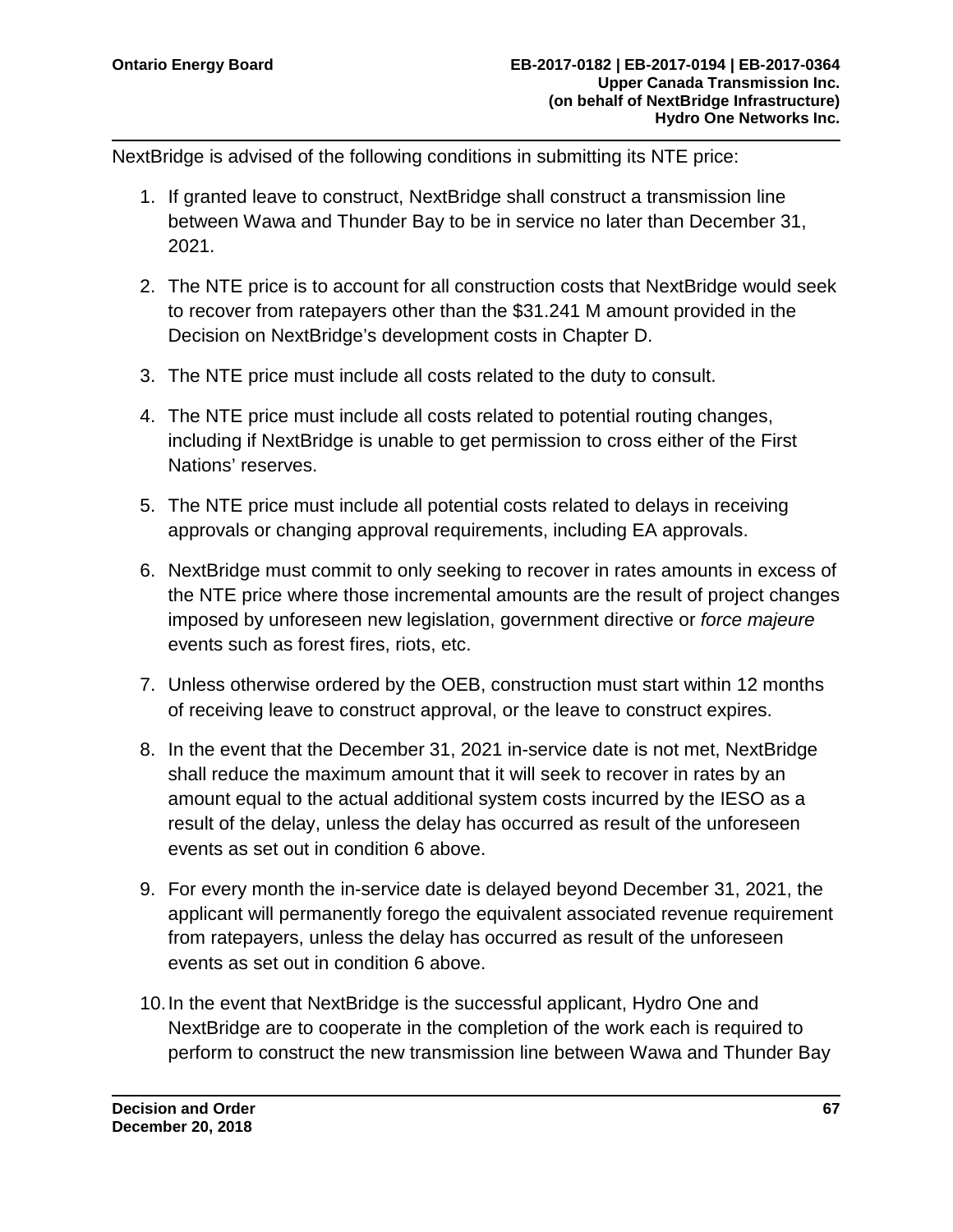and associated stations' upgrades. Any additional costs caused by unreasonable or uncooperative conduct by either party may be borne by the party whose conduct caused the costs. Such additional costs may reduce the amount that the uncooperative party might otherwise recover in rates for the project for which they receive leave to construct.

- 11.Approval for leave to construct requires fulfillment of the requirements of the System Impact Assessment and Customer Impact Assessment and all other necessary approvals, permits, licences, certificates and rights required to construct, operate and maintain the proposed facilities.
- 12.In the event that NextBridge is the successful applicant, before construction begins, NextBridge must receive sign-off by a Professional Engineer in Ontario ensuring consistency of the NextBridge-EWT Project's technical specifications and design with the OEB's minimum technical requirements outlined in the Designation Process.
- 13.NextBridge's NTE price for constructing the new transmission line between Wawa to Thunder Bay, considering all of the conditions noted above, is to be in 2021 dollars.

Hydro One is advised of the following conditions in submitting its NTE price:

- 1. If granted leave to construct, Hydro One shall construct a transmission line between Wawa and Thunder Bay to be in service no later than December 31, 2021.
- 2. The NTE price is to account for all construction costs (i.e., costs since filing the Hydro One-LSL Application on February 15, 2018) that Hydro One would seek to recover from ratepayers in relation to the Hydro One-LSL Project. As noted above, based on the OEB's Transmission Policy Framework*,* Hydro One should not expect to recover its development costs incurred prior to filing the Hydro One-LSL Application.<sup>[156](#page-70-0)</sup>
- 3. The NTE price must include all costs related to the duty to consult.

<span id="page-70-0"></span><sup>156</sup> See Section 3 of Chapter D of the Decision and Order.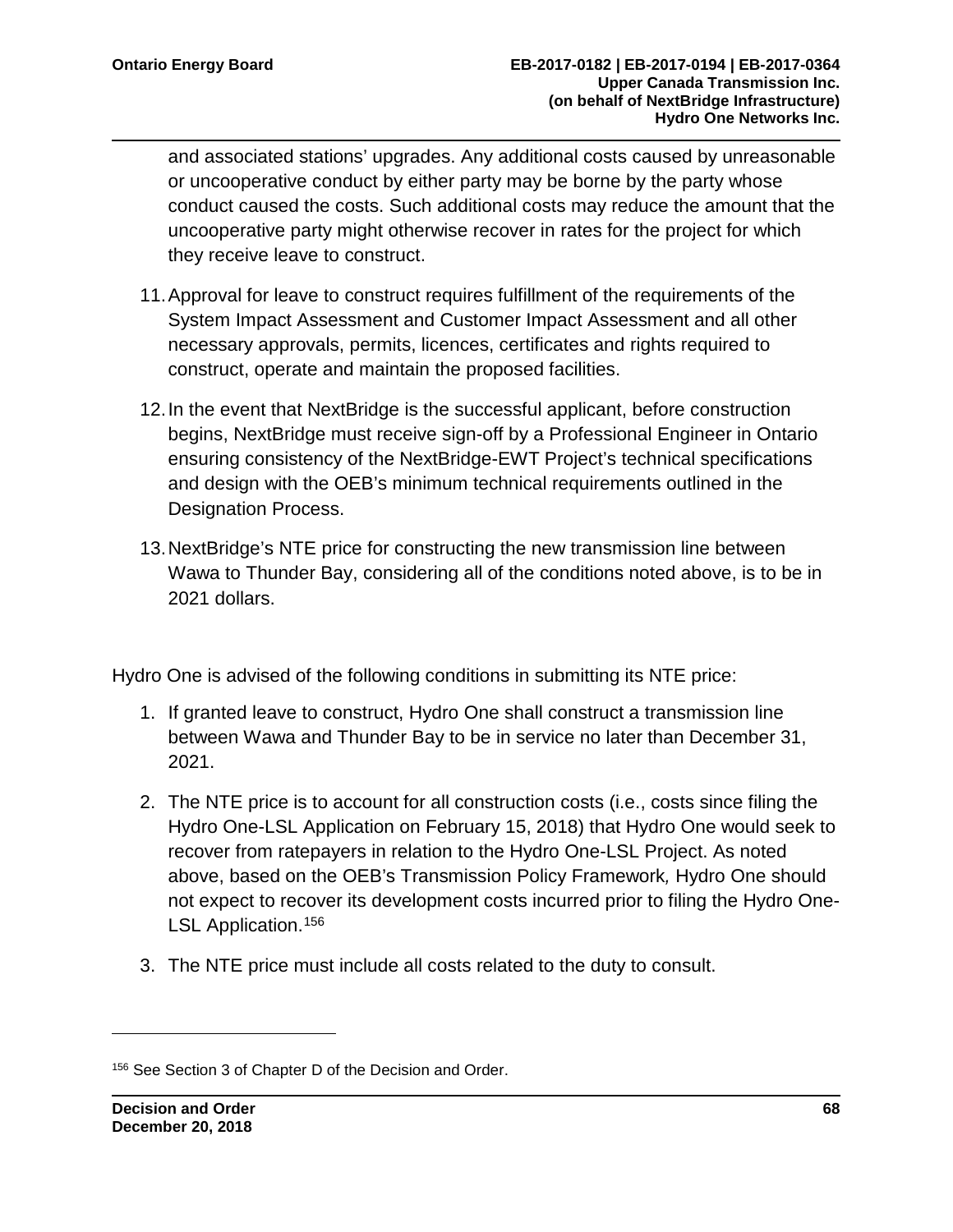- 4. The NTE price must include all costs related to potential routing changes, including if Hydro One is not able to go through the Pukaskwa National Park or to get permission to cross either of the First Nations' reserves.
- 5. The NTE price must include all potential costs related to delays in receiving approvals or changing approval requirements, including EA approvals.
- 6. Hydro One must commit to only seeking to recover in rates amounts in excess of the NTE price where those incremental amounts are the result of project changes imposed by unforeseen new legislation, government directive or *force majeure* events such as forest fires, riots, etc.
- 7. Unless otherwise ordered by the OEB, construction must start within 12 months of receiving leave to construct approval, or the leave to construct expires.
- 8. In the event that the December 31, 2021 in-service date is not met, Hydro One shall reduce the maximum amount that it will seek to recover in rates by an amount equal to the actual additional system costs incurred by the IESO as a result of the delay, unless the delay has occurred as result of the unforeseen events as set out in condition 6 above.
- 9. For every month the in-service date is delayed beyond December 31, 2021, the applicant will permanently forego the equivalent associated revenue requirement from ratepayers unless the delay has occurred as result of the unforeseen events as set out in condition 6 above.
- 10.Approval for leave to construct requires fulfillment of the requirements of the System Impact Assessment and Customer Impact Assessment and all other necessary approvals, permits, licences, certificates and rights required to construct, operate and maintain the proposed facilities.
- 11.In the event that Hydro One is the successful applicant, before construction begins, Hydro One must receive sign-off by a Professional Engineer in Ontario ensuring compliance of the Hydro One-LSL Project's technical specifications and design with the OEB's minimum technical requirements outlined in the Designation Process.
- 12.Hydro One's NTE price for constructing the new transmission line between Wawa to Thunder Bay, considering all of the conditions noted above, is to be in 2021 dollars.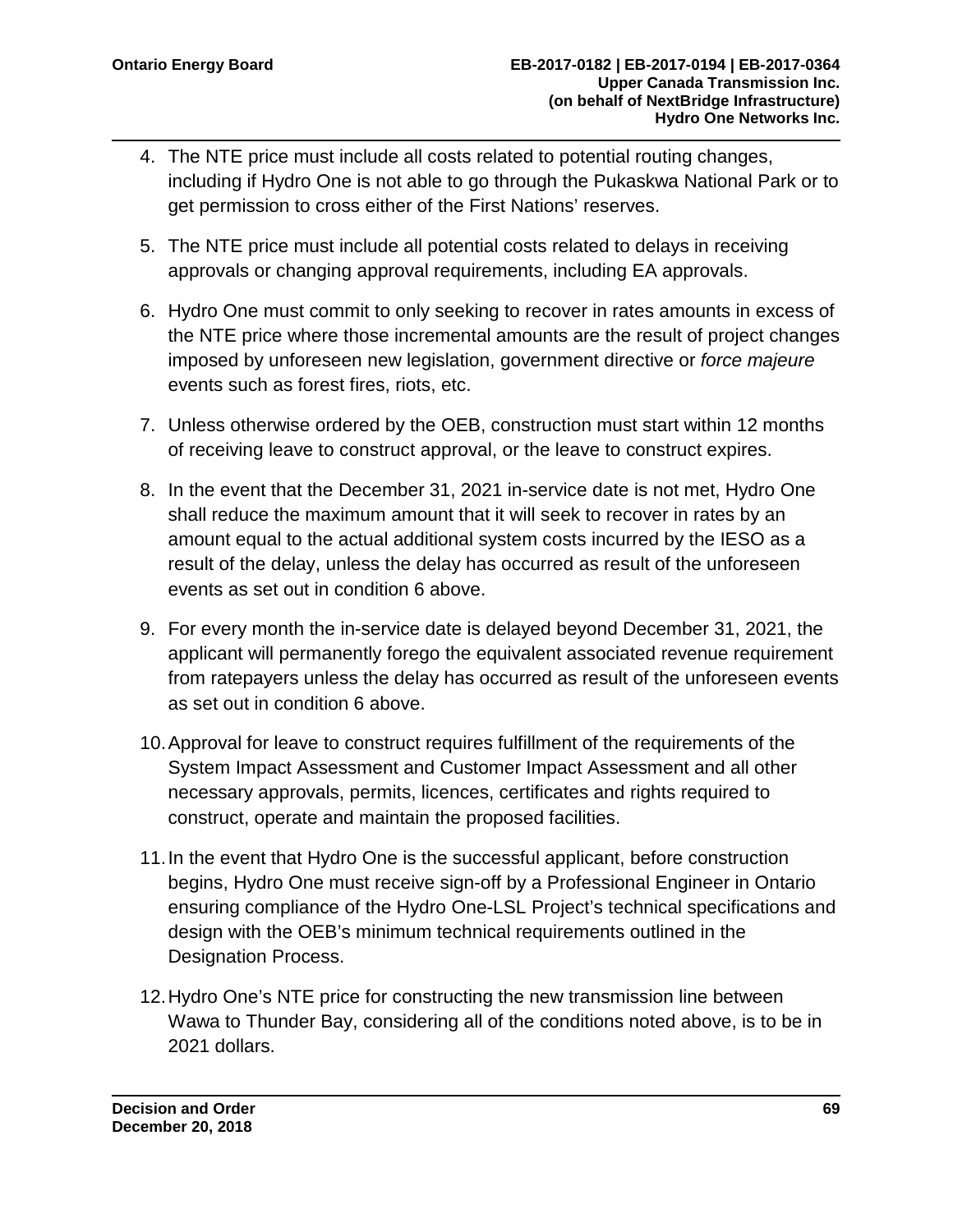NextBridge and Hydro One will file their NTE price filings with the OEB's Board Secretary. NextBridge and Hydro One are to file its NTE price by completing Schedule E with no attachments permitted. The OEB will not accept any additional conditions or qualifiers from NextBridge or Hydro One. The OEB will send both proposals out to parties after they have been received. NextBridge and Hydro One should not circulate their NTE price filings to other parties.

Once the OEB receives NTE price filings from NextBridge and Hydro One on January 31, 2019, it will make its final decision with respect to leave to construct the new transmission line based on the lowest cost. The applicants should be aware that the OEB reserves the right not to grant leave if the lowest NTE price is so high as not to be in the public interest. The OEB does not foresee further procedural steps.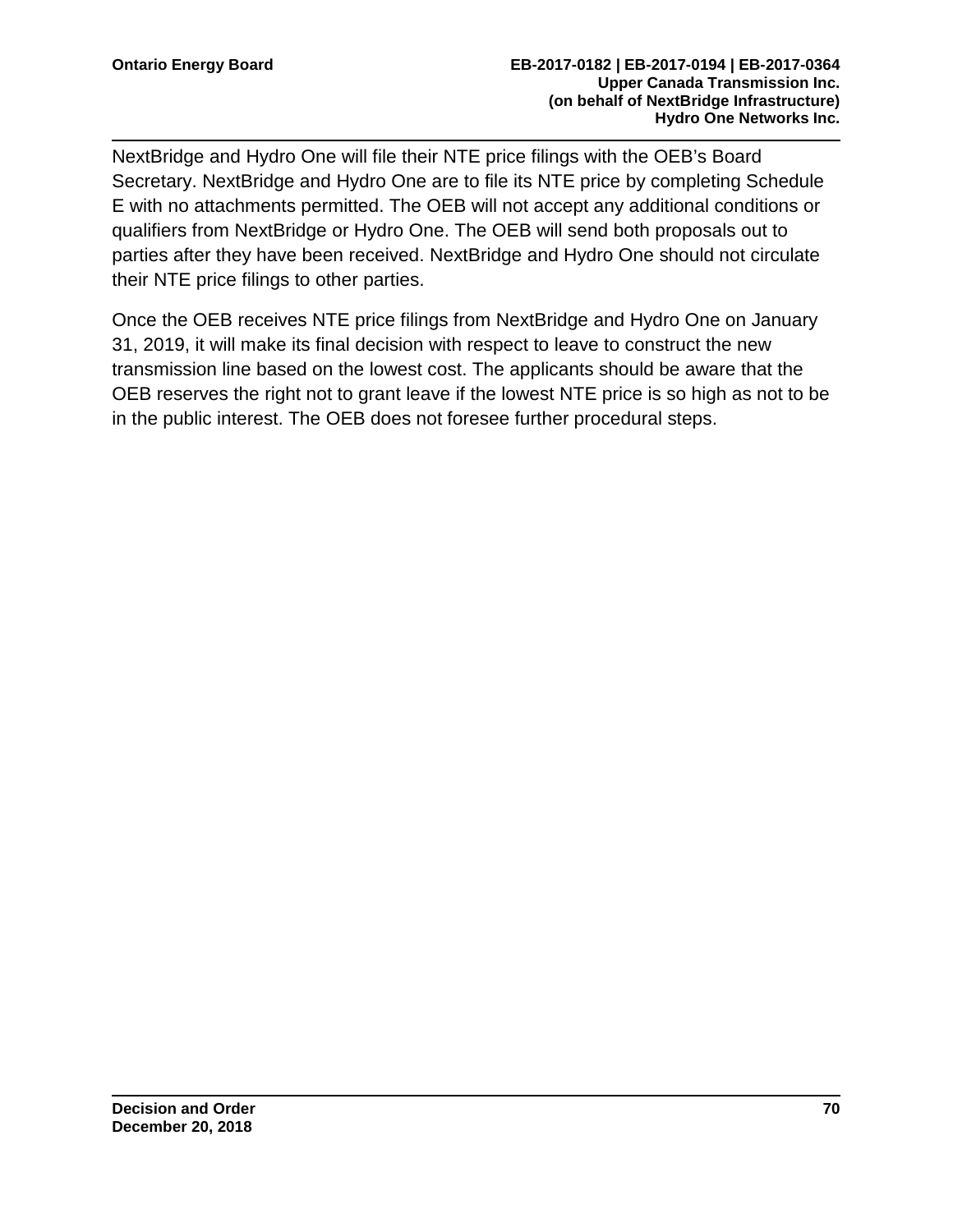# **CHAPTER G: CONCLUSION**

This Decision and Order determines that NextBridge is eligible to recover \$31.241 M from ratepayers as development costs for the NextBridge-EWT Project.

The OEB finds that the proposed station facilities upgrades are in the public interest. Therefore, the OEB grants Hydro One leave to upgrade station facilities that are necessary for the enablement and operation of the new transmission line between Wawa and Thunder Bay, pursuant to Section 92 of the Act, subject to the OEB's leave to construct approval for the new transmission line between Wawa and Thunder Bay.

The OEB approves the forms of agreements to landowners pursuant to Section 97 of the Act for the Hydro One-Station Upgrades Application.

The OEB's approval of the Hydro One-Station Upgrades Application is subject to conditions set out in the Order section of this Decision and Order.

The OEB has provided further procedural steps for NextBridge and Hydro One to file a NTE price for the NextBridge-EWT Project and the Hydro One-LSL Project, respectively.

The NTE price filing is the final step in this proceeding before the OEB will make its Decision and Order.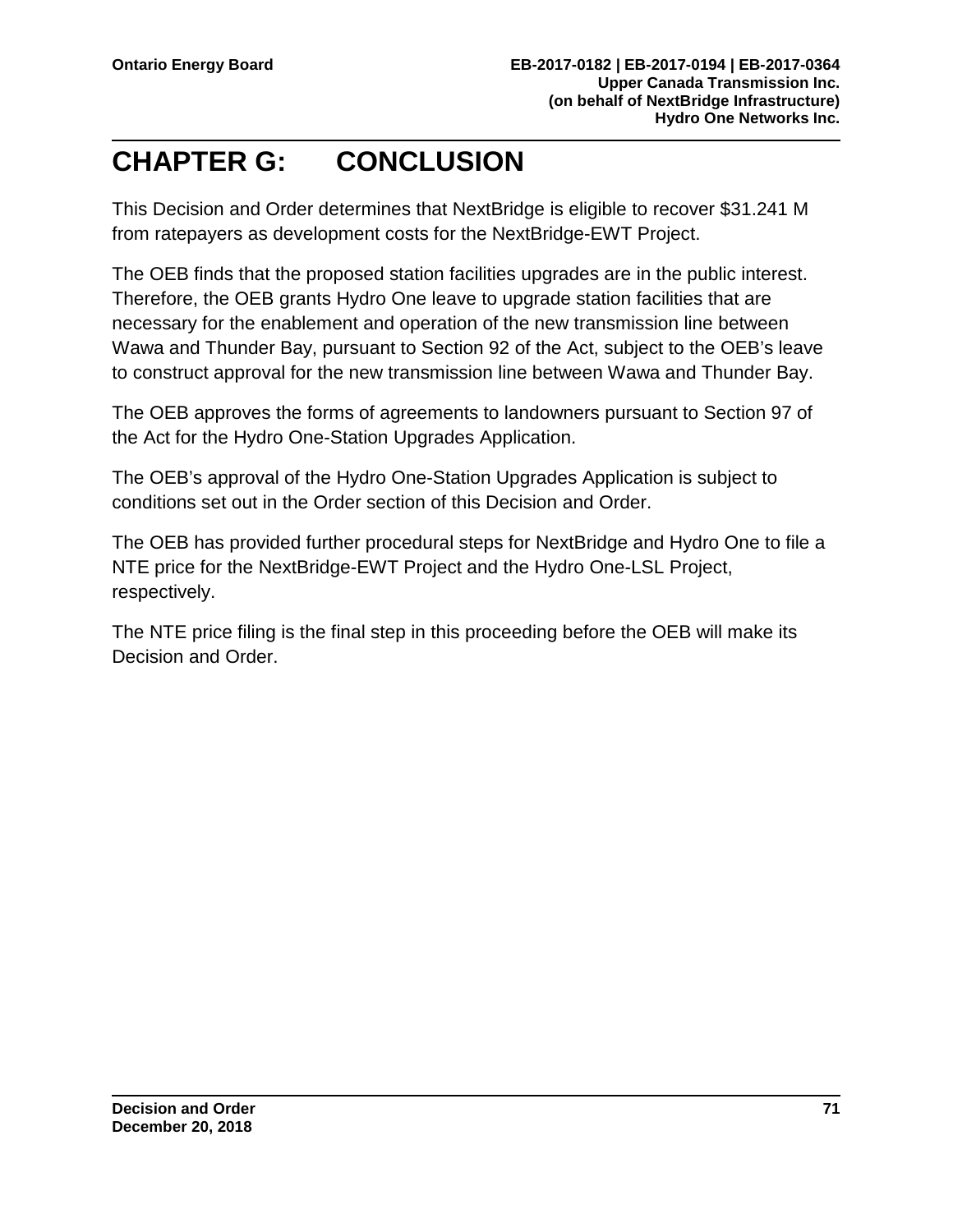# **CHAPTER H: ORDER**

#### **ON THE DEVELOPMENT COSTS, THE ONTARIO ENERGY BOARD ORDERS THAT:**

1. NextBridge is eligible to recover total development costs of \$31.241 M from ratepayers which includes a pre-approved development budget of \$22.4 M as established by the Designation Decision.

#### **ON THE HYDRO ONE-STATION UPGRADES APPLICATION, THE ONTARIO ENERGY BOARD ORDERS THAT:**

- 2. Hydro One is granted leave pursuant to Section 92 of the Act to upgrade the Wawa TS, Marathon TS and Lakehead TS, subject to leave to construct approval for the new transmission line between Wawa and Thunder Bay being granted to either Hydro One or NextBridge.
- 3. Hydro One's leave pursuant to Section 92 of the Act to upgrade the Wawa TS, Marathon TS and Lakehead TS, requires the fulfillment of the requirements of the System Impact Assessment and Customer Impact Assessment and all other necessary approvals, permits, licences, certificates and rights required to construct, operate and maintain the proposed facilities.
- 4. Unless otherwise ordered by the OEB, the Hydro One-Station Upgrades Project shall be completed such that it enables an in-service date of December 31, 2021 at the latest for the new transmission line between Wawa and Thunder Bay.
- 5. Hydro One shall notify the OEB of any material change to the Hydro One-Station Upgrades Project, including but not limited to changes to the completion dates for any of the three transformer stations or the necessary environmental assessment approvals, and all other approvals, permits, licences, certificates and rights required to construct the proposed facilities.
- 6. In the event that NextBridge is granted leave to construct the new transmission line between Wawa and Thunder Bay, Hydro One shall coordinate with NextBridge to align the in-service date of its station upgrades with the in-service date for the new transmission line. Any additional costs caused by the unreasonable or uncooperative conduct by either party may be borne by the party whose conduct caused the costs. Such additional costs may reduce the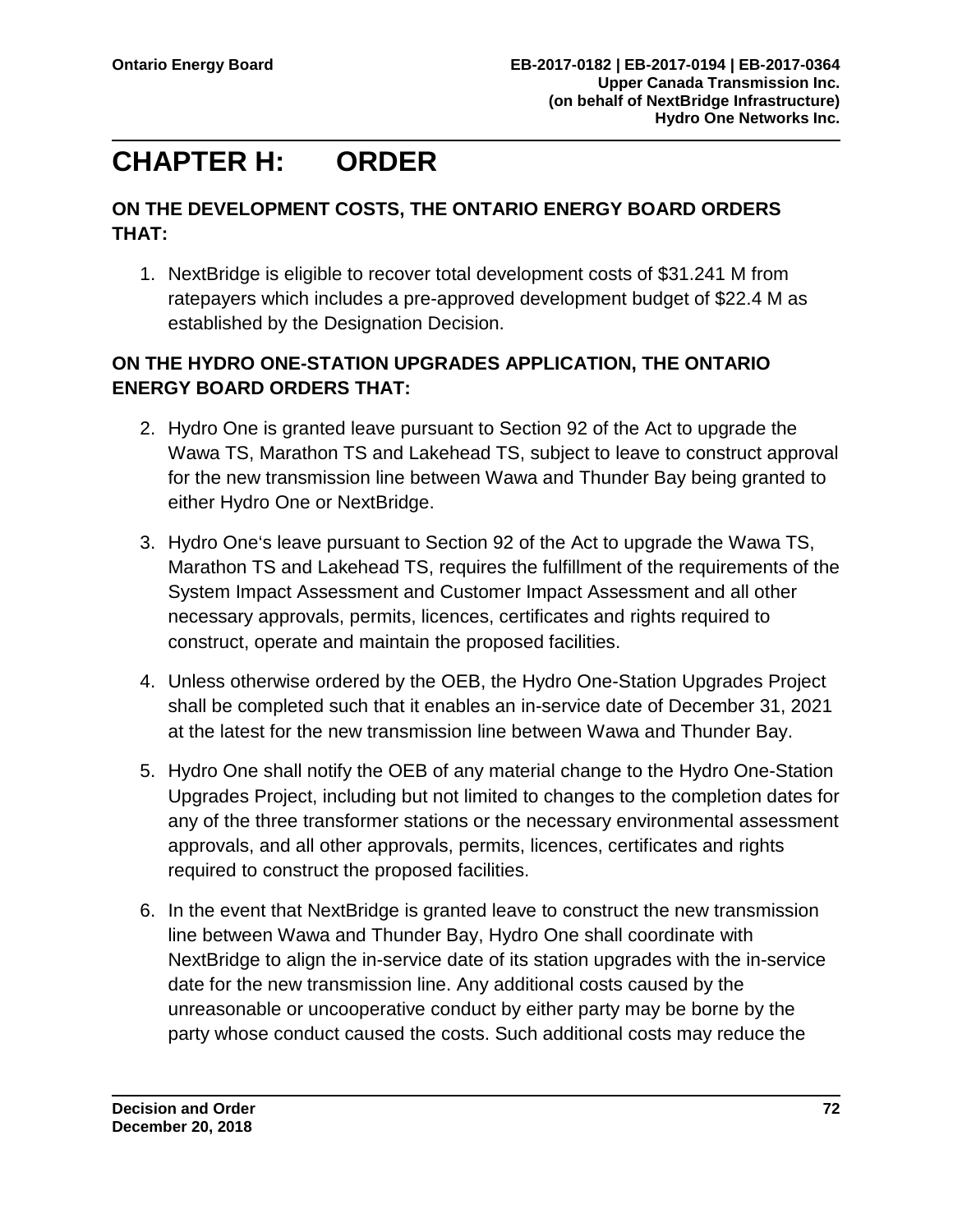amount that the uncooperative party might otherwise recover in rates for the project for which they receive leave in this Decision and Order.

#### **ON THE NEXTBRIDGE-EWT APPLICATION AND THE HYDRO ONE-LSL APPLICATION, THE ONTARIO ENERGY BOARD ORDERS THAT:**

- 7. NextBridge may file a not-to-exceed price for the construction of the new transmission line between Wawa and Thunder Bay in a sealed envelope addressed to the Board Secretary marked confidential by 4:45 pm on January 31, 2019.
- 8. Hydro One may file a not-to-exceed price for the construction of the new transmission line between Wawa and Thunder Bay in a sealed envelope addressed to the Board Secretary marked confidential by 4:45 pm on January 31, 2019.

**DATED** at Toronto December 20, 2018

#### **ONTARIO ENERGY BOARD**

*Original Signed By*

Kirsten Walli Board Secretary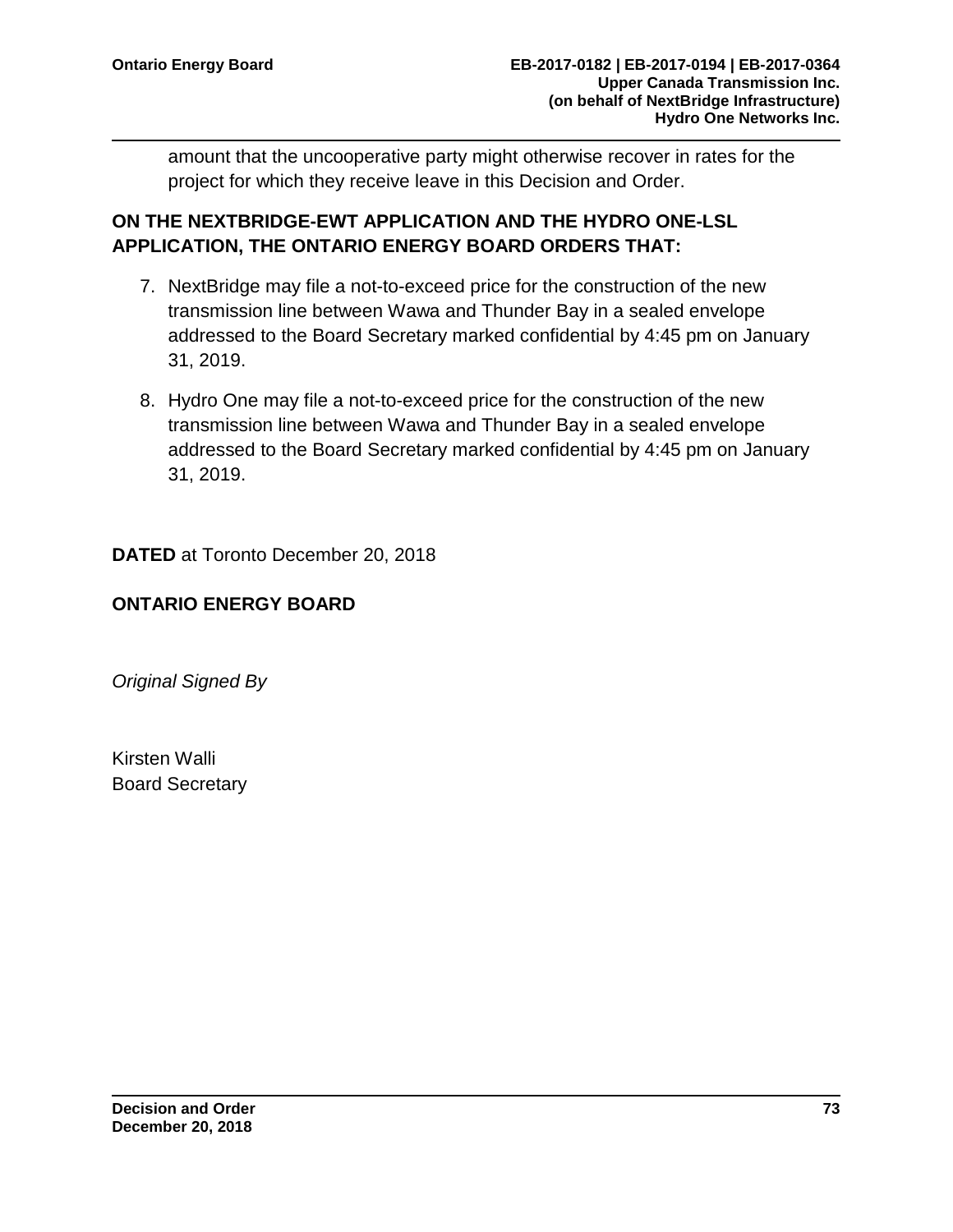## **SCHEDULE A**

## **LOCATIONS OF TRANSFORMER STATIONS IN THE HYDRO ONE-STATION UPGRADES APPLICATION**

## **DECISION AND ORDER**

## **UPPER CANADA TRANSMISSION INC.**

## **(ON BEHALF OF NEXTBRIDGE INFRASTRUCTURE)**

**HYDRO ONE NETWORKS INC.**

**EB-2017-0182 | EB-2017-0194 | EB-2017-0364**

**DECEMBER 20, 2018**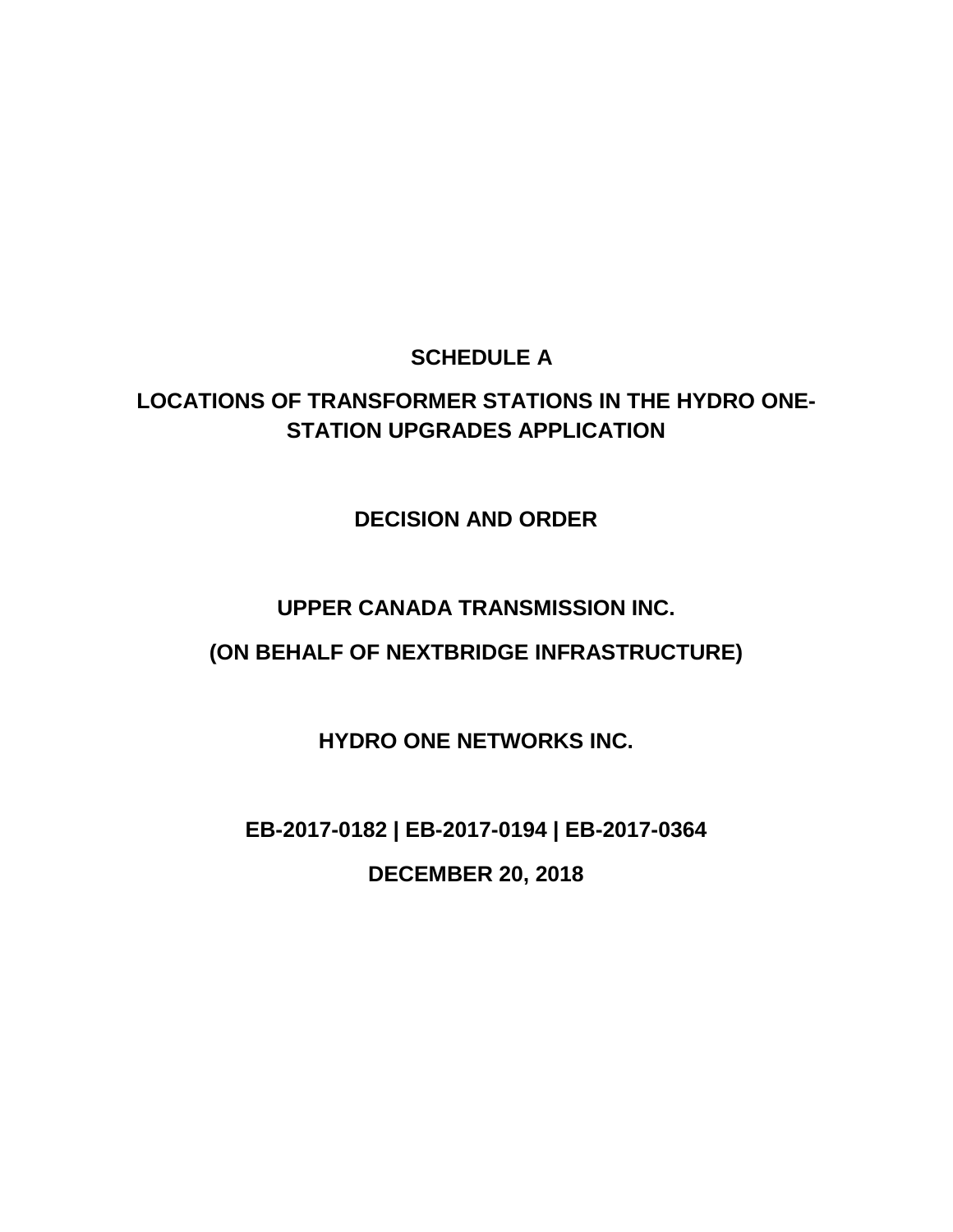

Lakehead, Marathon and Wawa Transformer Stations in the Hydro One-Station Upgrades Application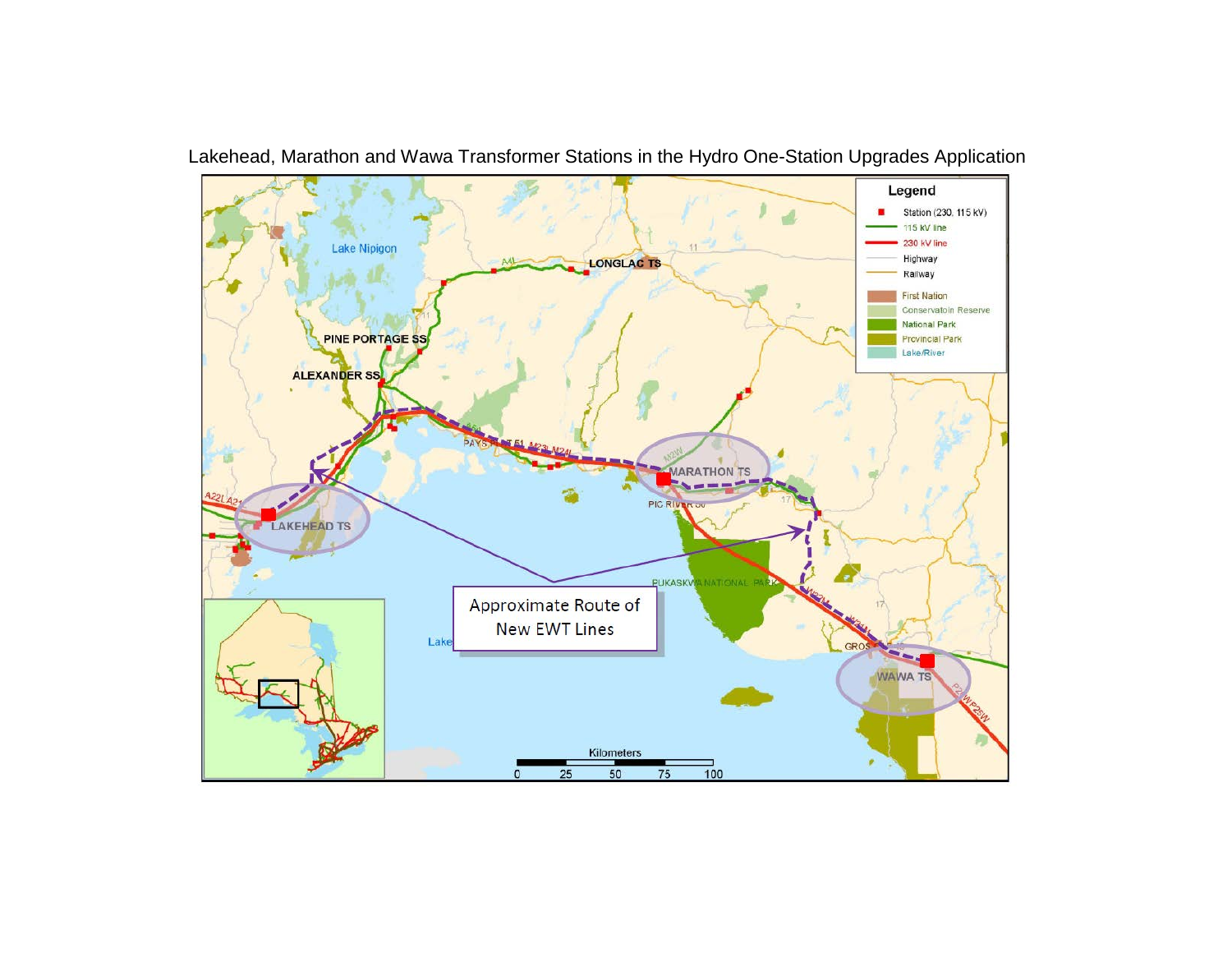# **SCHEDULE B**

## **ROUTE IN THE NEXTBRIDGE-EWT APPLICATION**

**DECISION AND ORDER**

## **UPPER CANADA TRANSMISSION INC. (ON BEHALF OF NEXTBRIDGE INFRASTRUCTURE)**

**HYDRO ONE NETWORKS INC.**

**EB-2017-0182 | EB-2017-0194 | EB-2017-0364 DECEMBER 20, 2018**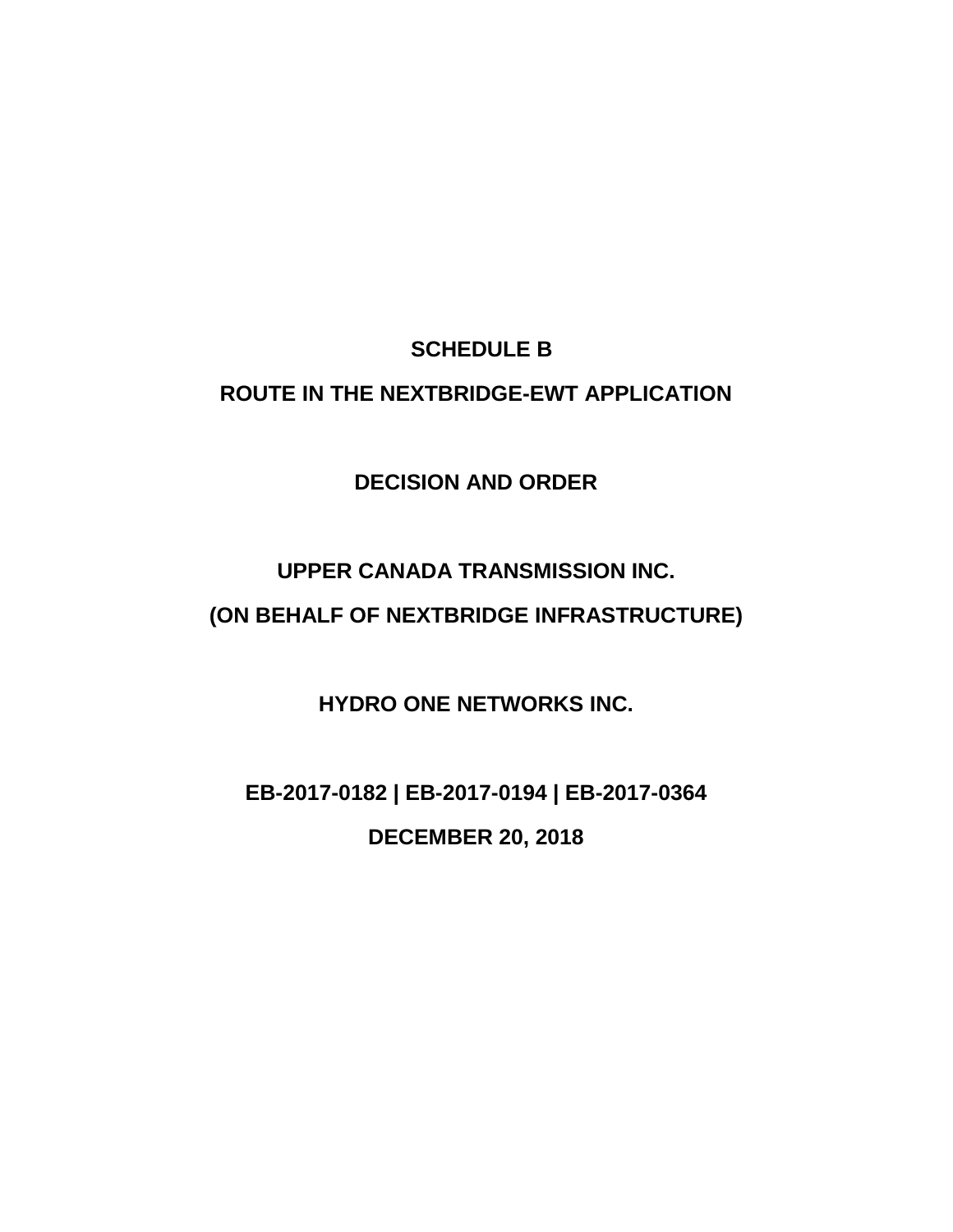#### Route in the NextBridge-EWT Application

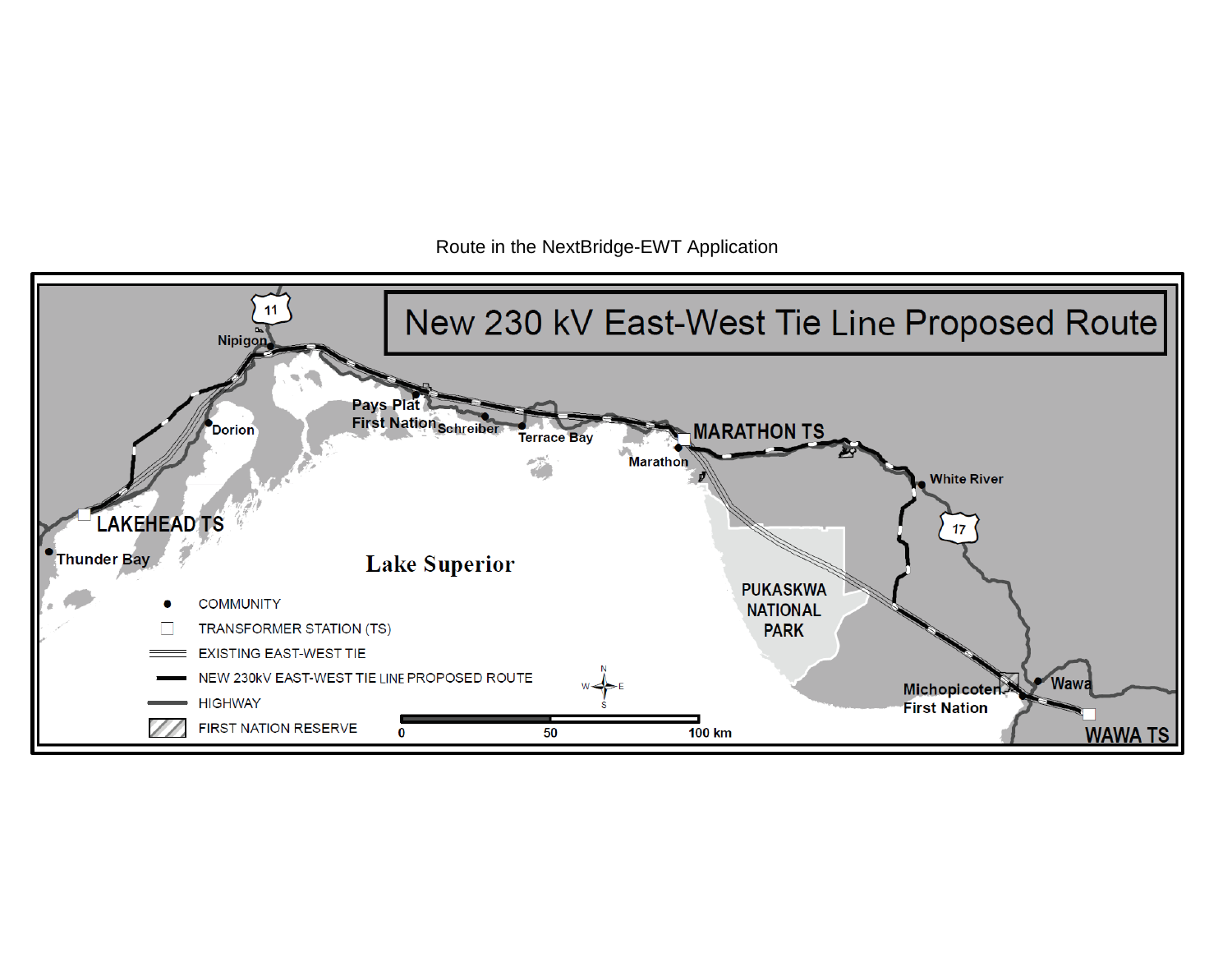# **SCHEDULE C ROUTE IN THE HYDRO ONE-LSL APPLICATION**

**DECISION AND ORDER**

## **UPPER CANADA TRANSMISSION INC. (ON BEHALF OF NEXTBRIDGE INFRASTRUCTURE)**

**HYDRO ONE NETWORKS INC.**

**EB-2017-0182 | EB-2017-0194 | EB-2017-0364 DECEMBER 20, 2018**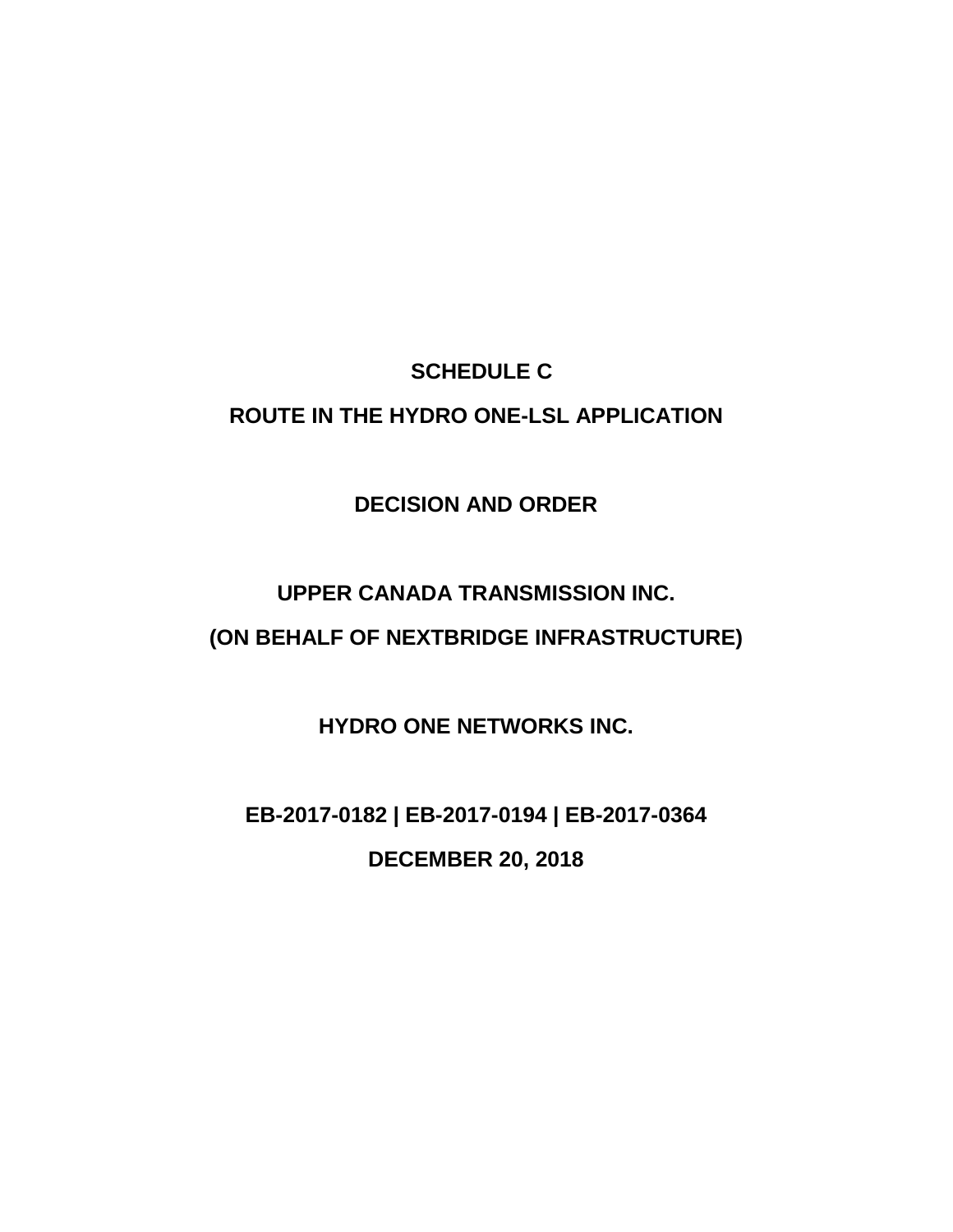

#### Route in the Hydro One-LSL Application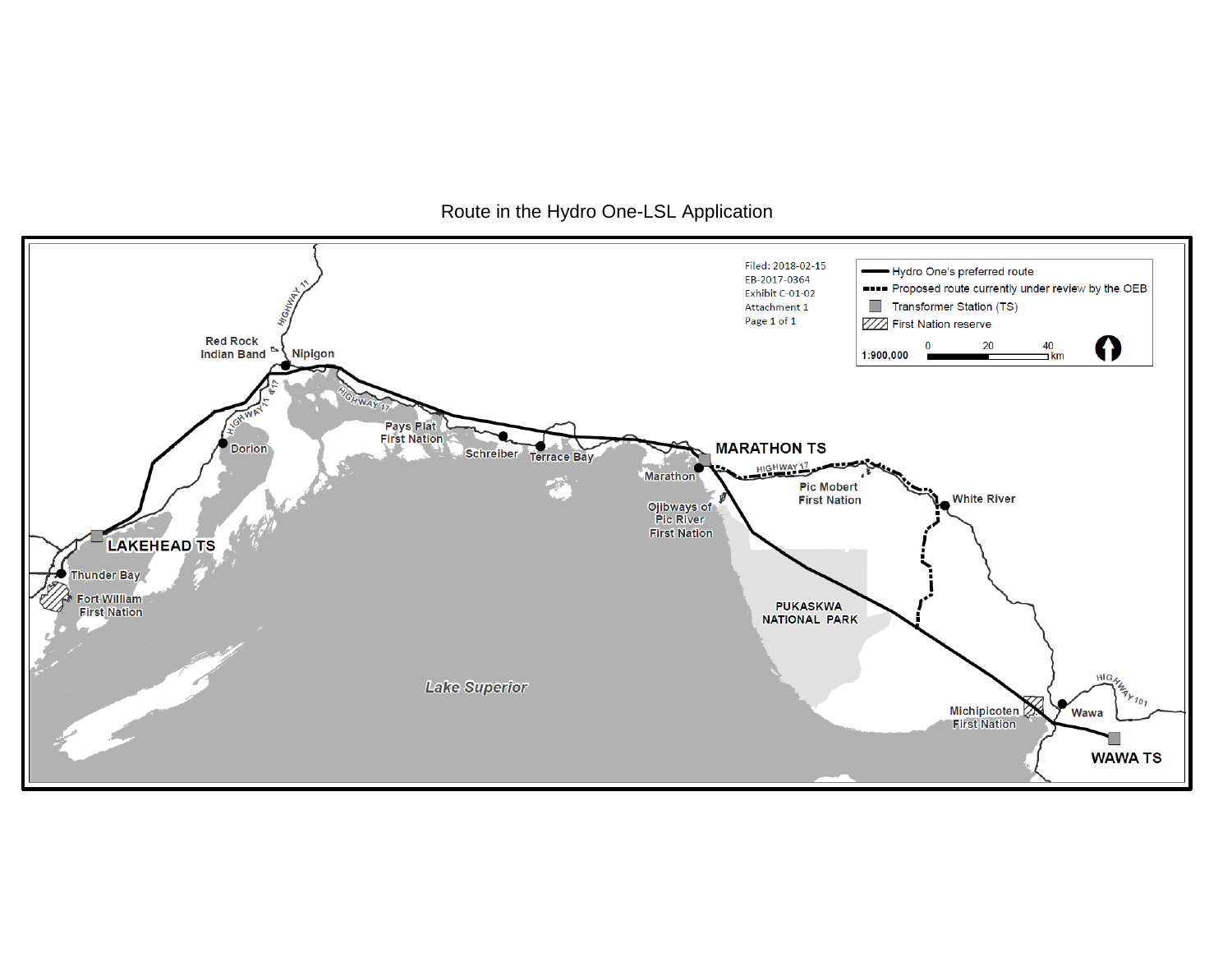## **SCHEDULE D**

## **PROCEDURAL STEPS OF NEXTBRIDGE MOTION, DEVELOPMENT COSTS HEARINGS AND COMBINED HEARING**

## **DECISION AND ORDER**

## **UPPER CANADA TRANSMISSION INC.**

## **(ON BEHALF OF NEXTBRIDGE INFRASTRUCTURE)**

**HYDRO ONE NETWORKS INC.**

**EB-2017-0182 | EB-2017-0194 | EB-2017-0364**

**DECEMBER 20, 2018**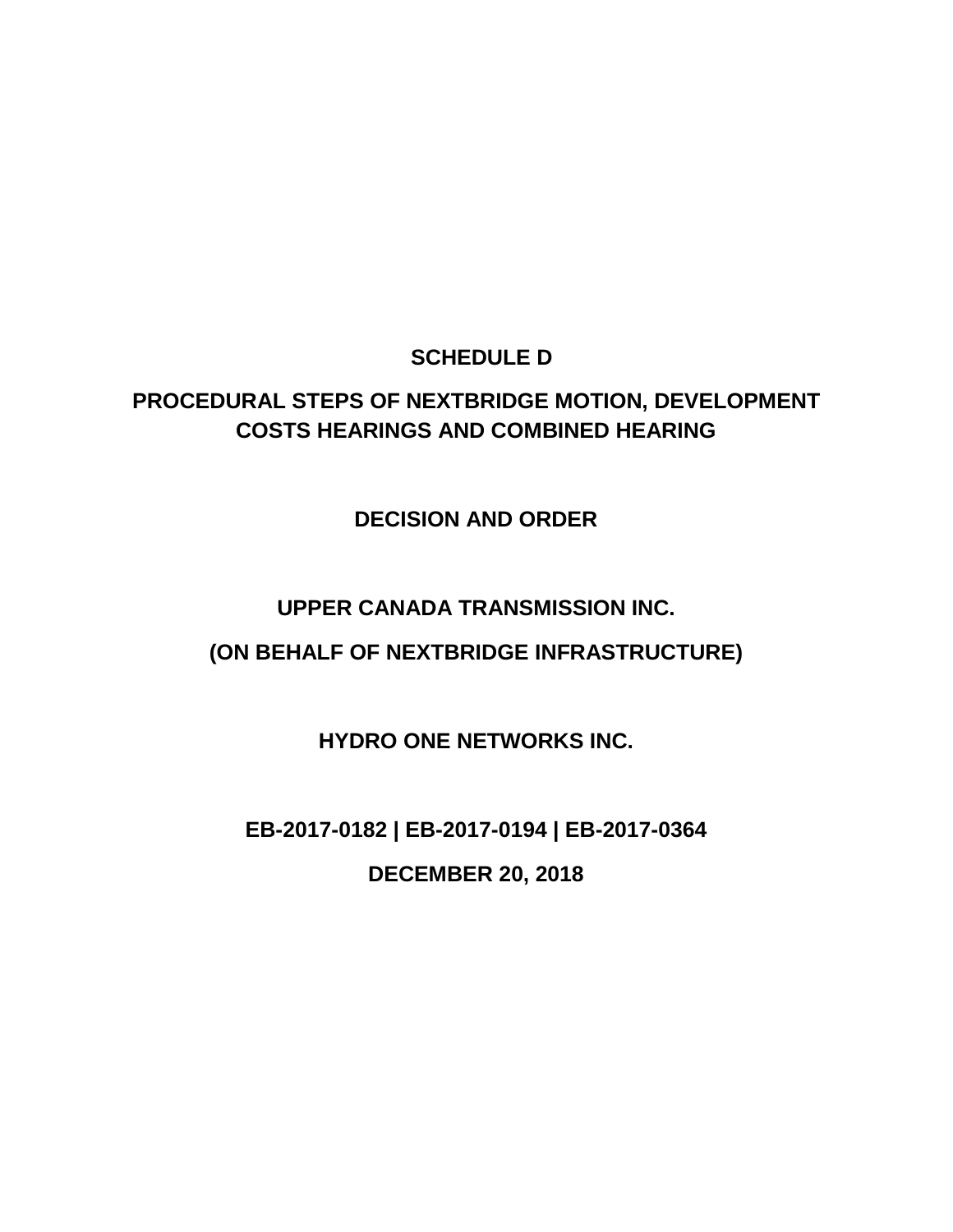#### **NextBridge Motion Hearing**

A Notice of Hearing of Motion was issued by the OEB on April 6, 2018 and began with the filing of additional material from NextBridge. An opportunity for additional intervention requests was also established. The OEB received evidence on the NextBridge Motion from intervenors<sup>[157](#page-83-0)</sup>, NextBridge and Hydro One. A transcribed technical conference on the NextBridge Motion was held on May 16 and 17, 2018.

#### **Development Costs Hearing**

This procedural schedule included direction to NextBridge to file further evidence, which was received by the OEB on March 14, 2018. A technical conference on NextBridge's development costs was held on May 7, 2018 while an oral hearing was held on July 5, 2018. NextBridge filed its oral hearing undertaking responses on July 23, 2018. The OEB allowed for written interrogatories on the oral hearing undertaking responses and for NextBridge to file its responses on August 24, 2018. NextBridge filed its Argument-in-Chief on September 10, 2018 while intervenors and OEB staff filed submissions on September 19, 2018. On September 28, 2018, NextBridge filed its reply submission on development costs.

#### **Combined Hearing**

 $\overline{a}$ 

The OEB set out the procedural steps for hearing the three applications, including a written interrogatory process for questions relating to the Hydro One-LSL Application and an oral hearing. Written discovery in the Combined Hearing was completed on September 24, 2018 with NextBridge and Hydro One filing written responses to their respective interrogatories. On October 2-4 and 9-12, 2018, the OEB held a combined oral hearing. Argument-in-Chief was received from NextBridge and Hydro One on October 22, 2018. Submissions from all parties responding to the Arguments-in-Chief were received on October 31, 2018.

Reply submissions from NextBridge and Hydro One were initially due on November 6, 2018, however, the deadline for reply submissions from both NextBridge and Hydro One was extended to November 9, 2018 to allow the MECP to respond to a letter from the OEB by November 7, 2018.

On November 9, 2018, both NextBridge and Hydro One filed their reply arguments.

<span id="page-83-0"></span><sup>157</sup> Intervenors included the Métis Nation of Ontario; the IESO; School Energy Coalition; Consumers Council of Canada; Bamkushwada L.P. and Five First Nations; Batchewana First Nation of Ojibways; Biinjitiwaabik Zaaging Anishinaabek; the Ministry of the Environment and Climate Change; the Association of Major Power Consumers in Ontario; the Power Workers' Union; and the Vulnerable Energy Consumers Coalition.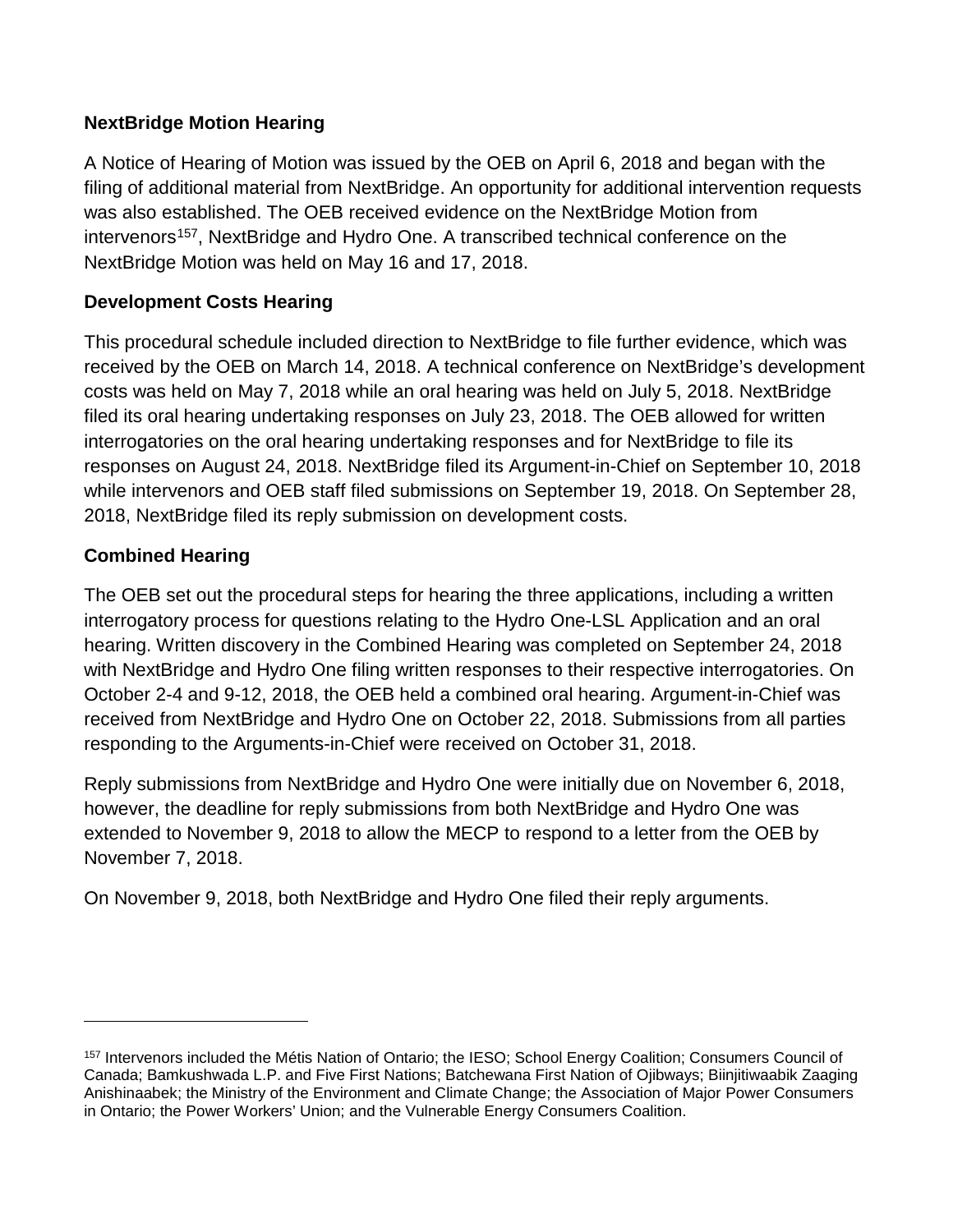## **SCHEDULE E**

## **NOT-TO-EXCEED PRICE FILING TABLE FOR THE NEXTBRIDGE-EWT PROJECT AND THE HYDRO ONE-LSL PROJECT**

**DECISION AND ORDER**

## **UPPER CANADA TRANSMISSION INC.**

## **(ON BEHALF OF NEXTBRIDGE INFRASTRUCTURE)**

**HYDRO ONE NETWORKS INC.**

**EB-2017-0182 | EB-2017-0194 | EB-2017-0364**

**DECEMBER 20, 2018**